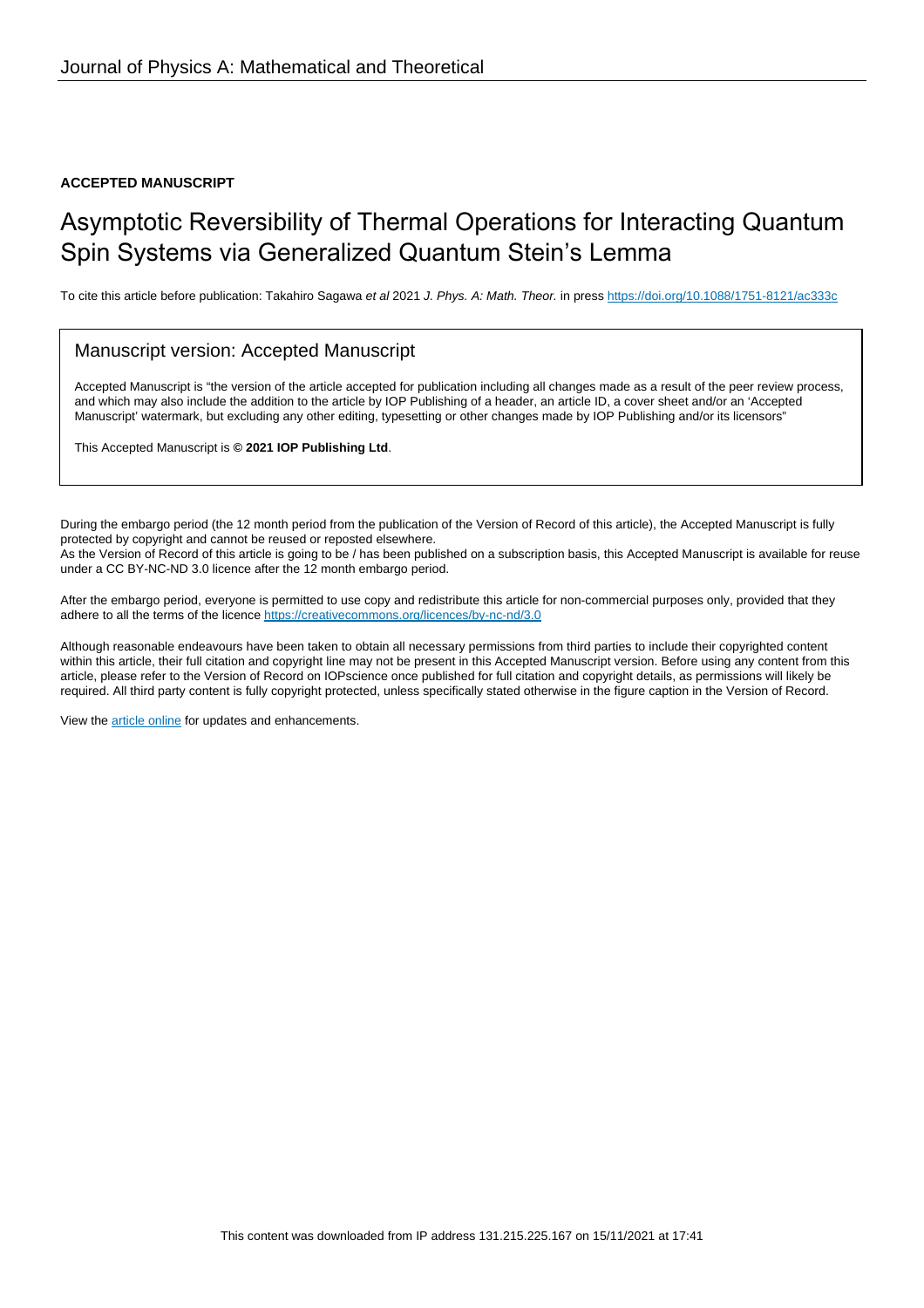## Asymptotic Reversibility of Thermal Operations for Interacting Quantum Spin Systems via Generalized Quantum Stein's Lemma

## **CONTENTS**

| 2  |                                                                                                         |                |
|----|---------------------------------------------------------------------------------------------------------|----------------|
| 3  | <b>Asymptotic Reversibility of Thermal Operations for Interacting Quantum Spin</b>                      |                |
| 4  |                                                                                                         |                |
| 5  | Systems via Generalized Quantum Stein's Lemma                                                           |                |
| 6  |                                                                                                         |                |
| 7  | Takahiro Sagawa, <sup>1</sup> Philippe Faist, <sup>2,3,4</sup> Kohtaro Kato, <sup>2</sup>               |                |
| 8  | Keiji Matsumoto, <sup>5</sup> Hiroshi Nagaoka, <sup>6</sup> and Fernando G. S. L. Brandão <sup>2</sup>  |                |
| 9  | <sup>1</sup> Department of Applied Physics, The University of Tokyo, Tokyo 113-8656, Japan              |                |
| 10 | <sup>2</sup> Institute for Quantum Information and Matter,                                              |                |
| 11 | California Institute of Technology, Pasadena, CA 91125, USA                                             |                |
| 12 | <sup>3</sup> Institute for Theoretical Physics, ETH Zurich, 8093 Switzerland                            |                |
| 13 | <sup>4</sup> Dahlem Center for Complex Quantum Systems,                                                 |                |
| 14 | Freie Universität Berlin, 14195 Berlin, Germany                                                         |                |
| 15 | <sup>5</sup> National Institute of Informatics, Tokyo 101-8430, Japan                                   |                |
| 16 | <sup>6</sup> The University of Electro-Communications, Tokyo, 182-8585, Japan                           |                |
| 17 |                                                                                                         |                |
| 18 | (Dated: October 7, 2021)                                                                                |                |
| 19 | For quantum spin systems in any spatial dimension with a local, translation-invariant Hamiltonian,      |                |
| 20 | we prove that asymptotic state convertibility from a quantum state to another one by a thermodynam-     |                |
| 21 | ically feasible class of quantum dynamics, called thermal operations, is completely characterized by    |                |
| 22 | the Kullback-Leibler (KL) divergence rate, if the state is translation-invariant and spatially ergodic. |                |
| 23 | Our proof consists of two parts and is phrased in terms of a branch of the quantum information theory   |                |
| 24 | called the resource theory. First, we prove that any states, for which the min and max Rényi diver-     |                |
| 25 | gences collapse approximately to a single value, can be approximately reversibly converted into one     |                |
| 26 | another by thermal operations with the aid of a small source of quantum coherence. Second, we prove     |                |
| 27 | that these divergences collapse asymptotically to the KL divergence rate for any translation-invariant  |                |
| 28 | ergodic state. We show this via a generalization of the quantum Stein's lemma for quantum hy-           |                |
| 29 | pothesis testing beyond independent and identically distributed (i.i.d.) situations. Our result implies |                |
| 30 | that the KL divergence rate serves as a thermodynamic potential that provides a complete charac-        |                |
| 31 | terization of thermodynamic convertibility of ergodic states of quantum many-body systems in the        |                |
| 32 | thermodynamic limit, including out-of-equilibrium and fully quantum situations.                         |                |
| 33 |                                                                                                         |                |
| 34 |                                                                                                         |                |
| 35 |                                                                                                         |                |
| 36 |                                                                                                         |                |
| 37 | <b>CONTENTS</b>                                                                                         |                |
| 38 |                                                                                                         |                |
| 39 | . Introduction                                                                                          | $\overline{c}$ |
| 40 |                                                                                                         |                |
| 41 | II. Preliminaries                                                                                       | 4              |
| 42 | A. Entropy and divergence                                                                               | 5              |
| 43 | B. Asymptotic spectral divergence rates                                                                 | 8              |
| 44 |                                                                                                         |                |
| 45 |                                                                                                         |                |
| 46 | III. Asymptotic state convertibility by thermal operations                                              | 9              |
| 47 | A. Thermodynamic operations                                                                             | 9              |
| 48 | B. State convertibility by thermal operations                                                           | 13             |
| 49 | C. Proof of Theorems 1 and 2                                                                            | 15             |
| 50 | 1. Discretizing the Hamiltonian                                                                         | 15             |
| 51 | 2. Manipulating coherence in the state                                                                  | 17             |
| 52 | 3. Collapse of the min and max divergences suppresses coherence                                         | 22             |
| 53 | Proof of Theorem 1                                                                                      | 23             |
| 54 |                                                                                                         |                |
| 55 | 5. Proof of Theorem 2                                                                                   | 25             |
| 56 |                                                                                                         |                |
| 57 | IV. Collapse of the min and max divergences for ergodic states relative to local Gibbs states           | 26             |
| 58 |                                                                                                         |                |
| 59 |                                                                                                         |                |
| 60 |                                                                                                         |                |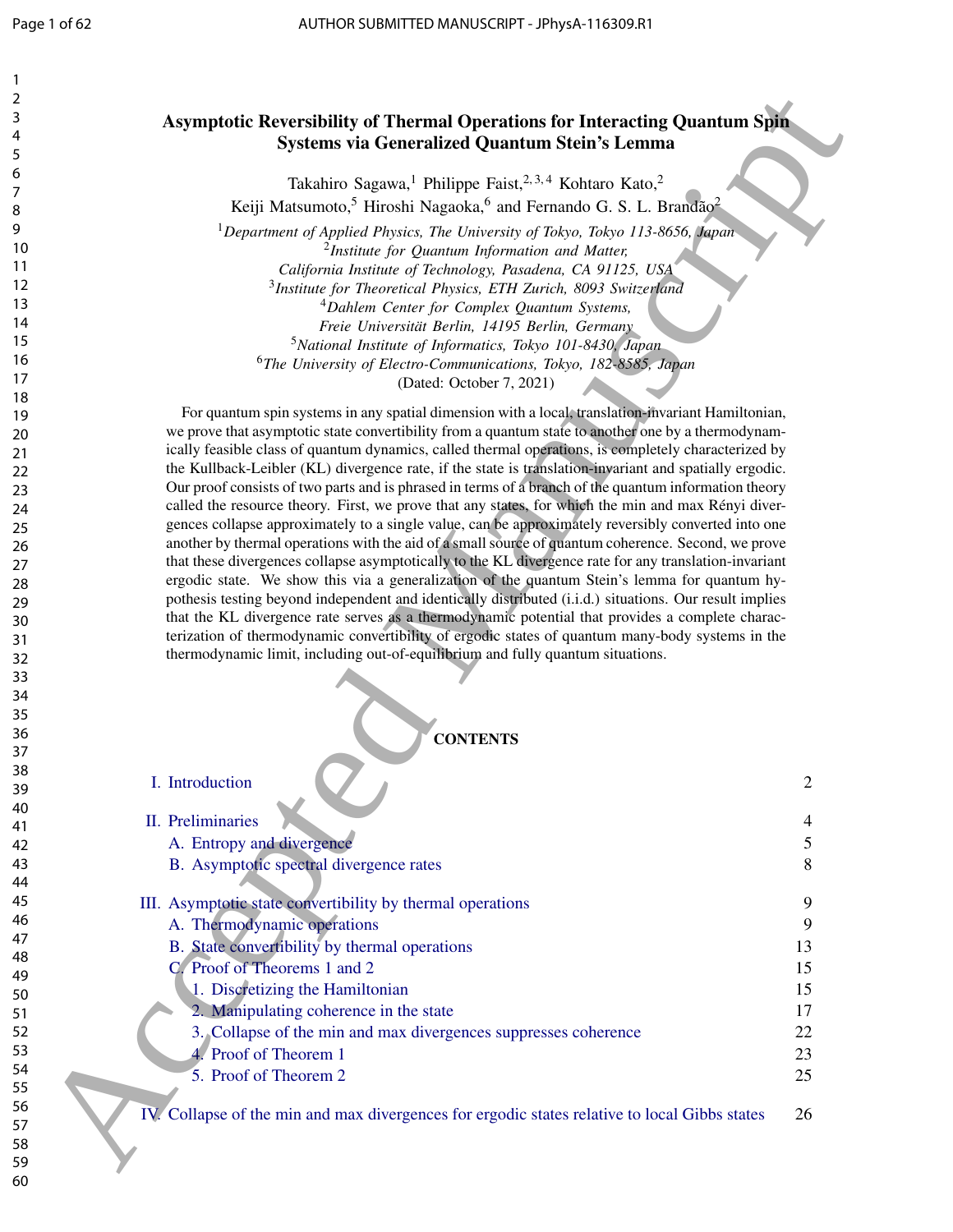| 2        |                                                                                                        |    |
|----------|--------------------------------------------------------------------------------------------------------|----|
| 3        | A. A sufficient condition for quantum Stein's lemma                                                    | 27 |
| 4        | B. Formulation of ergodic states and local Gibbs states                                                | 29 |
| 5        |                                                                                                        |    |
| 6        | C. Generalized Stein's lemma for ergodic states relative to local Gibbs states                         | 30 |
| 7        | D. Remarks on ergodicity, mixtures, and the KL divergence                                              | 33 |
| 8        | 1. The mixing property                                                                                 | 33 |
| 9        | 2. Mixtures of ergodic states                                                                          | 33 |
| 10       | 3. The role of the KL divergence for the thermodynamic potential                                       | 34 |
| 11       |                                                                                                        |    |
| 12       | V. Discussion                                                                                          | 35 |
| 13       |                                                                                                        |    |
| 14       |                                                                                                        | 37 |
| 15       | Acknowledgments                                                                                        |    |
| 16       |                                                                                                        |    |
| 17       | A. General technical lemmas                                                                            | 37 |
| 18       |                                                                                                        |    |
| 19       | B. Properties of our thermodynamic framework and convertibility proof for Gibbs-preserving             |    |
| 20       | maps                                                                                                   | 40 |
| 21       |                                                                                                        |    |
| 22       | C. $C^*$ -algebra formulation                                                                          | 48 |
| 23       |                                                                                                        |    |
| 24       | D. An alternative proof of Theorem 4                                                                   | 52 |
| 25       |                                                                                                        |    |
| 26       | E. The classical case                                                                                  | 55 |
| 27       |                                                                                                        |    |
| 28       | References                                                                                             | 58 |
| 29       |                                                                                                        |    |
| 30       |                                                                                                        |    |
| 31       | <b>INTRODUCTION</b><br>I.                                                                              |    |
| 32       |                                                                                                        |    |
| 33       |                                                                                                        |    |
| 34       | Reversibility and irreversibility of dynamics in classical and quantum physics, especially in ther-    |    |
| 35       | modynamics, is characterized thanks to the concept of entropy. It is a salient feature of macroscopic  |    |
| 36       | equilibrium thermodynamics that entropy does not only have the non-decreasing property but also        |    |
| 37       | provides a complete characterization of convertibility between thermal equilibrium states [1], which   |    |
| 38       | is represented by the second law of thermodynamics. Lieb and Yngvason constructed an axiomatic         |    |
| 39       | formulation of this phenomenology, and within their mathematical framework, rigorously proved          |    |
| 40       | that entropy provides a necessary and sufficient condition for state conversion, and furthermore,      |    |
| 41       | that such an entropy function is essentially unique [2].                                               |    |
| 42       | The connection between microscopic information entropy and thermodynamic entropy has been              |    |
| 43       |                                                                                                        |    |
| 44       | extensively studied both in terms of statistical mechanics [3, 4] and the thermodynamic resource       |    |
| 45       | theory [5–7]. In the latter formalism which we adopt in this article, so-called one-shot entropy mea-  |    |
| 46       | sures have provided tools to quantify resource costs of physical operations in quantum information     |    |
| 47       | settings including quantum thermodynamics [5-17].                                                      |    |
| 48       | Our understanding of the macroscopic behavior of the entropy has been sharpened by fundamen-           |    |
| 49       | tal theorems proving asymptotic equipartition properties (AEP). Rougly speaking, an AEP states         |    |
| 50       | that in the long sequence limit of a stochastic process, some relevant quantities concentrate to defi- |    |
| 51       | nite values. For instance, the Shannon-McMillan theorem states that an ergodic process satisfies an    |    |
| 52       |                                                                                                        |    |
| 53       | AEP with the Shannon entropy rate [18, 19]. This has been generalized to a stronger form known as      |    |
| 54       | the Shannon-McMillan-Breiman theorem as well as to a relative version for an ergodic process with      |    |
| 55       | respect to a Markov process [20]. A quantum version of the Shannon-McMillan theorem proves a           |    |
| 56<br>57 | similar AEP for quantum ergodic processes with the von Neumann entropy rate $[21-23]$ .                |    |
| 58       |                                                                                                        |    |
| 59       |                                                                                                        |    |
| 60       |                                                                                                        |    |
|          |                                                                                                        |    |

## I. INTRODUCTION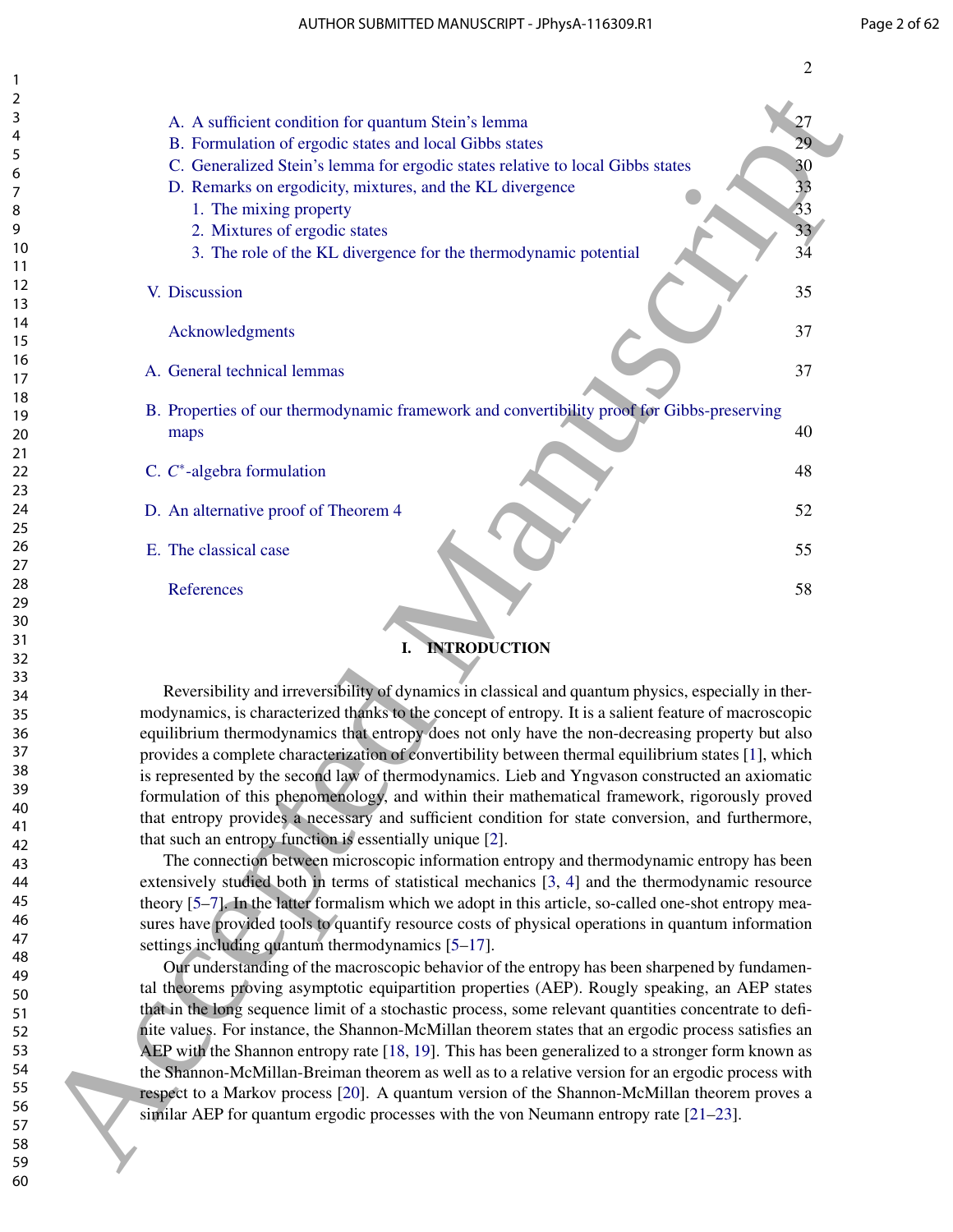Closely related to AEP theorems is Stein's lemma, which relates the asymptotic error rate of hypothesis testing for distinguishing two quantum states to the KL divergence rate. Classically, Stein's lemma is a straightforward consequence of the relative AEP. However, its quantum counterpart is more involved [24–28]. Hiai and Petz [24] first addressed the quantum Stein's lemma and provided a partial proof for a completely ergodic quantum state with respect to an i.i.d. state. The proof of the quantum Stein's lemma was completed for the case where both states are i.i.d. by Ogawa and Nagaoka [25], by proving the strong converse of the Hiai-Petz theorem for that case. A more general form of the quantum Stein's lemma for an ergodic state with respect to an i.i.d. state was proved in Ref. [26], which is regarded as a quantum analog of the relative AEP.

In this work, we go beyond the non-interacting or i.i.d. regime, and investigate an entropy function that provides a thermodynamic characterization of physically relevant, interacting many-body quantum systems. We consider quantum spin systems on the lattice  $\mathbb{Z}^d$  with an arbitrary number *d* of spatial dimensions. Under certain general conditions, we rigorously prove that the necessary and sufficient condition for asymptotic state conversion from one ergodic state to another state by thermodynamically feasible quantum dynamics, called thermal operations [8], is characterized by the Kullback-Leibler (KL) divergence rate of the state relative to the Gibbs state. The KL divergence rate is shown to determine the work cost for state transformations, and thus plays a role of the proper thermodynamic potential. Our central assumptions are that (i) the quantum state is translation-invariant and spatially ergodic and (ii) the Hamiltonian is translation-invariant and local. Physically, the assumption (i) implies that a quantum state does not exhibit any macroscopic fluctuations if one looks at translation-invariant observables [19, 29–32], and the assumption (ii) guarantees the sound thermodynamic limit of the Gibbs state. Importantly, a spatially ergodic state — in contrast to a temporarily ergodic state — is not necessarily a thermal equilibrium state, and thus our result is applicable to out-of-equilibrium situations. Cloody related to AEP theoretics is Social stands, which relates the sumptions curve of the properties of the sumption of the sumption of the sumption of the sumption of the sumption of the sumption of the sumption of the

To achieve an operationally robust notion of a thermodynamic potential, we resort to the resource theory of thermal operations. The resource theory of thermal operations is an established model for thermodynamics in the quantum regime  $[5, 8, 11, 33]$ . This approach allows us to study the thermodynamic behavior of arbitrary quantum states in a way that inherently accounts for the fluctuations in the work requirement of state transformations. This model for thermodynamics is tightly related to measures of information introduced in quantum information theory based on the quantum Rényi divergences [34]. Two quantities in particular, the Rényi-0 divergence (or min-divergence) and Rényi-∞ divergence (or max-divergence), play a special role in determining the work requirement of state transformations [15, 35]. For instance, the work that can be extracted from any state that is block-diagonal in the energy eigenspaces is given by the Rényi-0 divergence. For our main result, we consider the asymptotic version of these quantities for large system sizes, which corresponds to the thermodynamic limit. The asymptotic min and max Rényi divergences are also called the upper and lower spectral divergence rates in the theory of information spectrum, and we will use both terms interchangeably in this paper [36–43].

*Main result* Our main result is that ergodic states can be reversibly interconverted into one another in the resource theory of thermal operations in the thermodynamic limit. Roughly speaking, if the Hamiltonian is local and translation invariant, then there exists a thermodynamic potential  $F(\rho)$ that is defined for all translation invariant and ergodic states  $\rho$  on a lattice of *d* spatial dimensions with the following property: For any two translation invariant and ergodic states  $\rho, \rho'$ , there exists a (generalized) thermal operation that can carry out the transformation  $\rho \rightarrow \rho'$  by investing work at a rate of  $F(\rho') - F(\rho)$  per subsystem and that uses a negligible amount of coherence per subsystem. Furthermore, *F*(ρ) is given by the KL divergence rate between ρ and the Gibbs state σ of the Hamiltonian, divided by the temperature of the heat bath.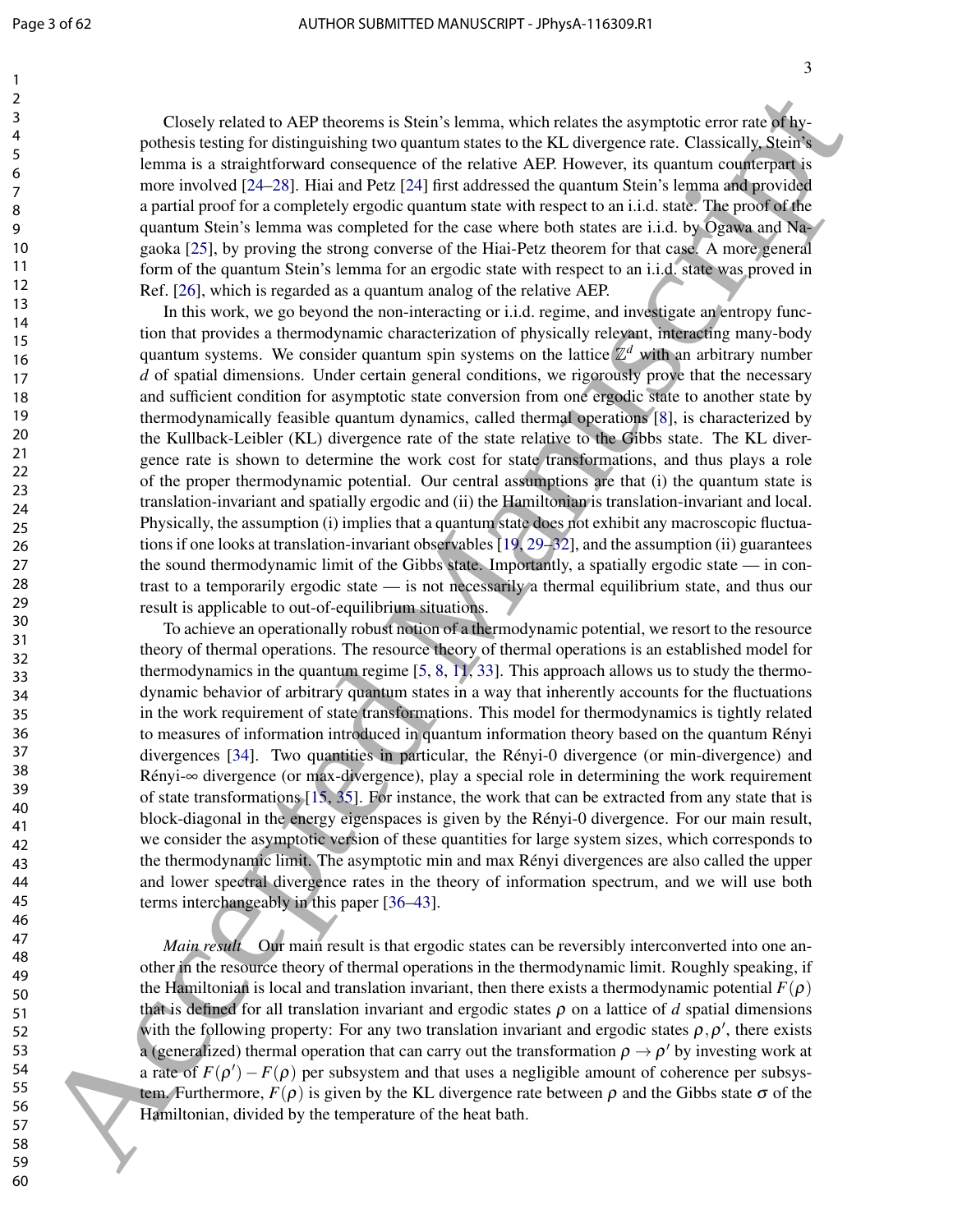Our main result is proved in the following two steps. They are discussed in Section III and Section IV, where the main theorems are Theorem 2 and Theorem 3, respectively. Both of them can be of independent interest.

First, we prove that any state for which the min and max Rényi divergences coincide approximately [44, 45] can approximately be converted reversibly to and from the Gibbs state by thermal operations, using a small source of quantum coherence [46]. In this case, the resource theory becomes reversible, i.e., the work required for a state transformation is equal to the negative work required for the reverse transformation. In consequence, if these divergences coincide to a single value in the asymptotic limit, then it defines a thermodynamic potential that completely characterizes the possible state transformations in the fully quantum regime. This is a result that applies broadly to the resource theory of thermal operations in general settings, even for states that are non-classical, i.e., that are not block-diagonal in the energy basis. This intermediate result, which is independent of the assumptions (i) and (ii), can be of independent interest. δ or main resolv is proved in the following two step. They are discussed in Stefans III contains the contains in the contains is equal to the contain of the contains in the control of the control of the control of the co

Second, we prove that the min and max Rényi divergences indeed collapse to the KL divergence rate under the assumptions (i) and (ii). To this end, we prove a generalization of the quantum Stein's lemma to the setting with (i) and (ii). The main idea of our proof, inspired by Refs. [26, 28], is to construct typical projectors that are adapted to the assumptions (i) and (ii). Our formulation uses semidefinite programming to simplify some parts of the proof.

*Structure of the paper* In Section II, we introduce preliminary definitions and notation, including the relevant divergences and entropy measures. In Section III, we introduce our thermodynamic framework of thermal operations, giving a rigorous meaning to the work cost of a transformation from one state to another, and prove our first main theorem on asymptotic thermal operations (Theorem 2). In Section IV, we rigorously formulate ergodicity, and prove our second main theorem on the generalized quantum Stein's lemma (Theorem 3). We conclude with remarks and an outlook in Section V. In the appendices, we remark on some technical lemmas, Gibbs-preserving maps, a more rigorous approach to ergodicity formulated using C<sup>\*</sup>-algebras, an alternative proof of our second main theorem for the one dimensional case, and purely classical implications of our results.

#### II. PRELIMINARIES

Consider a Hilbert space  $\mathcal H$  of finite dimension *D*, and let  $\mathcal S(\mathcal H)$  be the set of density operators (quantum states) on H, satisfying  $\hat{\rho} \ge 0$  and tr $|\hat{\rho}| = 1$  for  $\hat{\rho} \in \mathcal{S}(\mathcal{H})$ . We also define the set of *subnormalized states*, which we denote by  $\mathcal{S}_{\leq}(\mathcal{H})$ , and which is the set of all operators  $\hat{\rho} \geq 0$ that satisfy tr $[\hat{\rho}] \leq 1$ . For two Hilbert spaces  $\mathcal{H}_{A}$  and  $\mathcal{H}_{B}$  representing systems *A* and *B*, we write  $A \simeq B$  when the Hilbert spaces are isomorphic; by convention, the identity mapping  $A \rightarrow B$  maps the canonical basis of *A* onto the canonical basis of *B*.

The set of quantum states carries a natural metric given by the *trace distance* [47], defined as  $D(\hat{\rho}, \hat{\rho}') = (1/2) ||\hat{\rho} - \hat{\rho}'||_1$  for any  $\hat{\rho}, \hat{\rho}' \in \mathscr{S}(\mathscr{H})$ , where  $||\cdot||_1$  is the Schatten 1-norm. This metric can be extended to subnormalized states  $\hat{\rho}, \hat{\rho}' \in \mathscr{S}_{\leq}(\mathscr{H})$  as the *generalized trace distance* [48, 49], defined as

$$
D(\hat{\rho}, \hat{\rho}') = \frac{1}{2} ||\hat{\rho} - \hat{\rho}'||_1 + \frac{1}{2} |\text{tr}(\hat{\rho}) - \text{tr}(\hat{\rho}')|.
$$
 (1)

We also define the *fidelity* [47] as  $F(\hat{X}, \hat{Y}) = ||\hat{X}^{1/2}\hat{Y}^{1/2}||_1$  for any  $\hat{X}, \hat{Y} \ge 0$ .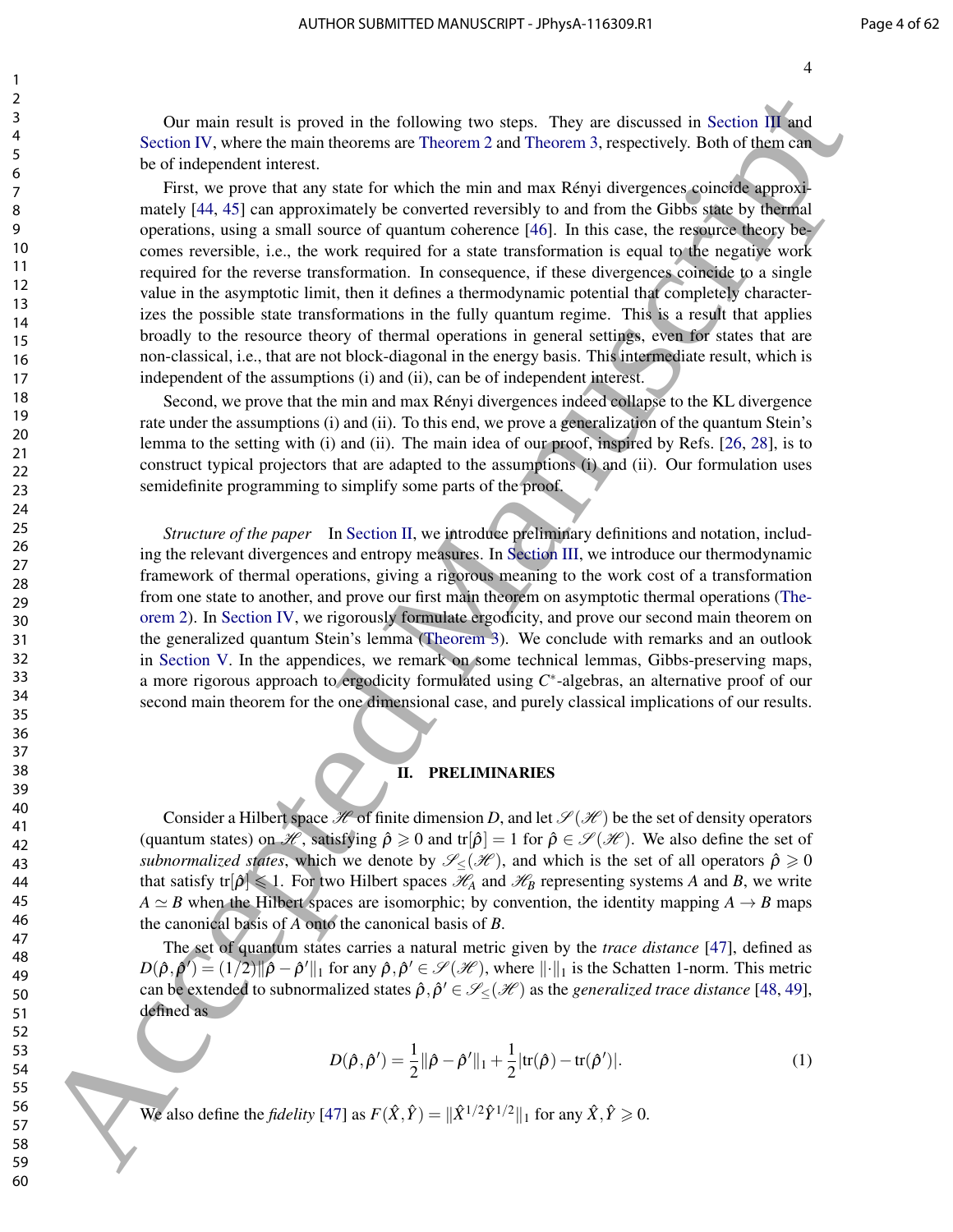#### A. Entropy and divergence

Thermodynamic properties of microscopic quantum systems can be described using entropy measures that generalize the usual Shannon or von Neumann entropy to the so-called "one-shot" regime [44, 45, 49]. More specifically, in the presence of thermodynamic reservoirs, we need to consider a family of relative entropies, or *divergences*. For  $\hat{\rho} \in \mathcal{S}(\mathcal{H})$  and  $\hat{\sigma} \geq 0$ , the KL divergence (Rényi-1 divergence) is defined as: A. Entropy and divergence of the started variety and divergence of  $\theta$  Accepted Manuscript (i.e., the particular control in the started Manuscript (i.e., the particular control in the started Manuscript (i.e., the partic

$$
S_1(\hat{\rho} \parallel \hat{\sigma}) = \text{tr}[\hat{\rho} \ln \hat{\rho} - \hat{\rho} \ln \hat{\sigma}]. \tag{2}
$$

Throughout this paper, we assume that the first argument of the divergences considered (here  $\hat{\rho}$ ) lies within the support of the second argument (here  $\hat{\sigma}$ ). This assumption is physically justified when  $\hat{\sigma}$ is a Gibbs state, which necessarily has full rank. The min divergence (Rényi-0 divergence), or the min relative entropy, is defined as

$$
S_0(\hat{\rho} \parallel \hat{\sigma}) = -\ln \text{tr}[\hat{P}_\rho \hat{\sigma}], \qquad (3)
$$

where  $\hat{P}_{\rho}$  is the projection onto the support of  $\hat{\rho}$ . We also define an alternative measure of the min divergence (Rényi-1/2 divergence) as

$$
S_{1/2}(\hat{\rho} \parallel \hat{\sigma}) = -\ln \left\| \hat{\rho}^{1/2} \hat{\sigma}^{1/2} \right\|_{1}^{2},\tag{4}
$$

Finally, the max divergence (Rényi-∞ divergence), or the max relative entropy, is defined as

$$
S_{\infty}(\hat{\rho} \parallel \hat{\sigma}) = \ln \left\| \hat{\sigma}^{-1/2} \hat{\rho} \hat{\sigma}^{-1/2} \right\|_{\infty} = \ln \min_{\hat{\rho} \le \lambda \hat{\sigma}} \lambda , \qquad (5)
$$

where  $\|\cdot\|_{\infty}$  is the operator norm.

These quantities are special cases of the Rényi- $\alpha$  divergences. Here, we avoid technicalities and issues in the general definitions of the quantum Rényi divergences caused by the noncommutativity of the arguments [45, 50, 51], by focusing on the quantities above which are sufficient for our purposes. These divergences satisfy

$$
-\ln tr(\hat{\sigma}) \leq S_0(\hat{\rho} \|\hat{\sigma}) \leq S_{1/2}(\hat{\rho} \|\hat{\sigma}) \leq S_1(\hat{\rho} \|\hat{\sigma}) \leq S_{\infty}(\hat{\rho} \|\hat{\sigma}). \tag{6}
$$

From these divergences we can define corresponding entropy measures as the divergence with respect to the identity operator  $\hat{I}$ : For  $\alpha = 0, 1/2, 1, \infty$  we define

$$
S_{\alpha}(\hat{\rho}) := -S_{\alpha}(\hat{\rho} \|\hat{I}) \,. \tag{7}
$$

We note the following explicit forms of the von Neumann entropy (Rényi-1 entropy)  $S_1(\hat{\rho})$ , the max entropy (Rényi-0 entropy)  $S_0(\hat{\rho})$ , and the min entropy (Rényi-∞ entropy)  $S_{\infty}(\hat{\rho})$ ,

$$
S_1(\hat{\rho}) = -\operatorname{tr}[\hat{\rho}\ln\hat{\rho}]; \qquad S_0(\hat{\rho}) = \ln \operatorname{rank}(\hat{\rho}); \qquad S_\infty(\hat{\rho}) = -\ln \|\hat{\rho}\|_\infty. \qquad (8)
$$

The entropies are ordered as

$$
0 \leqslant S_{\infty}(\hat{\rho}) \leqslant S_1(\hat{\rho}) \leqslant S_0(\hat{\rho}) \leqslant \ln(D) . \tag{9}
$$

These divergences satisfy the data processing inequality, i.e., they are monotonous under the action of a completely-positive (CP) and trace-preserving (TP) map *E*:

$$
S_{\alpha}(\hat{\rho} \parallel \hat{\sigma}) \ge S_{\alpha}(E(\hat{\rho}) \parallel E(\hat{\sigma})). \tag{10}
$$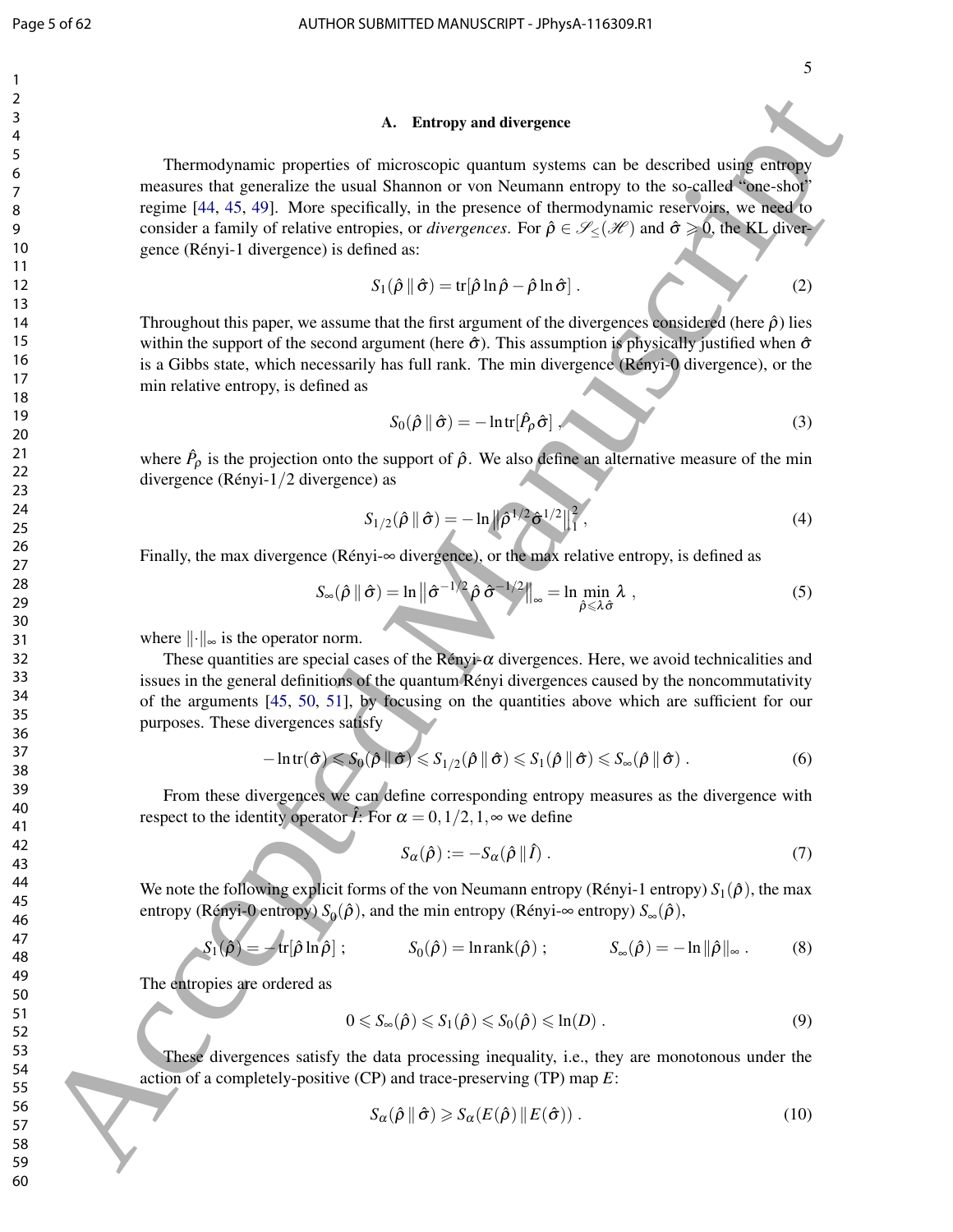For  $\alpha = 0, 1$ , see for example Lemma 7 of Ref. [40]. The case of  $\alpha = 1$  is equivalent to the strong subadditivity of the von Neumann entropy [47, 52]. Consequently, the entropies do not decrease under the action of a CPTP map *E* that is unital, i.e.,  $E(\hat{I}) = \hat{I}$ ,

$$
S_{\alpha}(\hat{\rho}) \leqslant S_{\alpha}(E(\hat{\rho})) \,. \tag{11}
$$

A useful property of these divergences is a monotonicity property for the semidefinite ordering of the second argument: If  $\sigma \le \sigma'$ , then for each  $\alpha = 0, 1/2, 1, \infty$ ,

$$
S_{\alpha}(\hat{\rho} \parallel \hat{\sigma}') \leqslant S_{\alpha}(\hat{\rho} \parallel \hat{\sigma}) \,. \tag{12}
$$

The divergences obey a scaling property in the second argument. For  $\alpha = 0, 1/2, 1, \infty$ , we have for any  $a > 0$ ,

$$
S_{\alpha}(\hat{\rho} \parallel a\hat{\sigma}) = S_{\alpha}(\hat{\rho} \parallel \hat{\sigma}) - \ln(a). \qquad (13)
$$

Under tensor product states, the divergences become additive. For  $\alpha = 0, 1/2, 1, \infty$ , we have for any  $\hat{\rho} \in \mathcal{S}_{\leq}(\mathcal{H}), \hat{\rho}' \in \mathcal{S}_{\leq}(\mathcal{H}'), \hat{\sigma} \geqslant 0, \hat{\sigma}' \geqslant 0,$ 

$$
S_{\alpha}(\hat{\rho}\otimes\hat{\rho}'\|\hat{\sigma}\otimes\hat{\sigma}')=S_{\alpha}(\hat{\rho}\|\hat{\sigma})+S_{\alpha}(\hat{\rho}'\|\hat{\sigma}')\ .
$$
 (14)

To ensure that the operational quantities represented by these entropies and divergences do not significantly depend on events that only appear with vanishingly small probability, we "smoothe" these entropies and divergences over a ball of states that are close to the original state [40, 44]. First, we define the  $\varepsilon$ -ball of states around a subnormalized state  $\hat{\rho} \in \mathcal{S}_{\leq}(\mathcal{H})$  as

$$
B^{\varepsilon}(\hat{\rho}) := \{ \hat{\tau} \in \mathcal{S}_{\leq}(\mathcal{H}) : D(\hat{\tau}, \hat{\rho}) \leq \varepsilon \} . \tag{15}
$$

Definition 1 (Smooth divergences [40]). *The smooth divergences are defined as follows,*

$$
S_{\infty}^{\varepsilon}(\hat{\rho} \|\hat{\sigma}) := \min_{\hat{\tau} \in B^{\varepsilon}(\hat{\rho})} S_{\infty}(\hat{\tau} \|\hat{\sigma}) ; \qquad (16a)
$$

$$
S_0^{\varepsilon}(\hat{\rho} \|\hat{\sigma}) := \max_{\hat{\tau} \in B^{\varepsilon}(\hat{\rho})} S_0(\hat{\tau} \|\hat{\sigma}) ; \qquad (16b)
$$

$$
S_1^{\varepsilon}(\hat{\rho} \parallel \hat{\sigma}) := \max_{\hat{\tau} \in B^{\varepsilon}(\hat{\rho})} S_{1/2}(\hat{\tau} \parallel \hat{\sigma}) . \tag{16c}
$$

*The smooth entropies are defined correspondingly as*

$$
S_0^{\varepsilon}(\hat{\rho}) := -S_0^{\varepsilon}(\hat{\rho} \, \| \, \hat{I}) ; \qquad S_{\infty}^{\varepsilon}(\hat{\rho}) := -S_{\infty}^{\varepsilon}(\hat{\rho} \, \| \, \hat{I}) . \qquad (17)
$$

We introduce a further convenient divergence (relative entropy) that is based on hypothesis testing [14, 53, 54]. This divergence allows to interpolate between the min- and max-divergences in a different fashion than the Rényi entropies, along with a simple formulation and a collection of useful properties. For a subnormalized state  $\hat{\rho}$  and  $\hat{\sigma} \geq 0$ , we define for any  $0 < \eta \leq \text{tr}(\hat{\rho})$ , For  $u = 0, 1,$  as the central lateration of Ref. (49). The case of  $u = 1$  is equivalently of the simulation of the simulation of the simulation of the simulation of the simulation of the simulation of the simulation of th

$$
S_{\mathrm{H}}^{\eta}(\hat{\rho} \parallel \hat{\sigma}) := -\ln \left( \eta^{-1} \min_{0 \leq \hat{Q} \leq \hat{I}, \ \mathrm{tr}[\hat{\rho} \hat{Q}] \geq \eta} \mathrm{tr}[\hat{\sigma} \hat{Q}] \right) . \tag{18}
$$

The hypothesis testing divergence owes its name to the fact that if  $\hat{\rho}, \hat{\sigma}$  are two quantum states, η exp(−*S* η  $H(\hat{\rho} \|\hat{\sigma})$ ) represents the probability of mistakenly reporting  $\hat{\rho}$  in a hypothesis test between the two states, if we carry out a strategy that mistakenly reports  $\hat{\sigma}$  with probability at most  $1-\eta$ .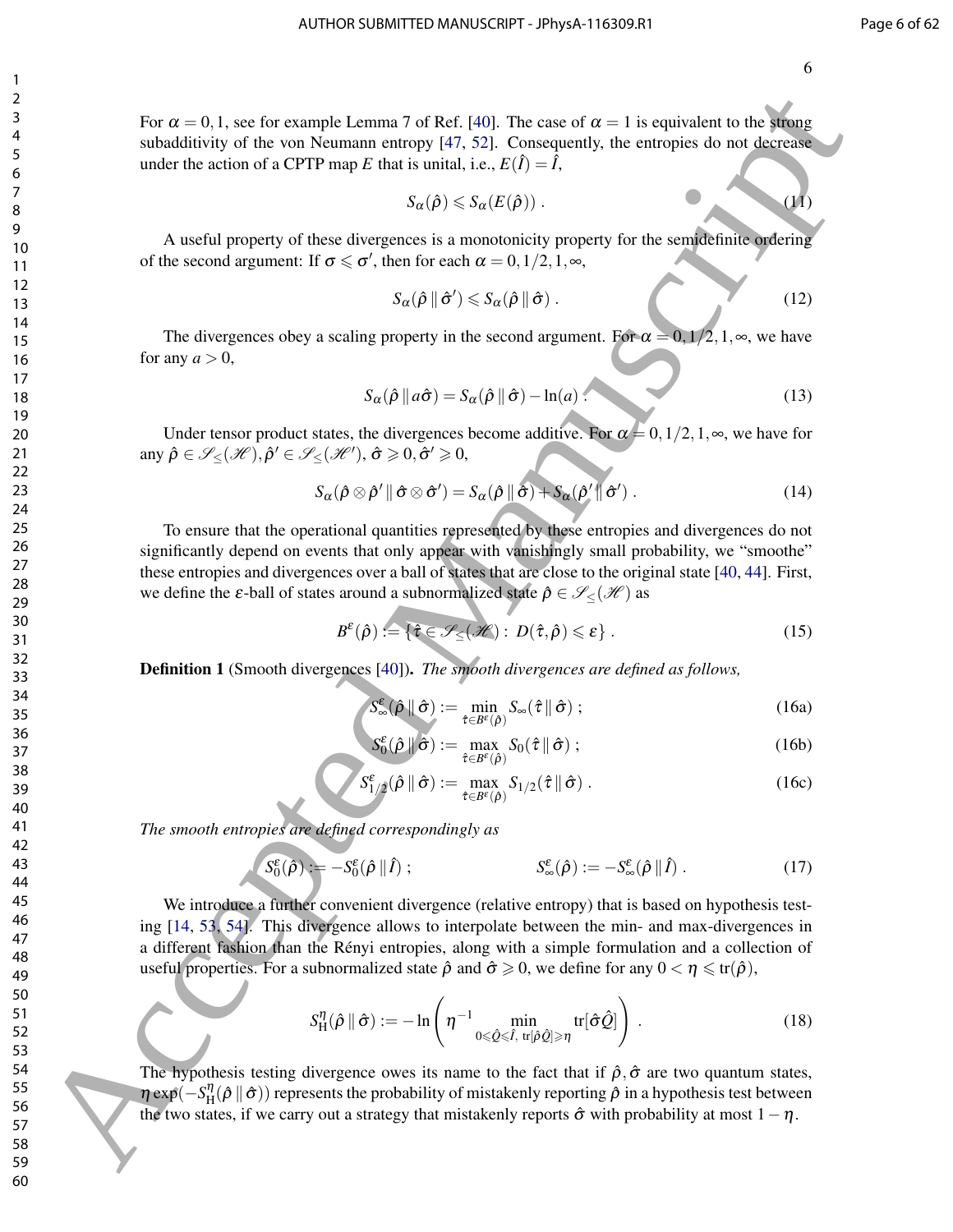7

The hypothesis testing divergence satisfies the data processing inequality [55]: For any subnormalized state  $\hat{\rho}$ , for any  $\hat{\sigma} \ge 0$ , for any CP and trace-nonincreasing map *E*, and for any  $0 < \eta$  $tr(E(\hat{\rho}))$ , the hypothesis testing divergence is monotonic,

$$
S_{\mathrm{H}}^{\eta}(\hat{\rho} \parallel \hat{\sigma}) \geqslant S_{\mathrm{H}}^{\eta}(E(\hat{\rho}) \parallel E(\hat{\sigma})). \tag{19}
$$

The hypothesis testing entropy also obeys a scaling property in the second argument: For any subnormalized state  $\hat{\rho}$ , for any  $\hat{\sigma} \geq 0$ , and for any  $0 < \eta \leq \text{tr}(\hat{\rho})$ ,

$$
S_H^{\eta}(\hat{\rho} \parallel a\hat{\sigma}) = S_H^{\eta}(\hat{\rho} \parallel \hat{\sigma}) - \ln(a) , \qquad (20)
$$

as can be directly seen from (18). Also, for any  $\hat{\sigma}, \hat{\sigma}' \ge 0$  for which  $\hat{\sigma} \le \hat{\sigma}'$ , the hypothesis testing entropy satisfies

$$
S_H^{\eta}(\hat{\rho} \parallel \hat{\sigma}') \leqslant S_H^{\eta}(\hat{\rho} \parallel \hat{\sigma}), \qquad (21)
$$

for any subnormalized state  $\hat{\rho}$  and for any  $0 < \eta \leq \text{tr}(\hat{\rho})$ . Furthermore, if  $D(\hat{\rho}', \hat{\rho}) \leq \varepsilon$ , then  $\hat{\rho}^{\prime} \geqslant \hat{\rho} - \hat{\Delta}$  for some  $\hat{\Delta} \geqslant 0$  with tr $(\hat{\Delta}) \leqslant \varepsilon$  and hence for any  $0 < \eta \leqslant \eta + \varepsilon \leqslant \text{tr}(\hat{\rho}),$ 

$$
S_{\mathrm{H}}^{\eta+\varepsilon}(\hat{\rho} \parallel \hat{\sigma}) \leqslant S_{\mathrm{H}}^{\eta}(\hat{\rho}' \parallel \hat{\sigma}) + \ln\left(\frac{\eta+\varepsilon}{\eta}\right). \tag{22}
$$

A useful property of the hypothesis testing divergence is that it interpolates between the min and max divergences, which are approximately recovered in the regimes  $\eta \simeq 0$  and  $\eta \simeq 1$ , respectively [54]:

**Proposition 1.** Let  $\hat{\rho}$  be a (normalized) quantum state and let  $\hat{\sigma} \ge 0$ . For any  $0 < \varepsilon < 1/2$ ,

$$
S_H^{1-\varepsilon^2/6}(\hat{\rho} \|\hat{\sigma}) - \ln\left(\frac{1-\varepsilon^2/6}{\varepsilon^2/6}\right) \leqslant S_0^{\varepsilon}(\hat{\rho} \|\hat{\sigma}) \leqslant S_H^{1-\varepsilon}(\hat{\rho} \|\hat{\sigma}) - \ln(1-\varepsilon) ; \tag{23a}
$$

$$
S_{\mathbf{H}}^{2\epsilon}(\hat{\rho} \|\hat{\sigma}) - \ln(2) \leqslant S_{\infty}^{\epsilon}(\hat{\rho} \|\hat{\sigma}) \leqslant S_{\mathbf{H}}^{\epsilon^2/2}(\hat{\rho} \|\hat{\sigma}) . \tag{23b}
$$

*Proof.* The proof of [14, Lemma 40] carries through even for the slightly different smoothing of  $S_0$ and  $S_{\infty}$ , except for the upper bound on  $S_{\infty}$ . There, we may apply [54, Proposition 4.1] directly.  $\square$ 

Finally, we note a pair of inequalities which establishes the approximate equivalence of the two kinds of min-divergences [45, 54, 56].

**Proposition 2.** *Let*  $\hat{\rho}$  *be a normalized state and let*  $\hat{\sigma} \ge 0$ *. For any*  $\epsilon > 0$ *,* 

$$
S_{1/2}^{2\varepsilon}(\hat{\rho} \parallel \hat{\sigma}) \geqslant S_0^{2\varepsilon}(\hat{\rho} \parallel \hat{\sigma}) \geqslant S_{1/2}^{\varepsilon}(\hat{\rho} \parallel \hat{\sigma}) - 6\ln\left(\frac{3}{\varepsilon}\right) \,. \tag{24}
$$

*Proof.* The first inequality follows because of (6). For the second inequality, let  $\hat{\rho}' \in B^{\varepsilon}(\hat{\rho})$ such that  $S_{1/2}^{\epsilon}(\hat{\rho} \|\hat{\sigma}) = S_{1/2}(\hat{\rho}' \|\hat{\sigma})$ . Then from [54, Proposition 4.2], we have  $S_{1/2}(\hat{\rho}' \|\hat{\sigma}) \leq$  $S^{1-\varepsilon'}_{\rm H}$  $\lim_{\delta \to 0+} \frac{1-\epsilon'}{2} \left( \frac{\partial^2}{\partial t^2} \right)$  for any  $\epsilon' > 0$ ; choosing  $\epsilon' = \epsilon^2/6$  and using Proposition 1, we find  $\int S_{1/2}(\hat{\rho}^{\prime} \parallel \hat{\sigma}) \leqslant S_0^{\varepsilon}(\hat{\rho}^{\prime} \parallel \hat{\sigma}) + \ln[(1-\varepsilon^{\prime})/\varepsilon^{\prime}] - \ln(\varepsilon^{\prime 2})$ . The claim follows by noting that  $S_0^{\varepsilon}(\hat{\rho}^{\prime} \parallel \hat{\sigma}) \leqslant$  $S_0^{2\epsilon}(\hat{\rho} \|\hat{\sigma})$  along with  $(1 - \epsilon')/(\epsilon'^3) \leqslant (6\epsilon^{-2})^3 \leqslant (3\epsilon^{-1})^6$ . The hypothesis testing divergance surisfies the data possessing inequality [55]: For see when<br>  $\alpha^2 E_1(\beta)$  and  $\beta$  and  $\beta$  on the sure of  $\alpha^2 E_2(\beta)$  (i) and  $\alpha^2 E_3(\beta)$  (i) and  $\alpha^2 E_4(\beta)$  (i) and  $\alpha^2 E_5(\beta)$  (i)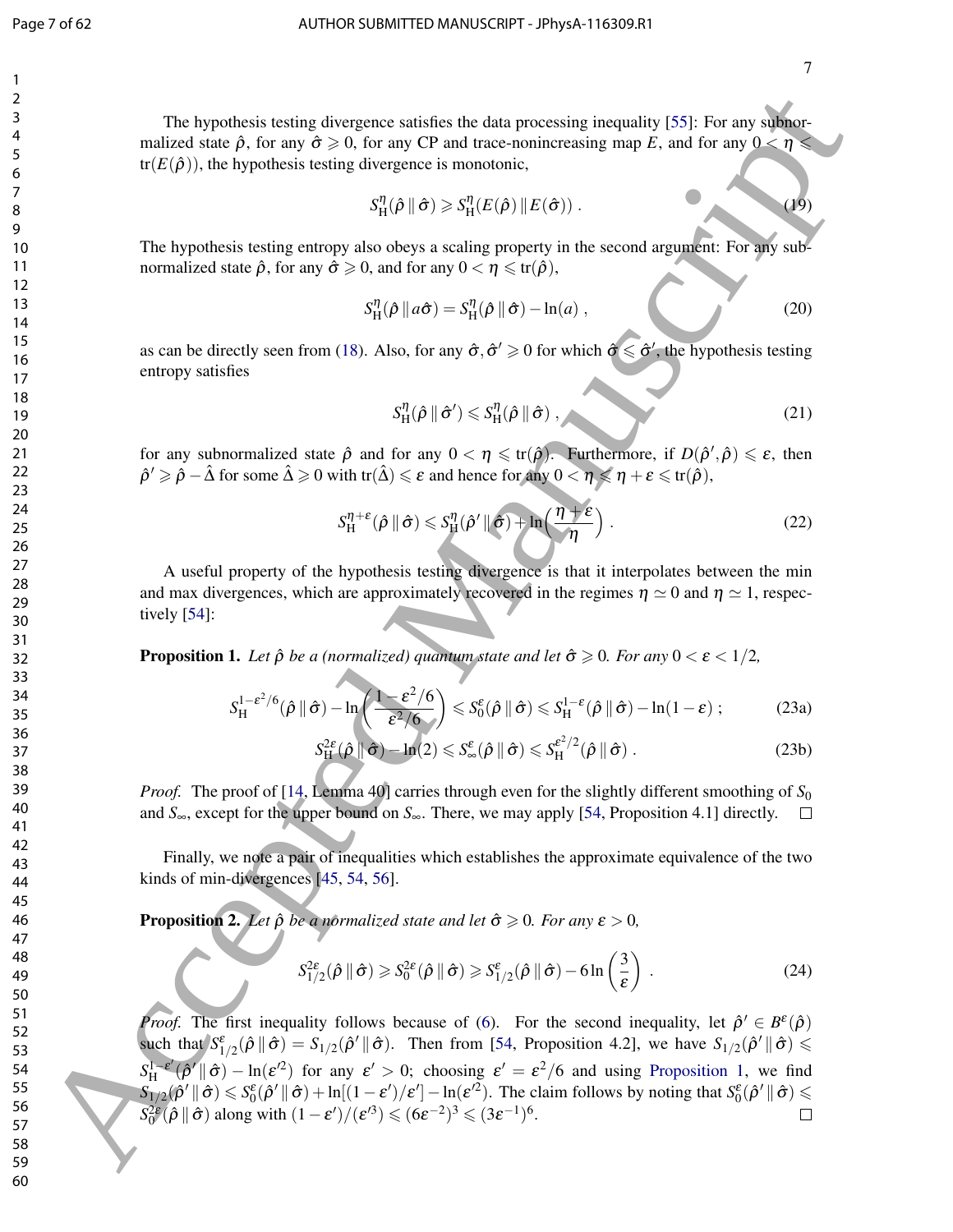#### B. Asymptotic spectral divergence rates

In statistical mechanics one is often interested in the thermodynamic limit, where the behavior of the system as it becomes arbitrarily large often no longer depends on microscopic details. The action of taking the thermodynamic limit is formalized by considering a sequence of states  $\hat{P} := {\bar{\rho}}_n\}_{n \in \mathbb{N}}$ , where  $\hat{\rho}_n$  is a quantum state on  $\mathscr{H}^{\otimes n}$ . 6. Asymptotic spectral divergence rates<br> **6** Accepted Manuscriptic spectral divergence rates<br>
the system in a formula in the constraint pole in the comparison in the intermediate of the spectral of the spectral of the spe

The von Neumann entropy rate is defined as

$$
S_1(\widehat{P}) := \lim_{n \to \infty} \frac{1}{n} S_1(\widehat{\rho}_n) , \qquad (25)
$$

and the KL divergence rate with respect to the sequence of positive operators  $\Sigma := {\hat{\sigma}_n}_{n \in \mathbb{N}}$  is defined as

$$
S_1(\widehat{P} \| \widehat{\Sigma}) := \lim_{n \to \infty} \frac{1}{n} S_1(\widehat{\rho}_n \| \widehat{\sigma}_n).
$$
 (26)

We note that these limits do not necessarily exist in general.

We now introduce the spectral divergence rates, which are natural extensions of the min and max divergences to the thermodynamic limit.

**Definition 2** (Spectral divergence rates). Let  $\hat{P} = {\hat{\rho}_n}$  be a sequence of states and let  $\hat{\Sigma} = {\sigma_n}$  be *a sequence of positive operators. We define the upper spectral divergence rate,*

$$
\overline{S}(\widehat{P} \| \widehat{\Sigma}) := \lim_{\varepsilon \to +0} \limsup_{n \to \infty} \frac{1}{n} S_{\infty}^{\varepsilon}(\hat{\rho}_n \| \hat{\sigma}_n), \qquad (27)
$$

*and the lower spectral divergence rate,*

$$
\underline{S}(\widehat{P} \| \widehat{\Sigma}) := \lim_{\varepsilon \to +0} \liminf_{n \to \infty} \frac{1}{n} S_0^{\varepsilon}(\hat{\rho}_n \| \hat{\sigma}_n) . \tag{28}
$$

These quantities have been introduced in Ref. [38] in an equivalent but different expression:

$$
\overline{S}(\widehat{P} \| \widehat{\Sigma}) = \inf \left\{ a : \limsup_{n \to \infty} \text{tr} \left[ \text{Proj} \left\{ \widehat{\rho}_n - e^{na} \widehat{\sigma}_n \geq 0 \right\} \widehat{\rho}_n \right] = 0 \right\},\tag{29a}
$$

$$
\underline{S}(\widehat{P} \| \widehat{\Sigma}) = \sup \left\{ a : \liminf_{n \to \infty} \text{tr} \left[ \text{Proj} \left\{ \widehat{\rho}_n - e^{na} \widehat{\sigma}_n \geq 0 \right\} \widehat{\rho}_n \right] = 1 \right\} , \tag{29b}
$$

where Proj $\{\hat{X}\geq 0\}$  represents the projector onto the eigenspaces of  $\hat{X}$  corresponding to nonnegative eigenvalues. The equivalence of these two definitions has been proved in Theorems 2 and 3 of Ref. [40]. We note that

$$
\underline{S}(\widehat{P} \| \widehat{\Sigma}) \leqslant \overline{S}(\widehat{P} \| \widehat{\Sigma}) . \tag{30}
$$

As a special case, we introduce the lower and the upper spectral entropy rates, which are respectively given by

$$
\underline{S}(\widehat{P}) := -\overline{S}(\widehat{P} \|\widehat{ID}) ; \qquad \overline{S}(\widehat{P}) := -\underline{S}(\widehat{P} \|\widehat{ID}) , \qquad (31)
$$

where  $\widehat{\mathbf{ID}} := \{\hat{I}^{\otimes n}\}_{n \in \mathbb{N}}$  is the sequence consisting of identity operators on  $\mathcal{H}^{\otimes n}$ . We can also define the hypothesis testing divergence rate

$$
S_{\mathrm{H}}^{\eta}(\widehat{P} \| \widehat{\Sigma}) := \lim_{n \to \infty} \frac{1}{n} S_{\mathrm{H}}^{\eta}(\widehat{\rho}_n \| \widehat{\sigma}_n), \qquad (32)
$$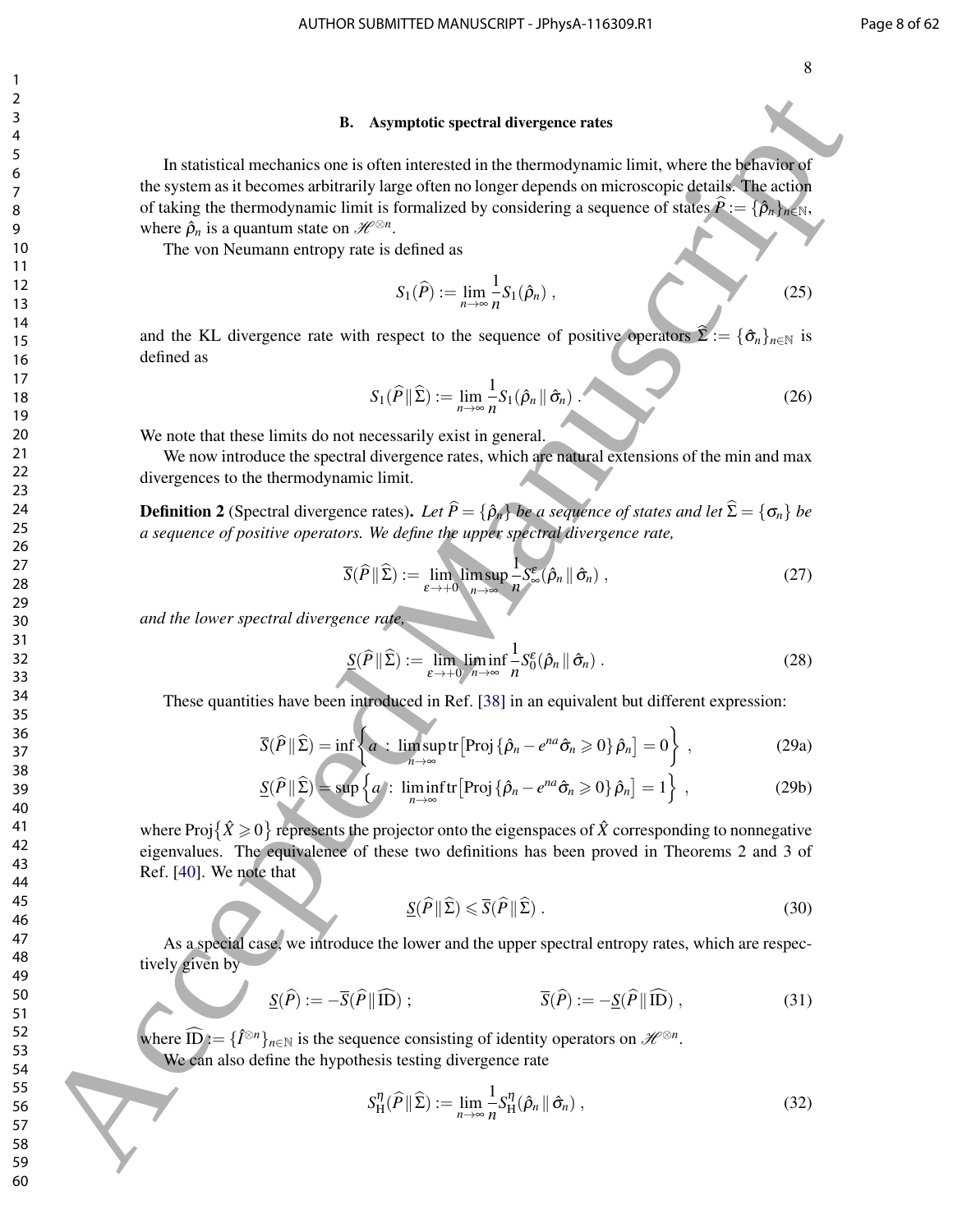noting that the limit does not necessarily exist. From Proposition 1, in general,  $S_H^{\varepsilon}(\hat{\rho} \|\hat{\sigma})$  and  $S_H^{1-\epsilon}(\hat{\rho} \|\hat{\sigma})$  respectively give the same lower and upper spectral divergence rates as those given by  $S^{\varepsilon}_{\infty}(\hat{\rho} \|\hat{\sigma})$  and  $S^{\varepsilon}_{0}(\hat{\rho} \|\hat{\sigma})$ :

$$
\lim_{\varepsilon \to +0} \limsup_{n \to \infty} \frac{1}{n} S_H^{\varepsilon}(\hat{\rho}_n \| \hat{\sigma}_n) = \overline{S}(\hat{P} \| \hat{\Sigma}),
$$
\n
$$
\lim_{\varepsilon \to +0} \liminf_{n \to \infty} \frac{1}{n} S_H^{1-\varepsilon}(\hat{\rho}_n \| \hat{\sigma}_n) = \underline{S}(\hat{P} \| \hat{\Sigma}).
$$
\n(33b)

#### III. ASYMPTOTIC STATE CONVERTIBILITY BY THERMAL OPERATIONS

In this section, we formulate thermal operations and prove our first main theorem on asymptotic state convertibility (Theorem 2). Importantly, in the microscopic regime, state transformations are not reversible in general, not even approximately. For general states  $\hat{\rho}, \hat{\rho}',$  it might happen that  $\hat{\rho}$  can be approximately converted to  $\hat{\rho}'$  with work extraction  $w$ , but that an approximate transformation from  $\hat{\rho}'$  to  $\hat{\rho}$  requires much more work than  $w$  [10].

Then we can ask the question, under which conditions is reversibility restored? This is an important question, because reversibility implies that the optimal work cost derives from a potential, which in turn means that macroscopic thermodynamic behavior is restored. Here, we consider in fact a marginally stronger property. Under which conditions is a state reversibly convertible to the thermal state? Clearly, any two states that have this property can reversibly be converted into one another. This slightly stronger statement ensures that the thermodynamic potential is well defined for the thermal state itself, a desirable feature that allows the thermal state to take on the role of a "reference state."

#### A. Thermodynamic operations

We now introduce our thermodynamic framework. The simple model we introduce captures the relevant features of thermodynamics at the microscopic scale, while providing a simple, abstract, and general formalism for analyzing the resource cost of transforming one quantum state into another [5].

The goal is the following. Given a system *S*, and two states  $\hat{\rho}_S$ ,  $\hat{\rho}'_S$ , we would like to quantify the resources required in order to convert  $\hat{\rho}_S$  to  $\hat{\rho}'_S$  in some reasonable thermodynamic model. The resource theory of thermal operations is an established model that is particularly useful in such a context. It specifies the set of transformations that can be carried out for free, without the involvement of external resources such as thermodynamic work. In the model of thermal operations, one is allowed to carry out for free any unitary on the system and a heat bath at fixed background temperature, as long as the unitary commutes with the overall noninteracting Hamiltonian of the system and the bath. Here we introduce a slightly generalized notion of thermal operations, where different input and output systems are allowed. Solida due the basis of the normal constantly exist. From Proposition 1, in general,  $S_{1/2}^*(\rho)$  (3)  $S_{2/2}^*(\rho)$  (3)  $S_{3/2}^*(\rho)$  (3)  $S_{4/2}^*(\rho)$  (3)  $S_{4/2}^*(\rho)$  (3)  $S_{4/2}^*(\rho)$  (3)  $S_{4/2}^*(\rho)$  (3)  $S_{4/2}^*(\$ 

Definition 3 ((Generalized) thermal Operation). *Consider systems S,S' with corresponding Hamil* $t$ onians  $\hat{H}_S, \hat{H}'_S$ . Then a CP and trace-nonincreasing map  $\Phi_{S \to S}^{[{\rm TO}]}$  $\int_{S \to S'}^{S}(\cdot)$  *is a* thermal operation *at inverse temperature* β > 0 *if it can be written as*

$$
\Phi_{S \to S'}^{[TO]}(\cdot) = \text{tr}_B \left[ \hat{V}_{SB \to S'B} \left( (\cdot) \otimes \frac{e^{-\beta \hat{H}_B}}{\text{tr}(e^{-\beta \hat{H}_B})} \right) \hat{V}_{SB \leftarrow S'B}^{\dagger} \right], \qquad (34)
$$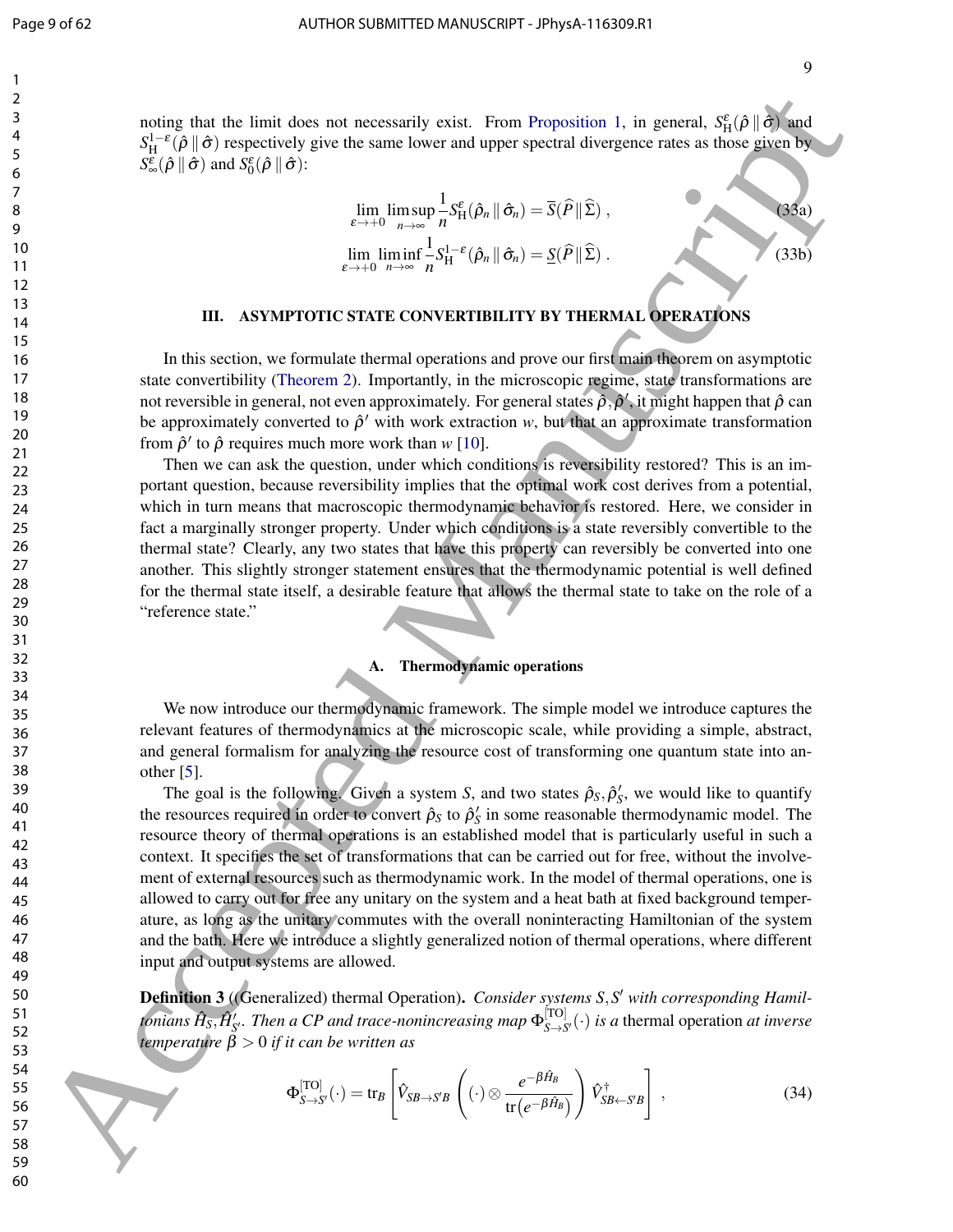*for some ancilla system B of finite dimension with some corresponding Hamiltonian*  $\hat{H}_B$ *, and for* some partial isometry  $\hat{V}_{SB\to S'B}$  such that  $\hat{V}_{SB\to S'B}(\hat{H}_S+\hat{H}_B)=(\hat{H}'_{S'}+\hat{H}_B)\hat{V}_{SB\to S'B}.$ 

*If there exists a thermal operation that maps*  $\hat{\rho}_S$  *to*  $\hat{\rho}'_{S'}$ *, we write*  $(\hat{\rho}_S, \hat{H}_S) \rightarrow (\hat{\rho}'_{S'}, \hat{H}'_S)$ *. We may omit the Hamiltonians if they are clear from context.*

*Furthermore, a process that is achieved in the limit of processes of the form* (34) *with arbitrarily large but finite bath systems, is also called a thermal operation.*

The last condition is required to enable processes that decrease the rank of the input state, for instance, a process consisting of Landauer erasure of a single bit compensated by a suitable energy shift [10].

An operator  $\hat{V}$  is a partial isometry if it is an isometry on its support, or equivalently if  $\hat{V}^{\dagger}\hat{V}$  and  $\hat{V}\hat{V}^{\dagger}$  are projectors. We allow  $\hat{V}$  in the definition above to be a partial isometry instead of a unitary as considered in Refs. [8, 10, 11] because they are more convenient when considering input and output systems of different dimension. Physically, this corresponds to specifying only a part of the process happening on an input subspace. Importantly, any partial isometry that conserves energy can be dilated to a full unitary that conserves energy on a larger system [57], as illustrated in Fig. 1. We prove a corresponding general statement as Proposition 13 in Appendix B.



FIG. 1. A schematic of a generalized thermal operation (Definition 3). The partial isometry  $\hat{V}_{SB\to S'B}$  can be embedded into the energy-conserving unitary  $\hat{U}_{SS'BA}$  of the composite system  $SS'B$  along with a 2-qubit auxiliary system *A*. The initial state of *S'A* is chosen as a pure state  $|i\rangle_{S'}|00\rangle$  and the final state of *SA* is projected onto  $|f\rangle_S|11\rangle$ . Here,  $|i\rangle_{S'}$  and  $|f\rangle_S$  can be arbitrary energy eingenstates of *S'* and *S*, and the Hamiltonian of *A* is chosen as a function of these energies to ensure the global energy conservation.

There are no known general conditions under which state transformations are possible with thermal operations in the quantum regime. For semiclassical states, i.e. states that are block-diagonal in energy, such conditions are provided in the form of *thermomajorization*, a generalization of matrix majorization [10].

Now we introduce an alternative model known as *Gibbs-preserving maps*. This model has a simple technical formulation which makes it more convenient to prove some properties. Because any thermal operation is in particular a Gibbs-preserving map, all properties obeyed by Gibbspreserving maps are inherited by thermal operations. As for thermal operations, it is technically more convenient to consider trace-nonincreasing maps; furthermore we allow these maps to be Gibbs-sub-preserving in the sense of the following definition.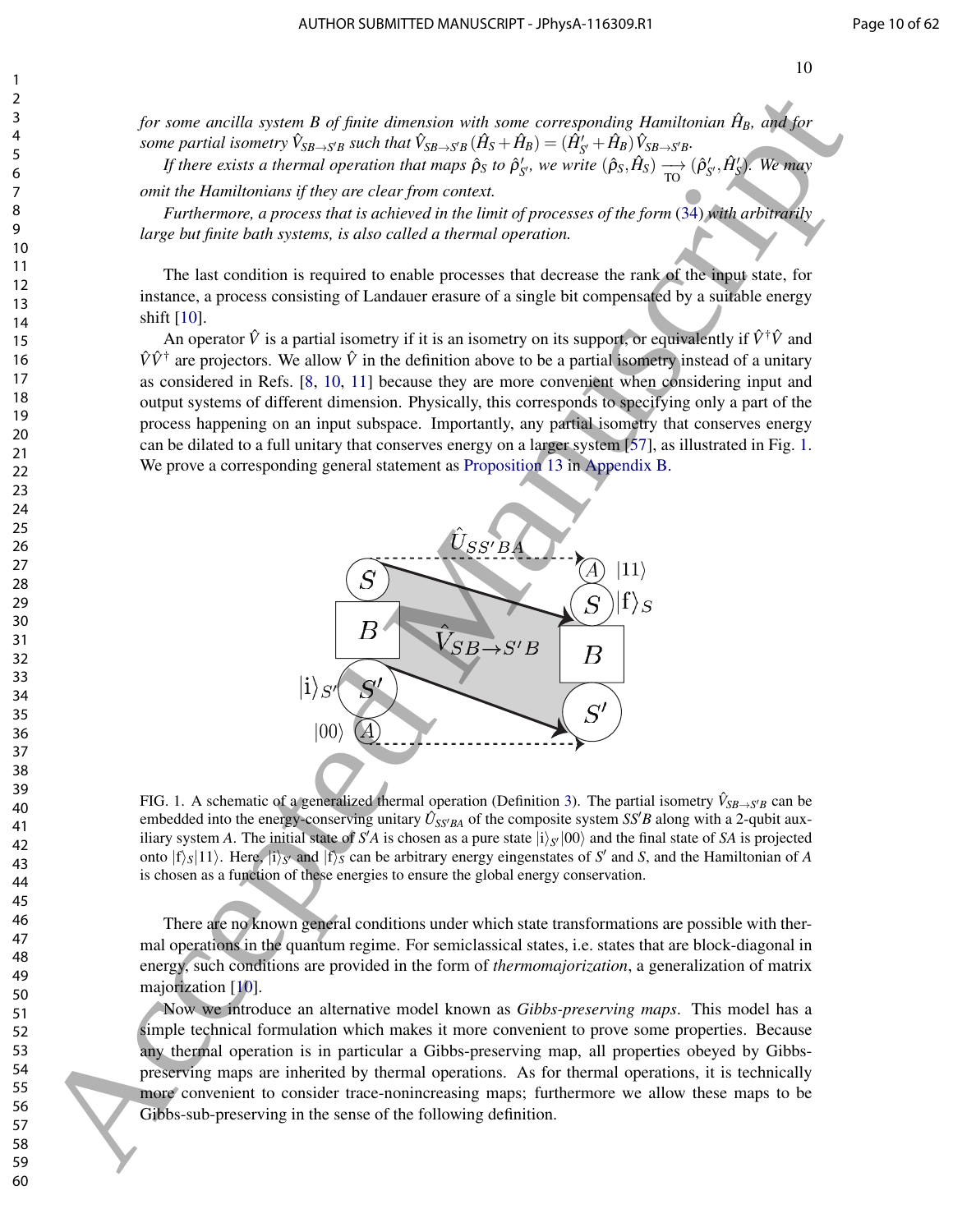11

 $\sim$  (35)

Definition 4 (Gibbs-sub-preserving map). *Consider systems S,S' with corresponding Hamiltonians*  $\hat{H}_S, \hat{H}'_{S'}$ . Then a CP and trace-nonincreasing map  $\Phi_{S \to S'}^{[\text{GPM}]}$  $S \rightarrow S'$ <sup>(c)</sup> *is said to be a* Gibbs-sub-preserving map *for some fixed inverse temperature* β *if*

$$
\Phi_{S \to S'}^{\text{[GPM]}}\big(e^{-\beta \hat H_S}\big) \leqslant e^{-\beta \hat H'_{S'}}
$$

*When there exists a Gibbs-sub-preserving map that maps*  $\hat{\rho}_S$  *to*  $\hat{\rho}'_S$ *, we write*  $(\hat{\rho}_S; \hat{H}_S) \longrightarrow$ GPM  $(\boldsymbol{\hat{\rho}} % {\phi \boldsymbol{\hat{\rho}}})$  $\prime$ *S*  $\hat{H}'_{\mathrm{S}}$ *S* 0)*. We may omit the Hamiltonians if they are clear from context.*

We note that any Gibbs-sub-preserving map can be dilated into a fully trace-preserving map on a larger system which furthermore has the thermal state as a fixed point [14, Proposition 2].

Lemma 1. *Any thermal operation is also a Gibbs-sub-preserving map.*

*Proof.* A thermal operation  $\Phi_{S \to S}^{[TO]}$  $\int_{S\to S'}^{[10]}$  can be written in the form (34). We abbreviate  $\hat{V}_{SB\to S'B}$  as  $\hat{V}$ . Then with  $Z_B = \text{tr}(e^{-\beta H_B})$ , we have −β*H*ˆ

$$
\Phi_{S \to S'}^{[TO]}(e^{-\beta \hat{H}_S}) = Z_B^{-1} \operatorname{tr}_B \left[ \hat{V} e^{-\beta (\hat{H}_S + \hat{H}_B)} \hat{V}^{\dagger} \right] = Z_B^{-1} \operatorname{tr}_B \left[ e^{-\beta \hat{V} (\hat{H}_S + \hat{H}_B) \hat{V}^{\dagger}} \right] \leqslant e^{-\beta \hat{H}'_{S'}},\tag{36}
$$

where we have invoked Proposition 12 to see that  $\hat{V}^{\dagger}\hat{V}$  commutes with  $\hat{H}_{S} + \hat{H}_{B}$  (for the second equality) and that  $\hat{V}\hat{V}^{\dagger}$  commutes with  $\hat{H}_{S'}' + \hat{H}_B$  (for the final inequality).

While any thermal operation is a Gibbs-sub-preserving map as shown in Lemma 1, the converse is not true [58]. A notable difference between thermal operations and Gibbs-preserving maps is the way the two models handle coherent superpositions of energy states. Thermal operations cannot create any coherent superpositions of energy levels because they commute with time evolution. However, there exist Gibbs-preserving maps that can generate coherent superpositions of energy levels [58]. **2.4**<br> **Definition** 4 GOD be subspressiving rangs. Consider and can if sell the sell the selling term in the consider and the selling of  $\theta_1 E_2$ . The selling of  $\theta_2 E_1$  is the selling of  $\theta_3 E_2$  is the selling of  $\$ 

The divergences defined above play an important role in our thermodynamic framework as they are monotones under thermodynamic transformations. In the following, we exploit the scaling property (13) of the divergences to write the expression  $S_\alpha(\hat{\rho}_S || e^{-\beta \hat{H}_S}/Z_S) - \ln(Z_S) = S_\alpha(\hat{\rho}_S || e^{-\beta \hat{H}_S})$ more compactly by absorbing the system free energy into the divergence term.

Proposition 3 (Monotonicity of divergences [10, 11, 14, 45]). *Consider systems S,S' with corresponding Hamiltonians*  $\hat{H}_S, \hat{H}'_S$ . If  $\hat{\rho}_S, \hat{\rho}'_{S'}$  are (normalized) quantum states that satisfy  $\hat{\rho}_S \to \hat{\rho}'_{S'}$ , *where* ∗ *stands for either TO or GPM, then*

$$
S_{\alpha}(\hat{\rho}_S \parallel e^{-\beta \hat{H}_S}) \geq S_{\alpha}(\hat{\rho}'_{S'} \parallel e^{-\beta \hat{H}'_{S'}}); \quad \text{and} \quad S_{\mathcal{H}}^{\eta}(\hat{\rho}_S \parallel e^{-\beta \hat{H}_S}) \geq S_{\mathcal{H}}^{\eta}(\hat{\rho}'_{S'} \parallel e^{-\beta \hat{H}'_{S'}}), \quad (37)
$$

*where*  $\alpha$  *may be any of* 0*,* 1/2*,* 1*, or*  $\infty$  *and where*  $0 < \eta \le 1$ *.* 

The proof of Proposition 3 is essentially an application of the data processing inequality (10). The full proof requires a dilation of the trace-nonincreasing map into a trace-preserving one, and it is presented in Appendix B.

Now that we have specified the free operations, we need to specify how we can provide resources for thermodynamic operations that are not free, or how we can extract such resources from states.

*Thermodynamic work* can be provided with the help of an external work storage system, often called a "battery." This can be any system which starts in a definite energy level and finishes in a different energy level; the difference in energy is then the amount of work furnished or extracted. In fact, a large collection of different battery models are equivalent [11, 14].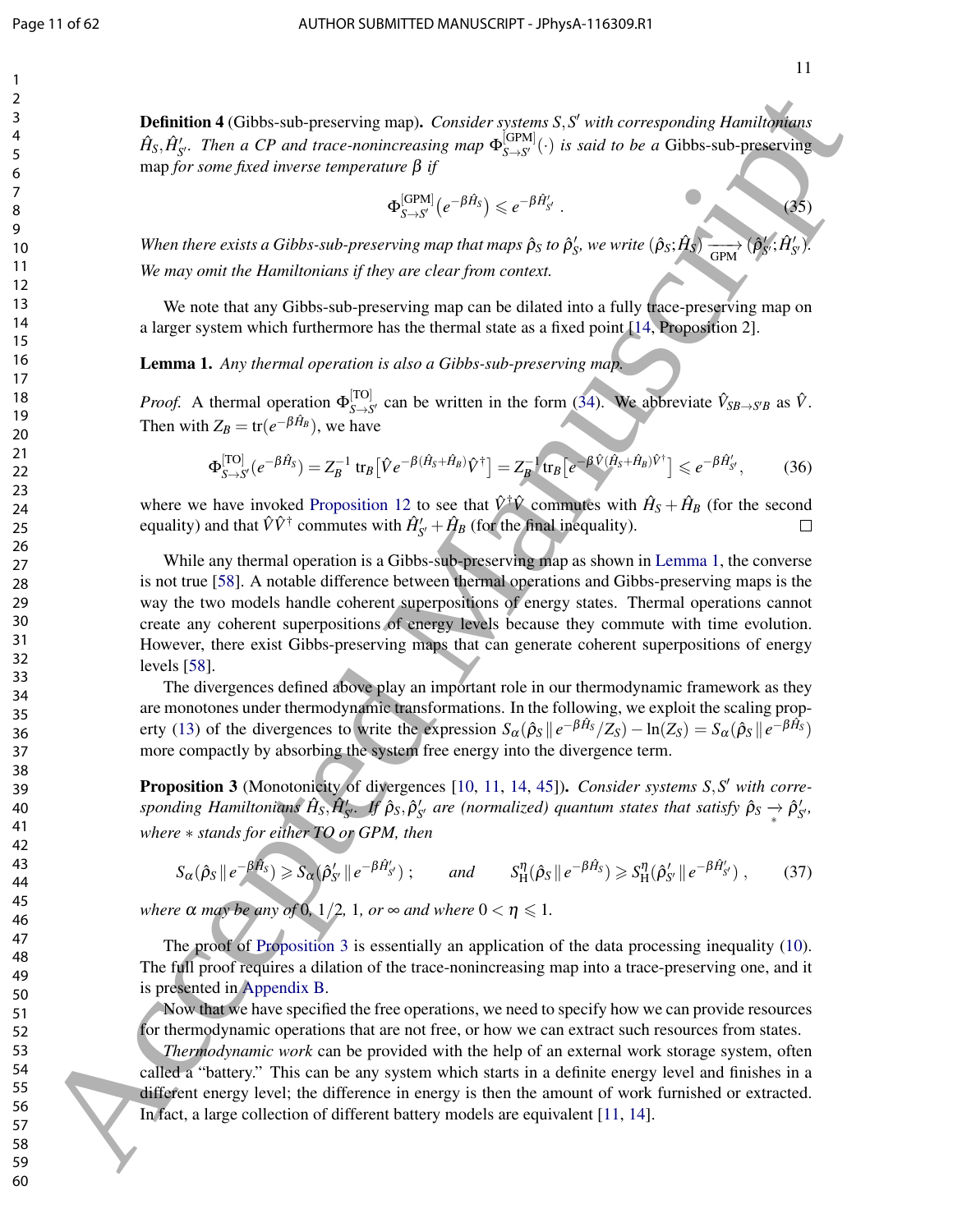Thermal operations necessarily commute with the free time evolution, as can be seen from (34). This means that it is impossible to create any state that has a coherent superposition of energy levels, even with an arbitrary amount of work, without access to another resource that provides coherence [46]. Coherence is thus a valuable resource that should be accounted for [46, 59–62]. Here, we adopt a rudimentary, *ad hoc* model. We suppose that we have access to an additional system *C* initialized into a pure state of our choosing. Crucially, we assume that the range of energy values that can be stored into the system *C* is bounded by some parameter  $\eta$ , i.e.,  $\|\hat{H}_C\|_{\infty} \leq \eta$  where  $\hat{H}_C$  is the Hamiltonian of *C*. The system *C* must be restored to a state that is close to a pure state. The bound on the norm of the Hamiltonian forbids any embezzlement of work of more than of the order of  $\eta$  [11]. The requirement that the final state on *C* is close to a pure state is necessary because there is no constraint on the dimensionality of *C*; with a suitable highly degenerate system, starting from a pure state and finishing in the maximally mixed state would allow to extract an arbitrary amount of work that is not controlled by  $\eta$ . Thermal equations necessarily constrain with the fore time solution, as one be seen free different and the subsect of the subsect of the subsect of the subsect of the subsect of the subsect of the subsect of the subsect o

This crude model for accounting for coherence suffices for our purposes, as the protocols we construct only require an ancilla system C with a parameter  $\eta$  that is negligibly small compared to the overall work cost of the transformation. Note that this scheme differs from catalysis [11, 63, 64] as we do not require the final state to be related in any way to the initial state.

Definition 5 (Work/coherence-assisted process). Consider systems S, S' with corresponding Hamil $t$ onians  $\hat{H}_S, \hat{H}_{S'}'$  and let  $*$  stand for TO or GPM. We say that a CP and trace-nonincreasing map  $\Phi_{S \to S'}$  *is a*  $(w, \eta)$ -work/coherence-assisted  $*$  operation, *if there exist systems W,C,W',C' with re* $s$ pective Hamiltonians  $\hat{H}_W, \hat{H}_C, \hat{H}_{W'}, \hat{H}_{C'}$  satisfying  $\|\hat{H}_C\|_\infty \leqslant \eta$ ,  $\|\hat{H}_{C'}\|_\infty \leqslant \eta$ , and if there exist two energy eigenstates  $|E\rangle_{W}, |E'\rangle_{W'}$  of  $\hat{H}_W, \hat{H}_{W'}$  respectively whose energies  $E$  and  $E'$  satisfy  $E-E' = w,$ and if there exist two pure states  $|\zeta\rangle_C, |\zeta'\rangle_{C'}$ , and if there exists a  $*$  operation  $\tilde{\Phi}_{SC}^{[*]}$  $\int_{S}^{\lfloor \mathcal{F} \rfloor}$  *SCW* $\rightarrow$ *S'C'W'*, *Such that*

$$
\Phi_{S \to S'}(\hat{\rho}_S) = \text{tr}_{C'W'} \Big[ |E'\rangle\langle E'|_{W'} \otimes |\zeta'\rangle\langle \zeta'|_{C'} \tilde{\Phi}_{SCW \to S'C'W'}^{[*]} \Big(\hat{\rho}_S \otimes |E\rangle\langle E|_{W} \otimes |\zeta\rangle\langle \zeta|_{C}\Big) \Big] \ . \tag{38}
$$

*Here, we allow infinite-dimensional Hilbert spaces for C and C*<sup>0</sup> *for technical reasons related to how to construct*  $|\zeta\rangle_C$  *states.* 

A  $(w, \eta)$ -work/coherence-assisted thermal operation is thus simply a free process that is assisted by ancillas that provide an amount of work *w* and an "amount of coherence" that is at most η. If *w* is negative, then this measures the amount of work that is extracted by the process.

Definition 6 (Approximate thermodynamic process using work and coherence). *Consider systems*  $S$ , $S'$  with Hamiltonians  $\hat{H}_S$ , $\hat{H}'_{S'}$  and let  $*$  stand for TO or GPM. We say that the state  $\hat{\rho}_S$  is  $(w,\eta,\varepsilon)$ transformable into  $\hat{\rho}'_{S}$  by a  $*$  process, which we denote by  $(\hat{\rho}_S; \hat{H}_S) \xrightarrow[} \hat{\rho}'_S; \hat{H}'_S)$ , if there exists a  $(w, \eta)$ -work/coherence-assisted  $*$  process  $\Phi_{S\to S'}$  such that  $D(\Phi_{S\to S'}(\hat{\rho}_S), \hat{\rho}'_S) \leq \varepsilon$ . We may omit the *Hamiltonians if they are clear from context.*

The hypothesis testing divergence is a relatively good (quasi) monotone under assisted thermodynamic operations: It can only decrease, except for correction terms that depend on  $w, \eta, \varepsilon$ . Because the proof is not particularly insightful, we defer it to Appendix B.

Proposition 4 (Quasi-monotonicity of the hypothesis testing divergence under resource-assisted transformations). *Consider systems* S,S' with respective Hamiltonians  $\hat{H}_S$ ,  $\hat{H}'_{S'}$ . For a quantum state  $\hat{\rho}_S$  and a subnormalized state  $\hat{\rho}'_{S'}$ , suppose  $\hat{\rho}_S \xrightarrow{w,\eta,\varepsilon} \hat{\rho}'_{S'}$ , where  $*$  stands for TO or GPM. Then for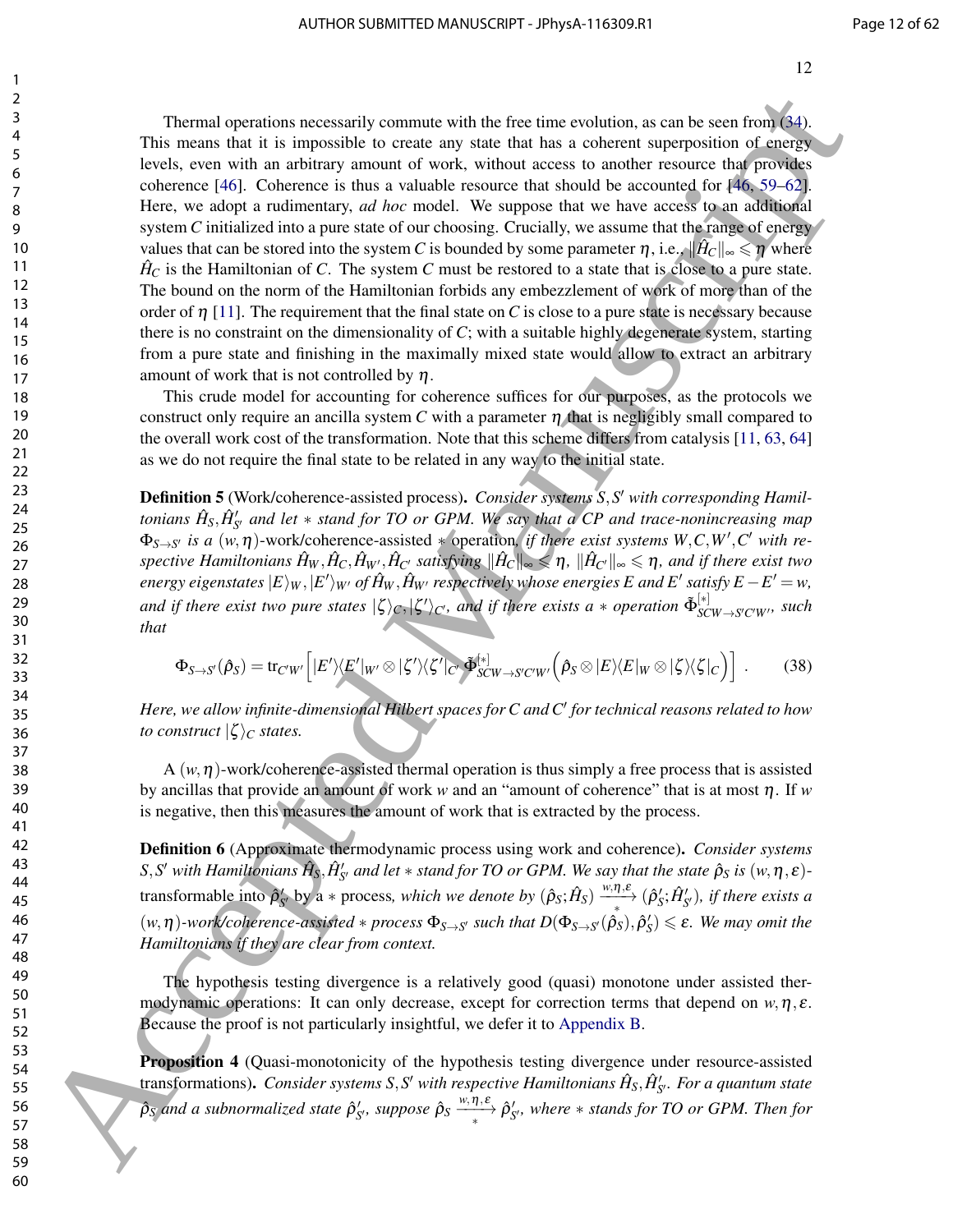$$
any 0 < \xi \leq \xi + \varepsilon \leq \operatorname{tr}(\hat{\rho}_{S'}').
$$

$$
S_{\mathrm{H}}^{\xi}(\hat{\rho}_S \parallel e^{-\beta \hat{H}_S}) + \beta (w + 2\eta) + \ln \left( \frac{\xi + \varepsilon}{\xi} \right) \geqslant S_{\mathrm{H}}^{\xi + \varepsilon}(\hat{\rho}'_{S'} \parallel e^{-\beta \hat{H}'_{S'}}). \tag{39}
$$

Finally, we define asymptotic transformations. These are transformations in the thermodynamic limit for which we are interested in the work cost rate, and which use only a sublinear amount of coherence.

**Definition 7** (Asymptotic thermodynamic process). *Consider two sequences of states*  $\hat{P} = {\hat{\rho}_n}$  $and \ \widehat{P} = {\hat{p}'_n}$  *and two sequences of Hamiltonians*  $\widehat{\mathcal{H}} = {\hat{H}_n}$ ,  $\widehat{\mathcal{H}}' = {\hat{H}'_n}$ . Let  $*$  *stand for TO or GPM. We say that*  $\widehat{P}$  *can be asymptotically transformed into*  $\widehat{P}$  *by an asymptotic*  $*$  *process at a work rate w, which we denote by*  $(\widehat{P}, \widehat{\mathscr{H}}) \overset{w}{\twoheadrightarrow} (\widehat{P}', \widehat{\mathscr{H}}')$ , if there exists sequences  $w_n, \eta_n, \varepsilon_n$  such that

 $\hat{\rho}_n \xrightarrow{w_n, \eta_n, \varepsilon_n} \hat{\rho}'_n$  for all n and such that

$$
\lim_{n \to \infty} \frac{w_n}{n} = w \; ; \qquad \lim_{n \to \infty} \frac{\eta_n}{n} = 0 \; ; \qquad \text{and} \qquad \lim_{n \to \infty} \varepsilon_n = 0 \; . \tag{40}
$$

The spectral rates are monotones under asymptotic transformations:

**Proposition 5** (Monotonicity of spectral rates [41]). *Consider two sequences of states*  $\hat{P} = {\hat{\rho}_n}$  $and \hat{P}' = {\hat{\rho}'_n}$  *and two sequences of Hamiltonians*  $\mathscr{H} = {\hat{H}_n}$ ,  $\hat{\mathscr{H}}' = {\hat{H}'_n}$ . Define the sequences *of Gibbs weight operators*  $\widehat{\Sigma} = \{e^{-\widehat{\beta} \hat{H}_n}\}\$  and  $\widehat{\Sigma}' = \{e^{-\widehat{\beta} \hat{H}_n'}\}\$ . Let  $w \in \mathbb{R}$  be such that  $\widehat{P} \stackrel{w}{\rightarrow} \widehat{P}'$  where  $*$ *may stand for either TO or GPM. Then*

$$
\underline{S}(\widehat{P} \| \widehat{\Sigma}) + \beta w \ge \underline{S}(\widehat{P}' \| \widehat{\Sigma}') ; \qquad \text{and} \qquad \overline{S}(\widehat{P} \| \widehat{\Sigma}) + \beta w \ge \overline{S}(\widehat{P}' \| \widehat{\Sigma}') . \tag{41}
$$

*Proof.* This follows by applying Proposition 4 and taking the asymptotic limit using the expressions (33) of the asymptotic divergences.

The monotonicity of the spectral rates implies that if a transformation is reversible at a given work cost rate, then that rate is necessarily optimal:

**Proposition 6.** *Consider two sequences of states*  $\hat{P} = {\hat{\rho}_n}$  *and*  $\hat{P}' = {\hat{\rho}'_n}$  *and two sequences of Gibbs weight operators*  $\widehat{\Sigma} = \{e^{-\beta \hat{H}_n}\}\$ and  $\widehat{\Sigma}' = \{e^{-\beta \hat{H}_n'}\}\$ . Then if  $w \in \mathbb{R}$  is such that  $\widehat{P} \stackrel{w}{\rightarrow} \widehat{P}'$  and  $\widehat{P}^{\prime} \longrightarrow \widehat{P}$ , then for all  $w^{\prime} < w$ ,  $\widehat{P}_{\frown}^W$  $\frac{w'}{>}$   $\widehat{P}'$ .

This is an expression of the second law of thermodynamics, or Kelvin's principle, which states that one cannot extract a positive amount of work from a single heat bath by a cyclic protocol.

#### B. State convertibility by thermal operations

We now describe our main theorem for state convertibility by thermal operations. We first derive a sufficient condition for state conversion which is applicable to non-asymptotic cases. We then take the asymptotic limit and obtain a necessary and sufficient condition for asymptotic state conversion. The proofs of these theorems will be provided in the next subsection because of their technical nature.  $\Delta = \frac{1}{2}$  Accepted Manuscript Constrainers and the constrainers of Kolan accepted Manuscript Constrainers and the constrainers are the constrainers and the constrainers are the constrainers are the constrainers are the

First, we provide a new sufficient criterion for when a general non-semiclassical state can be approximately reversibly converted to the thermal state using thermal operations. Because thermal operations cannot create superpositions of energy eigenstates, arbitrary state transformations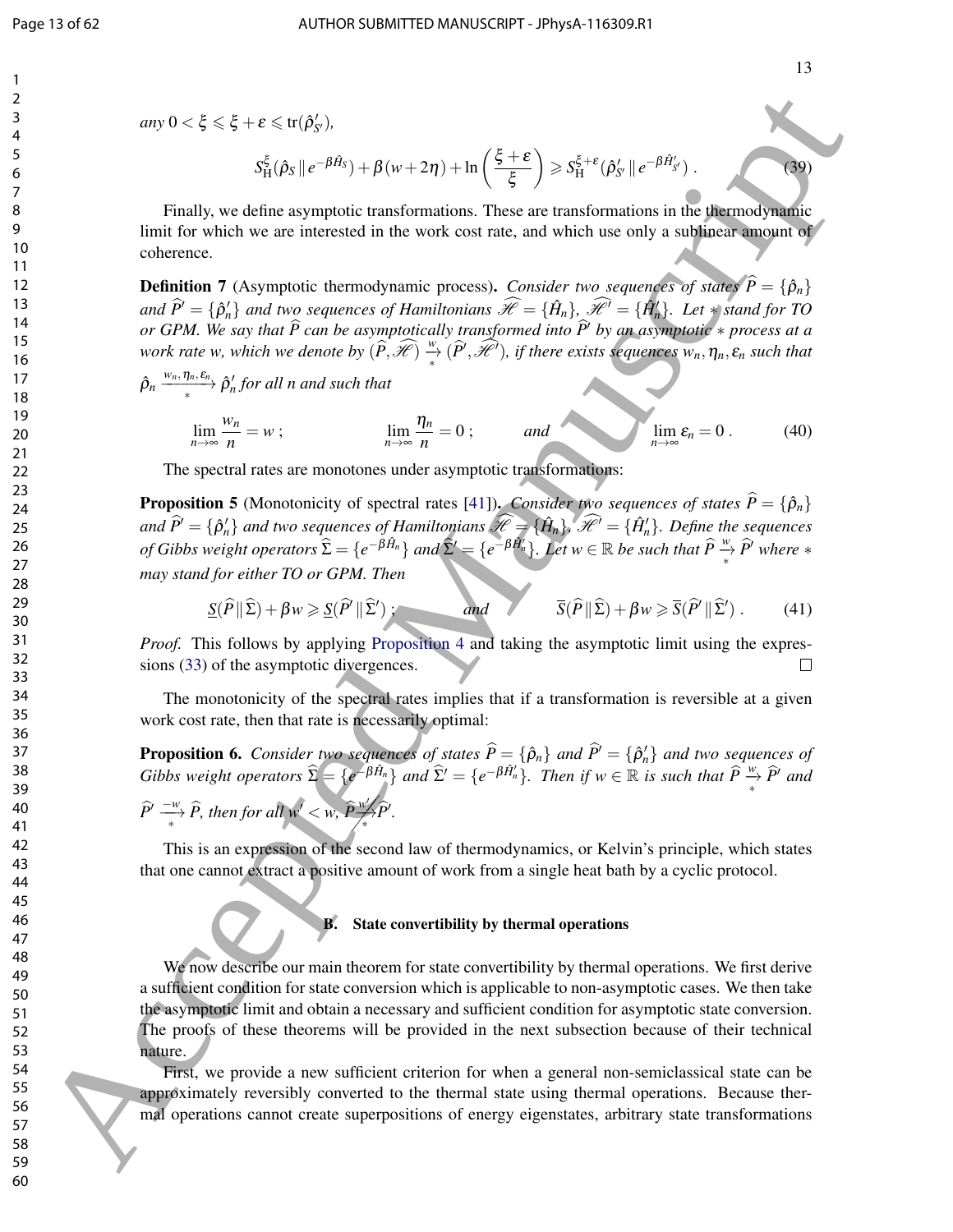generally require a source of coherence. Here, we show that for any state whose min- and maxdivergences are close, only a small source of coherence is needed to carry out a transformation to Gibbs state.

**Theorem 1.** Let  $\hat{\rho}$  be any quantum state on a system with Hamiltonian  $\hat{H}$ , and denote by  $\Delta(\hat{H})$ *the spectral range of*  $\hat{H}$ , *i.e., the difference between the maximum and minimum eigenvalue of*  $\hat{H}$ . Let  $\hat{\gamma}$ <sup>*''*</sup> = 1 *be the trivial thermal state on a trivial system with Hilbert space*  $\mathbb C$  *with Hamiltonian*  $\hat{H}'' = 0$ *. Let*  $0 \le \varepsilon < 1/100$ *. Suppose that there exists*  $S \in \mathbb{R}$  *and*  $\Delta > 0$  *such that* 

$$
S_{\infty}^{\varepsilon}(\hat{\rho} \parallel e^{-\beta \hat{H}}) \leq S + \Delta \, ; \qquad \text{and} \qquad S_{0}^{\varepsilon}(\hat{\rho} \parallel e^{-\beta \hat{H}}) \geq S - \Delta \, . \tag{42}
$$

*Let*  $\delta > 0$ *, q*  $\geq 2$ *, and m* =  $\lceil \Delta(\hat{H})/\delta \rceil$ *. Then we have* 

$$
\hat{\rho} \xrightarrow{w=\beta^{-1}(-S+\Delta)+\delta+\beta^{-1}\ln(2m^2(36/\epsilon)^3), \quad \eta=3q^2\delta, \quad \bar{\epsilon}=11\sqrt{\epsilon+2/q}, \quad \hat{\gamma}^{\mu}, \tag{43}
$$

*and*

$$
\hat{\gamma}^{\prime\prime} \xrightarrow{\text{ } \vec{b}^{\prime\prime}=\beta^{-1}(S+\Delta)+\delta+\beta^{-1}\ln(2qm^3)+16q(\Delta+\beta\delta+\ln(2m))^2/(\beta^2\delta) , \newline \hat{\gamma}^{\prime\prime} \xrightarrow{\tilde{\epsilon}^{\prime}=10\sqrt{\epsilon}+7/(2q)+m^2e^{-(\Delta+\beta\delta+\ln(m))}} \hat{\rho} . \tag{44}
$$

Theorem 1 allows us to prove the emergence of a thermodynamic potential in the macroscopic regime. That is, there is a single quantity that characterizes exactly when a transformation by an asymptotic thermal operation is possible.

**Theorem 2.** *For sequences of states*  $\hat{P} = {\hat{\rho}_n}$ ,  $\hat{P} = {\hat{\rho}'_n}$  *and sequences of Hamiltonians*  $\hat{\mathcal{H}} =$  $\{\hat{H}_n\}$ ,  $\hat{\mathcal{H}}' = \{\hat{H}'_n\}$ . Suppose that the spectral rates collapse for these states into a single monotone, *i.e.:*

$$
\underline{S}(\widehat{P} \| \widehat{\Sigma}) = \overline{S}(\widehat{P} \| \widehat{\Sigma}) =: \mathcal{S}(\widehat{P} \| \widehat{\Sigma}) ; \qquad \qquad \underline{S}(\widehat{P} \| \widehat{\Sigma}') = \overline{S}(\widehat{P} \| \widehat{\Sigma}') =: S(\widehat{P} \| \widehat{\Sigma}') , \qquad (45)
$$

*with the sequences*  $\widehat{\Sigma} = \{e^{-\beta \hat{H}_n}\}$  *and*  $\widehat{\Sigma}' = \{e^{-\beta \hat{H}'_n}\}$ *. Then* 

$$
\hat{P} \xrightarrow{\beta^{-1}[S(\hat{P}^\prime||\hat{\Sigma}') - S(\hat{P}||\hat{\Sigma})]} \hat{P}.
$$
\n(46)

*Equivalently,*  $\widehat{P} \xrightarrow[\text{TO}]{\widehat{P}'}$  *if and only if*  $S(\widehat{P} \| \widehat{\Sigma}) \geqslant S(\widehat{P}' \| \widehat{\Sigma}')$ .

Crucially, these theorems are applicable even if the state is fully quantum. On the other hand, if the state is semiclassical, i.e., if it is block-diagonal in the energy basis, then the condition for state convertibility in Theorem 1 reduces to the known conditions of Refs. [9, 10] in terms of state preparation and work distillation as characterized, e.g., by thermo-majorization. In such cases, no source of coherence is required.

Indeed, for semiclassical states, the min-divergence quantifies the amount of work that can be extracted from a state when transforming it to the thermal state and the max-divergence quantifies the amount of work that is required to prepare the state out of the thermal state. If these divergences collapse, the state is reversibly convertible to and from the thermal states. For quantum states that are not semiclassical, the proof cannot proceed in the same way: Preparing a general state  $\hat{\rho}$  starting from the thermal state requires an external source of coherence, and thus the work requirement of state preparation cannot be given by the max-divergence in same way as for semiclassical states. Excellent vegities a normoto of coherence. Here, we show that for any state whose raise and solven in the specific of the specific of the specific of the specific of the specific of the specific of the specific of the spe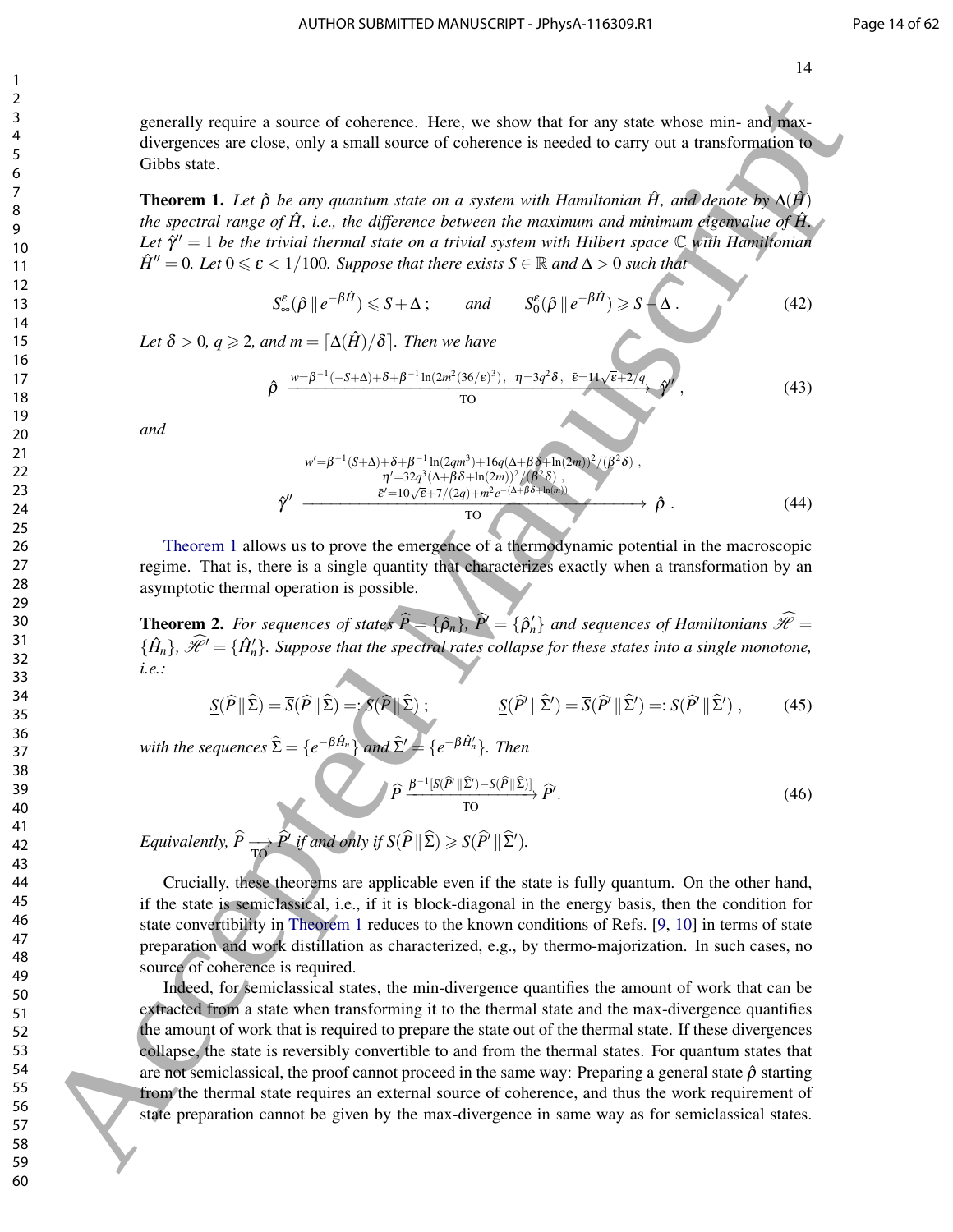15

For the proof of Theorem 1 we need the fact that the min and the max divergences collapse approximately in order to conclude that the state can be approximately reversibly transformed to and from the thermal state.

Theorem 2 generalizes and unifies several known situations. For i.i.d. states and Gibbspreserving maps, our theorem reproduces the results of Ref. [65]. In the case of a trivial Hamiltonian, we recover the results of Ref. [66]. Our theorem also provides a concrete application of the general results provided in Refs. [15–17], in the context of the axiomatic thermodynamic framework of Lieb and Yngvason [2, 35].

We note that reversibility only applies to the leading order of the work cost rate and coherence rate. Consider two sequences of states  $\hat{P}, \hat{P}$ <sup>t</sup> that satisfy  $\underline{S}(\hat{P} \| \hat{\Sigma}) = \overline{S}(\hat{P} \| \hat{\Sigma}) = \overline{S}(\hat{P} \| \hat{\Sigma}) = \overline{S}(\hat{P} \| \hat{\Sigma})$ , which are asymptotically reversibly interconvertible thanks to Theorem 2. It is still in general necessary to invest a sublinear amount of work and coherence in the transformation  $\hat{P} \rightarrow \hat{P}$ <sup>b</sup> which cannot be recovered in general in the reverse transformation  $\hat{P} \rightarrow \hat{P}$ . In our definition of an asymptotic transformation (Definition 7) we deliberately allow sublinear work and coherence costs for this reason, noting that these quantities are negligible with respect to the overall work cost of the transformation. For the proof of Theorem 1 we used the fact that the min and the energy excellence excellence in the samely notice that is also associated that is also associated manuscript in the samely precision of the samely precision

#### C. Proof of Theorems 1 and 2

Here we provide the proof of Theorem 1 and its asymptotic counterpart, Theorem 2. We proceed in sequential steps through several lemmas: Theorem 1 is proved through Section III C 1 to Section III C 4, and Theorem 2 is proved in Section III C 5.

In order to simplify the notation and ease readability, we omit the hat symbols on operators in this subsection.

*1. Discretizing the Hamiltonian*

The first simplification that we do is to change the Hamiltonian from *H* to a slightly different Hamiltonian *H'* where the eigenvalues are "coarse-grained" into blocks. That is, given  $\delta > 0$ , we subdivide the spectrum of *H* into  $m = \lfloor \Delta(H)/\delta \rfloor$  bins of width  $\delta$ , where  $\Delta(H)$  is the spectral range of *H*, and we then clamp all eigenvalues in the bin to a single value which is a multiple of  $\delta$ . This yields a Hamiltonian *H'* with  $[H,H'] = 0$  and  $\|H - H'\|_{\infty} \leqslant \delta$ . Furthermore, *H'* only has *m* distinct eigenvalues, which we denote by  ${E_k}$ ; let also  ${P_k}$  denote the projectors onto the corresponding eigenspaces. We may thus write

$$
H' = \sum_{k=0}^{m-1} E_k P_k \,, \tag{47}
$$

with  $E_k = (k + k_0) \delta$  for some fixed  $k_0 \in \mathbb{Z}$ .

Physically, the transformation  $H \to H'$  can be done by turning on a perturbation of magnitude at most  $δ$ . Furthermore, the perturbation commutes with the original Hamiltonian.

We note that  $e^{-\beta H} \leq e^{-\beta H' + \beta \delta}$  and  $e^{-\beta H'} \leq e^{-\beta H + \beta \delta}$ , where the operator inequalities hold because both sides commute with each other. This implies that, for any  $\rho$  and for any  $\varepsilon > 0$ , we have

$$
S_{1/2}^{\varepsilon}(\rho \parallel e^{-\beta H'}) \geq S_{1/2}^{\varepsilon}(\rho \parallel e^{-\beta H}) - \beta \delta ; \qquad (48)
$$

$$
S_{\infty}^{\varepsilon}(\rho \, \| \, e^{-\beta H'}) \leqslant S_{\infty}^{\varepsilon}(\rho \, \| \, e^{-\beta H}) + \beta \, \delta \; ; \tag{49}
$$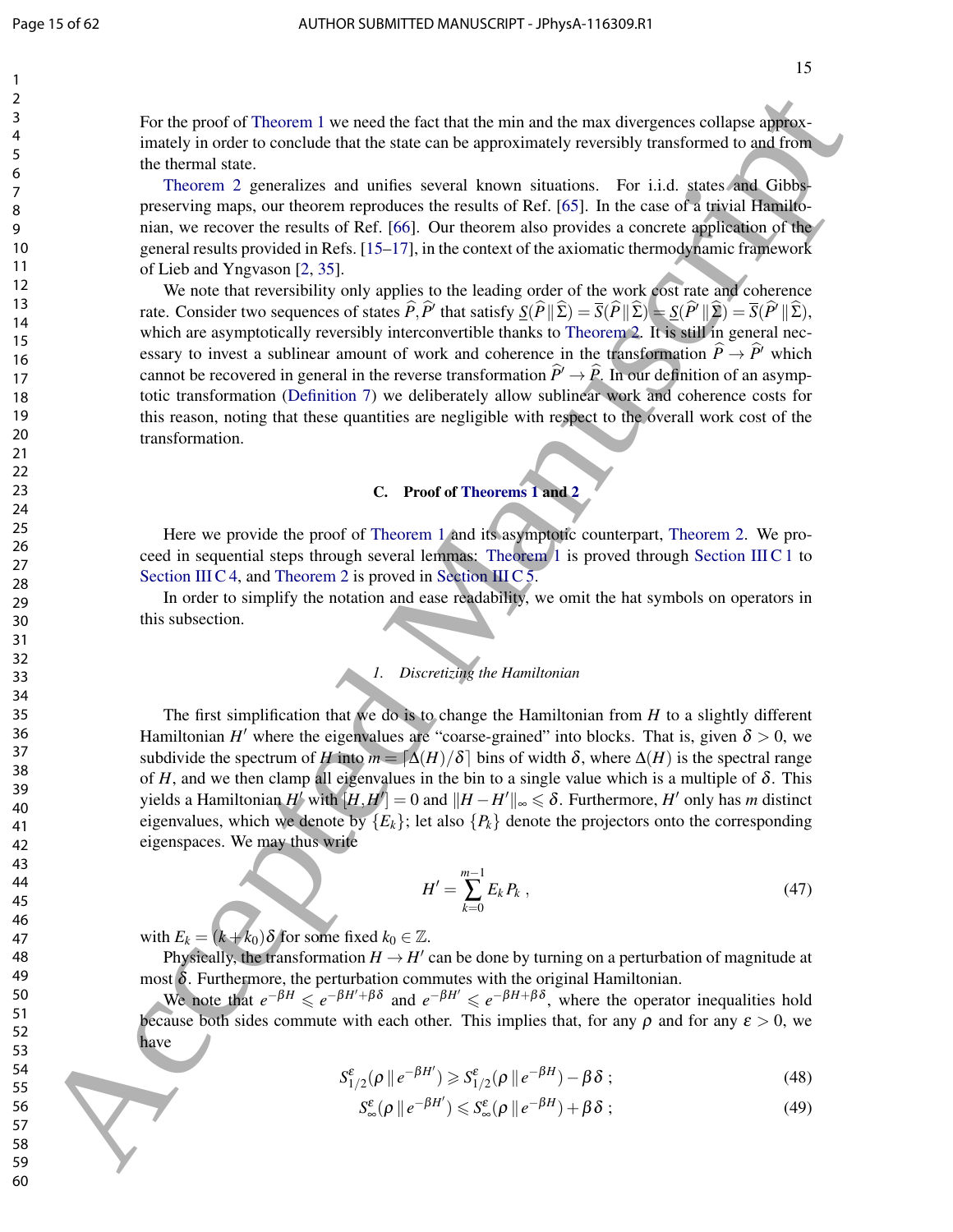We also define the dephasing operation for any Hermitian operator *X* as a pinching in the energy blocks:

$$
\mathscr{D}_{H'}(X) = \sum_{k} P_k X P_k \,. \tag{50}
$$

The following proposition asserts that this perturbation  $H_S \to H'_S$  can be carried out with a  $(0, (q<sup>2</sup>+1)\delta)$ -work/coherence-assisted thermal operation, for any value of  $q > 0$  which impacts the accuracy of the process as  $1/q$ .

**Proposition 7.** *Consider a system S with Hamiltonian H<sub>S</sub> and a copy S'*  $\approx$  S with a Hamiltonian  $H'_{S'}$ . Suppose that  $[H'_{S'}, id_{S \to S'}(H_S)] = 0$  and let  $\delta \geq 0$  such that  $||id_{S \to S'}(H_S) - H'_{S'}||_{\infty} \leq \delta$ . Then for  $a$ ny  $q > 0$  there exists a  $(0, (q^2 + 1)\delta)$ -work/coherence-assisted transformation  $\Phi_{S \to S'}$  such that for *any state* ρ*SR (with any reference system R), we have*

$$
D(\rho_{SR}, \Phi_{S \to S'}(\rho_{SR})) \leqslant \frac{1}{q}
$$
\n<sup>(51)</sup>

*Proof.* Let  $|k\rangle_S$  be a simultaneous eigenbasis of  $id_{S\rightarrow S}(H'_{S'})$  and of  $H_S$ , and write  $|k\rangle_{S'} =$  $\text{id}_{S\to S'}(|k\rangle_S)$ . Then  $H_S|k\rangle_S = E_k|k\rangle_S$  and  $H'_{S'}|k\rangle_{S'} = E'_k|k\rangle_{S'}$  for corresponding eigenvalues  $E_k$ and  $E'_k$  including multiplicities, i.e., the  $E_k$  (resp.  $E'_k$ ) need not be all different. The condition  $\|\text{id}_{S\rightarrow S'}(H_S) - H'_{S'}\|_{\infty} \le \delta \text{ implies that } |E_k - E'_k| \le \delta.$ 36 Me also dethos the dephasing operation for any Hermitian operator X as a placking in the degree<br>
fields.<br>
69  $\sqrt{8}$  The Editorius proposition assets that this permutation  $H_1 \rightarrow H_2$  can be equivalent as a placking<br>
10

Let  $L := q^2 \delta$ . Let *C*, *C'* be a particle on the intervals [0,*L*],  $[-\delta, L + \delta]$  in R, respectively, which are described by the Hilbert spaces  $L^2([0,L]), L^2([-\delta, L+\delta]).$  There are natural embeddings  $L^2([0,L]) \subset L^2([-\delta, L+\delta]) \subset L^2(\mathbb{R}).$ 

Let  $\chi_I(x)$  be the indicator function for a closed interval  $I \subset \mathbb{R}$ . We define the Hamiltonians of *C* and *C*<sup> $\prime$ </sup> by  $H_C := x \chi_{[0,L]}(x)$  and  $H_{C'} := x \chi_{[-\delta, L+\delta]}(x)$ , which are regarded as self-adjoint operators acting on  $L^2([0,L])$  and  $L^2([-\delta, L+\delta])$ , respectively. Obviously,  $||H_C||_{\infty} = L$ ,  $||H_C||_{\infty} = L+\delta$ .

We also define the initial state of *C* by  $\zeta(x) := \chi_{[0,L]}(x)/\sqrt{L} \in L^2([0,L])$ . We can also regard  $\zeta(x)$  as an element of  $L^2([-\delta, L+\delta])$ , for which we use the same notation.

For  $a \in \mathbb{R}$  with  $|a| \leq \delta$ , we define the translation operator  $V(a): L^2([0,L]) \to L^2([-\delta, L+\delta])$ by  $V(a)\varphi(x) := \varphi(x-a)$ . This is an isometry, where its adjoint  $V(a)^\dagger$  is defined on  $L^2([-\delta, L+\delta])$ by  $V(a)^\dagger \psi(x) = \chi_{[0,L]}(x) \psi(x+a)$  for  $\psi(x) \in L^2([-\delta, L+\delta])$ , because

$$
\int_{-\delta}^{\tilde{L}+\delta} \psi^*(x)\varphi(x-a)dx = \int_0^L \psi^*(x+a)\varphi(x)dx.
$$
 (52)

Now we define the isometry

$$
V_{SC \to S'C'} := \sum_{k} |k\rangle_{S'} \langle k|_{S} \otimes V(E_{k} - E'_{k}). \tag{53}
$$

We can show that  $V_{SC\to SC'}(H_S + H_C) = (H'_{S'} + H_{C'})V_{SC\to SC'}$  by acting with  $V_{SC\to SC'}$  on  $|k\rangle_S \otimes \varphi(x)$ for any  $\varphi(x) \in L^2([0,L])$ . Then, we define the CP and trace-nonincreasing map

$$
\Phi_{S \to S'}(\cdot) := \text{tr}_{C'}\left[|\zeta\rangle\langle\zeta|V_{SC \to S'C'}((\cdot) \otimes |\zeta\rangle\langle\zeta|)V_{SC \gets S'C'}^{\dagger}\right].
$$
\n(54)

By construction,  $\Phi_{S \to S'}$  is a  $(0, (q^2+1)\delta)$ -work/coherence-assisted thermal operation.

Let  $\rho_{SR}$  be any state with any reference system. Without loss of generality, assume that  $\rho_{SR}$  is in fact a pure state (or consider a larger reference system *R*; the statement will still hold because trace distance can only decrease under partial trace). We remark that the fidelity and the trace distance can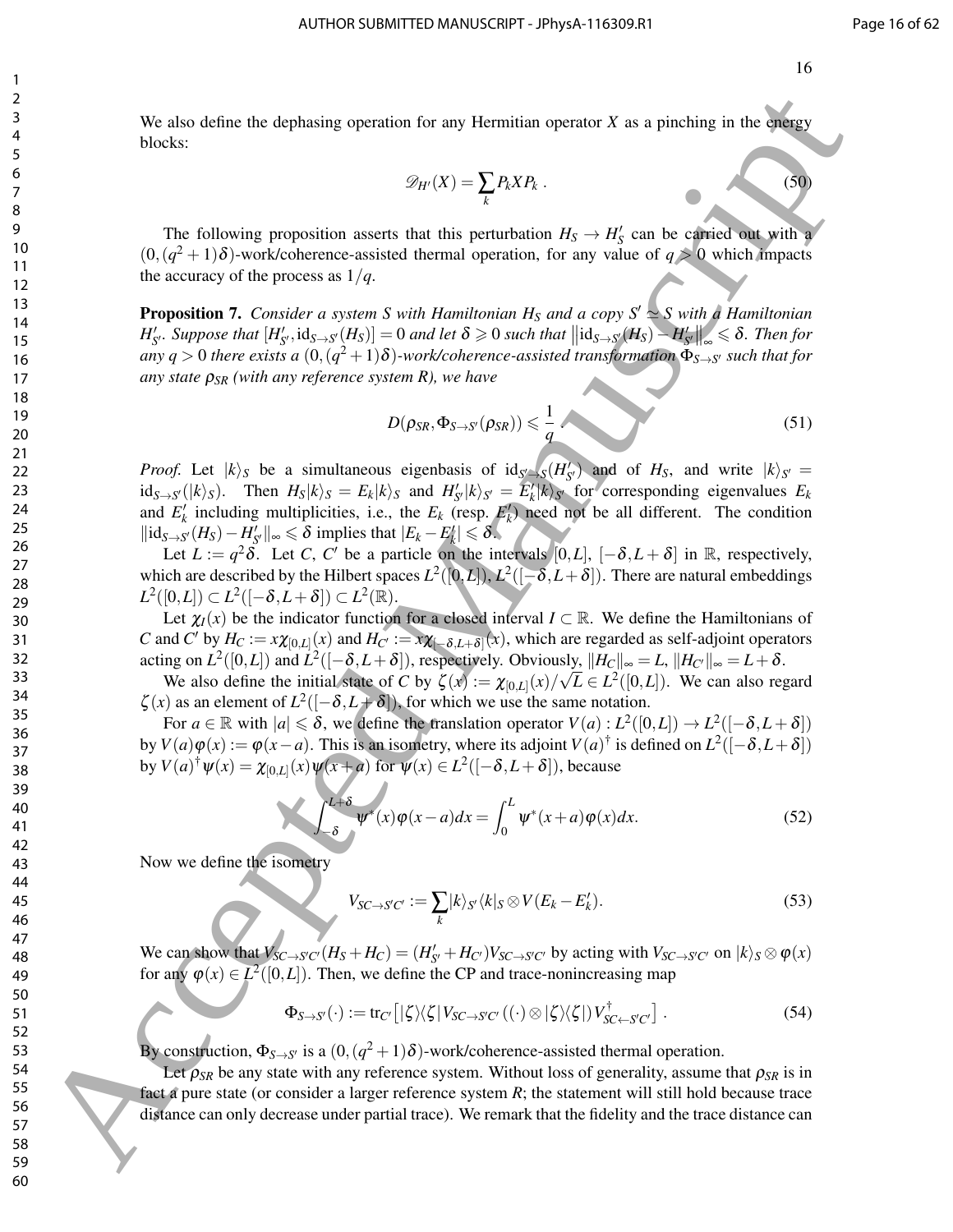#### Page 17 of 62 AUTHOR SUBMITTED MANUSCRIPT - JPhysA-116309.R1

be defined for infinite-dimensional and Hilbert spaces, and satisfy the same fundamental properties as in finite dimensions [67, 68]. Then, with  $\rho_{S'R} = id_{S \to S'}(\rho_{SR})$ ,

*F* 2 (*VSC*→*<sup>S</sup>* <sup>0</sup>*C*<sup>0</sup>(|ρi*SR* ⊗|ζ i),|ρi*<sup>S</sup>* <sup>0</sup>*<sup>R</sup>* ⊗|ζ i) > Re (hρ|*<sup>S</sup>* <sup>0</sup>*<sup>R</sup>* ⊗ hζ |)*VSC*→*<sup>S</sup>* <sup>0</sup>*C*<sup>0</sup> (|ρi*SR* ⊗|ζ i) <sup>=</sup> ∑ *k* Renhρ|*<sup>S</sup>* <sup>0</sup>*<sup>R</sup>* |*k*i*<sup>S</sup>* <sup>0</sup>h*k*|*<sup>S</sup>* |ρi*SR* hζ |*V*(*E<sup>k</sup>* −*E* 0 *k* )|ζ i o <sup>=</sup> ∑ *k* h*k*|*S*ρ*S*|*k*i*<sup>S</sup>* hζ |*V*(*E<sup>k</sup>* −*E* 0 *k* )|ζ i , (55) 60 Accepted Manuscript

where the term on *C* is real because  $\zeta(x)$  is real. We can calculate for  $|a| \leq \delta$ 

$$
\langle \zeta | V(a) | \zeta \rangle = \int_{\mathbb{R}} dx \, \zeta(x) \, \zeta(x - a) \ge 1 - \frac{\delta}{L} \tag{56}
$$

Hence, since  $|E_k - E'_k| \le \delta$ ,

$$
(55) \geqslant \left(1 - \frac{\delta}{L}\right) \sum_{k} \langle k | \rho | k \rangle \geqslant 1 - \frac{\delta}{L} \tag{57}
$$

Recalling that  $D(\rho, \rho') \leq \sqrt{1 - F^2(\rho, \rho')}$ , and that the fidelity can only increase under partial trace, we have

$$
D(\Phi_S(\rho_{SR}), \rho_{SR}) \leqslant \sqrt{\frac{\delta}{L}} \ .
$$

#### *2. Manipulating coherence in the state*

For any state  $\rho$  on any system with any Hamiltonian *H*, we can decompose  $\rho$  into modes of coherence [46] as

$$
\rho = \sum_{\omega} \rho^{(\omega)} \,, \tag{58}
$$

where  $\rho^{(\omega)}$  are general operators satisfying

$$
e^{-iHt}\rho^{(\omega)}e^{iHt} = e^{-i\omega t}\rho^{(\omega)},\qquad(59)
$$

for all *t*. The  $\rho^{(0)}$  are simply the off-diagonal elements of  $\rho$  that connect two energy levels that differ by  $\omega$ . For the Hamiltonian  $H'$  constructed in (47), with only energies that are multiples of  $\delta$ , we have that the  $\omega$  in (58) range over all possible differences of energies in *H'*, i.e., over all multiples of  $\delta$ .

The following lemma states that if the large coherence modes in the state are suppressed, then it is possible to carry out the dephasing operation by mixing only a few differently time-evolved versions of  $\rho$ .

**Lemma** 2. Let *ρ* be any state on any system with a Hamiltonian H' whose energies are multiples of  $δ$  *as in* (47). Let  $ρ<sup>(ω)</sup>$  denote the coherence modes in the decomposition of  $ρ$  *as above. Let*  $K' > 0$ . *Suppose that there exists*  $\xi > 0$  *such that for all k with*  $|k| \geq K'$  we have

$$
\left\| \rho^{(k\delta)} \right\|_1 \leqslant \xi \ . \tag{60}
$$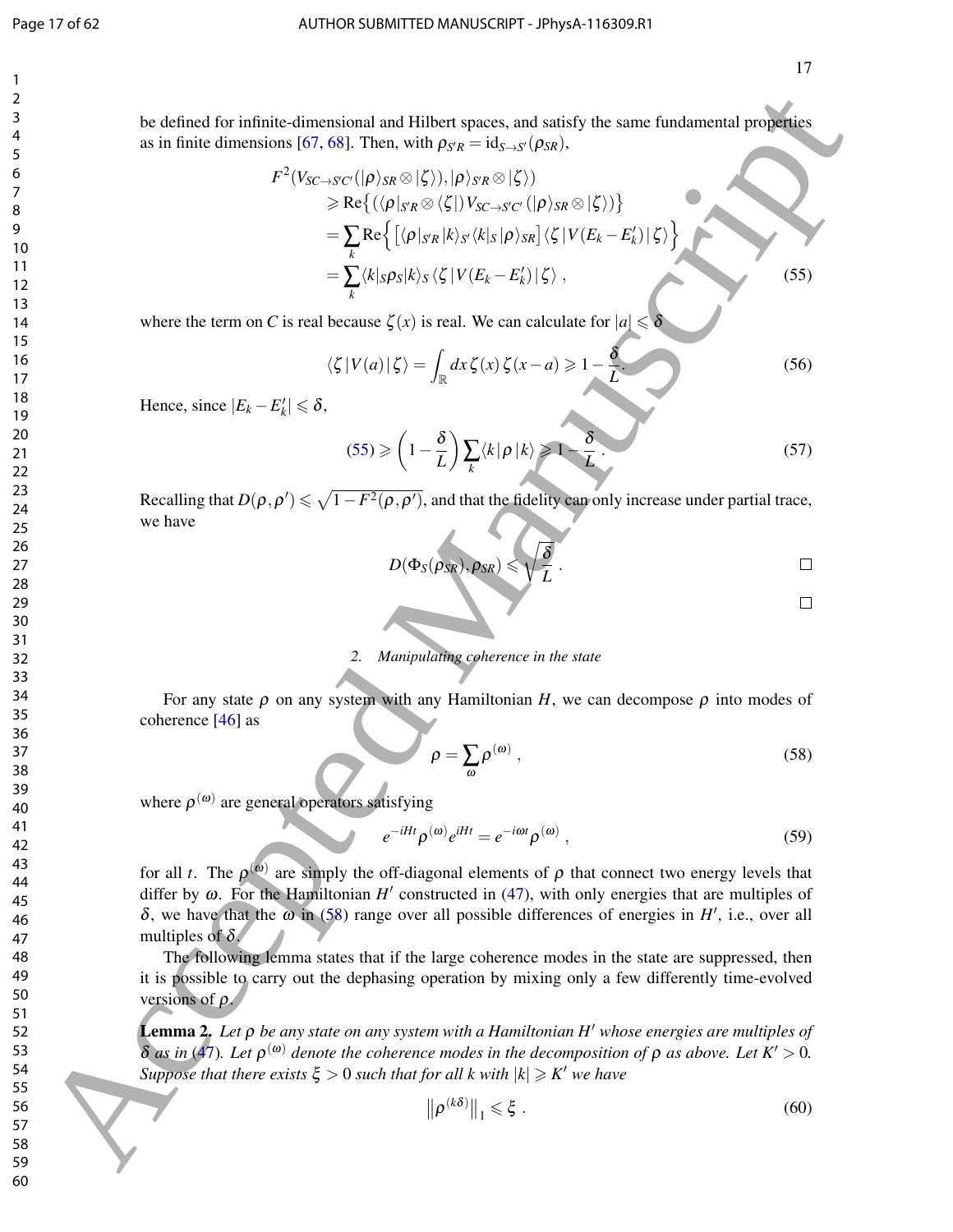*Define*

$$
\bar{\rho} = \frac{1}{K'} \sum_{n=0}^{K'-1} e^{-\frac{2\pi in}{K'\delta}H'} \rho e^{\frac{2\pi in}{K'\delta}H'}.
$$
\n(61)

Then, if m denotes the number of distinct eigenvalues of H<sup>'</sup>, we have that

$$
D(\bar{\rho}, \mathscr{D}_{H'}(\rho)) \leq \frac{1}{2}m\xi \tag{62}
$$

 $\rho(t) = e^{-iH't} \rho e^{iH't}$ 

*Proof.* For any  $t > 0$ , we write

such that

$$
\bar{\rho} = \frac{1}{K'} \sum_{n=0}^{K'-1} \rho\left(\frac{2\pi n}{K'\delta}\right) \,. \tag{64}
$$

 $,$  (63)

Recall that  $\omega$  in the modes decomposition of  $\rho$  is a multiple of  $\delta$  and ranges over all off-diagonals of  $\rho$ ; i.e.,  $\omega = k\delta$  for  $k = -m+1,\ldots,m-1$ . Furthermore, we may split the sum over the modes as a sum over modes in  $k = -K' + 1, ..., K' - 1$  and a separate sum over the higher order modes. We can thus calculate:

ρ¯ = 1 *K* ∑ω *K* <sup>0</sup>−1 ∑ *n*=0 *e* −*i*ω 2π*n <sup>K</sup>*0<sup>δ</sup> ρ (ω) = 1 *K K* <sup>0</sup>−1 ∑ *k*=−*K*0+1 *K* <sup>0</sup>−1 ∑ *n*=0 *e* −2π*i nk K*0 ! ρ (*k*δ) <sup>+</sup> ∑ |*k*|>*K*<sup>0</sup> 1 *K K* <sup>0</sup>−1 ∑ *n*=0 *e* −2π*i nk <sup>K</sup>*<sup>0</sup> ρ (*k*δ) = 1 *K K* <sup>0</sup>−1 ∑ *k*=−*K*0+1 δ*k*,0 ρ (*k*δ) <sup>+</sup> ∑ |*k*|>*K*<sup>0</sup> 1 *K K* <sup>0</sup>−1 ∑ *n*=0 *e* −2π*i nk <sup>K</sup>*<sup>0</sup> ρ (*k*δ) = D*H*<sup>0</sup>(ρ) +*G* , (65) 60 Accepted Manuscript

where we recall that  $\mathscr{D}_{H}(\rho) = \rho^{(\omega=0)}$  and where we have defined *G* as the second sum in the before-to-last line. We can bound the norm of *G* as follows:

$$
\|G\|_{1} \leq \sum_{|k| \geq K'} \frac{1}{K} \sum_{n=0}^{K'-1} \left\| \rho^{(k\delta)} \right\|_{1} \leq m\xi \tag{66}
$$

where *m* is a crude upper bound for the total number of terms in the first sum, and where each term  $\|\rho^{(k\delta)}\|_1$  is individually bounded thanks to the assumption (60). We may conclude that  $\bar{\rho}$  and  $\mathscr{D}_{H}(\rho)$  are close in trace distance:

$$
D(\bar{\rho}, \mathscr{D}_{H'}(\rho)) = \frac{1}{2} \|\bar{\rho} - \mathscr{D}_{H'}(\rho)\|_1 \leq \frac{1}{2} m \xi \ .
$$

Importantly, the min- and max-divergences are only known to quantify the extractable work and the work cost of formation for semiclassical states, i.e., those that commute with the Hamiltonian. For states that are not semiclassical, we need a more general statement. Here, we show a lemma that shows that the min- and max-divergences also accurately quantify the extractable work and the work cost of formation for general quantum states, as long as their large coherence modes are suppressed.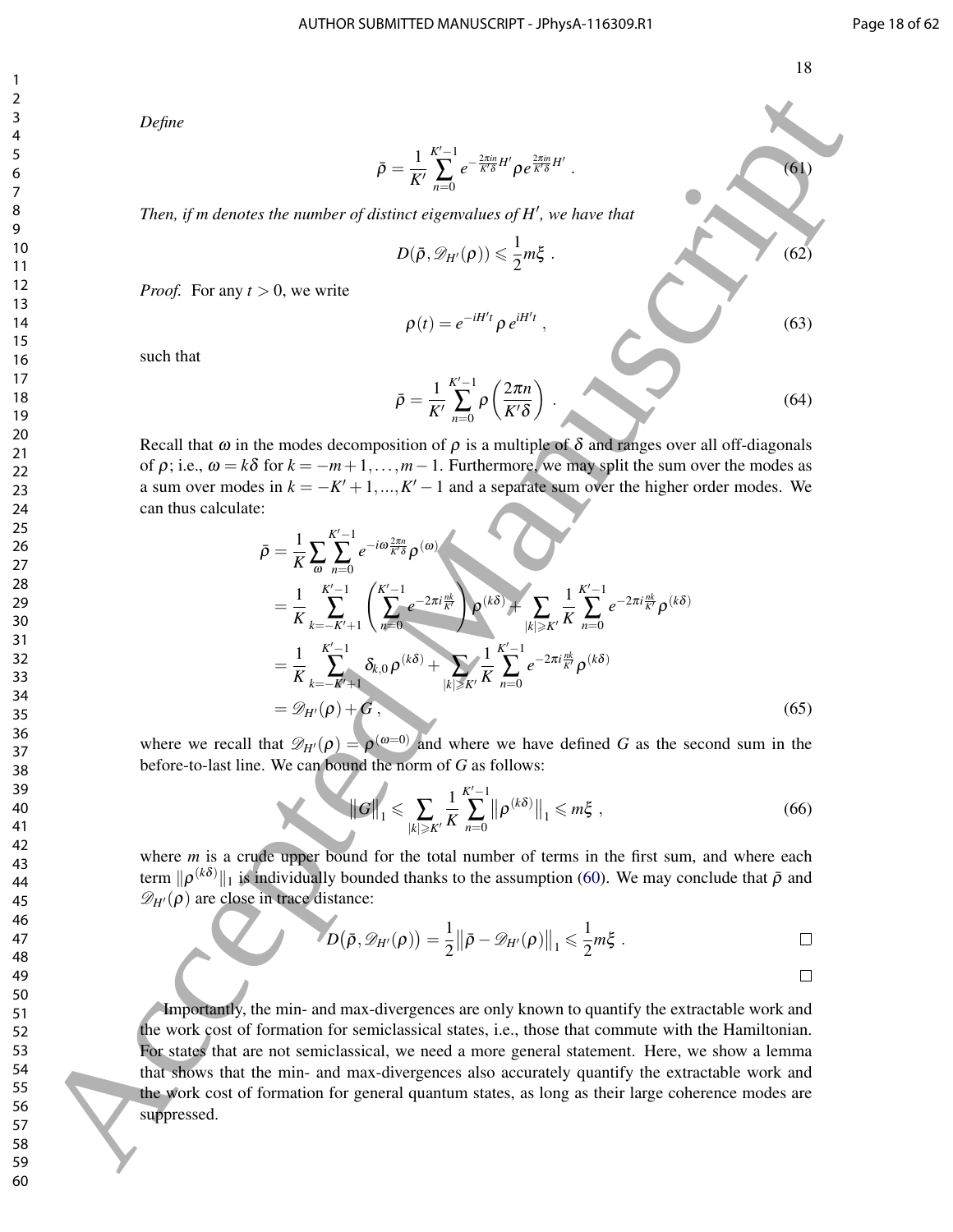#### Page 19 of 62 AUTHOR SUBMITTED MANUSCRIPT - JPhysA-116309.R1

**Lemma 3.** Let ρ be any quantum state on a system with a Hamiltonian H<sup>'</sup> whose energies are  $m$ ultiples of  $\delta$  as in (47), and let  $c\geqslant\beta\delta.$  Let  $\hat\gamma'=|0\rangle\langle 0|$  be the thermal state of a trivial system with *Hamiltonian H<sup>n</sup>* = 0 *as in Theorem 1. Suppose that there exists*  $\xi' > 0$  *such that for any*  $k, k'$  with  $\beta |E_k - E_{k'}| \geqslant c$  we have

$$
\|P_k \rho P_{k'}\|_1 \leqslant \xi' \,. \tag{67}
$$

*Then, for any*  $\varepsilon' \geq m^2 \xi'$ , we have

$$
\rho \xrightarrow{\beta^{-1}[-S_{1/2}(\rho \parallel e^{-\beta H'}) + \ln(m(6/\varepsilon')^6)], 0, \varepsilon' \atop \text{TO}} \gamma''.
$$
 (68)

*Conversely, for any integer q* > 0*, we have*

$$
\gamma'' \xrightarrow{\beta^{-1} S_{\infty}(\rho \|e^{-\beta H'}) + 4qc^2/(\beta^2 \delta) + \beta^{-1} \ln(qm^2), \ 4q(q^2+2)c^2/(\beta^2 \delta), \ 3/(2q) + m\xi')/2} \rho . \tag{69}
$$

*Proof.* First, note that (67) asserts that the coherence modes  $\rho^{(\omega)}$  of  $\rho$  are small for large  $\omega$ . More  $\text{precisely: Let } K = \lceil c/(\beta \delta) \rceil$ , such that  $(|k - k'| \geq k) \Rightarrow (\beta | E_k - E_{k'} | \geq c)$ . Then for all  $\omega = k \delta$ such that  $|k| \geqslant K$ , we have

$$
\left\|\rho^{(\omega)}\right\|_{1} \leqslant m\xi',\tag{70}
$$

because the coherence modes are simply the combination of all the blocks in the *k*-th off-diagonal of  $\rho$ , whose individual norm is bounded by our assumption (67). We may invoke Lemma 2 to deduce that

$$
D(\bar{\rho}, \mathscr{D}_{H'}(\rho)) \leqslant \frac{1}{2}m^2\xi', \qquad (71)
$$

where  $\bar{\rho}$  is defined in Lemma 2 with  $K' = K$  and  $\xi = m\xi'$ .

*Work extraction from*  $\rho$ . Now we construct a strategy to transform  $\rho$  into the trivial thermal state  $\gamma''$ . First, we decohere the state in the energy blocks, effecting the transformation  $\rho \to \mathscr{D}_{H'}(\rho)$  at no work nor coherence cost (this can be done by averaging over time, which is a thermal operation). Then we apply the incoherent work extraction protocol (Proposition 15 in Appendix B) to transform  $\mathscr{D}_{H}(\rho) \to \gamma''$  with an error parameter  $\varepsilon' \geq m^2 \xi'$ , while extracting an amount of work equal to  $S_0^{\varepsilon'}$  $\mathcal{E}'(\mathscr{D}_{H'}(\rho) \| e^{-\beta H'})$ , and at no coherence cost. Hence, we have  $\rho \frac{-\beta^{-1} S_0^{\varepsilon'}(\mathscr{D}_{H'}(\rho) \| e^{-\beta H'}), 0, \varepsilon'}{\text{TO}} \gamma''$ . Using Proposition 2, observe that **1. Let**  $p$  be one goalizes apply on a system with a Homological H' whose entrarching the properties of  $Q$  accepted  $\beta$  that  $\beta$  is  $\beta$  the  $\beta$  for  $\beta$  is  $\beta$  that  $\beta$  is  $\beta$  that  $\beta$  is  $\beta$  that  $\beta$  is  $\beta$ 

$$
S_0^{\epsilon'}(\mathcal{D}_{H'}(\rho)) \| e^{-\beta H'} \ge S_{1/2}^{\epsilon'/2}(\mathcal{D}_{H'}(\rho)) \| e^{-\beta H'} \rangle - 6\ln(3(\epsilon'/2)^{-1})
$$
  

$$
\ge S_{1/2}(\bar{\rho} \| e^{-\beta H'}) - 6\ln(6\epsilon'^{-1}), \qquad (72)
$$

since  $\bar{\rho}$  is a candidate in the optimization that defines the smooth min-divergence. Then we invoke the property of the fidelity that  $F(A+B,C) \le F(A,C) + F(B,C)$  (cf. [69, Lemma 4.9]), to see that

$$
S_{1/2}(\bar{\rho} \parallel e^{-\beta H'}) = -2\ln F(\bar{\rho}, e^{-\beta H'})
$$
  
\n
$$
\geq -2\ln \sum_{n=0}^{K-1} F\left(\frac{1}{K}\rho\left(\frac{2\pi n}{K\delta}\right), e^{-\beta H'}\right)
$$
  
\n
$$
= -2\ln \sum_{n=0}^{K-1} \frac{1}{\sqrt{K}} F\left(\rho, e^{-\beta H'}\right)
$$
  
\n
$$
= -\ln(K) + S_{1/2}(\rho \parallel e^{-\beta H'}) . \tag{73}
$$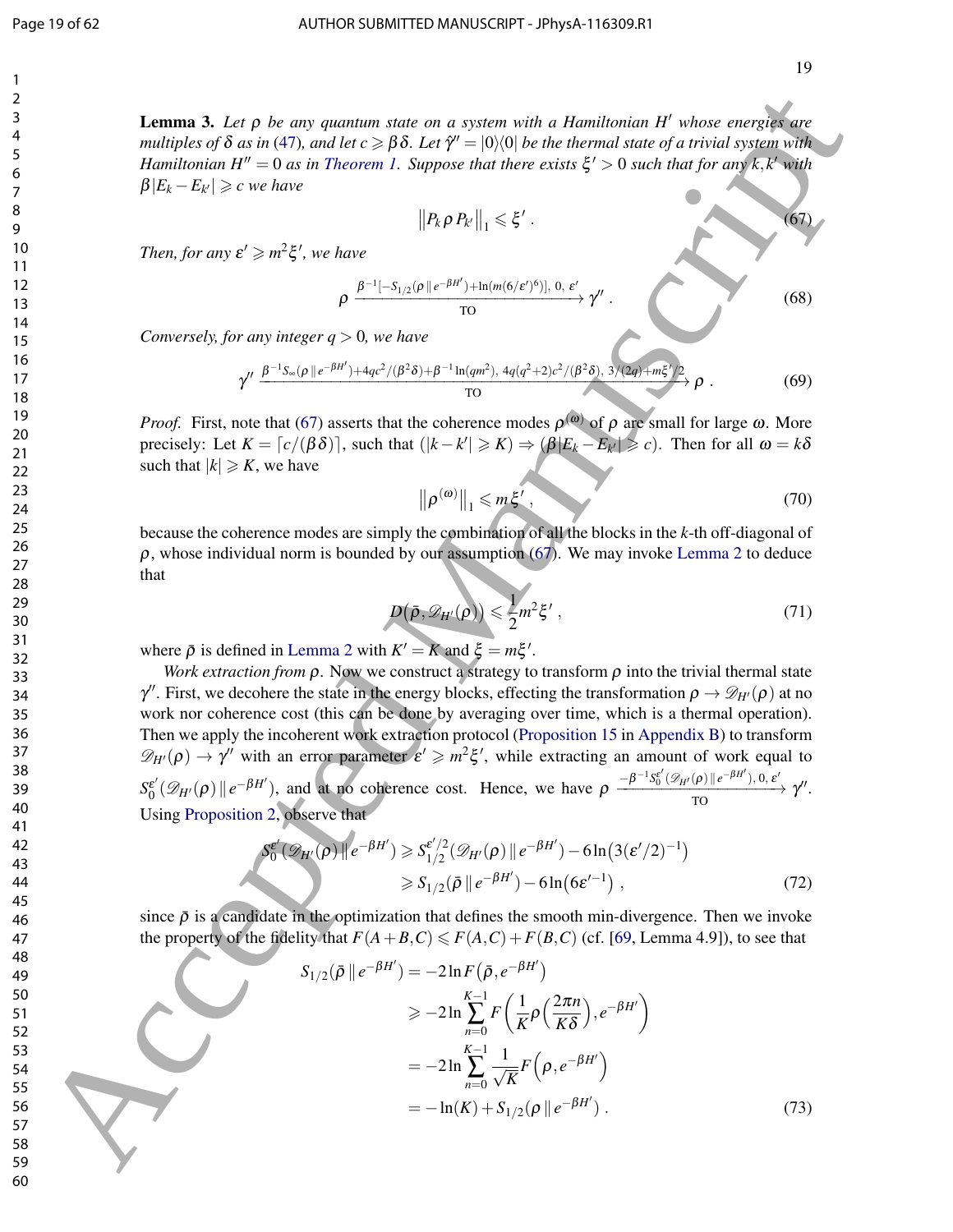With the crude bound  $K \leq m$  we finally see that

$$
S_0^{\varepsilon'}(\mathscr{D}_{H'}(\rho)\|e^{-\beta H'})\geqslant S_{1/2}(\rho\|e^{-\beta H'})-\ln(m(6/\varepsilon')^6)\,,\tag{74}
$$

which shows  $(68)$ .

*Formation of the state*  $\rho$ . We now devise a procedure to construct the state  $\rho$  starting from the trivial thermal state  $\gamma'$ . In the following, we refer to the system as *S*, and write  $\rho$  and *H'* as  $\rho_S$  and  $H'_{S}$ .

The full protocol consists in three steps. The strategy will be to prepare a completely incoherent state  $\mathscr{D}_{H_S'+H_C}(\rho_S\otimes \eta_C)$  on the system *S* along with an ancilla system *C* in such a way that the system *C* serves as a *reference frame* that can be used to induce coherence in *S*. Then, in the second and third steps, we "externalize" the reference frame by using *C* to "induce" the necessary coherence modes in *S* [70]. With the crossing of scale is that is entired with the entropy in the state point of the state point of the state point of the state point of the state point of the state point of the state point of the state point of the

Let  $q > 0$  be an integer. Let *C* be an ancilla system of dimension  $d_C = qK^2$  and with a Hamiltonian consisting of evenly δ-spaced levels, i.e.,  $H_C = \sum_{\ell=0}^{d_C-1} \ell \delta |\ell\rangle\langle\ell|_C$ . Define the state  $\eta_C = |\eta\rangle\langle\eta|_C$ by

$$
|\eta\rangle_C = \frac{1}{\sqrt{dc}} \sum_{\ell=0}^{dc-1} |\ell\rangle_C \tag{75}
$$

By  $\mathscr{D}_{H'_{S}+H_{C}}$  we will denote the joint dephasing operation on *S* and *C*, i.e., the dephasing in the common global energy eigenspaces of  $H'_{S} + H_{C}$ .

In the first step of the protocol, starting from the trivial thermal state on  $S \otimes C$ , we prepare the state  $\mathscr{D}_{H'_{S}+H_{C}}(\rho_{S}\otimes\eta_{C})$  at a cost given by the max-divergence

$$
\int S_{\infty}(\mathscr{D}_{H'_{S}+H_{C}}(\rho_{S}\otimes \eta_{C})\|e^{-\beta(H'_{S}+H_{C})})\,. \tag{76}
$$

We can bound this as follows. The max-divergence can only decrease under the dephasing operation; we have  $e^{-\beta(H'_S+H_C)} = e^{-\beta H'_S} \otimes e^{-\beta H_C} \ge e^{-\beta d_C \delta} e^{-\beta H'_S} \otimes I_C$  because  $H_C \le d_C \delta I_C$  with  $I_C$  being the identity operator of *C*; finally, the max-divergence is additive for tensor product states. This gives us

$$
(76) \leq S_{\infty}(\rho_S \otimes \eta_C \parallel e^{-\beta(H'_S + H_C)})
$$
  
\n
$$
\leq S_{\infty}(\rho_S \otimes \eta_C \parallel e^{-\beta H'_S} \otimes I_C) + \beta d_C \delta
$$
  
\n
$$
= S_{\infty}(\rho_S \parallel e^{-\beta H'_S}) + \beta d_C \delta , \qquad (77)
$$

noting that  $S_{\infty}(\eta_C || I_C) = 0$  because  $\eta_C$  is a pure state. Therefore:

$$
\gamma' \xrightarrow{\beta^{-1}S_{\infty}(\rho_S \parallel e^{-\beta H_S'}) + d_C \delta, 0, 0} \mathscr{D}_{H_S'+H_C}(\rho_S \otimes \eta_C).
$$
 (Formation protocol, Step I)

The next steps are to "consume" *C* in order to induce  $\rho_S$  on the system *S* (we need to externalize the reference frame). This is done as follows.

In preparation for the further steps, we first note that if we post-select the reference frame in being in the state  $|\eta\rangle_c$ , then we induce the correct state on *S*, approximately. This is shown as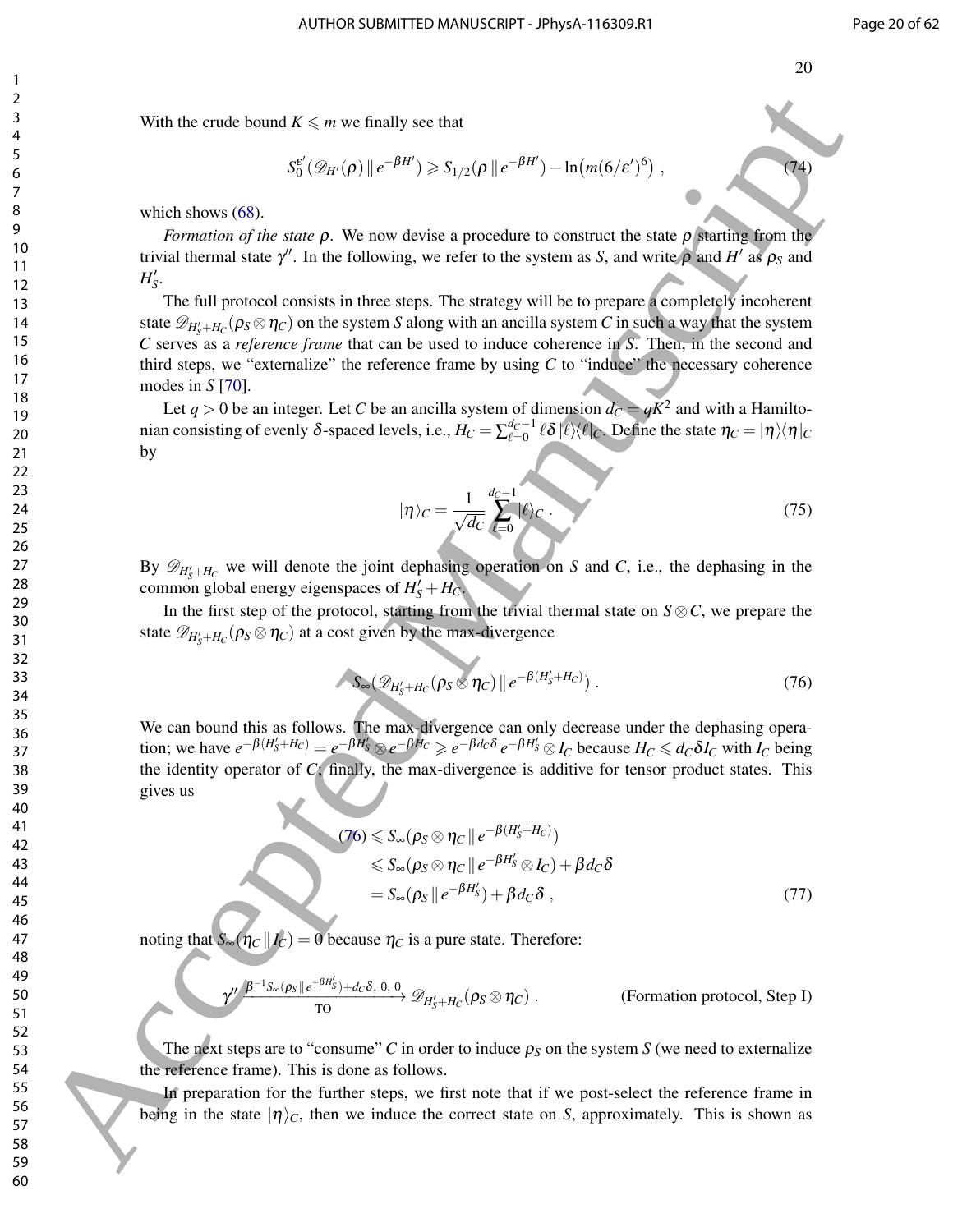hη|*<sup>C</sup>* D*H*<sup>0</sup> *<sup>S</sup>*+*H<sup>C</sup>* (ρ*<sup>S</sup>* <sup>⊗</sup>η*C*)|ηi*<sup>C</sup>* <sup>=</sup> ∑ ω,ω<sup>0</sup> tr*C* n ρ (ω) *<sup>S</sup>* ⊗ η (−ω) *C* η (ω 0 ) *C* o <sup>=</sup> ∑<sup>ω</sup> tr η (−ω) *C* η (ω) *C* ρ (ω) *S* <sup>=</sup> ∑ *k* 1 *dC* 1− |*k*| *dC* ρ (*k*δ) *S* = 1 *dC* <sup>ρ</sup>*<sup>S</sup>* <sup>−</sup>∑ *k* |*k*| *dC* ρ (*k*δ) *S* ! , (78) 60 Accepted Manuscript

where we used the fact that  $tr(A^{(\omega)}B^{(\omega')}) = 0$  unless  $\omega = -\omega'$ , and that  $tr(\eta_C^{(-k\delta)})$  $\int_{C}^{(-k\delta)} \eta_C^{(k\delta)}$  $\binom{k\,0}{C}$  =  $(d_C |k|$ *)*/ $d_C^2$  since  $\eta_C^{(k\delta)}$  $\alpha_C^{(k0)}$  is the matrix of all zeros except for the *k*-th off-diagonal in which all entries are equal to  $1/d<sub>C</sub>$ . Then

$$
\frac{1}{2} \left\| \rho_S - d_C \langle \eta |_{C} \mathcal{D}_{H'_S + H_C}(\rho_S \otimes \eta_C) | \eta \rangle_C \right\|_1 = \frac{1}{2} \left\| \sum_k \frac{|k|}{d_C} \rho_S^{(k\delta)} \right\|_1
$$
  

$$
\leq \frac{1}{2} \left\| \sum_{|k| \leq K} \frac{|k|}{d_C} \rho_S^{(k\delta)} \right\|_1 + \frac{1}{2} \sum_{|k| \geq K} \frac{|k|}{d_C} \left\| \rho_S^{(k\delta)} \right\|_1
$$
  

$$
\leq \frac{1}{2} \left\| \sum_{|k| \leq K} \frac{|k|}{d_C} \rho_S^{(k\delta)} \right\|_1 + \frac{1}{2} m^2 \xi', \qquad (79)
$$

where in the last line we used (70). Let  $M^{(K)}$  be the matrix in which the *k*-th off-diagonal is filled with the entries equal to | $k$ |, up to the  $(K-1)$ -th off-diagonal, and the remaining matrix elements are zero. Then we note that

$$
\sum_{|k| < K} |k| \, \rho_S^{(k\delta)} = M^{(K)} * \rho_S \,,\tag{80}
$$

where *A*  $*$  *B* denotes the Hadamard (entry-wise) product. We note that  $||A * B||_1 \le ||A||_{\infty}||B||_1$ , and that  $||M^{(K)}||_{\infty} \leq k^2$  (Suppl. Lemmas 3 and 4 of [59], originally from [71]). Hence,  $||M^{(K)} * \rho_S||_1 \leq$  $K^2$  and we finally have

$$
\frac{1}{2}\left\|\rho_S - d_C\langle \eta|_C \mathscr{D}_{H'_S + H_C}(\rho_S \otimes \eta_C) | \eta \rangle_C \right\|_1 \leq \frac{K^2}{2d_C} + \frac{1}{2}m\xi' \leq \frac{1}{2q} + \frac{1}{2}m^2\xi' \,. \tag{81}
$$

We also note that  $|\eta\rangle_C$  passes through orthogonal states for each time steps  $2\pi/(d_C\delta)$ . Actually, for  $n = 0, \ldots, d_C - 1$ , the set  $\left\{ |n\rangle_C \right\}_n$  forms an orthonormal basis of *C*, where  $|n\rangle_C = e^{-i\frac{2\pi n}{d_C \delta}H_C}|\eta\rangle_C$ . Indeed,

$$
\langle \eta | e^{i\frac{2\pi n}{d_C \delta} H_C} e^{-i\frac{2\pi n'}{d_C \delta} H_C} | \eta \rangle_C = \frac{1}{d_C} \sum_{\ell,\ell'=0}^{d_C-1} \langle \ell' | e^{i\frac{2\pi (n-n')}{d_C \delta} H_C} | \ell \rangle_C
$$

$$
= \frac{1}{d_C} \sum_{\ell=0}^{d_C-1} e^{i\frac{2\pi (n-n')\ell}{d_C}} = \delta_{n,n'}.
$$
(82)

Step 2 of our protocol consists in flattening the Hamiltonian of*C* so that we can perform nontrivial unitaries without worrying about coherences. From the state  $\mathscr{D}_{H_S'+H_C}(\rho_S\otimes\eta_C)$  with Hamiltonian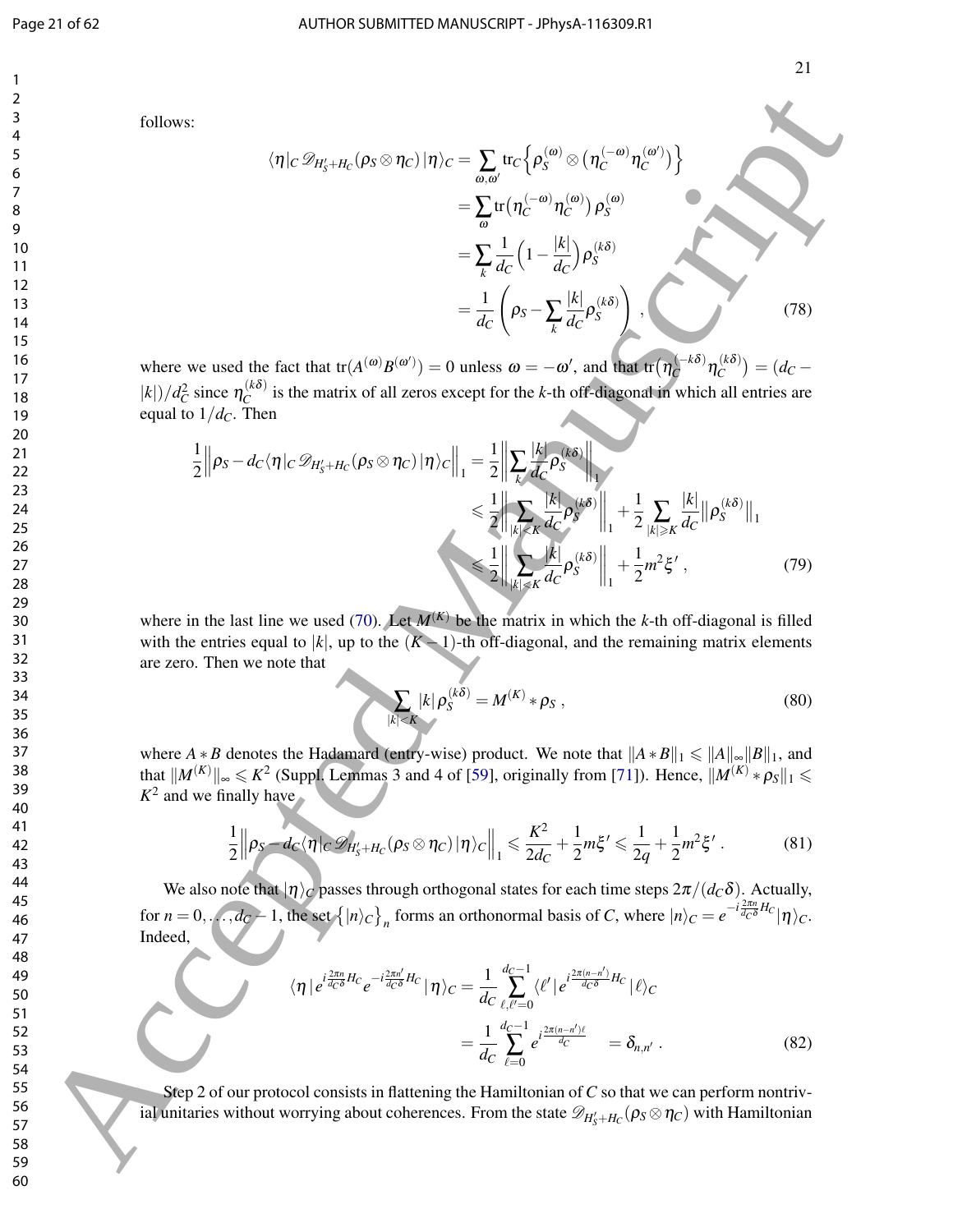$H_S' + H_C$ , we "flatten" the Hamiltonian of the ancilla system *C* using [57, Lemma 8.1] and consuming an additional ancilla C' of dimension  $d_C(q^2+2)$ , with the Hamiltonian  $H_{C}$ <sup>0</sup> being bounded as  $||H_C|| \leq d_C(q^2+2)\delta$  and with the original state surviving up to precision 1/*q*. That is, we achieve the following Hamiltonian transformation

$$
\left(\mathscr{D}_{H'_{S}+H_{C}}(\rho_{S}\otimes\eta_{C});H'_{S}+H_{C}\right)\xrightarrow{\mathbf{0},d_{C}(q^{2}+2)\delta,\mathbf{1}/q}\left(\mathscr{D}_{H'_{S}+H_{C}}(\rho_{S}\otimes\eta_{C});H'_{S}+(\Delta(H'_{C})/2)I_{C}\right),\tag{Formation protocol, Step II}
$$

Finally, in Step 3 we carry out the following energy-conserving unitary controlled on the system *C*:

$$
U_{SC} = \sum_{n=0}^{d_C-1} e^{i\frac{2\pi n}{d_C \delta} H_S'} \otimes |n\rangle\langle n|_C , \qquad (83)
$$

and we then use Landauer erasure to reset  $C$  to a pure state and to trace it out. Note that  $e^{-iH'_St} \mathcal{D}_{H'_S+H_C}(\rho_S \otimes \eta_C) e^{iH'_St} = e^{-iH'_St} e^{i(H'_S+H_C)t} \mathcal{D}_{H'_S+H_C}(\rho_S \otimes \eta_C) e^{-i(H'_S+H_C)t} e^{iH'_St} =$  $e^{iH_C t} \mathscr{D}_{H'_S + H_C}(\rho_S \otimes \eta_C) e^{-iH_C t}$  because the dephased state is invariant under time evolution. Then, the application of the unitary  $U_{SC}$  to  $\mathscr{D}_{H'_{S}+H_{C}}(\rho_{S}\otimes\eta_{C})$ , and tracing out *C*, yields

tr*C* -*USC*D*H*<sup>0</sup> *<sup>S</sup>*+*H<sup>C</sup>* (ρ*<sup>S</sup>* ⊗η*C*)*U* † *SC* = *dC*−1 ∑ *n*=0 *e i* 2π*n dC*δ *H* 0 *<sup>S</sup>* ⊗ h*n*| D*H*<sup>0</sup> *<sup>S</sup>*+*H<sup>C</sup>* (ρ*<sup>S</sup>* ⊗η*C*) *e* −*i* 2π*n dC*δ *H* 0 *<sup>S</sup>* ⊗|*n*i = *dC*−1 ∑ *n*=0 h*n*|*<sup>C</sup> e* −*i* 2π*n dC*δ *<sup>H</sup><sup>C</sup>* <sup>D</sup>*H*<sup>0</sup> *<sup>S</sup>*+*H<sup>C</sup>* (ρ*<sup>S</sup>* ⊗η*C*) *e i* 2π*n dC*δ *H<sup>C</sup>* |*n*i*<sup>C</sup>* = *dC*hη|*<sup>C</sup>* D*H*<sup>0</sup> *<sup>S</sup>*+*H<sup>C</sup>* (ρ*<sup>S</sup>* ⊗η*C*)|ηi*<sup>C</sup>* . (84) 60 Accepted Manuscript

Recalling (81), we know that this state is close to the required  $\rho_S$ . Noting that we need  $\beta^{-1} \ln(d_C)$ work to reset *C* to a pure state, we find:

$$
\left(\mathcal{D}_{H'_S+H_C}(\rho_S \otimes \eta_C)\,;\,\frac{H'_S + (\Delta(H_C)/2)I_C}{H'_S}\right) \xrightarrow{\beta^{-1}\ln(d_C),0,1/(2q) + m\zeta'/2} (\rho_S\,;\,H'_S).
$$
\n(Formation protocol, Step III)

Note that the final uniform Hamiltonian on the system *C* can be restored to the original Hamiltonian at no work or coherence cost, by keeping the state of *C* at a pure state of constant energy and changing the other levels to match those of the original Hamiltonian *HC*.

Combining together these three steps, we see that

$$
\gamma^{\prime\prime} \xrightarrow{\beta^{-1}S_{\infty}(\rho_S \parallel e^{-\beta H_S'}) + qK^2 \delta + \beta^{-1} \ln(qK^2), \ qK^2(q^2+2)\delta, \ 3/(2q) + m^2 \xi'/2} \rho_S. \tag{85}
$$

Recalling  $K = \lceil c/(\beta \delta) \rceil \leqslant 2c/(\beta \delta)$  while assuming  $c \geqslant \beta \delta$ , we obtain (69).

# *3. Collapse of the min and max divergences suppresses coherence*

Here we show that the difference between (alternative) min-divergence and the max-divergence is a quantity that provides a characterization of how much coherence there is in the state. Namely, if the divergences do not differ by more than  $2\Delta'$ , then the one-norm of off-diagonal energy blocks  $P_k \hat{\rho} P_{k'}$  is exponentially suppressed in  $|E_k - E_{k'}|$  as long as  $|E_k - E_{k'}| \gtrsim \Delta'$ .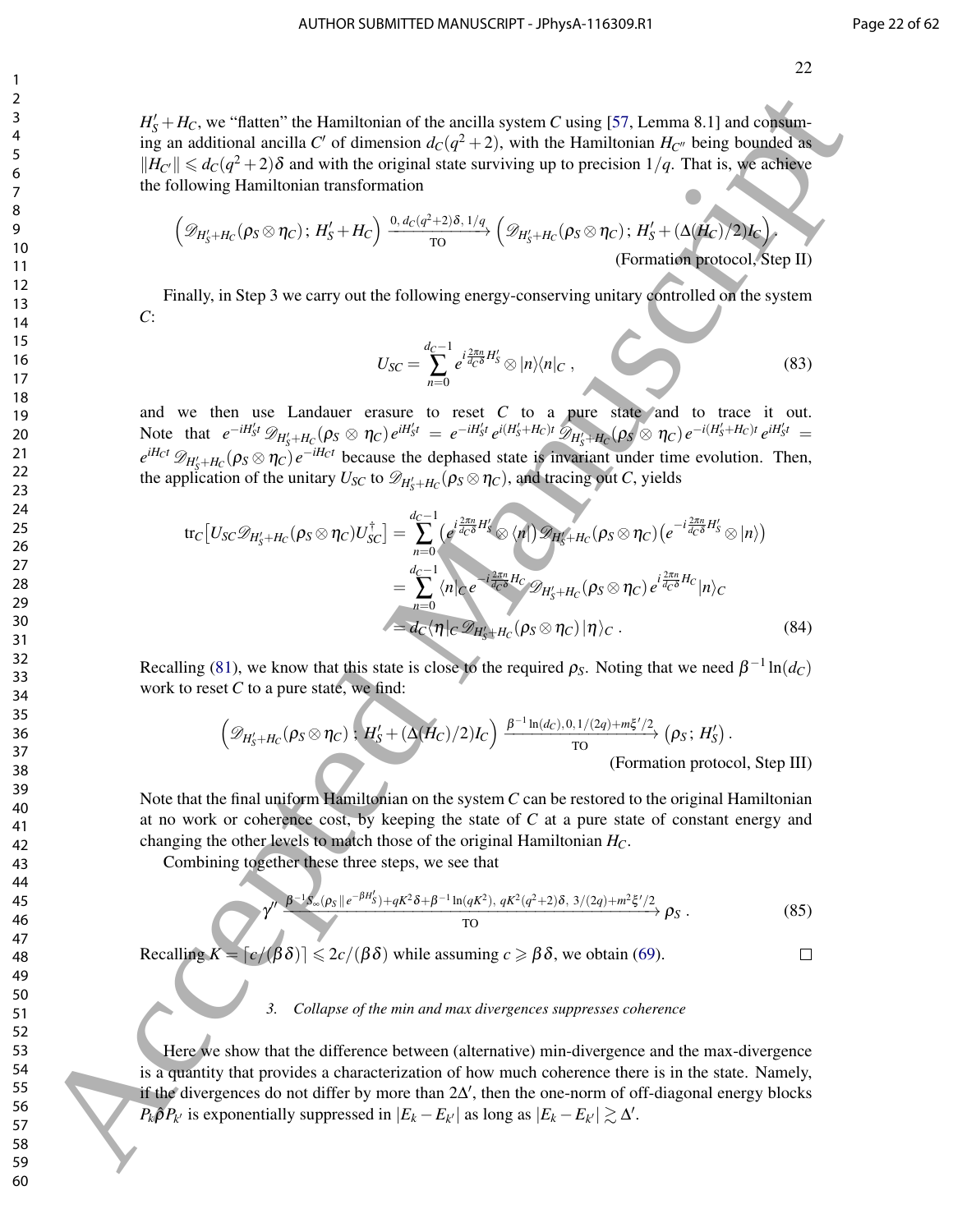. (86)

.  $(87)$ 

**Lemma 4.** Let  $\rho$  be a quantum state. Suppose there are  $S \in \mathbb{R}$  and  $\Delta' > 0$  such that

$$
S_{\infty}(\rho \parallel e^{-\beta H'}) \leqslant S + \Delta'; \quad \text{and} \quad S_{1/2}(\rho \parallel e^{-\beta H'}) \geqslant S - \Delta'
$$

*Then for any k,k', we have* 

$$
||P_k\rho P_{k'}||_1 \leqslant e^{-\beta|E_k-E_{k'}|/2+\Delta'}
$$

*Proof.* Using Hölder's inequality, we have

$$
||P_{k}\rho P_{k'}||_{1} \leq ||P_{k}\rho^{1/2}||_{1}||P_{k'}\rho^{1/2}||_{\infty}.
$$
\n(88)

By definition of the Rényi-1/2 divergence, we have for any *k*,

$$
S_{1/2}(\rho \parallel e^{-\beta H'}) = -2 \ln \text{tr} \sqrt{\rho^{1/2} e^{-\beta H'} \rho^{1/2}}
$$
  
\n
$$
\leq -2 \ln \left[ e^{-\beta E_k/2} \text{tr} \sqrt{\rho^{1/2} P_k \rho^{1/2}} \right]
$$
  
\n
$$
= \beta E_k - 2 \ln \| P_k \rho^{1/2} \|_1,
$$
\n(89)

and hence

$$
||P_k \rho^{1/2}||_1^2 \le \exp\{-S_{1/2}(\rho \, || \, e^{-\beta H'}) + \beta E_k\} \le \exp\{-S + \Delta' + \beta E_k\} \,. \tag{90}
$$

On the other hand, we have

$$
||P_{k'}\rho^{1/2}||_{\infty}^2=||P_{k'}\rho P_{k'}||_{\infty}\leq e^{S_{\infty}(\rho||e^{-\beta H'})}||P_{k'}e^{-\beta H'}P_{k'}||_{\infty}\leq \exp\left\{S+\Delta'-\beta E_{k'}\right\},\qquad(91)
$$

recalling that the square of the largest singular value of a matrix *A* is the maximum eigenvalue of  $AA^{\dagger}$ . Putting these together, and noting that the same argument holds if we exchange *k* and *k*<sup>'</sup>, we obtain

$$
\left\|P_k\rho P_{k'}\right\|_1 \leqslant e^{-\beta|E_k-E_{k'}|/2+\Delta'},\tag{92}
$$

as claimed.

#### *4. Proof of Theorem 1*

Finally, we can prove Theorem 1. If the smooth min and max Rényi divergences coincide approximately, we use the above lemmas to conclude that there exist protocols for work distillation and state formation with approximately matching work costs. The difficult part of the proof is to show that there is a single state that is a good enough smoothing candidate simultaneously in both (16a) and (16b). **1. Example 4.** Let p be a guarante asset suppose is dete and  $S \subseteq S$  and  $S' \geq S$ . Now there  $S \subseteq S$  and  $S' \geq S'$ . Now the space is  $S_{1/2}(p|e^{-\beta N^2}) \leq S \leq N$ .<br>
Then for an  $k_x R'$  we have<br>  $\mathbb{E}[P(P|\mathbf{f})] \leq C \int_0^{\infty} |R(p$ 

*Proof.* First, we need to connect the assumption on the smoothed entropy measures to a specific state which has a small gap between its non-smoothed min and max-divergences. Our specific goal below is to construct a state  $\tilde{\rho}$  that satisfies the conditions of Lemma 4 and is sufficiently close to  $\rho$ . Because  $H' \leq H + \delta$  and  $H \leq H' + \delta$ , we have

$$
S_{1/2}^{\varepsilon}(\rho \parallel e^{-\beta H'}) \geqslant S_{1/2}^{\varepsilon}(\rho \parallel e^{-\beta H}) - \beta \delta \geqslant S_{0}^{\varepsilon}(\rho \parallel e^{-\beta H}) - \beta \delta \geqslant S - \Delta - \beta \delta ;
$$
  

$$
S_{\infty}^{\varepsilon}(\rho \parallel e^{-\beta H'}) \leqslant S_{\infty}^{\varepsilon}(\rho \parallel e^{-\beta H}) + \beta \delta \leqslant S + \Delta + \beta \delta .
$$
 (93)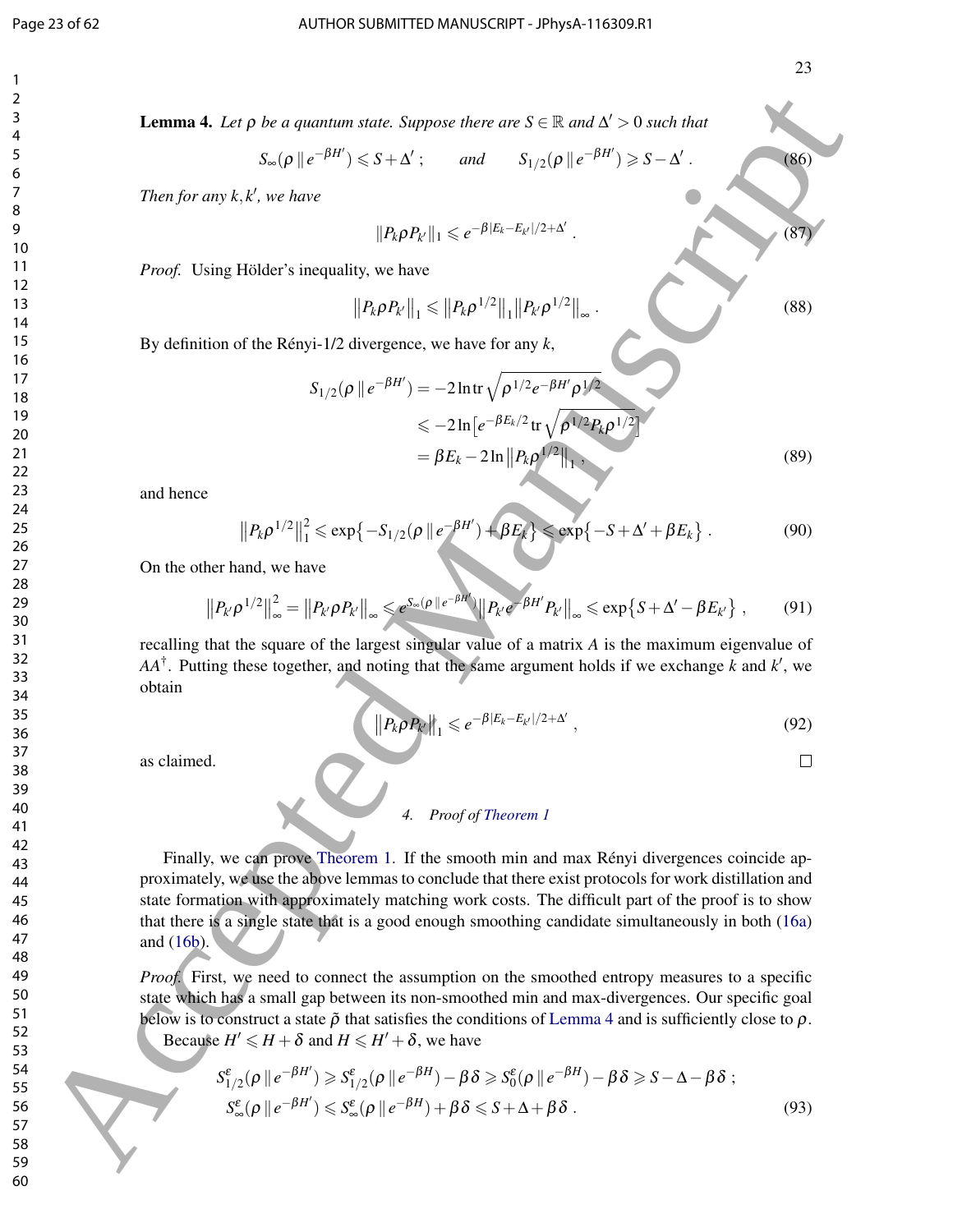Both protocols, work extraction and state formation, start by shifting the Hamiltonian  $H \rightarrow H'$ , and at the end shifting the Hamiltonian back  $H' \to H$ . Thanks to Proposition 7, this can be done at a cost in the total coherence parameter of  $(q^2+1)\delta$  and at a precision cost  $1/q$  in each way.

Let  $\rho'$  be the optimal subnormalized quantum state for  $S^{\varepsilon}_{1/2}(\rho \, \| \, e^{-\beta H'}) = S_{1/2}(\rho' \, \| \, e^{-\beta H'})$ , satis-

fying  $D(\rho, \rho') \leq \varepsilon$  and tr $(\rho') \geq 1 - \varepsilon$ . Let  $\gamma' = e^{-\beta H'} / tr(e^{-\beta H'})$  and write

$$
S_{\infty}^{2\varepsilon}(\rho' \|\gamma') = \min_{\text{s.t. : } \rho'' \leq \alpha\gamma' \text{ s.t. : } \rho'' \leq \alpha\gamma' \text{ s.t. : } \rho' \leq \alpha\gamma' + F
$$
  

$$
D(\rho'', \rho') \leq 2\varepsilon \text{ . } \text{ tr}(F) \leq 2\varepsilon \text{ and } F \geq 0.
$$
 (94)

Let  $\alpha$ , *F* denote optimal choices in the last optimization. Let

$$
G = \gamma^{1/2} (\gamma' + \alpha^{-1} \mathscr{D}_{H'}(F))^{-1/2},
$$
\n(95)

where  $\mathscr{D}_{H'}(\cdot)$  denotes the dephasing operation in the eigenspaces of  $H'$ . Then, using the pinching inequality, and because *G* commutes with time evolution,

$$
G\rho'G^{\dagger} \leq G(\alpha\gamma' + F)G^{\dagger} \leq m\mathscr{D}_{H'}[G(\alpha\gamma' + F)G^{\dagger}] = mG\mathscr{D}_{H'}[\alpha\gamma' + F]G^{\dagger}
$$
  
=  $mG(\alpha\gamma' + \mathscr{D}_{H'}[F])G^{\dagger} = m\alpha\gamma'$ , (96)

and thus  $S_\infty(G\rho' G^\dagger \, \| \, \gamma') \leqslant \ln(m) + \ln(\alpha) \leqslant \ln(m) + S_\infty^{2\varepsilon}(\rho' \, \| \, \gamma')$ . Shifting back the normalization of the second argument gives

$$
S_{\infty}(G\rho'G^{\dagger} \parallel e^{-\beta H'}) \le \ln(m) + S_{\infty}^{2\varepsilon}(\rho' \parallel e^{-\beta H'}) \le \ln(m) + S_{\infty}^{\varepsilon}(\rho \parallel e^{-\beta H'}) \le S + \Delta + \beta \delta + \ln(m), \quad (97)
$$

because the optimal state in the last max-divergence is a candidate in the optimization for  $S_{\infty}^{2\varepsilon}(\rho' || e^{-\beta H'})$ . Also, taking the trace of the constraint  $\rho' \leq \alpha \gamma' + F$  we obtain  $\alpha \geq 1-4\varepsilon$ , and then using [54, Lemma A.4], we have  $P(G\rho'G^{\dagger}/tr(\rho'), \rho'/tr(\rho')) \leq \sqrt{2tr(\alpha^{-1}\mathcal{D}[F])/tr(\rho')} \leq$ then using [54, Lemma A.4], we have  $P(\Phi \Phi') \cap P(\Phi) = \sqrt{2\pi(\mathcal{U} - \mathcal{D}[F])}/\mathcal{U}(P) = 2\sqrt{\mathcal{E}/[(1-4\mathcal{E})(1-\mathcal{E})]} \leq 4\sqrt{\mathcal{E}}$  (using  $\mathcal{E} \leq 1/8$ ), where  $P(\sigma, \sigma') := \sqrt{1-F(\sigma, \sigma')^2} \geq D(\sigma, \sigma')$ is the purified distance for  $\sigma, \sigma' \in \mathcal{S}(\mathcal{H})$ . Hence,  $D(G\rho'G^{\dagger}/\text{tr}(\rho'), \rho'/\text{tr}(\rho')) \leq 4\sqrt{\varepsilon}$  and thus  $D(G \rho' G^\dagger, \rho') \leqslant 4 \operatorname{tr}(\rho') \sqrt{\varepsilon} \leqslant 4 \sqrt{\varepsilon}.$ Both protocols, weak critical<br>
is a start formula in the set  $H = H$ . Hall also the particular formula in the set of the set of the set of the set of the set of the set of the set of the set of the set of the set of the set

On the other hand, we have

$$
F\left(G\rho'G^{\dagger},\gamma'\right)=\text{tr}\,\sqrt{\gamma^{1/2}G\rho'G^{\dagger}\gamma'^{1/2}}=\left\|\rho'^{1/2}G^{\dagger}\gamma'^{1/2}\right\|_{1}\leqslant\left\|\rho'^{1/2}\gamma'^{1/2}\right\|_{1}\left\|\gamma'^{-1/2}G^{\dagger}\gamma'^{1/2}\right\|_{\infty},\tag{98}
$$

using Hölder's inequality. Conveniently,  $[G, \gamma'] = 0$  by construction, and thus also  $[G, \gamma'^{1/2}] = 0$  and  $[G, \gamma^{-1/2}] = 0$ , and  $\|\gamma^{-1/2}G^{\dagger}\gamma^{1/2}\|_{\infty} = \|G\|_{\infty} \leq 1$ , since *G* is a contraction (because  $G^{\dagger}G \leq I$ ). **Hence** 

$$
S_{1/2}(G\rho'G^{\dagger} \| \gamma') = -\ln F^2(G\rho'G^{\dagger}, \gamma') \ge -\ln F^2(\rho', \gamma') = S_{1/2}(\rho' \| \gamma'), \qquad (99)
$$

and thus

$$
S_{1/2}(G\rho'G^{\dagger} \parallel e^{-\beta H'}) \geq S_{1/2}(\rho' \parallel e^{-\beta H'}) = S_{1/2}^{\varepsilon}(\rho \parallel e^{-\beta H'}) \geq S - \Delta - \beta \delta. \tag{100}
$$

Finally, we define

$$
\tilde{\rho} = \frac{G\rho' G^{\dagger}}{\text{tr}(G\rho' G^{\dagger})} \,. \tag{101}
$$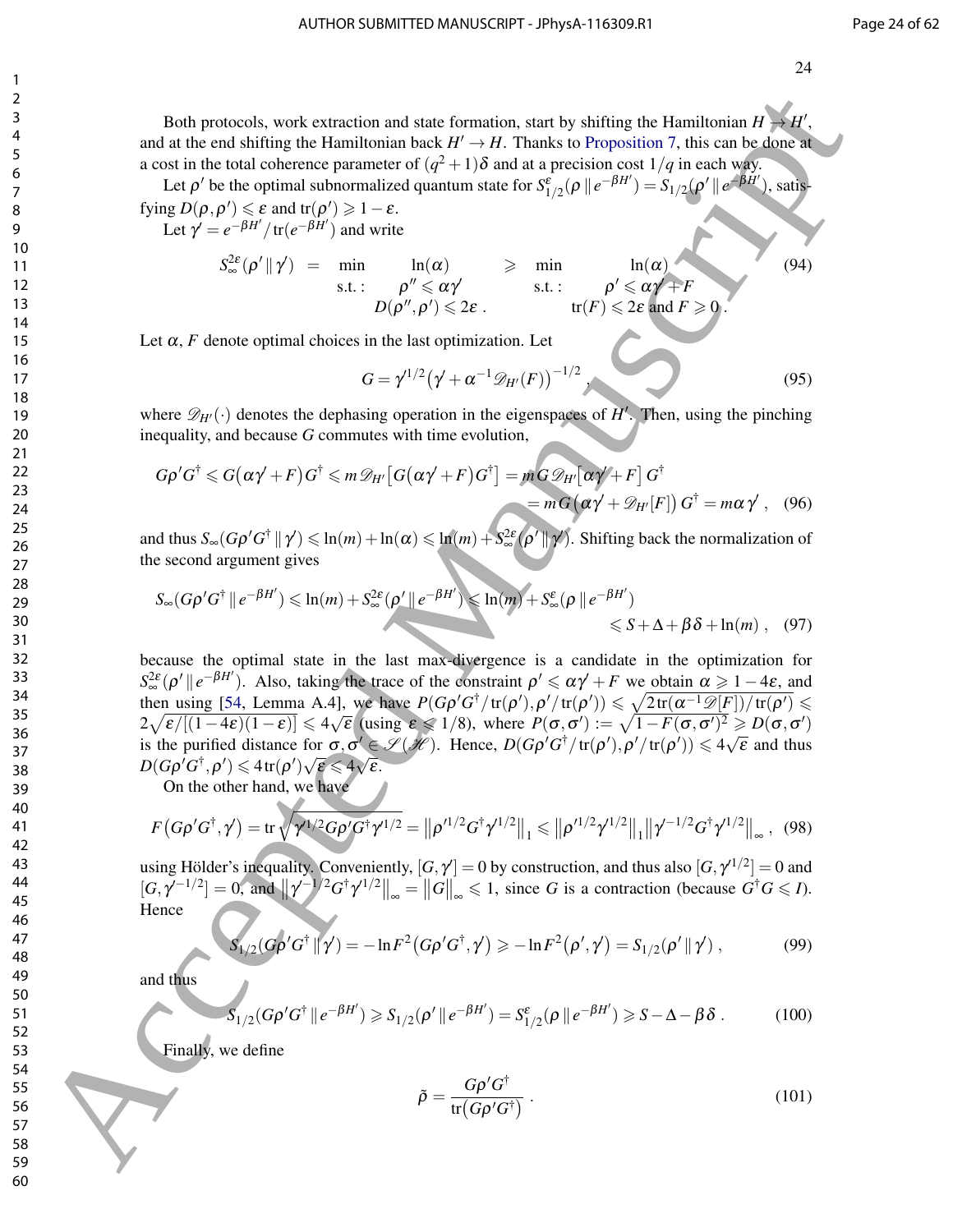$^{\prime}102$ 

$$
D(\tilde{\rho}, G\rho' G^{\dagger}) = 1 - \text{tr}(G\rho' G^{\dagger}) \leq 1 - (1 - \varepsilon - 4\sqrt{\varepsilon}) = \varepsilon + 4\sqrt{\varepsilon} ,
$$

and by a chain of triangle inequalities

$$
D(\tilde{\rho}, \rho) \leq D(\tilde{\rho}, G\rho' G^{\dagger}) + D(G\rho' G^{\dagger}, \rho') + D(\rho', \rho) \leq 2\varepsilon + 8\sqrt{\varepsilon} \leq 10\sqrt{\varepsilon}.
$$
 (103)

We can define  $\Delta' = \Delta + \beta \delta + \ln(m) - \ln(1 - 5\sqrt{m})$  $\overline{\epsilon}$ ), while noting that  $-\ln(1-5)$  $\sqrt{\varepsilon}$ )  $\leqslant$  ln(2) as  $\epsilon$  < 1/100. Then, the state  $\tilde{\rho}$  satisfies

$$
S_{\infty}(\tilde{\rho} \parallel e^{-\beta H'}) \leqslant S + \Delta + \beta \delta + \ln(m) - \ln \text{tr}(G\rho' G^{\dagger}) \leqslant S + \Delta'; \qquad (104)
$$

$$
S_{1/2}(\tilde{\rho} \parallel e^{-\beta H'}) \ge S - \Delta - \beta \delta + \ln \text{tr}(G\rho' G^{\dagger}) \ge S - \Delta'.
$$
 (105)

We then have  $\Delta' \leq \Delta + \beta \delta + \ln(2m)$  and  $\Delta' \geq \Delta + \beta \delta + \ln(m)$ .

Then, the conditions of Lemma 4 are fulfilled, and for any  $k$ ,  $k'$ , we have that

$$
||P_k\tilde{\rho}P_{k'}||_1 \leqslant \exp\left(-|k-k'|\beta\delta+\Delta'\right). \tag{106}
$$

Now, for any  $r > 1$  we set  $c = r\Delta'$ . For any  $k, k'$  with  $|k - k'| \beta \delta \geq c$ , Equation (106) tells us that  $||P_k\tilde{\rho}P_{k'}||_1 \leq e^{-(r-1)\Delta'} =: \xi'.$  We set  $r = 2$  in the following for convenience.

The conclusions of Lemma 3 apply to the interconversion of  $\tilde{\rho}$  to and from the thermal state.

*Distilling work from*  $\rho$ . Work can be distilled, i.e., the transition  $\rho \to \gamma''$  is possible, with the parameters (we have set  $\varepsilon' = \sqrt{\varepsilon}$  in Lemma 3)

$$
\begin{cases}\n w = \beta^{-1} [-S + \Delta] + \delta + \beta^{-1} \ln(2m^2 (36/\epsilon)^3) \\
 \eta = 2(q^2 + 1)\delta \\
 \epsilon = 11\sqrt{\epsilon} + 2/q.\n\end{cases}
$$
\n(107)

*Preparing the state*  $\rho$ . The state  $\rho$  can be prepared, i.e., the transition  $\gamma'' \to \rho$  is possible, with the parameters

We have tr(Gρ'G<sup>+</sup>) ≥ 1 – ε – 4√ε ≥ 1 – 5√ε, and thus  
\n
$$
D(\beta, G\rho'G^+) = 1 - tr(G\rho'G^+) ≤ 1 – (1 – ε – 4√ε) – ε + 4√ε ,
$$
\nand by a chain of triangle inequalities  
\n
$$
D(\beta, \rho) ≤ D(\beta, G\rho'G^+) + D(G\rho'G^+) + D(\rho' \rho) ≤ 2e + 8\sqrt{ε} ≤ 10\sqrt{ε}.
$$
\nand by a chain of triangle inequalities  
\n
$$
D(\beta, \rho) ≤ D(\beta, G\rho'G^+) + D(G\rho'G^+) + D(\rho' \rho) ≤ 2e + 8\sqrt{ε} ≤ 10\sqrt{ε}.
$$
\nWe can define  $\Delta' = \Delta + \beta \delta + \ln(m) - \ln(1 - 5\sqrt{ε})$ , while noting that  $- \ln(1 - 5\sqrt{ε}) ≤ \ln(2)$  as  
\n $ε < 1/100$ . Then, the state  $\beta$  satisfies  
\n
$$
S = (\beta || e^{-\beta H^+}) ≤ 5 - \Delta - \beta \delta + \ln(tr(\rho'G^+) ≥ 5 - \Delta^{k/2}).
$$
\n(104)  
\n11  
\n12  
\n13  
\n14  
\n15  
\n16  
\n17  
\n18  
\n19  
\n10  
\n10  
\n11  
\n11  
\n12  
\n13  
\n14  
\n15  
\n16  
\n17  
\n18  
\n19  
\n10  
\n10  
\n11  
\n12  
\n13  
\n14  
\n15  
\n16  
\n17  
\n18  
\n19  
\n10  
\n10  
\n11  
\n12  
\n13  
\n14  
\n15  
\n16  
\n17  
\n18  
\n19  
\n10  
\n10  
\n11  
\n12  
\n13  
\n14  
\n15  
\n16  
\n17  
\n18  
\n19  
\n10  
\n10  
\n11  
\n12  
\n13  
\n14  
\n15  
\n16  
\n17  
\n18  
\n19  
\n10  
\n11  
\n12  
\n13  
\n14  
\n15  
\n1

Finally, letting  $q \ge 2$ , we obtain the slightly simplified parameters in Theorem 1.

#### *5. Proof of Theorem 2*

We now present the proof of Theorem 2, the main theorem of the first part of our main result. The proof proceeds by applying Theorem 1 in the thermodynamic limit.

*Proof.* We use Theorem 1 to show asymptotic convertibility of  $\hat{P}$  (relative to  $\hat{\Sigma}$ ) to and from the Gibbs state  $\gamma''$  on a trivial system at zero energy. We write  $\hat{\Sigma}'' = {\gamma''}$  the trivial sequence of trivial Gibbs states. For  $\varepsilon > 0$ , let

$$
S_{n,\varepsilon} := \frac{1}{2} \left\{ S_{\infty}^{\varepsilon}(\rho_n \parallel e^{-\beta H_n}) + S_0^{\varepsilon}(\rho_n \parallel e^{-\beta H_n}) \right\} ,\qquad(109)
$$

$$
\Delta_{n,\varepsilon} := \max \left\{ S_{\infty}^{\varepsilon}(\rho_n \, \| \, e^{-\beta H_n}) - S_0^{\varepsilon}(\rho_n \, \| \, e^{-\beta H_n}), \sqrt{n} \right\} \geqslant 0 \, ; \tag{110}
$$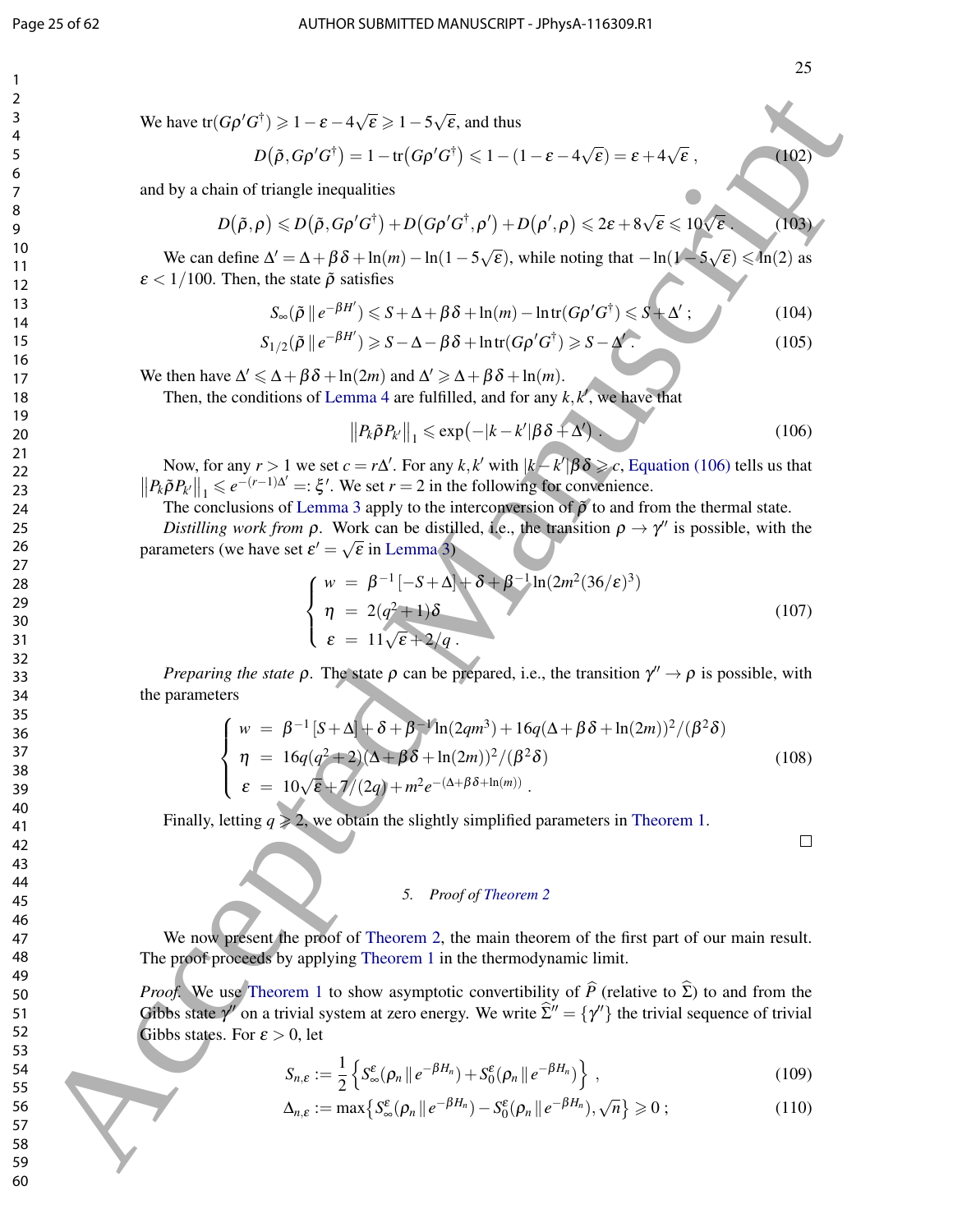and let  $\Delta_{\infty,\varepsilon} := \limsup_{n \to \infty} \Delta_{n,\varepsilon}/n$ . We have

$$
\lim_{\varepsilon \to 0} \limsup_{n \to \infty} \frac{1}{n} S_{n,\varepsilon} = \lim_{\varepsilon \to 0} \limsup_{n \to \infty} \frac{1}{2n} \left\{ S_{\infty}^{\varepsilon}(\rho_n \, \| \, e^{-\beta H_n}) + S_0^{\varepsilon}(\rho_n \, \| \, e^{-\beta H_n}) \right\} =: \bar{S} ; \qquad (11)
$$
\n
$$
\lim_{\varepsilon \to 0} \limsup_{n \to \infty} \frac{1}{n} \Delta_{n,\varepsilon} \leq \max \left\{ \lim_{\varepsilon \to 0} \limsup_{n \to \infty} \frac{1}{n} \left[ S_{\infty}^{\varepsilon}(\rho_n \, \| \, e^{-\beta H_n}) - S_0^{\varepsilon}(\rho_n \, \| \, e^{-\beta H_n}) \right], 0 \right\} = 0 . \qquad (112)
$$

For  $\varepsilon > 0$  and for each *n*, we apply Theorem 1 with the choices  $S = S_{n,\delta}$ ,  $\Delta = \Delta_{n,\delta}$ ,  $\delta = \beta^{-1} \Delta_{n,\varepsilon}$ and  $q = (\Delta_{\infty,\varepsilon})^{-1/4}$ . Then  $m = O(\text{poly}(n))/\Delta_{n,\varepsilon}$ . Observe that  $\Delta_{n,\varepsilon} = O(n)$  and that  $\Delta_{n,\varepsilon}$  increases and  $q = (\Delta_{\infty, \varepsilon})$ . Then  $m = O(\text{poly}(n))/\Delta_{n, \varepsilon}$ . Observe that  $\Delta_{n, \varepsilon} = O(n)$  and that  $\Delta_{n, \varepsilon}$  increases at least as fast as  $\sqrt{n}$  by definition; thus  $m = O(\text{poly}(n))$ . Let  $w_{n, \varepsilon}, \eta_{n, \varepsilon}, \bar{\varepsilon}_{n, \varepsilon}$  be the work extraction process given by Theorem 1 for these choices. Then

$$
\lim_{\varepsilon \to 0} \limsup_{n \to \infty} \frac{w_{n,\varepsilon}}{n} = -\beta^{-1} \bar{S} ; \qquad \lim_{\varepsilon \to 0} \limsup_{n \to \infty} \frac{\eta_{n,\varepsilon}}{n} = \lim_{\varepsilon \to 0} 3 (\Delta_{\infty,\varepsilon})^{1/2} = 0 ;
$$
  

$$
\lim_{\varepsilon \to 0} \limsup_{n \to \infty} \bar{\varepsilon}_{n,\varepsilon} = 0 + \lim_{\varepsilon \to 0} (\Delta_{\infty,\varepsilon})^{1/4} = 0 ,
$$

and we can apply Lemma 13 in Appendix A to conclude that  $\hat{P} \xrightarrow[TO] {\widehat{D}} \hat{\Sigma}''$ .

For the work extraction process, we define  $S'_{n,\varepsilon}$ ,  $\bar{S}'$ ,  $\Delta'_{n,\varepsilon}$ , and  $\Delta'_{\infty,\varepsilon}$  similarly. Then the parameters  $w'_{n,\varepsilon}$ ,  $\eta'_{n,\varepsilon}$ ,  $\bar{\varepsilon}'_{n,\varepsilon}$  given by Theorem 1 satisfy

$$
\lim_{\varepsilon \to 0} \limsup_{n \to \infty} \frac{w'_{n,\varepsilon}}{n} = \beta^{-1} \bar{S}' ; \qquad \lim_{\varepsilon \to 0} \limsup_{n \to \infty} \frac{\eta'_{n,\varepsilon}}{n} = \lim_{\varepsilon \to 0} 32 \beta^{-2} (\Delta'_{\infty,\varepsilon})^{-3/4} \Delta'_{\infty,\varepsilon} = 0 ;
$$
\n
$$
\lim_{\varepsilon \to 0} \limsup_{n \to \infty} \bar{\varepsilon}'_{n,\varepsilon} = 0 ,
$$

where we used the fact that sublinear terms are suppressed, that  $\limsup_{n\to\infty} [\Delta'_{n,\varepsilon} + \beta \delta +$  $\ln(am^b)/n = 2\Delta'_{\infty,\varepsilon}$  for any  $a,b \ge 0$ , and that  $\limsup_{n \to \infty} m^2 e^{-(\Delta + \delta + \ln(m))}/n = 0$  because  $\Delta'_{n,\varepsilon}$  +  $\delta + \ln(m)$  grows at least as fast as  $\sqrt{n}$  and the exponential takes over the polynomial. Thus from Lemma 13 in Appendix A we see that  $\hat{\Sigma}'' \frac{\beta^{-1}\bar{S}}{\tau_0} \hat{P}$ . Combining these two processes for different states immediately yields  $\widehat{P}\xrightarrow{\beta^{-1}[S(\widehat{P}||\widehat{\Sigma}')-S(\widehat{P}||\widehat{\Sigma})]}\widehat{P}'$ . and let  $\Delta_{n,q}$  (manuscript)  $\frac{1}{n} \sum_{i=1}^{n} \sum_{j=1}^{n} \sum_{j=1}^{n} \sum_{j=1}^{n} \sum_{j=1}^{n} \sum_{j=1}^{n} \sum_{j=1}^{n} \sum_{j=1}^{n} \sum_{j=1}^{n} \sum_{j=1}^{n} \sum_{j=1}^{n} \sum_{j=1}^{n} \sum_{j=1}^{n} \sum_{j=1}^{n} \sum_{j=1}^{n} \sum_{j=1}^{n} \sum_{j=1}^{n} \sum_{j=1}^{n} \sum_{$ 

It is clear that if  $S(\hat{P} \| \hat{\Sigma}) \ge S(\hat{P} \| \hat{\Sigma}')$ , then  $\hat{P} \longrightarrow \hat{P}'$  from the above, using Property (e) of Proposition 14 in Appendix A. Also, if  $\hat{P} \rightarrow \hat{P}'$ , then monotonicity of the spectral rates imply that  $S(\widehat{P} \|\widehat{\Sigma}) \geqslant S(\widehat{P}' \|\widehat{\Sigma}').$ 

### IV. COLLAPSE OF THE MIN AND MAX DIVERGENCES FOR ERGODIC STATES RELATIVE TO LOCAL GIBBS STATES

In this section, we prove the second main theorem of our main result (Theorem 3): For any  $\hat{P}$ that is translation-invariant ergodic and for any local translation-invariant Gibbs state  $\Sigma$ , then we have  $\overline{S(P||\Sigma)} = \overline{S(P||\Sigma)} = S_1(P||\Sigma)$ . Combined with Theorem 2, this implies that all such states can be reversibly converted into one another with thermal operations and a negligible amount of coherence.

We prove this assertion in two steps. First, we formulate a generalized version of Stein's lemma [25–28, 38]. We derive a sufficient condition for the min and max divergence converge to the same value that is heavily inspired by these references. The condition is the existence of an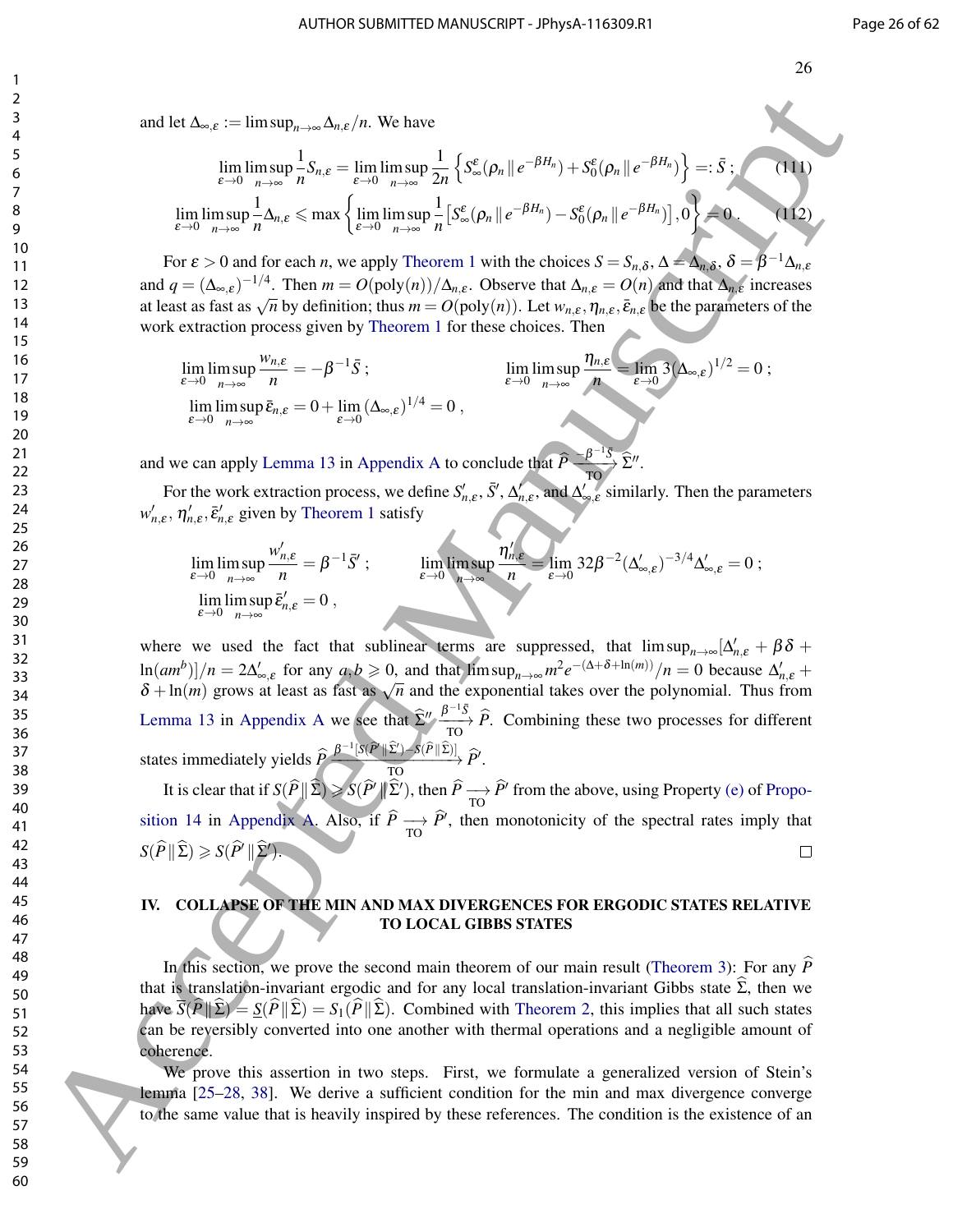operator obeying a simple set of properties, that plays the role of a typical projector. In a second step, we prove that for ergodic states and local Gibbs translation-invariant states, this condition is fulfilled.

#### A. A sufficient condition for quantum Stein's lemma

The quantum Stein's lemma relates to a hypothesis test between two states  $\hat{\rho}_n$  and  $\hat{\sigma}_n$  using a single measurement. If we employ the optimal strategy that correctly reports  $\hat{\rho}_n$  with probability at least  $\eta$ , then the probability of erroneously reporting  $\hat{\rho}_n$  decreases exponentially as  $\exp(-nS_1(\hat{\rho}_n \| \hat{\sigma}_n))$ , with the rate being given by the KL divergence. This statement holds in several known cases, such as for i.i.d. states, or if  $\hat{\rho}_n$  is ergodic and  $\hat{\sigma}_n$  is i.i.d. [26]. Solution of exploration of exploration for a play the role of a typical polycine, then define the space of a space of a space of a space of a space of a space of a space of a space of a space of a space of a space of a s

Quantum Stein's lemma can be formulated in terms of the hypothesis testing divergence. For sequences  $\hat{P}$ ,  $\hat{\Sigma}$ , a quantum Stein's lemma would state that for all  $0 < \eta < 1$ ,

$$
S_H^{\eta}(\widehat{P} \| \widehat{\Sigma}) = S_1(\widehat{P} \| \widehat{\Sigma}). \tag{113}
$$

Because the hypothesis testing divergence is monotonic in  $\eta$ , and because it interpolates between the min and max divergences [cf. Eq. (33)], we see that the hypothesis testing divergence converges to the KL divergence as per (113), if and only if the min and max divergences converge to the KL divergence,

$$
\underline{S}(\widehat{P} \| \widehat{\Sigma}) = \overline{S}(\widehat{P} \| \widehat{\Sigma}) = S_1(\widehat{P} \| \widehat{\Sigma}).
$$
\n(114)

Therefore, to prove (114) for a class of states it suffices to prove (113).

A simplest situation where the quantum Stein's lemma holds is the i.i.d. setting, i.e.,  $\hat{P} := \{ \hat{\rho}^{\otimes n} \}$ and  $\widehat{\Sigma} := {\widehat{\sigma}}^{\otimes n}$ . In this situation, for any  $0 \le \eta \le 1$ ,

$$
S_{\mathrm{H}}^{\eta}(\widehat{P} \| \widehat{\Sigma}) = S_1(\widehat{\rho} \| \widehat{\sigma}), \qquad (115)
$$

and consequently,

$$
\overline{S}(\widehat{P} \| \widehat{\Sigma}) = \underline{S}(\widehat{P} \| \widehat{\Sigma}) = S_1(\widehat{\rho} \| \widehat{\sigma}), \qquad (116)
$$

as was proved in [38, Theorem 2].

We now derive a sufficient condition for the convergence (113), providing a generalization of the quantum Stein's lemma beyond i.i.d. states.

**Lemma 5.** Let  $\widehat{P}$  and  $\widehat{\Sigma}$  be any sequences of states. Suppose that there exists  $c \in \mathbb{R}$  such that for any  $\varepsilon > 0$ , there exists a sequence of operators  $\hat{W}^{\varepsilon}_n$  that satisfy, for sufficiently large n,

$$
\hat{W}_n^{\varepsilon^+} \hat{W}_n^{\varepsilon} \leqslant \hat{I} \tag{117a}
$$

$$
\text{tr}\left[\hat{W}_n^{\varepsilon}\hat{\sigma}_n\hat{W}_n^{\varepsilon^+}\right] \leqslant e^{-n(c-2\varepsilon)}\tag{117b}
$$

$$
\hat{W}_n^{\varepsilon^+} \hat{\rho}_n \hat{W}_n^{\varepsilon} \leqslant e^{n(c+2\varepsilon)} \hat{\sigma}_n ; \qquad (117c)
$$

$$
\lim_{n \to \infty} \text{Re}\big(\text{tr}\big[\hat{W}_n^{\varepsilon}\hat{\rho}_n\big]\big) = 1\ .
$$
\n(117d)

*Then, for any*  $0 < \eta < 1$ *, we have* 

$$
S_{\rm H}^{\eta}(\widehat{P} \| \widehat{\Sigma}) = c \ . \tag{118}
$$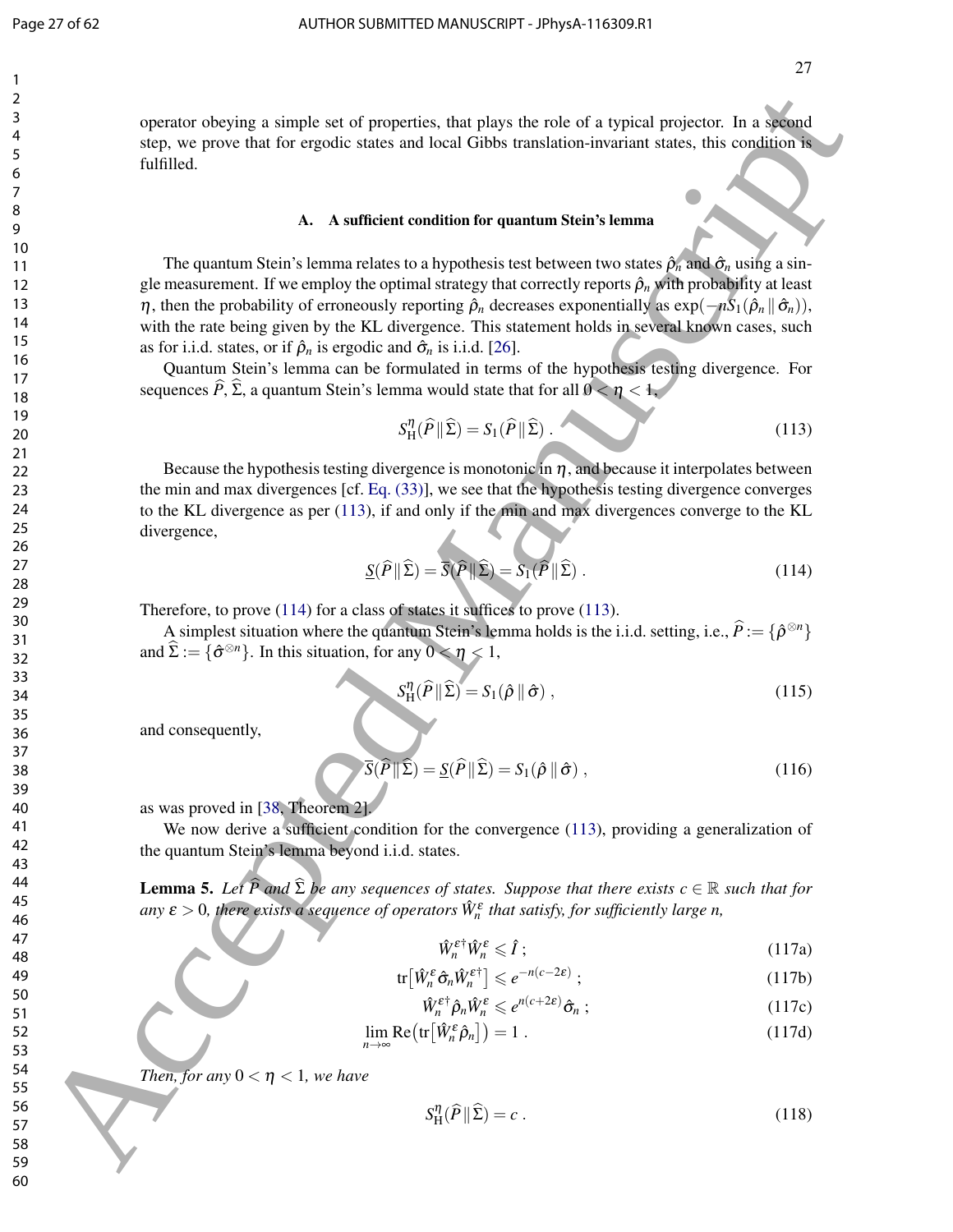28

Our proof is based on tools from semidefinite programming [14, 54, 72], which imply that the hypothesis testing divergence is equivalently expressed using two different optimizations:

$$
S_{\mathrm{H}}^{\eta}(\hat{\rho} \parallel \hat{\sigma}) = -\ln \min_{\substack{0 \leq \hat{Q} \leq \hat{I} \\ \operatorname{tr}[\hat{Q}\hat{\rho}] \geq \eta}} \left\{ \eta^{-1} \operatorname{tr}[\hat{Q}\hat{\sigma}] \right\} = -\ln \sup_{\substack{\mu \geq 0, \ \hat{X} \geq 0 \\ \mu \hat{\rho} \leq \hat{\sigma} + \hat{X}}} \left\{ \mu - \frac{\operatorname{tr}[\hat{X}]}{\eta} \right\}.
$$
 (119)

The optimizations are called the *primal problem* and *dual problem* respectively. We note that our proof below only requires the so-called *weak duality* between the minimization and the maximization, which states that the optimal value of the minimization problem is an upper bound to the optimal value of the maximization problem.

The reason that we have equality in (119) is that for the hypothesis testing divergence, the stronger notion of *strong duality* holds, which states that both optimization problems have the same optimal value. We note that the reason we write a supremum for the dual problem is that for  $\eta = 1$ , even as strong duality holds, we are not guaranteed that the supremum is achieved by a specific choice of  $\mu$  and  $\ddot{X}$ . In the primal problem the minimum is always achieved. This can be seen using Slater's conditions [72], noting that we can restrict the optimization to the support of  $\hat{\sigma}$ . δ Accept is based on toesi from semi-échine pogrammine [14, 54, 72], which imply the hypothasis by political spectra control in the spectra of the spectra of the spectra of the spectra of the spectra of the spectra of th

*Proof of Lemma 5.* Our proof proceeds by exhibiting explicit candidates in both optimizations in (119), yielding upper and lower bounds that both converge to *c* as  $n \to \infty$ .

Let  $\hat{Q}_n^{\varepsilon} := \hat{W}_n^{\varepsilon \dagger} \hat{W}_n^{\varepsilon}$ . From condition (117d) and Lemma 9 (a) in Appendix A, we have

$$
\lim_{n \to \infty} \text{tr} \left[ \hat{Q}_n^{\varepsilon} \hat{\rho}_n \right] = 1 , \qquad (120)
$$

which implies that for any  $0 < \eta < 1$ , we have  $tr[\hat{Q}_n^{\epsilon}\hat{\rho}_n] > \eta$  for sufficiently large *n*, and  $\hat{Q}_n$  is a valid optimization candidate in (119). Using (117b), the value attained by this candidate is

$$
e^{-S_{\mathcal{H}}^{\eta}(\hat{\rho}_n \|\hat{\sigma}_n)} \leqslant \eta^{-1} e^{-n(c-2\varepsilon)} , \qquad (121)
$$

and thus

$$
\frac{1}{n}S_{\mathrm{H}}^{\eta}(\hat{\rho}_n \parallel \hat{\sigma}_n) \geqslant c - 2\varepsilon + \frac{1}{n}\ln(\eta) \,. \tag{122}
$$

By taking  $n \to \infty$  and then  $\varepsilon \to +0$ , we conclude that  $S_{\rm H}^{\eta}$  $_{\rm H}^{\eta}(\widehat{P}\|\widehat{\Sigma}) \geqslant c.$ 

Now we consider the second optimization in (119). First, we note that using a generalization of the Pinching inequality (Lemma B.1 of Ref. [57]),

$$
\hat{\rho}_n \leq 2 \left[ \hat{W}_n^{\varepsilon \dagger} \hat{\rho}_n \hat{W}_n^{\varepsilon} + (\hat{I} - \hat{W}_n^{\varepsilon \dagger}) \hat{\rho}_n (\hat{I} - \hat{W}_n^{\varepsilon}) \right]. \tag{123}
$$

Let  $\mu := e^{-n(c+2\varepsilon)}/2 > 0$  and  $\hat{X} := 2\mu(\hat{I} - \hat{W}_n^{\varepsilon^+})\hat{\rho}_n(\hat{I} - \hat{W}_n^{\varepsilon}) \ge 0$ . From inequality (123) and condition (117c), we have  $\mu \hat{\rho} \leq \hat{\sigma} + \hat{X}$ , and hence  $\mu, \hat{X}$  are valid optimization candidates in the maximization in (119). From Lemma 9 (b) in Appendix A, we have  $tr[(\hat{I} - \hat{W}_n^{\epsilon\dagger})\hat{\rho}_n(\hat{I} - \hat{W}_n^{\epsilon})] \to 0$  as  $n \to \infty$ , and therefore, for sufficiently large *n*, we have  $\text{tr}\left[(\hat{I} - \hat{W}_n^{\varepsilon\dagger})\hat{\rho}_n(\hat{I} - \hat{W}_n^{\varepsilon})\right] \ge \eta/4$ . Therefore, for sufficiently large *n*,

$$
\mu - \frac{\text{tr}[\hat{X}]}{\eta} = \mu \left( 1 - \frac{2 \text{tr}[(\hat{I} - \hat{W}_n^{\varepsilon \dagger}) \hat{\rho}_n (\hat{I} - \hat{W}_n^{\varepsilon})]}{\eta} \right) \geqslant \frac{\mu}{2} \ . \tag{124}
$$

The value attained by the maximization is then

$$
S_{\mathrm{H}}^{\eta}(\hat{\rho}_n \, \|\, \hat{\sigma}_n) \leq -\ln\left\{\mu - \frac{\mathrm{tr}[\hat{X}]}{\eta}\right\} \leq -\ln\left\{\frac{1}{4}e^{-n(c+2\varepsilon)}\right\} \,.
$$

Dividing by *n*, taking  $n \to \infty$  and then  $\varepsilon \to +0$ , we deduce that  $S_{\text{H}}^{\eta}$  $_{\rm H}^{\eta}(\widehat{P}\|\widehat{\Sigma})\leqslant c.$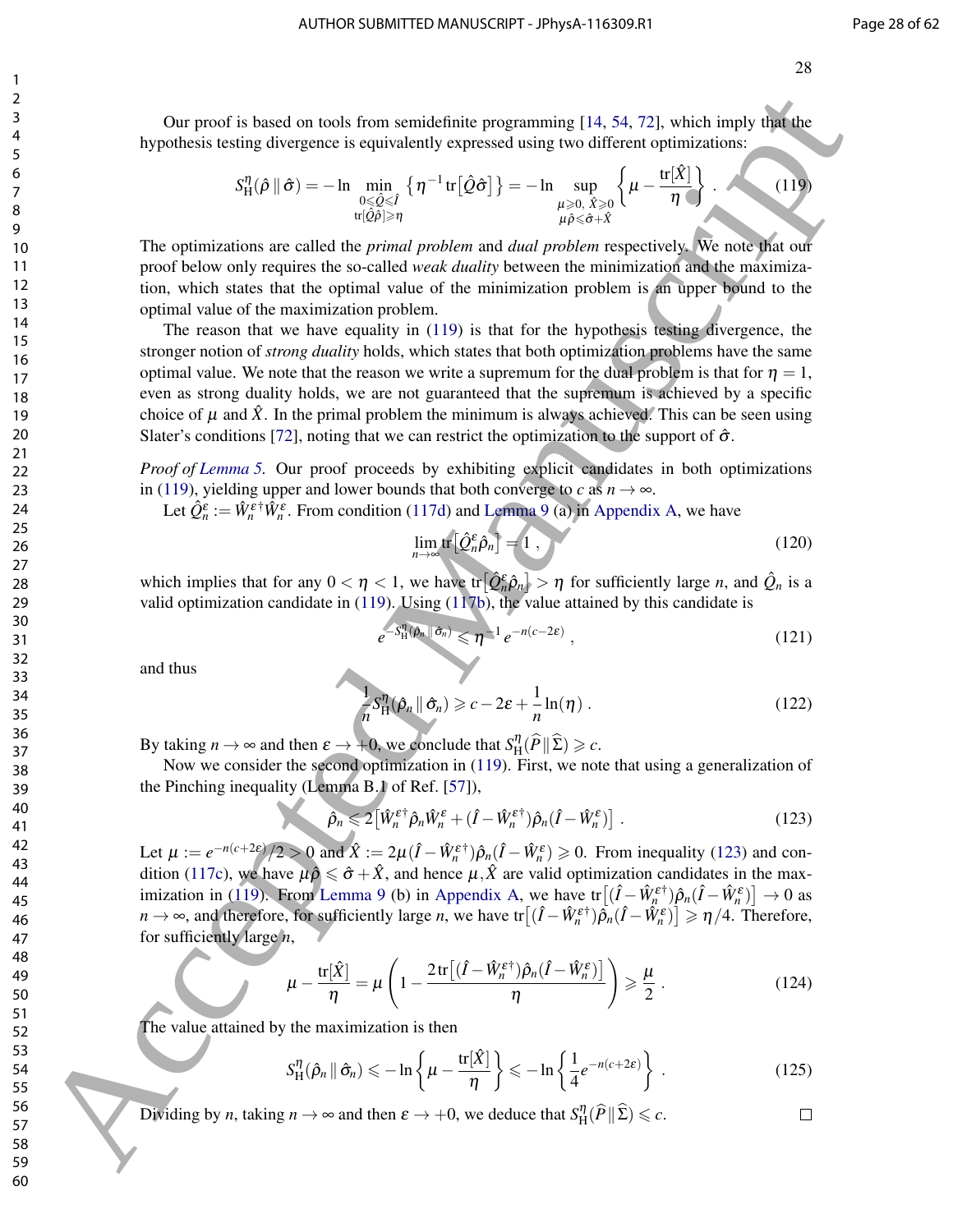In fact, one can see that the product of two typical projectors constructed in Ref. [28] for the i.i.d. case satisfies the conditions (117a)–(117d) above, with  $c = S_1(\hat{\rho} \parallel \hat{\sigma})$ .

#### B. Formulation of ergodic states and local Gibbs states

In a second step of our main result, we consider ergodic states and local Gibbs states. Here we show that for these states, it is possible to construct an operator that satisfies the conditions in Lemma 5, in turn proving the collapse of the min and max divergences to the KL divergence.

The standard way to rigorously formulate ergodicity invokes infinite-dimensional C<sup>\*</sup>algebras [29, 30, 32]. Here, for the sake of broad readability, we introduce the relevant concepts directly in an equivalent — albeit perhaps less elegant — formulation that does not require the use of *C* ∗ algebras. For completeness, we provide the construction based on *C* ∗ algebras in Appendix C.

We consider a spatially *d*-dimensional system on the lattice  $\mathbb{Z}^d$ . To each site  $i \in \mathbb{Z}^d$ , we assign a copy  $\mathcal{H}_i$  of a finite-dimensional Hilbert space, such that the Hilbert spaces for all sites are isomorphic. We denote the set of operators acting on  $\mathcal{H}_i$  by  $\mathcal{A}_i$ . For a bounded region  $\Lambda \subset \mathbb{Z}^d$ , we define  $\mathscr{H}_{\Lambda} := \bigotimes_{i \in \Lambda} \mathscr{H}_i$  and  $\mathscr{A}_{\Lambda} := \bigotimes_{i \in \Lambda} \mathscr{A}_i$ . We note that these are finite-dimensional spaces because  $\Lambda$  is bounded.

For a bounded region  $\Lambda \subset \mathbb{Z}^d$ , we consider a density operator  $\hat{\rho}_{\Lambda}$  whose support is  $\Lambda$ , i.e.,  $\rho_{\Lambda} \in \mathscr{S}(\mathscr{H}_{\Lambda})$ . We assume that we are given a collection  $\{\hat{\rho}_{\Lambda}\}\$  for all bounded subregions of the lattice, which furthermore obey the *consistency* condition, namely,

$$
\hat{\rho}_{\Lambda} = \text{tr}_{\Lambda' \setminus \Lambda} [\hat{\rho}_{\Lambda'}]. \tag{126}
$$

This condition is necessary to ensure that all  $\hat{\rho}_A$  are obtained from a common global state defined on the entire infinite lattice (see Appendix C).

Consider now a sequence of bounded regions of the lattice defined as follows. For any  $\ell \in \mathbb{N}$ , let  $[-\ell, \ell] := \{-\ell, -\ell + 1, \dots, \ell - 1, \ell\} \subset \mathbb{Z}$  and  $\Lambda_{\ell} := [-\ell, \ell]^d \subset \mathbb{Z}^d$ . We define the sequence of quantum states  $\hat{P} = {\hat{\rho}_n}$  by  $\hat{\rho}_n := \hat{\rho}_{\Lambda_\ell}$ , where we set  $n := (2\ell + 1)^d = |\Lambda_\ell|$ . While  $n = (2\ell + 1)^d$ with  $\ell = 1,2,\dots$  does not run over all of the elements of N, it does not affect our following argument; indeed, it is straightforward to complete the sequence with intermediate states for all  $n \in \mathbb{N}$  such that the limits that we derive are unaffected. 16 fact, one can see that the product of two veptical proximic contributed RAT (23) with<br>
i.i.d. case statistic inc conditions (1776)-(1778) above, with  $v = 3/3$  (8).<br>
F. *n.* second then of car multi-mean are producted m

Before we can formulate ergodicity, we consider the shift superoperator. The shift superoperator *T<sub>i</sub>* is defined such that for any local operator  $\hat{A}_j$  whose support is  $j \in \mathbb{Z}^d$ , it is mapped by *T<sub>i</sub>* to the same operator at site  $j + i \in \mathbb{Z}^d$ , i.e.,  $T_i(\hat{A}_j) = \hat{A}_{j+i}$ , where we regard  $i \in \mathbb{Z}^d$  as a *d*-dimensional vector with the standard addition for such vectors.

**Definition 8** (Translation invariance). A sequence  $\hat{P}$  of the form above is translation invariant, if it *satisfies the consistency condition* (126), and for all  $n = (2\ell+1)^d$ , all  $\hat{A} \in \mathscr{A}_\Lambda$  with  $\Lambda$  being bounded,  $i$  *and all i*  $\in \mathbb{Z}^d$  satisfying  $T_i(\hat{A}) \in \mathscr{A}_{\Lambda_l}$ , we have

$$
\text{tr}\big[\hat{\rho}_n T_i(\hat{A})\big] = \text{tr}\big[\hat{\rho}_n \hat{A}\big] \ . \tag{127}
$$

We note that "translation invariant" is often referred to as "stationary" in the context of ergodic theory. In our setup, we interpret  $i \in \mathbb{Z}^d$  as a coordinate of the spatial potition instead of time, and therefore we prefer the denomination "translation invariant."

Translation invariance is a central ingredient for the definition of ergodicity: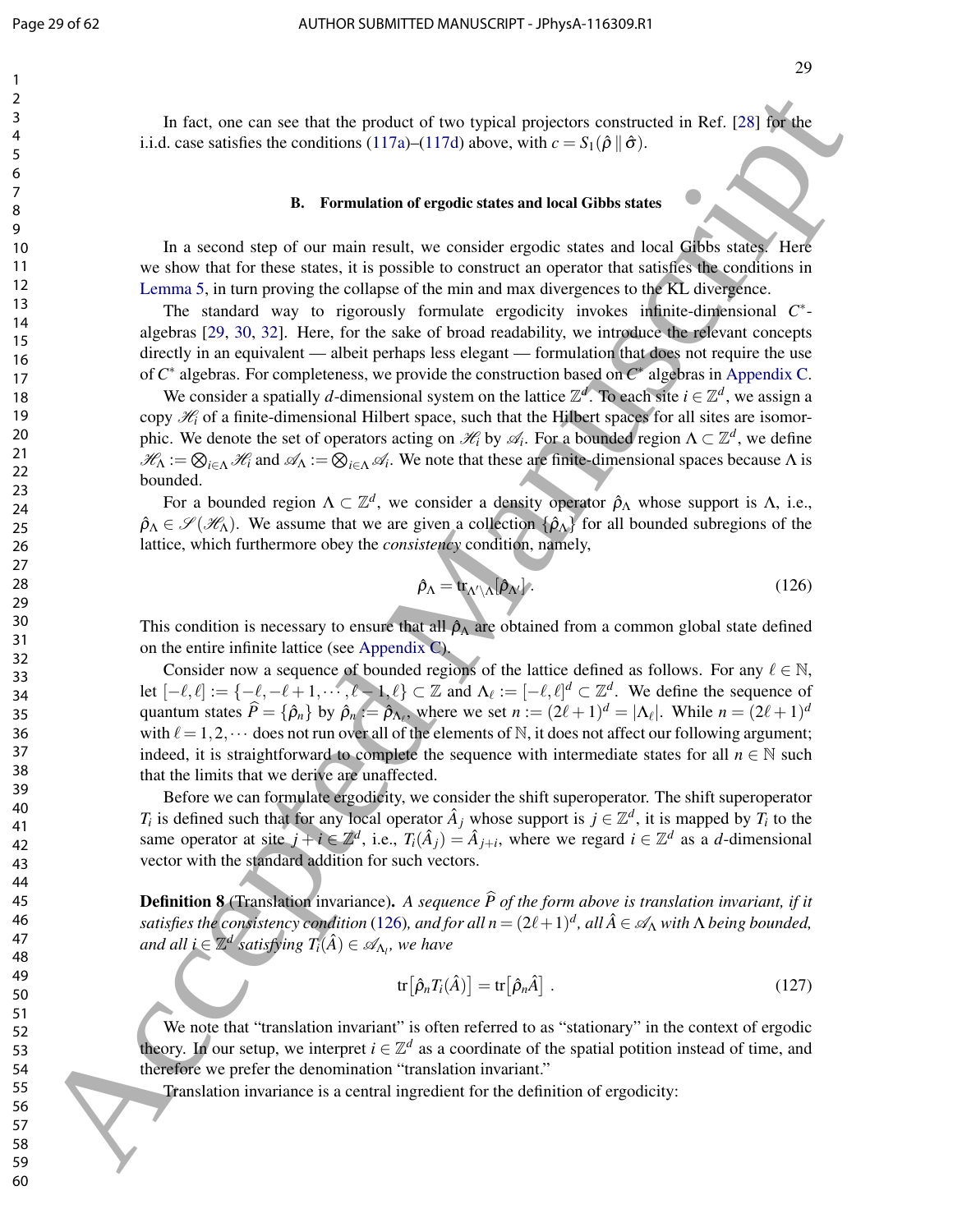**Definition 9** (Ergodicity). A sequence  $\widehat{P}$  is translation-invariant and ergodic, if it is translation *invariant, and for all self-adjoint*  $\hat{A} \in A_{\Lambda}$  *for a bounded region*  $\Lambda$  *we have* 

$$
\lim_{m \to \infty} \text{tr}\left[\hat{\rho}_n \left(\frac{1}{(2m+1)^d} \sum_{i \in \Lambda_m} T_i(\hat{A})\right)^2\right] = \lim_{n \to \infty} \left(\text{tr}\left[\hat{\rho}_n \hat{A}\right]\right)^2, \qquad (128)
$$

*where n* =  $(2\ell + 1)^d$  *on the left-hand side is taken such that*  $T_i(\hat{A}) \in \mathscr{A}_{\Lambda_\ell}$  *for all*  $i \in \Lambda_m$ *.* 

The limit on the right-hand side of (128) is not actually necessary, because the consistency condition (126) implies that tr $[\hat{\rho}_n \hat{A}]$  does not depend on *n* for large  $n = (2\ell+1)^d$  satisfying  $\Lambda \subset \Lambda_\ell$ . The equivalence of this definition and the standard definition is proved in Appendix C.

This definition implies that the variance of the shift average (i.e., the spatial average) of any local observable vanishes in the thermodynamic limit. We emphasize that an ergodic state can be out of equilibrium, because ergodicity is defined with respect to the spatial shift instead of time evolution.

We now define the Hamiltonian of the system which determines the Gibbs state. Let  $\hat{h}_i$  be a local operator describing interaction, whose support is a bounded region around site  $i \in \mathbb{Z}^d$ . More precisely, we assume that the support of  $\hat{h}_i$  is in  $\{j : |j_k - i_k| \leqslant r, \forall k\} \subset \mathbb{Z}^d$ , where  $0 \leqslant r < \infty$  is an integer and  $i_k$ ,  $j_k$  describe the *k*-th components of  $i, j \in \mathbb{Z}^d$  ( $k = 1, \dots, d$ ). We note that *r* represents the interaction length, where  $r = 0$  describes non-interacting cases. **2.4**<br> **Definition 9 (Expedicity)** A *nequence F* is *n* tomation related the expedicity of *n* is *n* tomation related Manuscript ( $\mathbf{A}$ ,  $\mathbf{B}$ )  $\mathbf{A}$ <br> **Accepted Manuscript (** $\mathbf{A}$ **,**  $\mathbf{B}$ **)**  $\mathbf{A}$  and

Then, for a bounded region  $\Lambda \subset \mathbb{Z}^d$ , the truncated Hamiltonian is given by

$$
\hat{H}_{\Lambda} := \sum_{i \in \Lambda} \hat{h}_i \tag{129}
$$

A Hamiltonian of this form is referred to as a *local* Hamiltonian. The Hamiltonian is *translation invariant*, if it can be written in the form

$$
\hat{H}_{\Lambda} = \sum_{i \in \Lambda} T_i(\hat{h}_0) , \qquad (130)
$$

for some fixed operator  $h_0$ .

Let  $\beta > 0$  be the inverse temperature. The *truncated* Gibbs state on a bounded region  $\Lambda$  is given by the density operator

$$
\hat{\sigma}_{\Lambda}^{\square} := \exp(\beta (F_{\Lambda} - \hat{H}_{\Lambda})), \tag{131}
$$

where  $F_A := -\beta^{-1} \ln \text{tr}[\exp(-\beta \hat{H}_A)]$  is the truncated free energy. We note that  $\hat{\sigma}_{A}^{\Box}$  $\frac{1}{\Lambda}$  does not satisfy the consistency condition (126), because of the effects on the edges of the region  $\Lambda$  where we have truncated the Hamiltonian.

We consider a sequence of the truncated Gibbs states: We define  $\widehat{\Sigma}^{\square} := {\{\hat{\sigma}}_n^{\square}\}\$  with  $\widehat{\sigma}_n^{\square}$  $\overset{\square}{n}:=\hat{\sigma}_{\Lambda_{k}}^{\square}$ Λ*m* , where  $n := (2\ell + 1)^d$  and  $m := \ell - r$ . We note that, with this definition, the supports of  $\hat{\sigma}_n^{\square}$  $\int_n$  and  $\hat{\rho}_n$ are the same. In the following we use the shorthands  $\hat{H}_n := \hat{H}_{\Lambda_m}$  and  $F_n := F_{\Lambda_m}$ .

# Generalized Stein's lemma for ergodic states relative to local Gibbs states

We now consider a proof of a generalization of the quantum Stein's lemma for ergodic states relative to local Gibbs states. We begin by proving that the limiting KL divergence is well defined:

**Lemma 6.** *Suppose that*  $\widehat{P}$  *is translation invariant and*  $\widehat{\Sigma}^{\square}$  *is the truncated Gibbs state of a local and translation-invariant Hamiltonian in any dimensions. Then*  $S_1(\widehat{P}||\widehat{\Sigma}^{\square})$  *exists.*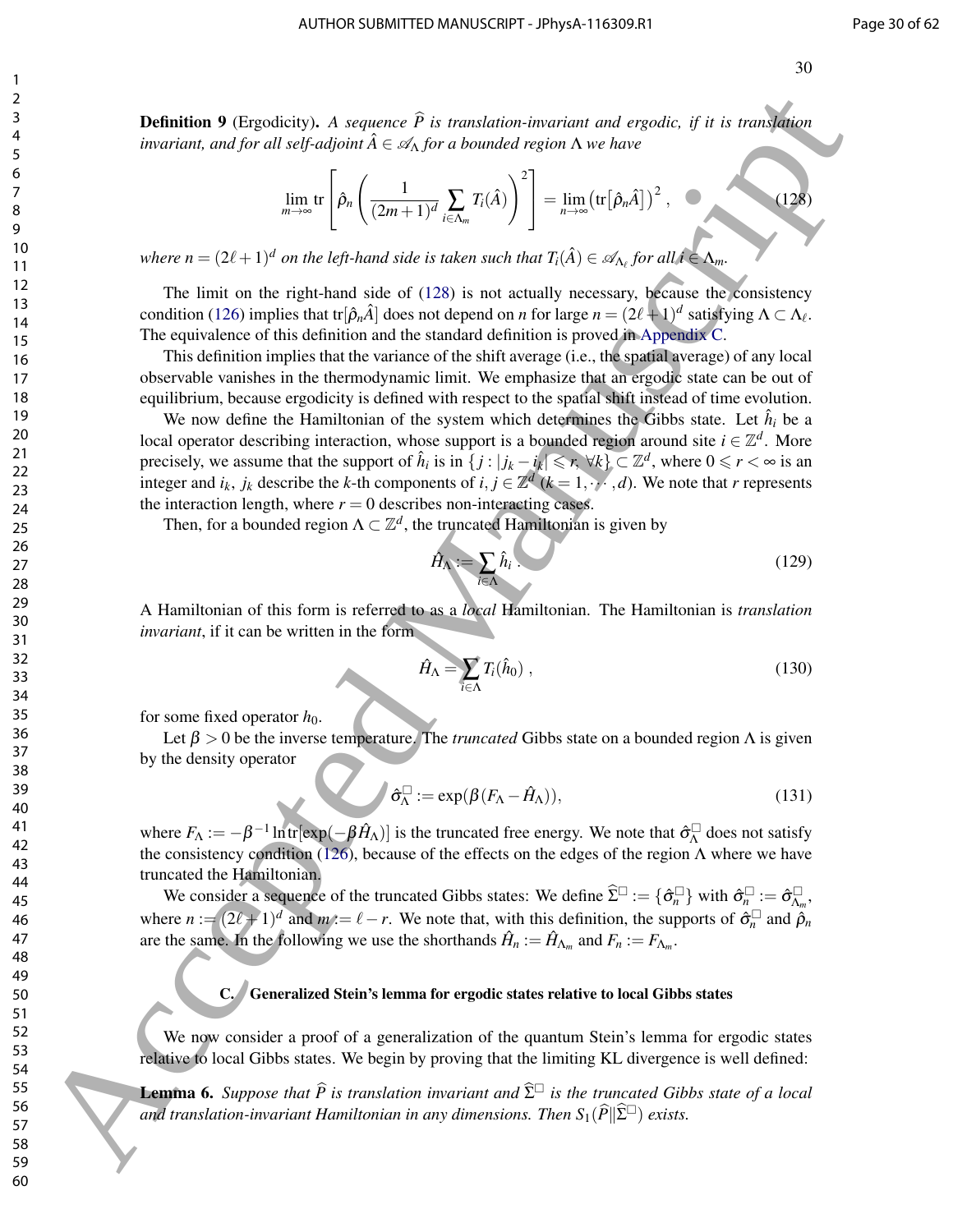*Proof.* This follows from the following well-known facts. From Eq. (131),

$$
\frac{1}{|\Lambda|}S_1(\hat{\rho}_\Lambda \|\hat{\sigma}_\Lambda^{\square}) = -\frac{1}{|\Lambda|}S_1(\hat{\rho}_\Lambda) - \beta \frac{F_\Lambda}{|\Lambda|} + \beta \frac{\text{tr}[\hat{H}_\Lambda \hat{\rho}_\Lambda]}{|\Lambda|}.
$$
 (132)

The first term on the right-hand side converges to  $S_1(\widehat{P})$  because  $\widehat{P}$  is translation invariant (Proposition 6.2.38 of Ref. [30]). It is also known that the second term converges to the free energy density (Theorem 6.2.40 of Ref. [30]). The third term also converges, because  $\hat{H}_{\Lambda}$  is local and translation invariant, and  $\hat{P}$  is translation invariant.

One important ingredient in the proof of our generalization of the quantum Stein's lemma is the following typical projector for ergodic states (Theorem 2.1 of Ref. [21]; see also Theorem 5.1 of Ref. [22] and Theorem 1.4 of Ref. [23]).

Proposition 8 (Quantum Shannon-McMillan Theorem). *Suppose that P is ergodic. Then for any* <sup>b</sup> ε > 0 *there exists a sequence of projectors* Πˆ <sup>ε</sup> *P*b,*n (called typical projectors) that satisfy, for sufficiently large n,*

$$
e^{-n(s+\varepsilon)}\hat{\Pi}^{\varepsilon}_{\hat{P},n} \leq \hat{\Pi}^{\varepsilon}_{\hat{P},n}\hat{\rho}_n\hat{\Pi}^{\varepsilon}_{\hat{P},n} \leqslant e^{-n(s-\varepsilon)}\hat{\Pi}^{\varepsilon}_{\hat{P},n};\tag{133}
$$

$$
e^{n(s-\varepsilon)} \leqslant \text{tr}\big[\hat{\Pi}^{\varepsilon}_{\hat{P},n}\big] \leqslant e^{n(s+\varepsilon)},\tag{134}
$$

$$
\lim_{n \to \infty} \text{tr} \left[ \hat{\Pi}_{\hat{P},n}^{\varepsilon} \hat{\rho}_n \right] = 1 \tag{135}
$$

*where*  $s := S_1(\widehat{P})$ *.* 

We now consider our main theorem for ergodic states and for the truncated Gibbs state.

**Theorem 3** (Collapse of the spectral rates for the truncated Gibbs state). *Consider a lattice*  $\mathbb{Z}^d$  *of spatial dimension d and suppose that*  $\widehat{P}$  *is translation invariant and ergodic, as in Section IV B. Let*  $\widehat{\Sigma}^{\square}$  be the sequence of truncated Gibbs states of a local and translation invariant Hamiltonian on *the lattice. Then, for any*  $0 < \eta < 1$ *,* **Find follows from the following well-known fact.** From Fig. (131),<br>  $\frac{1}{\sqrt{2}}S_1(\hat{\rho}_x) = \frac{1}{\sqrt{2}}S_1(\hat{\rho}_y) = \frac{1}{\sqrt{2}}\frac{1}{N}\left[\frac{1}{N}\sum_{i=1}^{N} \frac{1}{N}\sum_{j=1}^{N} \frac{1}{N}\sum_{j=1}^{N} \frac{1}{N}\sum_{j=1}^{N} \frac{1}{N}\sum_{j=1}^{N} \frac{1}{N}\sum_{j=$ 

$$
S_{\mathrm{H}}^{\eta}(\widehat{P} \| \widehat{\Sigma}^{\square}) = S_1(\widehat{P} \| \widehat{\Sigma}^{\square}), \qquad (136)
$$

*and as a consequence,*

$$
\underline{\mathbf{S}}(\widehat{P} \|\widehat{\Sigma}^{\square}) = \overline{\mathbf{S}}(\widehat{P} \|\widehat{\Sigma}^{\square}) = \mathbf{S}_1(\widehat{P} \|\widehat{\Sigma}^{\square}) . \tag{137}
$$

*Proof.* From the proof of Lemma 6, the following limit exists,

$$
m := \lim_{n \to \infty} \frac{1}{n} \left( -\operatorname{tr}[\hat{\rho}_n \ln \hat{\sigma}_n^{\square}] \right) \,. \tag{138}
$$

Let  $s := S_1(\widehat{P})$ . We define relative typical projectors (as inspired by Refs. [26, 28]) as

$$
\hat{\Pi}_{\hat{P}|\hat{\Sigma}^{\square},n}^{\varepsilon} := \text{Proj}\left\{-\frac{1}{n}\ln \hat{\sigma}_n^{\square} \in [m-\varepsilon, m+\varepsilon]\right\},\qquad(139)
$$

which satisfy by definition

$$
e^{-n(m+\varepsilon)}\,\hat{\Pi}^{\varepsilon}_{\hat{P}|\hat{\Sigma}^{\square},n} \leq \hat{\Pi}^{\varepsilon}_{\hat{P}|\hat{\Sigma}^{\square},n} \,\hat{\sigma}_n^{\square}\,\hat{\Pi}^{\varepsilon}_{\hat{P}|\hat{\Sigma}^{\square},n} \leq e^{-n(m-\varepsilon)}\,\hat{\Pi}^{\varepsilon}_{\hat{P}|\hat{\Sigma}^{\square},n} \,. \tag{140}
$$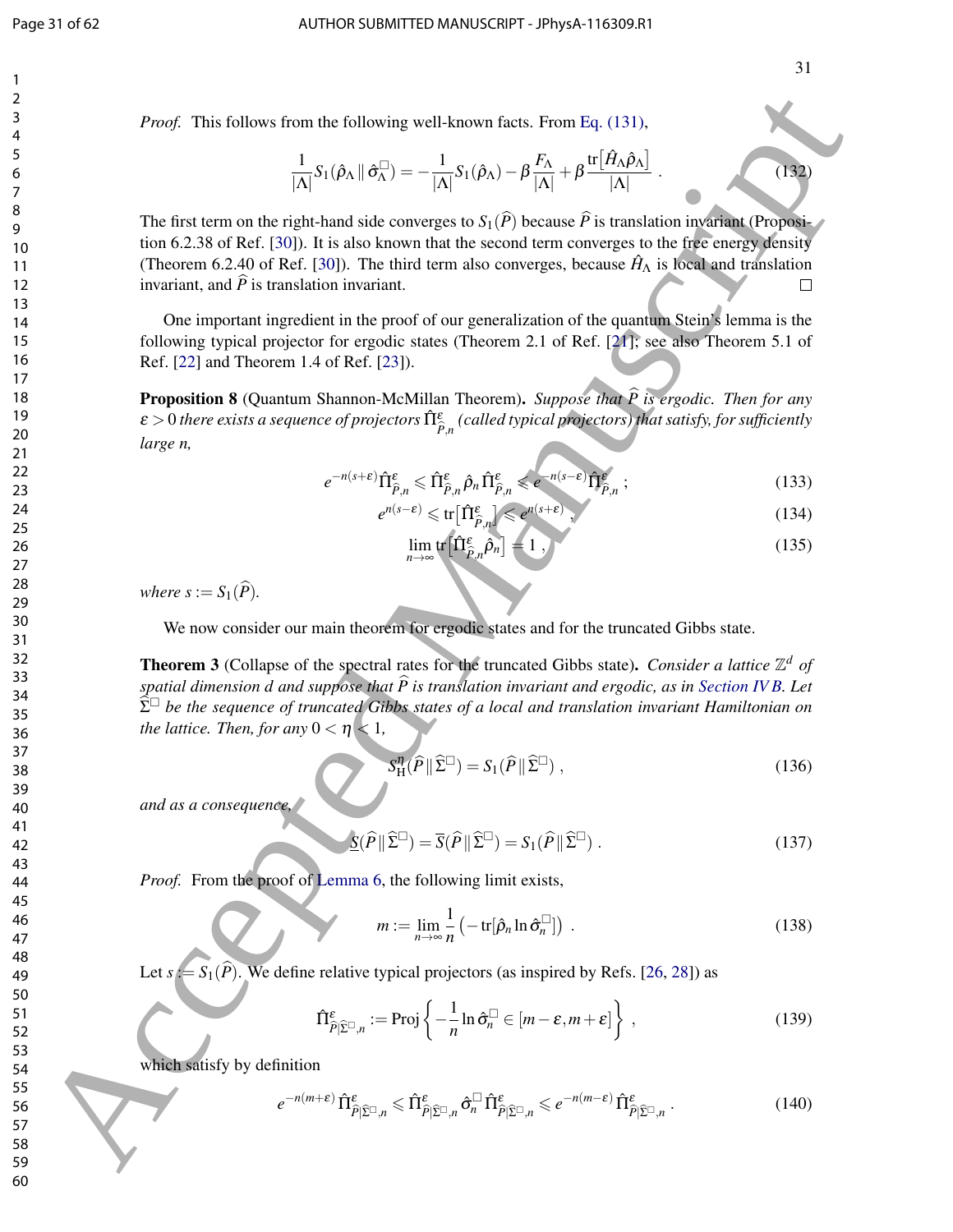$(141)$ 

We then define

$$
\hat{W}^{\varepsilon}_n := \hat{\Pi}^{\varepsilon}_{\hat{P},n} \, \hat{\Pi}^{\varepsilon}_{\hat{P}|\widehat{\Sigma}^{\square},n} \; .
$$

The remainder of the proof is devoted to showing that the operator  $\hat{W}_n^{\varepsilon}$  satisfies the four conditions (117a)–(117d) in Lemma 5 with

$$
c := -s + m = S_1(\widehat{P} \|\widehat{\Sigma}^{\square}) \tag{142}
$$

These conditions then immediately imply Eq. (136), as discussed in Section IV A.

The condition (117a) is clear by definition. Condition (117b) is obtained from inequalities (134) and (140) as

$$
\text{tr}\big[\hat{\Pi}^{\varepsilon}_{\hat{\rho},n}\hat{\Pi}^{\varepsilon}_{\hat{\rho}|\hat{\Sigma}^{\square},n}\hat{\sigma}_{n}^{\square}\hat{\Pi}^{\varepsilon}_{\hat{\rho}|\hat{\Sigma}^{\square},n}\hat{\Pi}^{\varepsilon}_{\hat{\rho},n}\big] \leq e^{-n(m-\varepsilon)} \text{tr}\big[\hat{\Pi}^{\varepsilon}_{\hat{\rho},n}\hat{\Pi}^{\varepsilon}_{\hat{\rho}|\hat{\Sigma}^{\square},n}\hat{\Pi}^{\varepsilon}_{\hat{\rho},n}\big] \leq e^{-n(m-\varepsilon)} \text{tr}\big[\hat{\Pi}^{\varepsilon}_{\hat{\rho},n}\big] \leq e^{-n(m-\varepsilon-2\varepsilon)} \cdot \text{tr}\big[\hat{\Pi}^{\varepsilon}_{\hat{\rho},n}\big] \leq e^{-n(m-\varepsilon-2\varepsilon)} \cdot \tag{143}
$$

The third condition (117c) is obtained from inequalities (133) and (140) as

We then define  
\n
$$
\hat{W}_{n}^{\#} := \hat{\Pi}_{F,n}^{\#} \hat{\Pi}_{F,\hat{U}^{\#},n}^{\#}
$$
\nThe remainder of the proof is devoted to showing that the operator  $\hat{W}_{n}^{\#}$  satisfies the four conditions  
\n(11/7a)-(117d) in Lemma 5 with  
\n
$$
C:=-s+m = S_{1}(\hat{P}|\hat{\Sigma}^{T})
$$
\n(142)  
\n11  
\nThe condition (117a) is clear by definition. Condition (117b) is obtained from inequalities (134)  
\nand (140) as  
\n
$$
tr[\hat{\Pi}_{F,n}^{\#} \hat{\Pi}_{F,\hat{U}^{\#},n}^{\#} \hat{\sigma}_{n}^{\#}] \hat{\Pi}_{F,\hat{U}^{\#},n}^{\#} \hat{\sigma}_{n}^{\#} \hat{\Pi}_{F,\hat{U}^{\#},n}^{\#} \hat{\sigma}_{n}^{\#}] \hat{\Pi}_{F,\hat{U}^{\#},n}^{\#} \hat{\Pi}_{F,\hat{U}^{\#},n}^{\#} \hat{\Pi}_{F,\hat{U}^{\#},n}^{\#} \hat{\Pi}_{F,\hat{U}^{\#},n}^{\#} \hat{\Pi}_{F,\hat{U}^{\#},n}^{\#} \hat{\Pi}_{F,\hat{U}^{\#},n}^{\#} \hat{\Pi}_{F,\hat{U}^{\#},n}^{\#} \hat{\Pi}_{F,\hat{U}^{\#},n}^{\#} \hat{\Pi}_{F,\hat{U}^{\#},n}^{\#} \hat{\Pi}_{F,\hat{U}^{\#},n}^{\#} \hat{\Pi}_{F,\hat{U}^{\#},n}^{\#} \hat{\Pi}_{F,\hat{U}^{\#},n}^{\#} \hat{\Pi}_{F,\hat{U}^{\#},n}^{\#} \hat{\Pi}_{F,\hat{U}^{\#},n}^{\#} \hat{\Pi}_{F,\hat{U}^{\#},n}^{\#} \hat{\Pi}_{F,\hat{U}^{\#},n}^{\#} \hat{\Pi}_{F,\hat{U}^{\#},n}^{\#} \hat{\Pi}_{F,\hat{U}^{\#},n}^{\#} \hat{\Pi}_{F,\hat{U}^{\#},n}^{\#} \hat{\Pi}_{F,\hat{U}^{\#},n}^{\#} \hat{\Pi}_{F,\hat{U}^{\#},n}^{\#} \hat{\Pi}_{F,\hat{U
$$

The final condition (117d) follows from Lemma 8 in Appendix A, Eq. (135) in Proposition 8, and from

$$
\lim_{n \to \infty} \text{tr} \left[ \hat{\Pi}^{\varepsilon}_{\hat{P} | \hat{\Sigma}^{\square}, n} \hat{\rho}_n \right] = 1 \tag{145}
$$

To show Eq. (145), we use the assumption of ergodicity of  $\hat{P}$ . Since the Hamiltonian is local and translation invariant, we have

$$
\hat{H}_n = \sum_{i \in \Lambda_\ell} T_i(\hat{h}_0) \;, \tag{146}
$$

where  $T_i$  is the shift operator. Then, denoting by  $Proj\{\cdots\}$  the projection operator onto a subspace satisfying the corresponding condition, we have

$$
\hat{\Pi}_{\hat{P}|\hat{\Sigma}^{\square},n}^{\varepsilon} = \text{Proj}\left\{\frac{1}{n}\sum_{i\in\Lambda_{\ell}}T_{i}(\hat{h}_{0}) - \frac{F_{n}}{n}\in[h-f-\varepsilon,h-f+\varepsilon]\right\},\tag{147}
$$

where  $h := \lim_{n \to \infty} \frac{1}{n} \text{tr} \left[ \hat{\rho}_n \hat{H}_n \right]$  and  $f := \lim_{n \to \infty} \frac{F_n}{n}$ . For sufficiently large *n*, we have  $\left| \frac{F_n}{n} - f \right| < \frac{\varepsilon}{2}$ , and therefore,

$$
\hat{\Pi}_{\hat{P}|\hat{\Sigma}^{\square},n}^{\varepsilon} \ge \text{Proj}\left\{\frac{1}{n}\sum_{i\in\Lambda_{\ell}}T_{i}(\hat{h}_{0})\in[h-\varepsilon/2,h+\varepsilon/2]\right\}.
$$
\n(148)

By definition of ergodicity, observables of the form (146) converge in probability; we have proven Eq. (145).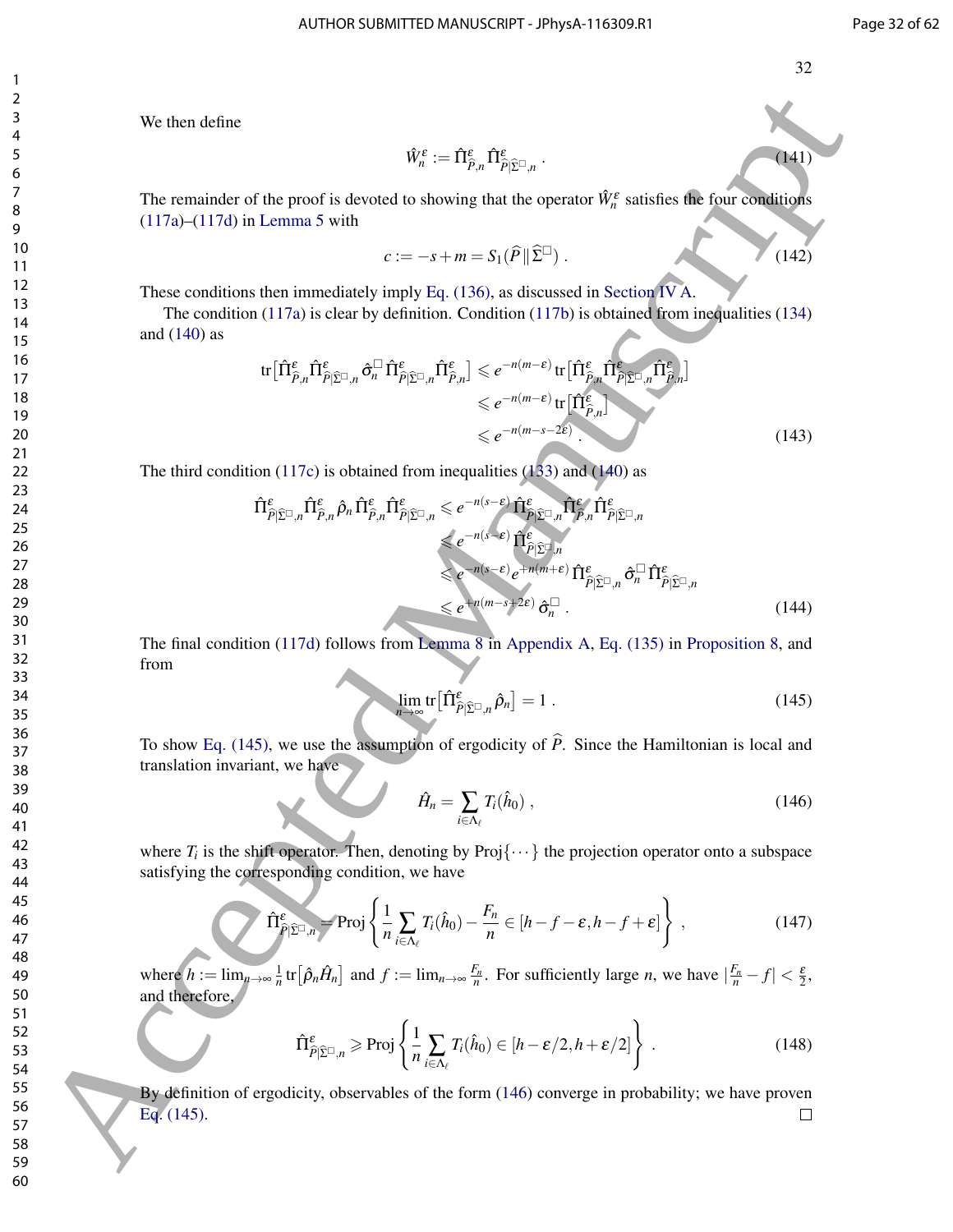The above proof reduces to the main theorem of Ref. [26] in the special case where  $\hat{\Sigma}^{\square}$  is i.i.d., i.e., if the system has a strictly local Hamiltonian with no interaction terms  $(r = 0)$ .

Finally, we can ask whether the same theorem holds also for the sequence  $\Sigma$  of reduced states of the full Gibbs state on the infinite lattice. We show that this is indeed the case. Because this theorem requires a rigorous formulation in terms of *C*<sup>∗</sup>-algebras, we defer the precise claim and proof to Theorem 4 in Appendix C .

#### D. Remarks on ergodicity, mixtures, and the KL divergence

#### *1. The mixing property*

A local Gibbs state with a mixing (or clustering) property is ergodic. However, we emphasize that the converse is false; ergodicity does not necessarily imply that the state can be written as a Gibbs state of a local Hamiltonian.

**Definition 10** (Mixing). Let  $T_{(k)} := T_{(0,\cdots,0,1,0,\cdots,0)}$  be the shift operator corresponding to the one*step shift to the k-th direction (k* = 1,2,  $\cdots$ ,*d). A sequence*  $\hat{P}$  has the mixing (*or clustering*) property, *if it satisfies the consistency condition* (126)*, and if for all*  $\hat{A}, \hat{B} \in \mathscr{A}_{\Lambda}$  with  $\Lambda$  *being bounded and if for all k, we have*

$$
\lim_{m \to \infty} \text{tr}\left[\hat{\rho}_n T_{(k)}^m(\hat{A})\hat{B}\right] = \lim_{n \to \infty} \text{tr}\left[\hat{\rho}_n \hat{A}\right] \text{tr}\left[\hat{\rho}_n \hat{B}\right] \tag{149}
$$

*where n* = (2 $\ell+1$ ) on the left-hand side is taken such that the supports of  $T_{(k)}^m(\hat{A})$  and  $\hat{B}$  are included *in*  $\Lambda_{\ell}$ .

The equivalence of this definition and the standard definition is proven in Appendix C. It is well-known that mixing implies ergodicity (cf. Ref. [32]):

Proposition 9. *Any translation-invariant and mixing state is ergodic.*

For local operators and the Gibbs state of a local and translation-invariant Hamiltonian, a stronger property called the exponential clustering property has been proven for any  $\beta > 0$  in one dimension [73] and in higher dimensions for sufficiently high temperature (see, for example, Ref. [74] and references therein). Therefore, the quantum Stein's lemma is proved for two local Gibbs states *P* and  $\Sigma$  at least for sufficiently high temperature.

#### *2. Mixtures of ergodic states*

Consider now the situation in which the state is a mixture of different ergodic states. In this setting, ergodicity is broken, and the existence of a thermodynamic potential is no longer guaranteed. Let  $\widehat{P}^{(k)} := \{ \widehat{P}_n^{(k)} \}$  be ergodic states  $(k = 1, 2, \dots, K < \infty)$ , and consider their mixture  $\widehat{P} := \{ \widehat{P}_n \}$ with  $\hat{\rho}_n := \sum_k r_k \hat{\rho}_n^{(k)}$ , where  $r_k > 0$  and  $\sum_k r_k = 1$ . We continue to suppose that  $\hat{\Sigma}$  is given by the Gibbs state of a local and translation-invariant Hamiltonian. In this setting, we can show that the min and max divergences are given by the minimal and maximal value of the KL divergence of the states in the mixture, respectively: The above proof reduces to the main favores of Ref. [26] in the space where  $\Sigma^2$  is the space of the space of Ref. (16) or the space of the space of the space of the space of the space of the space of the space of the s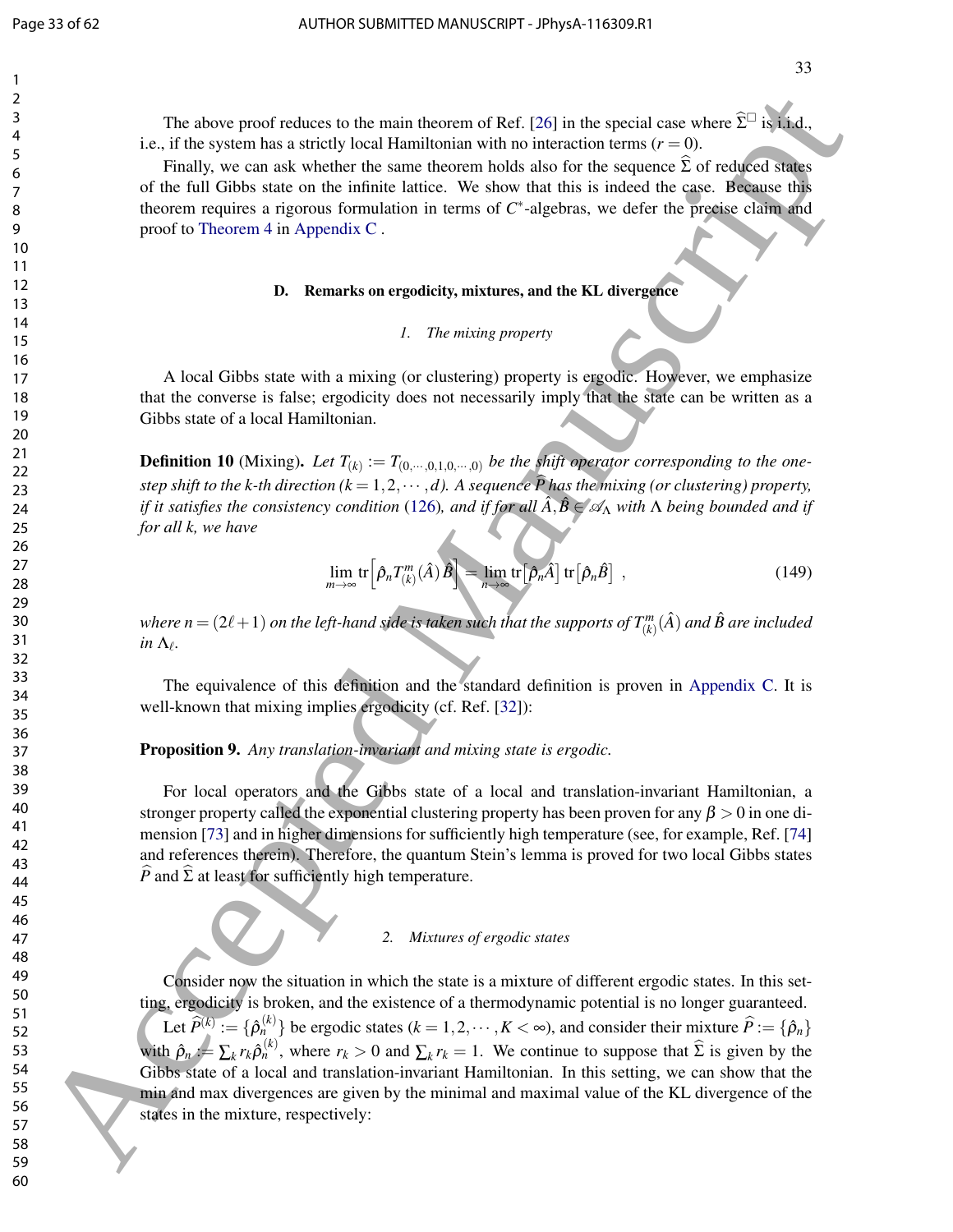Lemma 7. *The spectral divergence rates are split as*

$$
\underline{S}(\widehat{P} \| \widehat{\Sigma}) = \min_{k} \{ S_1(\widehat{P}^{(k)} \| \widehat{\Sigma}) \} ; \qquad \qquad \overline{S}(\widehat{P} \| \widehat{\Sigma}) = \max_{k} \{ S_1(\widehat{P}^{(k)} \| \widehat{\Sigma}) \} , \qquad (150)
$$

*while the KL divergence rate is given by*

$$
S_1(\widehat{P} \| \widehat{\Sigma}) = \sum_k r_k S_1(\widehat{P}^{(k)} \| \widehat{\Sigma}) .
$$
 (151)

*Proof.* Equation (150) immediately follows from Proposition 11 in Appendix A. To prove (151), we note that  $-\text{tr}\big[\hat{\rho}_n^{(k)}\ln \hat{\sigma}_n\big]$  is additive with respect to *k*, and thus we only need to show  $S_1(\hat{P}) =$  $\sum_{k} r_k S_1(\hat{P}^{(k)})$ . This in turn follows from the fact that the von Neumann entropy satisfies the follow- $\text{ing inequalities, } \sum_k r_k S_1(\hat{\rho}_n^{(k)}) \leqslant S_1(\hat{\rho}_n) \leqslant \sum_k r_k S_1(\hat{\rho}_n^{(k)}) + S_1(\{r_k\}).$ 

#### *3. The role of the KL divergence for the thermodynamic potential*

Usually, we have that if the min and max divergences coincide, then the limiting values coincide with the limiting value of the KL divergence. This is because in usual cases, the asymptotic divergences obey

$$
\underline{S}(\widehat{P} \| \widehat{\Sigma}) \leqslant S_1(\widehat{P} \| \widehat{\Sigma}) \leqslant \overline{S}(\widehat{P} \| \widehat{\Sigma}). \tag{152}
$$

Indeed, this inequality follows in usual cases from the fact that  $S_0(\hat{\rho} \|\hat{\sigma}) \leq S_1(\hat{\rho} \|\hat{\sigma}) \leq S_\infty(\hat{\rho} \|\hat{\sigma})$ combined with a continuity argument of the KL divergence in  $\hat{\rho}$  which ensures the inequality persists after smoothing with  $\varepsilon > 0$ . Indeed, for  $D(\hat{\rho}', \hat{\rho}) \leq \varepsilon$ , we have  $|S_1(\hat{\rho} \, \| \, \hat{\sigma}) - S_1(\hat{\rho}' \, \| \, \hat{\sigma})| \leq$  $|S_1(\hat{\rho}) - S_1(\hat{\rho}')| + 2\varepsilon \|\ln \hat{\sigma}\|_{\infty}$ , where the first term can be bounded using the Fannes-Audenaert inequality [75, 76] and where the second term behaves as  $O(\varepsilon n)$  as long as  $\|\ln \hat{\sigma}\|_{\infty}$  is at most linear in *n*. In this case,  $\frac{1}{n}S_0^{\varepsilon}(\hat{\rho}_n \|\hat{\sigma}_n) \leq \frac{1}{n}S_1(\hat{\rho}_n \|\hat{\sigma}_n) + O(\varepsilon)$  and  $\frac{1}{n}S_1(\hat{\rho}_n \|\hat{\sigma}_n) - O(\varepsilon) \leq \frac{1}{n}S_{\infty}^{\varepsilon}(\hat{\rho}_n \|\hat{\sigma}_n)$ , which ensures that (152) holds. Notably, while this is the case in most usual settings such as the one considered in the present paper, this continuity argument does not hold in general for arbitrary sequences of states and operators. **1.4.1.** The increase of the same of the same of the same of the same of the same of the same of the same of the same of the same of the same of the same of the same of the same of the same of the same of the same of the

As a simple toy example, consider a two-level system with states  $|0\rangle,|1\rangle$ , fix an inverse temperature  $\beta > 0$ , and let  $\{\varepsilon_n\}$  be a sequence of small positive nonzero reals with  $\lim_{n\to\infty} \varepsilon_n = 0$ . We consider the sequence of states  $\hat{P}$  with  $\hat{p}_n = \varepsilon_n |1\rangle\langle 1| + (1 - \varepsilon_n)|0\rangle\langle 0|$  and a sequence of Hamiltonians  $\hat{\mathcal{H}}$ with  $\hat{H}_n = (n/\varepsilon_n)|1\rangle\langle1|$ . (The sequence is defined on a single copy of the Hilbert space; it is straightforward to embed these operators in  $\mathcal{H}^{\otimes n}$ , though perhaps not in a local and translation-invariant way.) The corresponding sequence  $\hat{\Sigma}$  of Gibbs weights is  $\hat{\sigma}_n = e^{-\beta \hat{H}_n} = e^{-(\beta n/\varepsilon_n)}|1\rangle\langle1| + (\hat{I} - |1\rangle\langle1|).$ We can calculate

$$
S_1(\hat{P} \|\hat{\Sigma}) = \lim_{n \to \infty} \frac{1}{n} S_1(\hat{\rho}_n \|\hat{\sigma}_n) = \lim_{n \to \infty} \left\{ -\frac{1}{n} S_1(\hat{\rho}_n) + \frac{\beta}{\varepsilon_n} \operatorname{tr}[\hat{\rho} \, |1\rangle\langle 1|] \right\} = \beta \; . \tag{153}
$$

For the min divergence and for any  $\varepsilon > 0$  we have

$$
-\frac{1}{n}S_0^{\varepsilon}(\hat{\rho}_n \|\hat{\sigma}_n) \geq \frac{1}{n}S_0(\hat{\rho}_n \|\hat{\sigma}_n) = -\frac{1}{n}\ln\left(1 + e^{-\beta n/\varepsilon_n}\right) \geq \frac{1}{n}\ln(2) \xrightarrow{n \to \infty} 0,
$$
 (154)

and hence  $S(\hat{P} \| \hat{\Sigma}) \ge 0$ . On the other hand, for any  $\varepsilon > 0$  we have that  $\varepsilon_n \le \varepsilon$  for *n* large enough; then for *n* large enough,  $D(|0\rangle\langle0|, \hat{\rho}_n) \le \varepsilon$  and

$$
\frac{1}{n}S_{\infty}^{\varepsilon}(\hat{\rho}_n \|\hat{\sigma}_n) \leq \frac{1}{n}\ln\left\|\hat{\sigma}_n^{-1/2}\right|0\rangle\langle0|\,\hat{\sigma}_n^{-1/2}\right\|_{\infty}=0\,,\tag{155}
$$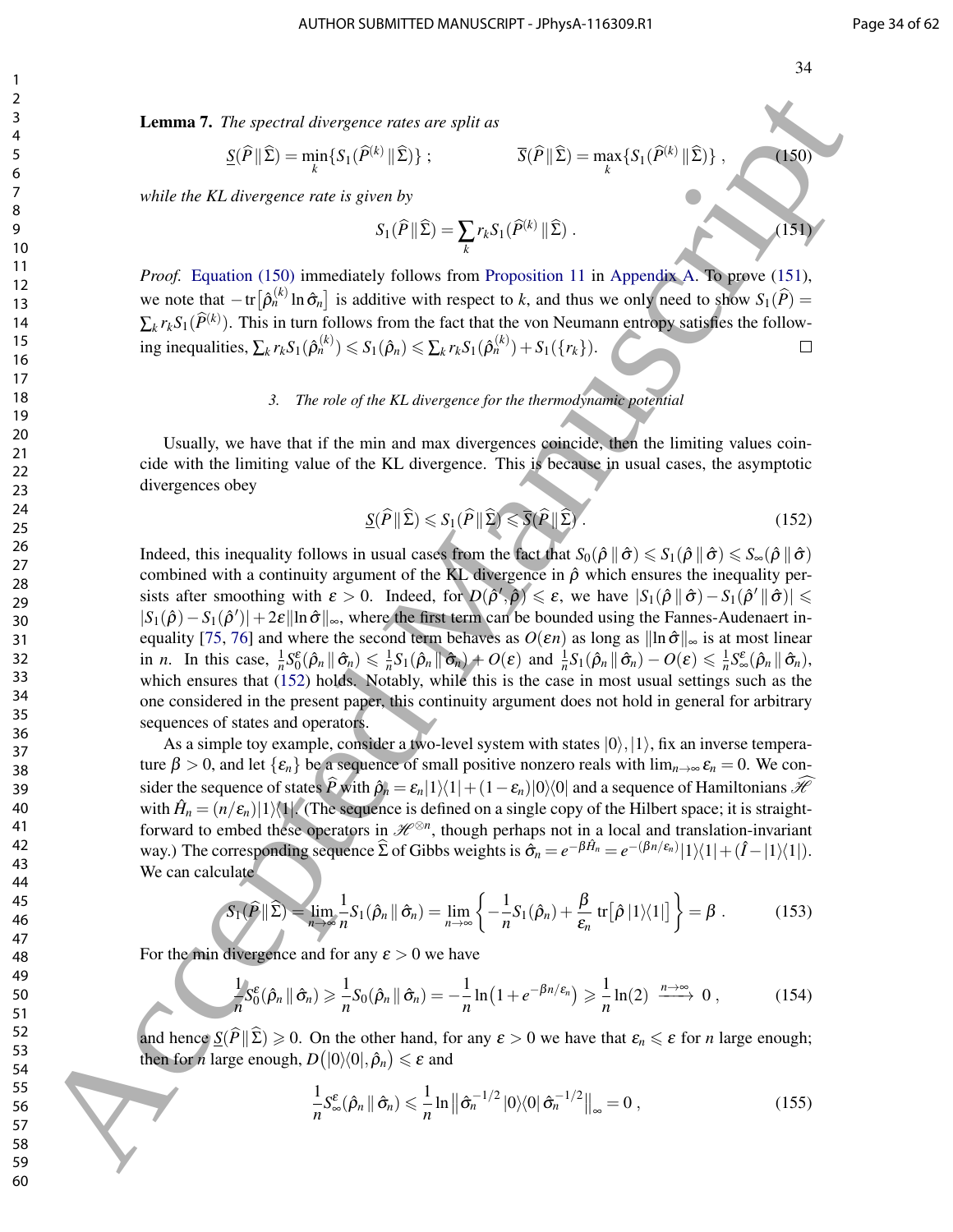and hence  $\overline{S}(\widehat{P} \| \widehat{\Sigma}) \le 0$ . Finally, recalling (30), we find

$$
\underline{S}(\widehat{P} \| \widehat{\Sigma}) = \overline{S}(\widehat{P} \| \widehat{\Sigma}) = 0.
$$
\n(156)

Crucially, the operator  $\hat{\sigma}_n$  has an eigenvalue that is at least exponentially small in *n*, and  $\|\ln \hat{\sigma}\|_{\infty}$  is superlinear in *n*. This invalidates the usual continuity argument described above. Having  $\|\ln \hat{\sigma}\|_{\infty}$ with such a behavior amounts to having a Hamiltonian (such as  $\hat{H}_n$  in our example) with an energy level that scales superlinearly in *n*. Physically, this means that the system does not have a sound thermodynamic limit; in practice, for instance in the case of all-to-all coupling, one prefers to normalize the full Hamiltonian to ensure a good behavior in the thermodynamic limit. Nevertheless, our toy example shows that in full generality, the min- and max-divergences can collapse to a single value and define a thermodynamic potential which does not coincide with the KL divergence in the thermodynamic limit.

We emphasize that this issue does not appear in usual settings such as the one considered in the present paper, where the energy is extensive. Also, this issue cannot appear with the spectral entropy rates (i.e., if  $\hat{\sigma} = \hat{I}$ ), because of the argument above, or alternatively, thanks to Lemma 3 of Ref. [42]. In those cases, the Kullback-Leibler divergence (or the von Neumann entropy rate) is the relevant thermodynamic potential that emerges from the reversibility of the resource theory.

# V. DISCUSSION

Our results provide new insight on the role of ergodicity and typicality in many-body systems [77, 78]. Our two main theorems on one hand advance our understanding of the possible interconversion of states with thermal operations and a limited source of coherence, and on the other hand establish a generalized quantum Stein's lemma for lattice systems with local and translationinvariant Hamiltonians. Together, these theorems prove our main result, namely, that a thermodynamic potential emerges in the resource theory of thermal operations for all ergodic states in lattices with a translation-invariant local Hamiltonian.

*Thermal operations involving nonsemiclassical states.* While the possible state transformations under thermal operations are well understood for semiclassical states thanks to the notion of thermomajorization [10], the picture becomes significantly more involved if we consider states that present coherences between energy eigenspaces [12, 46]. The min- and max-divergence no longer represent the distillable work and the work cost of formation of a state, because in general one requires a suitable reference frame to accurately carry out those transformations [12, 60, 70, 79]. Our Theorem 2 shows, however, that if the two divergences coincide approximately, then the coherences that are present in the state are necessarily small in a suitable sense, such that these transformations become approximately possible after all with only a small reference frame. In the thermodynamic limit, the size of the reference frame becomes negligible. and kears  $\hat{M}(\hat{E}) \leq 0$ . Finally, avoiding (30), we find<br>  $S(\hat{E})^2 = S(\hat{E})^2 = 0.6$ <br>
Sometically discussed Manuscripted Manuscripted Manuscripted Manuscripted Manuscripted Manuscripted Manuscripted Manuscripted Manuscr

Our theorem provides a conceptually clear characterization of which states can be reversibly converted to the thermal state, and hence, for which class of states the thermodynamic potential emerges. Namely, approximately reversible conversion to the thermal state is possible if and only if the min and max divergences coincide approximately (although the error terms have to be adjusted in each direction of the proof).

We resort to a crude metric for the amount of coherence that was used in a process: We allow the use of an ancilla whose Hamiltonian is suitably bounded. Recently, more refined methods of accounting for coherence have been introduced, such as via coherent work [80] or with a more traditional resource-theoretic approach [62]. Using an improved measure of coherence would allow to clarify the amount of coherence used in the processes of Theorem 2.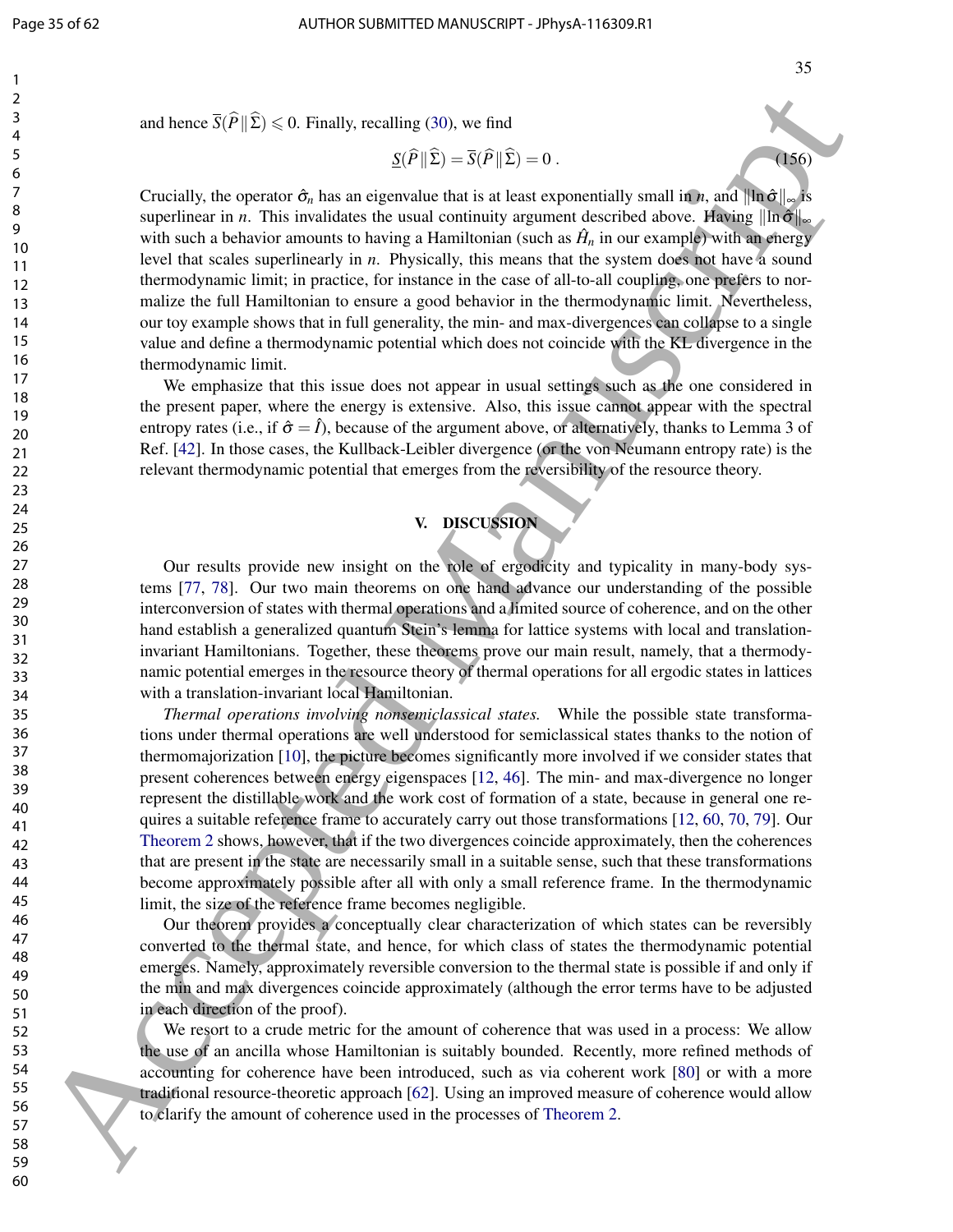One could ask for a characterization of which classes of states can be reversibly converted into one another, without being necessarily reversibly convertible to the thermal state. Consider for instance two states with the same spectrum that is not uniform, both living within a fixed energy subspace: They can be related by an energy-conserving unitary, but they cannot be reversibly converted to the thermal state. In this paper, we have adopted the convention that a thermodynamic potential should be well defined for the thermal state itself. Curiously however, it is also possible to define some kind of "alternative thermodynamic potentials" for such classes of states which cannot include the thermal state. It is not clear to us what the physical relevance of such classes of states would be. One could such for a characterization of which classes of stance can be reversibly covered also<br>the manuscript can be related by a resumpt powers of such a such as the standard of the could<br>be state with the standard of t

We also note that ergodic states have off-diagonal elements that vanish exponentially, similarly to the behavior encountered in states obeying the eigenstate thermalization hypothesis (Lemma 4 combined with Theorem 3). It is then natural to ask whether there are properties of states that obey the eigenstate thermalization hypothesis (such as error-correcting properties [81]) that can be carried over to ergodic states.

*Asymptotic Equipartition, the Shannon-McMillan theorem, and Stein's lemma* The classical Shannon-McMillan theorem along with its quantum counterparts provide a collection of AEP statements that play an important role in information theory, statistics, and statistical physics, where ergodic processes are naturally encountered. Because of the stark formal differences between the quantum and the classical definitions of Markovianity, the quantum versions of these AEP theorems do not follow directly from their classical counterparts. Building on earlier proofs of the quantum Shannon-McMillan theorem [21–23] and a relative AEP theorem with respect to product states [26], we finally provide the full quantum version of the classical relative AEP theorem mentioned above, which applies to ergodic states relative to Gibbs states of a local Hamiltonian.

A main component of the proof of our main result is a generalized version of Stein's lemma which is tightly related to the proof techniques of Ref. [28]. Namely, it suffices to find an operator obeying a set of simple conditions to conclude that the min and max divergences collapse, which can be seen partly thanks to ideas from semidefinite programming [53, 54]. By constructing suitable typical projectors using the ergodicity property of the state, our Theorem 3 exploits this characterization and provides a new version of Stein's lemma. The latter applies to situations beyond i.i.d. states, since we may consider any ergodic state with respect to any Gibbs state that arises from a local Hamiltonian.

Crucially, the states we consider are spatially ergodic, rather than ergodic with respect to time evolution. Spatially ergodic states can have a nontrivial time evolution, even producing significant changes of macroscopic quantities in time [82]. Importantly, this shows that one can define a thermodynamic potential that has a operational interpretation even for certain states that are not in thermodynamic equilibrium.

By endowing a new class of states with a rigorous, well-justified thermodynamic potential, one may ask whether or not it is possible to find even larger classes of states that can be reversibly converted into one another. Thanks to Lemma 7, the thermodynamic potential also emerges for all finite mixtures of ergodic states with the same thermodynamic potential. Whether there are more translation-invariant states that have a well-defined thermodynamic potential in the sense of the present paper is an open question.

One may ask whether or not our results could be generalized to systems that violate translationinvariance. It might be possible to treat a weak violation by adapting the present argument with a suitable control of the relevant error terms. For systems that are fundamentally not translationinvariant, one could instead ask whether ideas from entropy accumulation could be leveraged to prove bounds on the min and max spectral rates in the thermodynamic limit, using local properties of the state (or of the local process that generates the state) rather than symmetry considerations [83,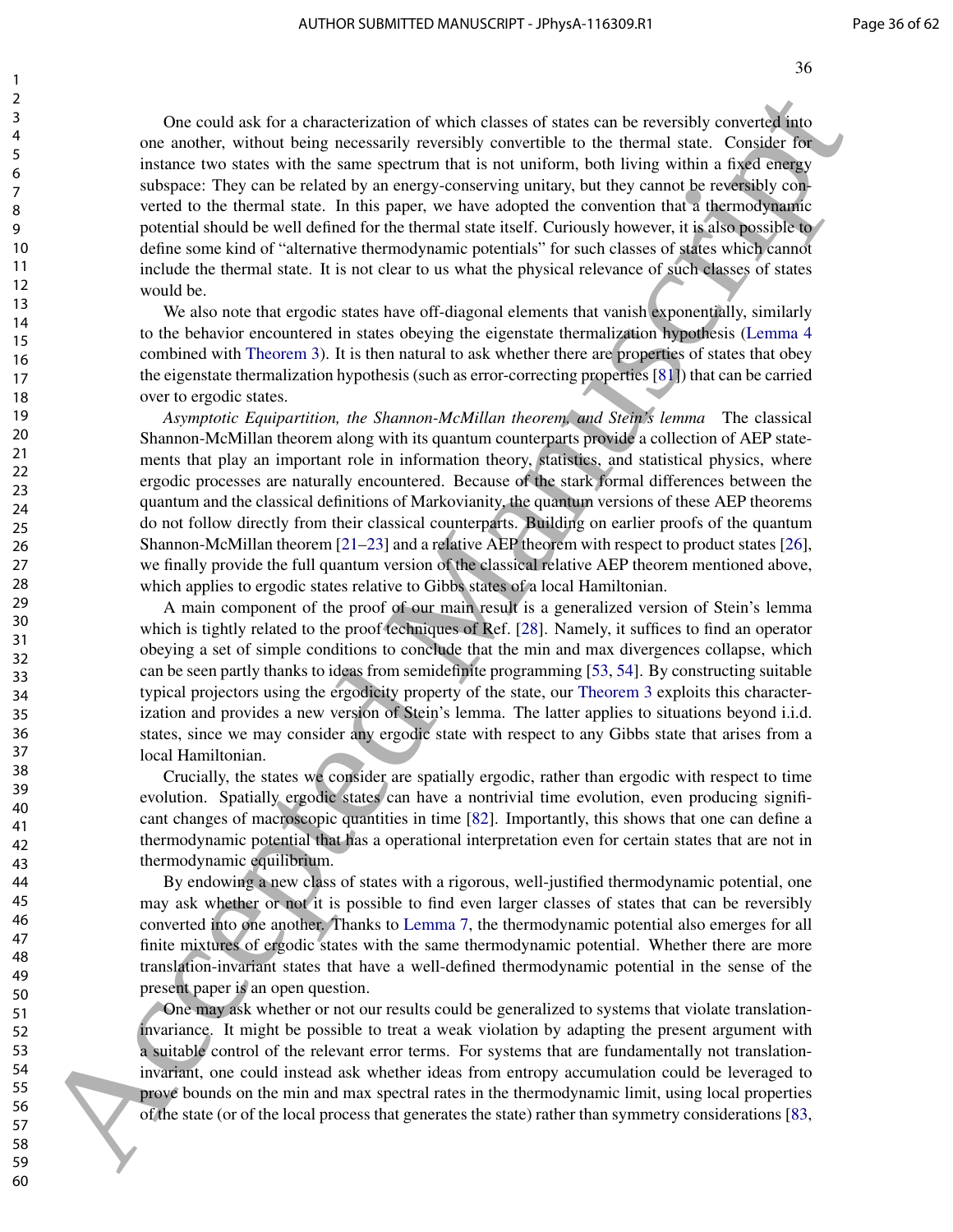84]. Conversely, insights gained from the behavior of the spectral rates in statistical mechanical systems might provide new ways of proving more general entropy accumulation theorems which might involve the divergence, the mutual information, or a channel capacity.

A further natural extension of our work would be to lift our results from transformations of quantum states to transformations of quantum channels, in line of the results of Ref. [85]. Can non-i.i.d. quantum channels that have a suitable ergodic property be reversibly converted into one another?

The quantum Shannon-McMillan theorem moreover holds in a more general and abstract operator algebra context [23]. We might expect that additional AEP results in such settings can be shown using ideas put forward in the present paper.

Finally, one could attempt to further characterize the min and max divergence rates in natural situations where they do not coincide. These quantities are known to bound any extension of the thermodynamic potential outside of the set of reversibly interconvertible states [35], and as such, the interval  $[S(P||\Sigma), \overline{S}(P||\Sigma)]$  provides a "best possible characterization" of the thermodynamic behavior of such states that takes into account the fluctuations in thermodynamic quantities that persist in the thermodynamic limit. We expect this to be the case, for instance, for many-body-localized states, or for states at critical points immediately before spontaneous symmetry breaking. The techniques put forward in the present paper might help derive bounds in such cases, which, while falling short of a collapse of the min and max divergences, would still provide a useful characterization for a greater class of states that are far out of equilibrium. 34. Conversely, insigher galaxies from the behavior of the spectral measurements in estimated measurements of the spectral measurements of the spectral measurements of the spectral measurements of the spectral measurement

### ACKNOWLEDGMENTS

The authors are grateful to Hiroyasu Tajima, Yoshiko Ogata and Matteo Lostaglio for valuable discussions. TS is supported by JSPS KAKENHI Grant Number JP16H02211 and JP19H05796. PhF is supported by the Institute for Quantum Information and Matter (IQIM) at Caltech which is a National Science Foundation (NSF) Physics Frontiers Center (NSF Grant PHY-1733907), from the Department of Energy Award DE-SC0018407, from the Swiss National Science Foundation (SNSF) via the NCCR QSIT and project No. 200020\_165843, and from the Deutsche Forschungsgemeinschaft (DFG) Research Unit FOR 2724. KK is supported by the Institute for Quantum Information and Matter (IQIM) at Caltech which is a National Science Foundation (NSF) Physics Frontiers Center (NSF Grant PHY-1733907). FB is is supported by the NSF.

#### Appendix A: General technical lemmas

The following *gentle measurement lemma* states that a measurement effect that is almost certain to appear does not disturb the state much [86, 87].

**Proposition 10.** *For a state*  $\hat{\rho}$  *and any operator with*  $0 \leq \hat{Q} \leq \hat{I}$ , *if* tr $|\hat{\rho}\hat{Q}| \geq 1 - \varepsilon$ , *then* 

$$
\|\hat{\rho} - \hat{\mathcal{Q}}^{1/2} \hat{\rho} \hat{\mathcal{Q}}^{1/2}\|_1 \leq 2\sqrt{2\varepsilon} \,. \tag{A1}
$$

The following technical lemmas provide a few variations around the gentle measurement lemma, dealing with operators that capture most of the weight of a state.

 ${\bf L}$ emma  ${\bf 8}.$  Let  $\hat{Q}$  and  $\hat{Q}'$  be projectors. Suppose that a state  $\hat{\rho}$  satisfies  $\text{tr}[\hat{Q}\hat{\rho}]\geqslant 1-\varepsilon$  and  $\text{tr}[\hat{Q}'\hat{\rho}]\geqslant 1$  $1 - \varepsilon'$  for  $\varepsilon > 0$ ,  $\varepsilon' > 0$ . Then,

$$
Re\big(\text{tr}\big[\hat{Q}\hat{Q}'\hat{\rho}\big]\big) \geqslant 1 - \varepsilon - \sqrt{\varepsilon'}\,. \tag{A2}
$$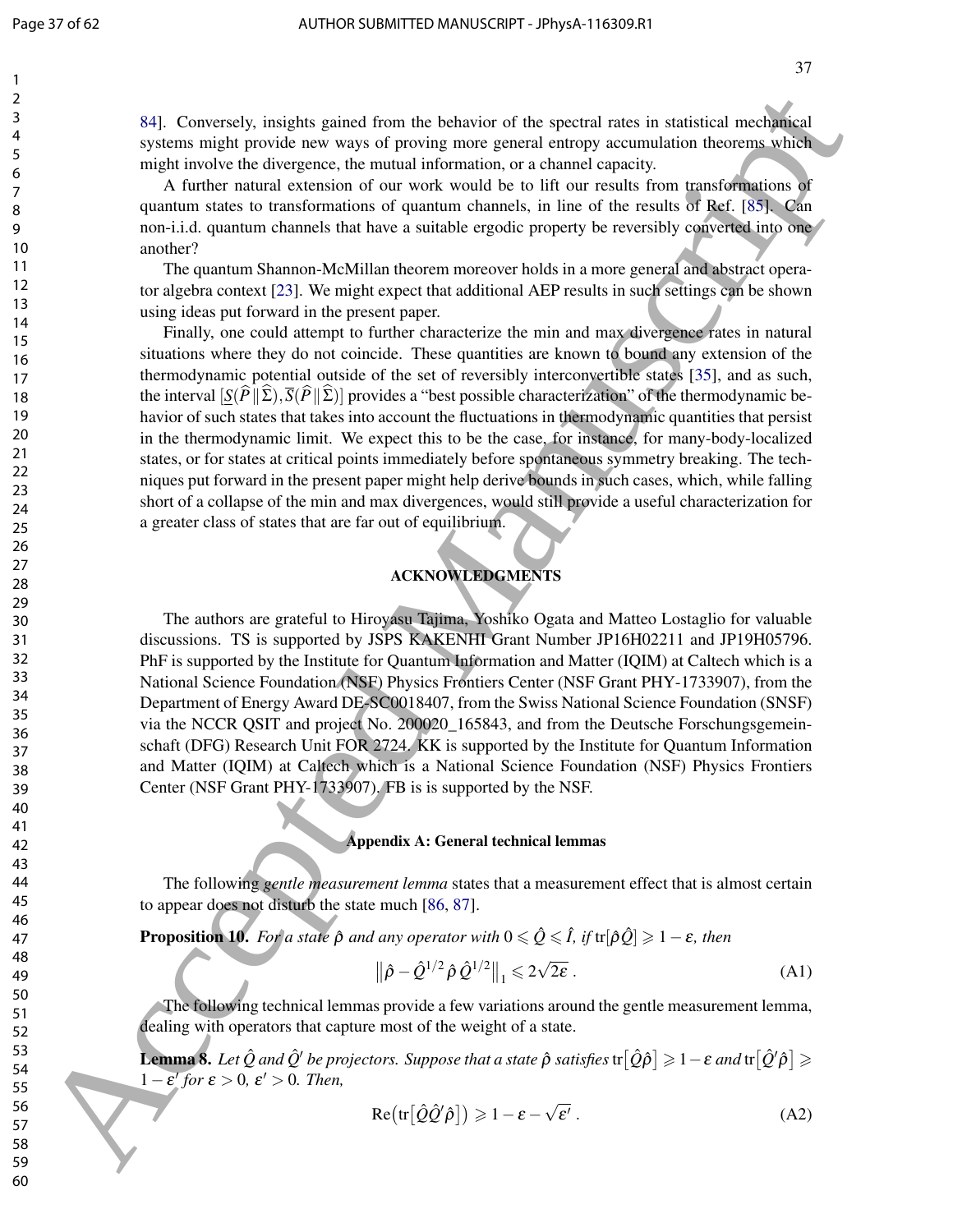$(A4)$ 

*Proof.* We first note that

$$
Retr[\hat{Q}\hat{Q}'\hat{\rho}] = tr[\hat{Q}\hat{\rho}] - Retr[\hat{Q}(\hat{I}-\hat{Q}')\hat{\rho}] \ge 1 - \varepsilon - Retr[\hat{Q}(\hat{I}-\hat{Q}')\hat{\rho}].
$$
 (A3)

From the Schwarz inequality, we have

$$
\text{Retr} \big[ \hat{\mathcal{Q}}(\hat{I} - \hat{\mathcal{Q}}')\hat{\rho} \big] \leqslant \sqrt{\text{tr}[\hat{\mathcal{Q}}\hat{\rho}]\, \text{tr} [(\hat{I} - \hat{\mathcal{Q}}')\hat{\rho}]} \leqslant \sqrt{\epsilon'} \;,
$$

where we used that  $\hat{Q}$  and  $\hat{I} - \hat{Q}'$  are projectors. Therefore, we obtain Eq. (A2).

**Lemma 9.** Let  $\hat{W}$  be an operator with  $\|\hat{W}\|_{\infty} \leq 1$ . Suppose that a subnormalized state  $\hat{\rho} \in \mathcal{S}_{<}(\mathcal{H})$  $satisfies \operatorname{Re}(\operatorname{tr}[\hat{W}\hat{\rho}]) \geqslant 1-\varepsilon$  with  $\varepsilon > 0$ . Then, both following statements are true:

(a) 
$$
\text{tr}[\hat{W}^{\dagger}\hat{W}\hat{\rho}] \ge 1 - 2\varepsilon
$$
 and  $\text{tr}[\hat{W}\hat{W}^{\dagger}\hat{\rho}] \ge 1 - 2\varepsilon$ ;

(b) 
$$
\text{tr}\left[ (\hat{I} - \hat{W})(\hat{I} - \hat{W}^{\dagger})\hat{\rho} \right] \leq 2\varepsilon
$$
.

*Proof.* (a) From the Cauchy-Schwarz inequality,

$$
\text{tr}\big[\hat{W}^{\dagger}\hat{W}\hat{\rho}\big]\geqslant\text{tr}[\hat{\rho}]\cdot\text{tr}\big[\hat{W}^{\dagger}\hat{W}\hat{\rho}\big]\geqslant\big(\text{Retr}[\hat{W}\hat{\rho}]\big)^{2}\geqslant 1-2\epsilon\;.\tag{A5}
$$

We can show the second inequality in the same manner.

#### (b) This follows from

$$
\text{tr}\big[\hat{I} - \hat{W}(\hat{I} - \hat{W}^{\dagger})\hat{\rho}\big] = 1 - 2\text{Retr}[\hat{W}\hat{\rho}] + \text{tr}[\hat{W}\hat{W}^{\dagger}\hat{\rho}] \le 1 - 2(1 - \varepsilon) + 1 = 2\varepsilon ,\qquad (A6)
$$

where we used  $\|\hat{W}\|_{\infty} \leqslant 1$ 

- 
- 

Next we show that for a mixture of states, the min and max spectral rates are given by the smallest or largest spectral rate in the mixture, respectively.

**Proposition 11.** *Consider a sequence of states*  $\hat{P} := {\hat{\rho}_n}$  *where each state is given by a mixture*  $\hat{\rho}_n = \sum_{k=1}^K r_k \hat{\rho}_n^{(k)}$  for a given probability distribution  $\{r_k\}_{k=1}^K$  independent of n, and consider the *individual sequences*  $\widehat{P}^{(k)} = \{\widehat{\rho}_n^{(k)}\}$ . Then, the lower and the upper divergence rates of  $\widehat{P}$  relative to *a sequence of positive operators*  $Σ$  *are given by* **Fixed** We first note that<br>
Here  $\frac{\partial f}{\partial y} = \ln(2y^2 - \ln 2x^2 \frac{\partial f}{\partial x} - \frac{\partial f}{\partial y} - \frac{\partial f}{\partial y} - \frac{\partial f}{\partial z} = -\ln \left(\frac{\partial f}{\partial x} - \frac{\partial f}{\partial y}\right)$ <br>
From this Schwarz inequality, we have<br>  $\text{Rer}^2\frac{\partial f}{\partial y} = \frac{\partial f}{\partial y} = \frac{\sqrt{\pi(\Delta y)^2 + (\Delta^2$ 

$$
\underline{S}(\widehat{P} \| \widehat{\Sigma}) = \min_{k} \left\{ \underline{S}(\widehat{P}^{(k)} \| \widehat{\Sigma}^{(k)}) \right\}; \qquad \qquad \overline{S}(\widehat{P} \| \widehat{\Sigma}) = \max_{k} \left\{ \overline{S}(\widehat{P}^{(k)} \| \widehat{\Sigma}^{(k)}) \right\}. \tag{A7}
$$

This proposition immediately follows from the following three lemmas.

Lemma 10. *Consider a mixture of states*  $\hat{\rho} = \sum r_k \hat{\rho}^{(k)}$  with a probability distribution  $\{r_k\}$ . Let  $\hat{\tau}$  be  $a$  quantum state such that  $F^2(\hat{\rho}, \hat{\tau}) \geqslant 1 - \varepsilon^2$ . Then there exists a probability distribution  $\{r'_k\}$  and a *collection of states* τˆ (*k*)0 *such that*

$$
\hat{\tau} = \sum_{k} r'_{k} \hat{\tau}^{(k)}; \qquad D(\{r_{k}\}, \{r'_{k}\}) \leqslant \varepsilon; \qquad D(\hat{\rho}^{(k)}, \hat{\tau}^{(k)}) \leqslant \frac{2\varepsilon}{r_{k}}. \qquad (A8)
$$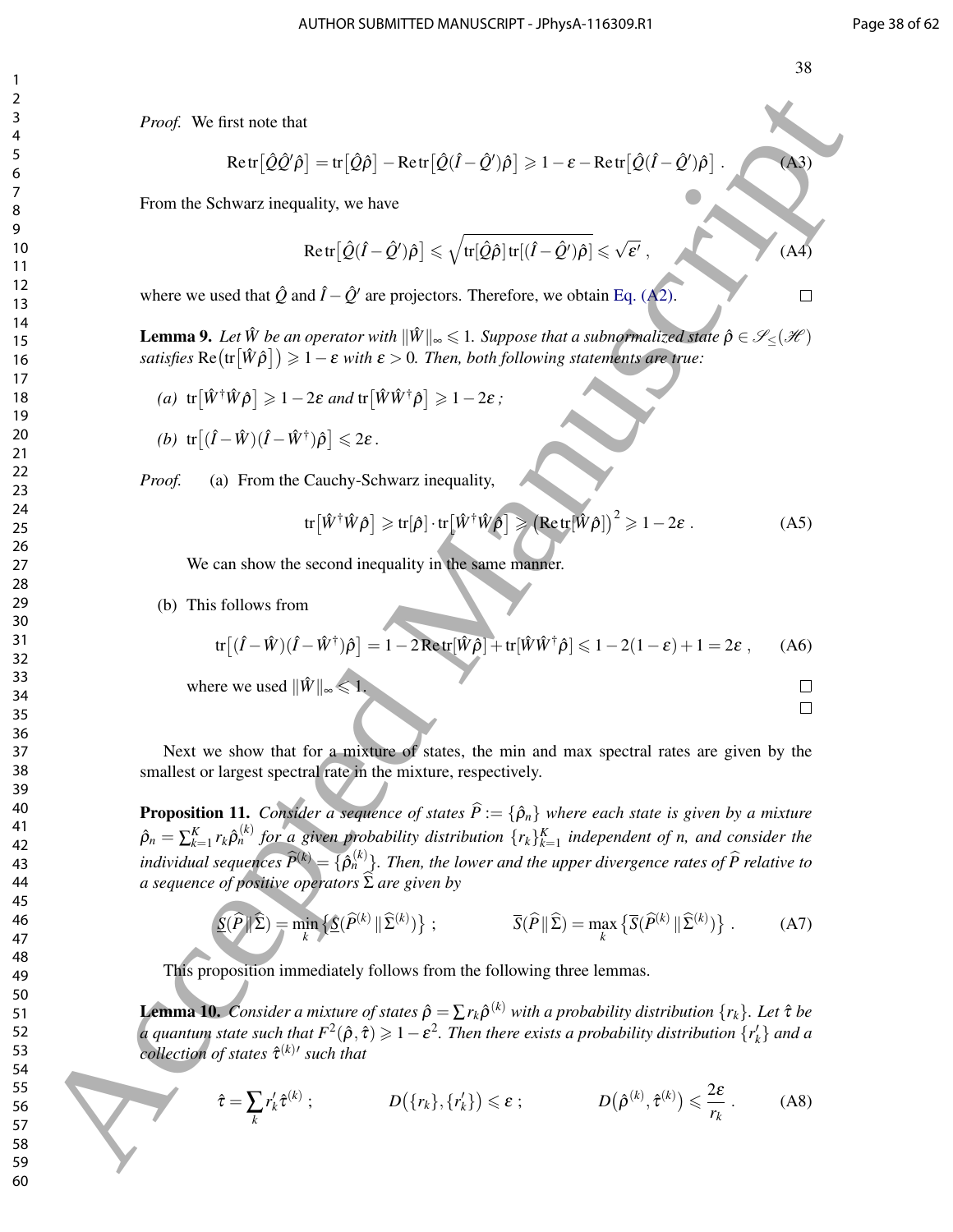#### Page 39 of 62 AUTHOR SUBMITTED MANUSCRIPT - JPhysA-116309.R1

*Proof.* Call our system of interest *A*, and consider a copy  $B \simeq A$ . Let  $\{|j\rangle_A\}, \{|j\rangle_B\}$  be orthonormal bases of *A* and *B*, respectively, and let  $|\Phi\rangle := \sum_j |j\rangle_A |j\rangle_B$  be the reference unnormalized maximally entangled state. Consider the following purification of  $\hat{\rho}^{(k)}$ ,

$$
|\hat{\rho}^{(k)}\rangle_{AB} = ((\hat{\rho}_A^{(k)})^{1/2} \otimes \hat{I}_B) |\Phi\rangle_{AB} .
$$
 (A9)

Let *C* be a register with an orthonormal basis  $\{ |k\rangle_C \}$  and consider the following purification of  $\hat{p}_C$ 

$$
|\hat{\rho}\rangle_{AB} = \sum_{k} \sqrt{r_k} |\rho^{(k)}\rangle |k\rangle_C . \tag{A10}
$$

From Uhlmann's theorem, there exists a purification  $|\hat{\tau}\rangle_{ABC}$  of  $\hat{\tau}_A$  such that

$$
F(|\hat{\rho}\rangle,|\hat{\tau}\rangle) = F(\hat{\rho},\hat{\tau}) \ge \sqrt{1-\varepsilon^2} \,. \tag{A11}
$$

Invoking the Fuchs-van de Graaf relations between the fidelity and the trace distance [47, 88],  $1-F(\cdot,\cdot)$  ≤  $D(\cdot,\cdot)$  ≤  $\sqrt{1-F^2(\cdot,\cdot)}$ , we find that  $D(|\hat{\rho}\rangle,|\hat{\tau}\rangle)$  ≤  $\varepsilon$ . Now, define

$$
r'_{k} := \text{tr}(|k\rangle\langle k|_{C}|\hat{\tau}\rangle\langle\hat{\tau}|_{ABC}) ; \qquad \hat{\tau}^{(k)} := \frac{1}{r'_{k}} \text{tr}_{BC}(|k\rangle\langle k|_{C}|\hat{\tau}\rangle\langle\hat{\tau}|_{ABC}) . \qquad (A12)
$$

From the monotonicity of the trace norm under CPTP maps, we have  $D({r_k},{r'_k}) \le \varepsilon$ , where here the trace distance is calculated between the two classical probability distributions, which is known as the total variational distance. Furthermore, the trace norm cannot increase under any CP and trace-nonincreasing maps, and hence,

$$
\frac{1}{2} \left\| r_k \hat{\rho}^{(k)} - r'_k \hat{\tau}^{(k)} \right\|_1 \leq \frac{1}{2} \left\| \left| \hat{\rho} \right\rangle \langle \hat{\rho} \right| - \left| \hat{\tau} \rangle \langle \hat{\tau} \right| \right\|_1 = D(\left| \hat{\rho} \rangle, \left| \hat{\tau} \rangle) \leq \varepsilon \,. \tag{A13}
$$

This implies

*D* ρˆ (*k*) , τˆ (*k*) = 1 2*r<sup>k</sup> <sup>r</sup>k*ρ<sup>ˆ</sup> (*k*) −*rk*τˆ (*k*) 1 6 1 *rk* 1 2 *<sup>r</sup>k*ρ<sup>ˆ</sup> (*k*) −*r* 0 *k* τˆ (*k*) 1 + |*r* 0 *<sup>k</sup>* −*rk*| 2 τˆ (*k*) 1 6 2ε *rk* , (A14) 60 Accepted Manuscript

which completes the proof.

**Lemma 11.** *Consider a mixture of states*  $\hat{\rho} = \sum_{k=1}^{K} r_k \hat{\rho}^{(k)}$  *with a probability distribution*  $\{r_k\}$ *. Let*  $\varepsilon > 0$  be such that  $2\sqrt{\varepsilon} < r_k$  for all k. Then

$$
S_{\infty}^{\varepsilon}(\hat{\rho} \parallel \hat{\sigma}) \leq \max_{k} S_{\infty}^{\varepsilon}(\hat{\rho}^{(k)} \parallel \hat{\sigma}) ;
$$
 (A15)

$$
S_{\infty}^{\varepsilon}(\hat{\rho} \|\hat{\sigma}) \geqslant \max_{k} \left\{ S_{\infty}^{2\sqrt{2\varepsilon}/r_{k}}(\hat{\rho}^{(k)} \|\hat{\sigma}) + \ln(r_{k} - 2\sqrt{\varepsilon}) \right\}.
$$
 (A16)

*Proof.* We first show inequality (A15). For each *k*, there exists  $\hat{\tau}^{(k)} \in B^{\varepsilon}(\hat{\rho}^{(k)})$  such that  $S_{\infty}^{\varepsilon}(\hat{\rho}^{(k)} \| \hat{\sigma}) = S_{\infty}(\hat{\tau}^{(k)} \| \hat{\sigma})$ . Let  $\hat{\tau} := \sum_{k} r_k \hat{\tau}^{(k)}$ , which is a candidate for minimization in  $S_{\infty}^{\varepsilon}(\hat{\rho} \| \hat{\sigma})$ , because  $D(\hat{\tau}, \hat{\rho}) \le \sum_{k} r_k D(\hat{\tau}^{(k)}, \hat{\rho}^{(k)}) \le \varepsilon$ , using the joint convexity of the trace distance. Then,

$$
S_{\infty}^{\varepsilon}(\hat{\rho} \|\hat{\sigma}) \leq S_{\infty}(\hat{\tau} \|\hat{\sigma}) \leq \ln \sum_{k} r_{k} \|\hat{\sigma}^{-1/2} \hat{\tau}^{(k)} \hat{\sigma}^{-1/2} \|_{\infty}
$$
  

$$
\leq \max_{k} \ln \|\hat{\sigma}^{-1/2} \hat{\tau}^{(k)} \hat{\sigma}^{-1/2} \|_{\infty} = \max_{k} S_{\infty}^{\varepsilon}(\hat{\rho}^{(k)} \|\hat{\sigma}) . \quad (A17)
$$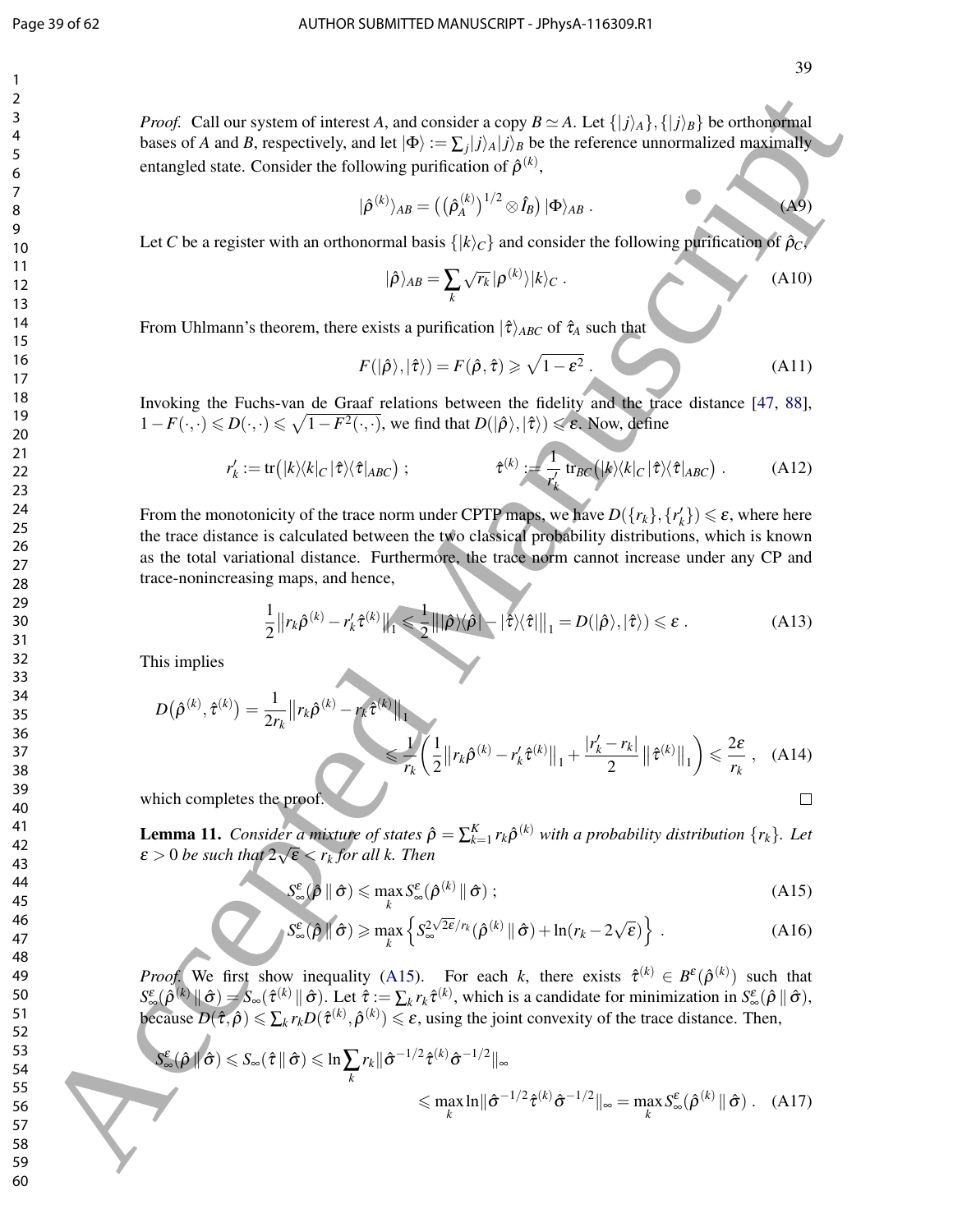We next show inequality (A16). There exists  $\hat{\tau} \in B^{\varepsilon}(\hat{\rho})$  such that  $S^{\varepsilon}_{\infty}(\hat{\rho} \|\hat{\sigma}) = S_{\infty}(\hat{\tau} \|\hat{\sigma})$ . By the Fuchs-van de Graaf inequalities [47, 88], we have  $F(\hat{\rho}, \hat{\tau}) \geq 1 - D(\hat{\rho}, \hat{\tau})$  and thus  $F^2(\hat{\rho}, \hat{\tau}) \geq 1 - 2\varepsilon$ . Let  $\{\hat{\tau}^{(k)}\}$  be quantum states and  $\{r_k^j\}$  be a probability distribution that are given by Lemma 10, such  $L(\{r_k\}, \{r'_k\}) \leqslant \sqrt{2\varepsilon}$  and  $D(\hat{\rho}^{(k)}, \hat{\tau}^{(k)}) \leqslant 2\sqrt{2\varepsilon}/r_k$ . Noting that  $r'_k \hat{\tau}^{(k)} \leqslant \hat{\tau}$ , we have

$$
S_{\infty}(\hat{\tau} \parallel \hat{\sigma}) \geqslant \ln \left\| \hat{\sigma}^{-1/2} r'_{k} \hat{\tau}^{(k)} \hat{\sigma}^{-1/2} \right\|_{\infty} = S_{\infty}(\hat{\tau}^{(k)} \parallel \hat{\sigma}) + \ln r'_{k}
$$
  
\$\geqslant S\_{\infty}^{2\sqrt{2\epsilon}/r\_{k}}(\hat{\rho}^{(k)} \parallel \hat{\sigma}) + \ln(r\_{k} - 2\sqrt{\epsilon}), \quad (A18)\$

which implies inequality (A16).

**Lemma 12.** Consider a mixture of states  $\hat{\rho} = \sum_{k=1}^{K} r_k \hat{\rho}^{(k)}$  with a probability distribution  $\{r_k\}$ , and *let*  $\varepsilon > 0$ *. Then* 

$$
S_0^{\varepsilon}(\hat{\rho} \parallel \hat{\sigma}) \geqslant \min_{k} \left\{ S_0^{\varepsilon}(\hat{\rho}^{(k)} \parallel \hat{\sigma}) - \ln K \right\} \tag{A19}
$$

$$
S_0^{\varepsilon}(\hat{\rho} \parallel \hat{\sigma}) \leqslant \min_{k} S_0^{2\sqrt{2\varepsilon}/r_k}(\hat{\rho}^{(k)} \parallel \hat{\sigma}). \tag{A20}
$$

*Proof.* We first show inequality (A19). For each *k*, there exists  $\hat{\tau}^{(k)} \in B^{\varepsilon}(\hat{\rho}^{(k)})$  such that  $S_0^{\varepsilon}(\hat{\rho}^{(k)} \| \hat{\sigma}) = S_0(\hat{\tau}^{(k)} \| \hat{\sigma})$ . Let  $\hat{\tau} := \sum_k r_k \hat{\tau}^{(k)}$ , which is a candidate for maximization in  $S_0^{\varepsilon}(\hat{\rho} \| \hat{\sigma})$ . We note that  $\hat{P}_{\hat{\tau}} \leq \sum_{k} \hat{P}_{\hat{\tau}^{(k)}}$ , because the kernel of  $\hat{\tau}$  is larger than the intersection of the kernels of  $\hat{\tau}^{(k)}$ 's. Therefore,

We next show inequality (A16). There exists 
$$
\hat{\tau} \in B^c(\hat{\rho})
$$
 such that  $S^c_{m}(\hat{\rho})$  if  $\hat{\tau} = \hat{\rho} \times \hat{\tau}$  and  $\hat{\tau} \times \hat{\tau}$  is the quadratic term  $\hat{\tau} \times \hat{\tau}$  (A15) and  $\hat{\tau} \times \hat{\tau}$  (B16) = B  
\nLet { $\hat{\tau}$ (B<sup>+</sup>) be quantum states and  $\hat{\tau}$ ( $\hat{\rho}$ ) be a probability distribution that are given by Lemma 610, when  
\n $S_m(\hat{\tau}||\hat{\sigma}) \geq \ln ||\hat{\sigma}^{-1/2}\hat{\tau}_k^*(\hat{\tau}||\hat{\sigma}) - \frac{1}{2}\ln ||\hat{\tau}_k^*(\hat{\tau}||\hat{\sigma})| \geq \frac{1}{2}\sqrt{2}(\hat{\tau}_k - 1/2)||_{\infty} = S_m(\hat{\tau}^{(k)}||\hat{\sigma}) + \ln \hat{\tau}_k^*(\hat{\tau}||\hat{\tau}_k^*(\hat{\tau}||\hat{\sigma}))$   
\n $\frac{1}{2}\sqrt{2}(\hat{\tau}||\hat{\sigma}) \geq \ln ||\hat{\sigma}^{-1/2}\hat{\tau}_k^*(\hat{\tau}||\hat{\sigma}) - \frac{1}{2}\ln ||\hat{\tau}_k^*(\hat{\tau}||\hat{\sigma})| + \ln \hat{\tau}_k^*(\hat{\tau}||\hat{\tau}_k^*(\hat{\tau}||\hat{\sigma}))$   
\n $\frac{1}{2}\sqrt{2}(\hat{\tau}||\hat{\sigma}) \geq \ln ||\hat{\tau}_k^*(\hat{\tau}||\hat{\sigma}) - \frac{1}{2}\ln ||\hat{\tau}_k^*(\hat{\tau}||\hat{\sigma}) - \frac{1}{2}\ln ||\hat{\tau}_k^*(\hat{\tau}||\hat{\sigma})| \geq \frac{1}{2}\ln ||\hat{\tau}_k^*(\hat{\tau}||\hat{\sigma}) - \frac{1}{2}\ln ||\hat{\tau}_k^*(\hat{\tau}||\hat{\sigma})| \geq \frac{1}{2}\ln ||\hat{\tau}_k^*(\hat{\tau}||\hat{\sigma}) - \frac{1}{2}\ln ||\hat{\tau}_k^*(\hat{\tau}||\hat{\sigma})| \geq \frac{1}{2}\ln ||\hat{\tau}_k^*(\hat{\tau}||\hat{\sigma})| \$ 

We next show inequality (A20). There exists  $\hat{\tau} \in B^{\varepsilon}(\hat{\rho})$  such that  $S_0^{\varepsilon}(\hat{\rho} \|\hat{\sigma}) = S_0(\hat{\tau} \|\hat{\sigma})$ . By the Fuchs-van de Graaf inequalities, we have  $F^2(\hat{\rho}, \hat{\tau}) \geq 1 - 2\varepsilon$  as above. Let  $\{\hat{\tau}^{(k)}\}$  be states and  $\{r'_k\}$ be a probability distribution given by Lemma 10. For all *k*,

$$
\text{tr}[\hat{P}_{\hat{\tau}}\hat{\sigma}] \geqslant \text{tr}[\hat{P}_{\hat{\tau}^{(k)}}\hat{\sigma}], \qquad (A22)
$$

and therefore

$$
S_0(\hat{\tau} \|\hat{\sigma}) \leq S_0(\hat{\tau}^{(k)} \|\hat{\sigma}) \leq S_0^{2\sqrt{2\varepsilon}/r_k}(\hat{\rho}^{(k)} \|\hat{\sigma}), \qquad (A23)
$$

which implies inequality (A20).

#### Appendix B: Properties of our thermodynamic framework and convertibility proof for Gibbs-preserving maps

In this section we derive a collection of useful properties of thermodynamic transformations that were introduced in Section III A, and provide a simplified version of Theorem 1 that is specialized to Gibbs-preserving maps.

The partial isometry in the definition of a thermal operation commutes with the system-and-bath Hamiltonian in the following sense.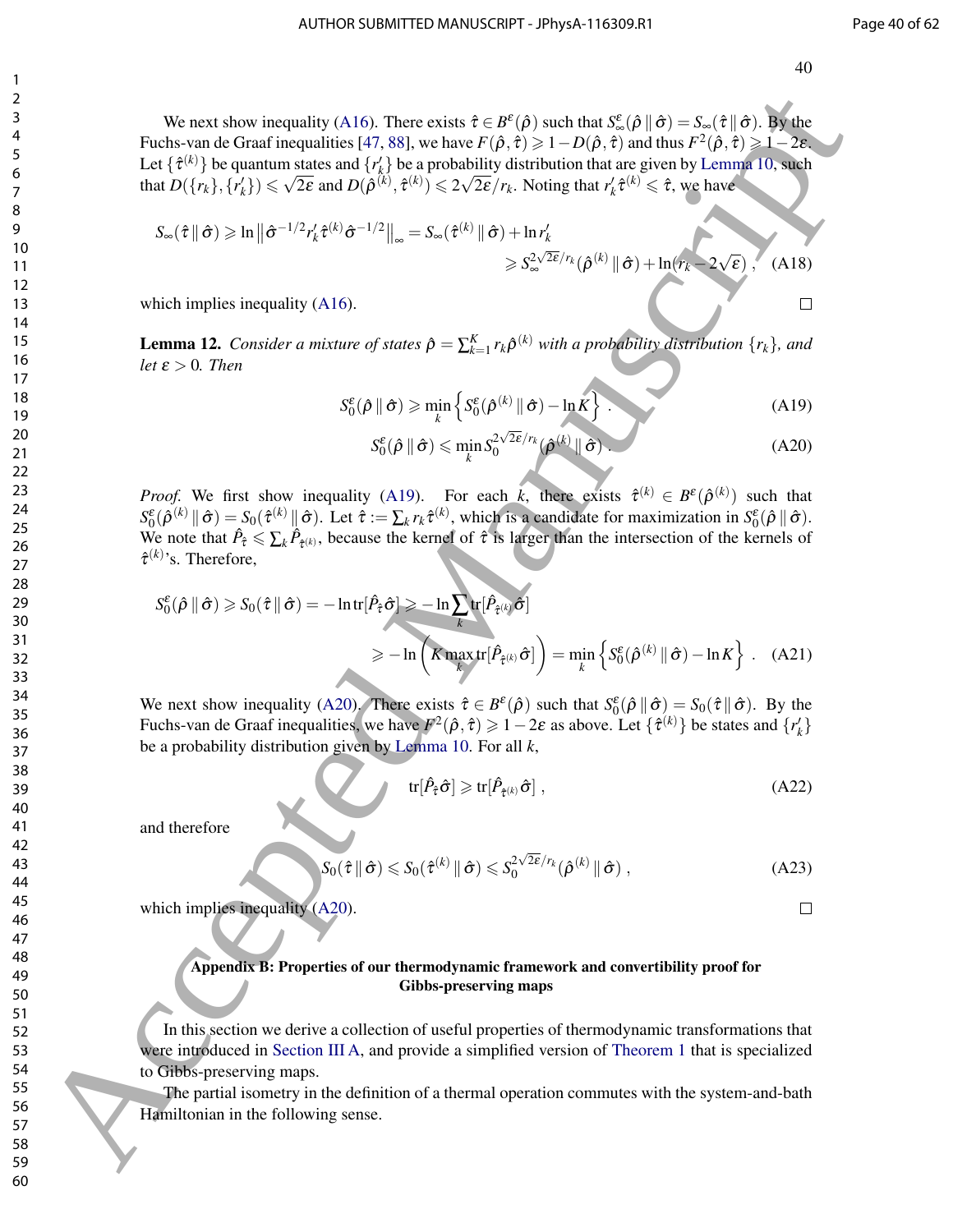**Proposition 12.** Let K, L be systems with Hamiltonians  $\hat{H}_K$ ,  $\hat{H}_L$  and let  $\hat{V}_{K\to L}$  be a partial isometry  $s$ *uch that*  $\hat{V}_{K\rightarrow L}\hat{H}_{K} = \hat{H}_{L}\hat{V}_{K\rightarrow L}$ *. Then* 

$$
[\hat{V}_{K \leftarrow L}^{\dagger} \hat{V}_{K \rightarrow L}, \hat{H}_K] = 0; \qquad [\hat{V}_{K \rightarrow L} \hat{V}_{K \leftarrow L}^{\dagger}, \hat{H}_L] = 0. \qquad (B1)
$$

*In consequence,*  $\hat{V}_{K\to L}$  *is a mapping of a subset of initial energy eigenstates on K to some final energy eigenstates on L.*

*Proof.* We compute directly 
$$
[\hat{V}_{K \leftarrow L}^{\dagger} \hat{V}_{K \rightarrow L}, \hat{H}_{K}] = \hat{V}_{K \leftarrow L}^{\dagger} (\hat{V}_{K \rightarrow L} \hat{H}_{K} - \hat{H}_{L} \hat{V}_{K \rightarrow L}) + (\hat{V}_{K \leftarrow L}^{\dagger} \hat{H}_{L} - \hat{H}_{K} \hat{V}_{K \leftarrow L}^{\dagger}) \hat{V}_{K \rightarrow L} = 0
$$
 and similarly  $[\hat{V}_{K \rightarrow L} \hat{V}_{K \leftarrow L}^{\dagger}, \hat{H}_{L}] = 0$ .

Now we show that any partial isometry that is compatible with the system Hamiltonian (i.e., one that maps the input Hamiltonian to the output Hamiltonian on the range of the partial isometry) can be dilated into a full energy-conserving unitary on a larger system from which the partial isometry is recovered by preparing an ancilla in a pure state and post-selecting on a specific measurement outcome of an ancilla on the output of the unitary. The present proof is partly adapted from [57, Proposition C.2].

Proposition 13 (Dilation of a partial energy-conserving isometry). *Consider systems K*,*L with* Hamiltonians  $\hat{H}_K, \hat{H}_L$ . Let  $\hat{V}_{K\to L}$  be a partial isometry such that  $\hat{V}_{K\to L}\hat{H}_K = \hat{H}_L\hat{V}_{K\to L}$ . Let M be *a* system with Hamiltonian  $\hat{H}_M$ , and suppose that there exist nontrivial systems  $\bar{K}$  and  $\bar{L}$  with respective Hamiltonians  $\hat{H}_{\bar{K}},\hat{H}_{\bar{L}}$  along with unitaries  $\hat{U}'_{K\bar{K}\to M'}\hat{U}'_{L\bar{L}\to M}$  such that  $\hat{U}'_{K\bar{K}\to M}(\hat{H}_K+\hat{H}_{\bar{K}})=$  $\hat{H}_M \hat{U}'_{K\bar{K}\to M}$  and  $\hat{U}''_{L\bar{L}\to M}(\hat{H}_L+\hat{H}_{\bar{L}})=\hat{H}_M \hat{U}''_{L\bar{L}\to M}$ . Let  $\ket{\mathrm{i}}_{\bar{K}},\ket{\mathrm{f}}_{\bar{L}}$  be two eigenstates of  $\hat{H}_{\bar{K}}$  and  $\hat{H}_{\bar{L}}$ *of the same energy*  $e_i = \langle i | \hat{H}_{\bar{K}} | i \rangle_K = e_f = \langle f | \hat{H}_{\bar{L}} | f \rangle_{\bar{L}}$ *. Then there exists a unitary*  $\hat{U}_M$  *such that*  $[\hat{U}_M, \hat{H}_M] = 0$  and **Proposition 12.** Let  $K_L$  be a press with Henchconson  $R_R$ ,  $R_R$  and let  $\hat{V}_R$  a let  $R_R$  and continues the specific of  $R_R$ . Let  $\hat{V}_R$  and  $\hat{V}_R$  are the specific of  $\hat{V}_R$ ,  $\hat{V}_R$  and  $\hat{V}_R$  are  $\hat{V}_R$ ,

$$
(\hat{I}_L \otimes \langle f|_{\bar{L}}) \hat{U}_{L\bar{L}+M}^{\prime\prime \dagger} \hat{U}_M \hat{U}_{K\bar{K}+M}^{\prime} (\hat{I}_K \otimes |i\rangle_{\bar{K}}) \hat{\Pi}_K = \hat{V}_{K \to L} ,
$$
 (B2)

where  $\hat{\Pi}_K = \hat{V}^\dagger \hat{V}$  is the projector onto the support of  $\hat{V}$ .

*Furthermore, we can remove*  $\hat{\Pi}_K$  *from* (B2) *under the following additional assumption. Let*  $\{(\alpha_j, \mu_j)\}_{j=1}^J$  be the energy eigenvalues with the corresponding multiplicities of all energy eigenstates of  $K$  that are in the kernel of  $\hat{V}$ . Let  $\{(\beta_\ell, \mathsf{v}_\ell)\}_\ell$  be the energy eigenvalues with the correspond- $\int$  *ing multiplicities of all energy eigenstates*  $\ket{\beta}_{L\bar L}$  *of*  $\hat H_L+\hat H_{\bar L}$  *that have no overlap with*  $\hat I_L\otimes\ket{\hat f}\bra{\hat f_L}$ *i.e., for which*  $(\hat{I}_L \otimes |f\rangle\langle f|_{\bar{L}})|\beta\rangle_{\bar{L}\bar{L}} = 0$ . Suppose that for each  $(\alpha_j, \mu_j)$  (for  $j = 1, \ldots, J$ ), there exists *a* corresponding  $\ell$  with  $\beta_{\ell} = e_i + \alpha_j$  and  $v_{\ell} \ge \mu_j$ . Then there exists a unitary operator  $\hat{U}_M$  with  $[\hat{H}_M, \hat{U}_M] = 0$  and such that

$$
(\hat{I}_L \otimes \langle f|_{\bar{L}}) \; \hat{U}_{L\bar{L}+M}^{\prime\prime \dagger} \; \hat{U}_M \; \hat{U}_{K\bar{K}\to M}^{\prime} \; (\hat{I}_K \otimes |i\rangle_{\bar{K}}) = \hat{V}_{K\to L} \; . \tag{B3}
$$

Before delving into the proof of Proposition 13 we issue a few remarks to provide a better picture of the consequences of this general proposition and to identify a few interesting special cases.

(a) The operator  $\hat{\Pi}_K$  in (B2) can be replaced by an operator  $\hat{\Pi}'_L$  acting *after* the unitaries, where  $\hat{\Pi}'_L = \hat{V}\hat{V}^{\dagger}$  is the projector onto the range of  $\hat{V}$ .

(b) If  $K = L$  and  $H_K = H_L$ , we can choose  $M = K = L$  with trivial systems  $\bar{K}, \bar{L}$ . With this choice of *M*, the projector in (B2) is always necessary unless  $\hat{V}_{K\to L}$  is already unitary. (The projector can be removed by choosing a larger system *M*, see below.)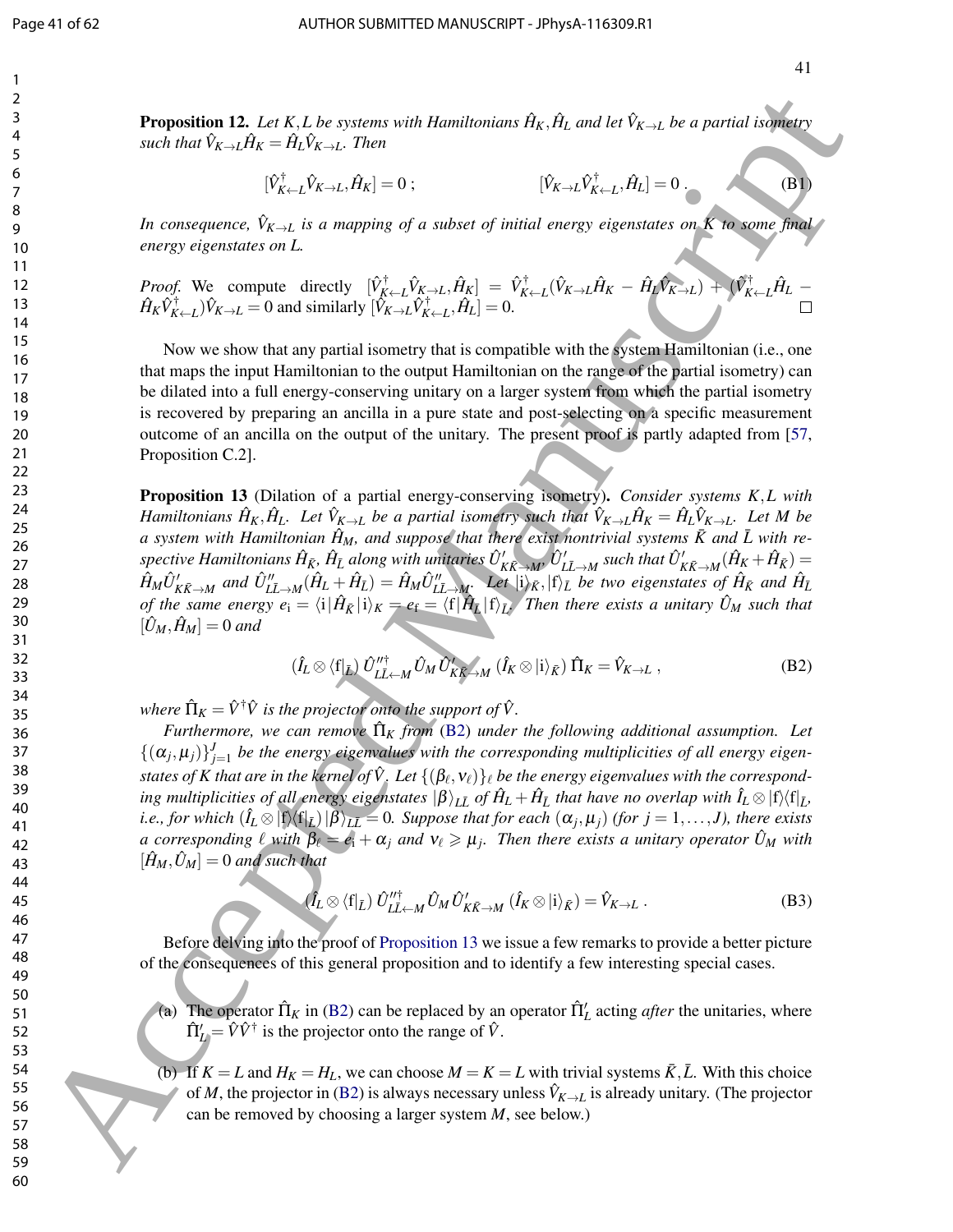- (c) The additional assumption in the second part of the proposition amounts to requiring that, for the given  $|i\rangle_{\bar{K}}$ ,  $|f\rangle_{\bar{L}}$ , it is possible to map the support of  $(\hat{I}_K - \hat{\Pi}_K) \otimes |i\rangle\langle i|_{\bar{K}}$  (i.e., the space spanned by all eigenstates outside of the support of  $\hat{V}_{K\to L}$  and tensored with  $|i\rangle_{\vec{k}}$ ), into a space of the global output system such that the mapping is energy conserving and such that the resulting space has no overlap with  $|f\rangle$ <sub>*L*</sub>. As long as the input state on  $\overline{K}$  is initialized in the state  $|i\rangle_{\bar{K}}$ , then projecting the output onto  $|f\rangle_{\bar{L}}$  automatically ensures that the input state already lies within the projector  $\hat{\Pi}'_L$ . (Equivalently, the projector  $\hat{\Pi}_K$  on the input becomes redundant.)
- (d) For any  $K, L$  and for a general choice of  $M, \overline{K}, \overline{L}$  with corresponding Hamiltonians along with energy-preserving embedding unitaries  $\hat{U}'_{K\bar{K}\to M}$ ,  $\hat{U}''_{L\bar{L}\to M}$ , there always exists a qubit system  $Q$  with some Hamiltonian  $H_Q$  such that there exist  $|i\rangle_{\bar{K}Q}$  and  $|f\rangle_{\bar{L}Q}$  with the same eigenenergy.

This statement is shown as follows. We first pick any two energy eigenstates  $|i_0\rangle_{\bar{K}}$  and  $|f_0\rangle_{\bar{L}}$ of respective energies  $e_i$  and  $e_f$ . We then introduce a qubit *Q* with the Hamiltonian  $H_Q =$  $q_0|0\rangle\langle0|+q_1|1\rangle\langle1|$ , with  $q_0 = c - e_i$  and  $q_1 = c - e_f$  for any chosen constant *c*. Define  $M' =$  $M \otimes Q$ ,  $\bar{K}' = \bar{K} \otimes Q$ ,  $\bar{L}' = \bar{L} \otimes Q$ , etc., along with  $|i\rangle_{\bar{K}'} = |i_0\rangle_{\bar{K}} \otimes |0\rangle_Q$  and  $|f\rangle_{\bar{L}'} = |f_0\rangle_{\bar{L}} \otimes |1\rangle_Q$ , observing that  $|i\rangle_{\bar{K}'}$  and  $|f\rangle_{\bar{L}'}$  are both energy eigenstates with energy *c*.

- (e) For any  $M, K, L, \overline{K}, \overline{L}, |i\rangle_{\overline{K}}, |f\rangle_{\overline{L}}$  satisfying the first part of the proposition, we can always introduce a qubit system  $Q'$  with a degenerate Hamiltonian  $H_{Q'} = c'$  for some arbitrary constant  $c'$ , and define  $M''=M\otimes Q',\bar K''=\bar K\otimes Q',\bar L''=\bar L\otimes Q',$  etc., along with  $|i'\rangle_{\bar K''}=|i\rangle_{\bar K}\otimes |0\rangle_{Q'}$  and  $|f'\rangle_{\bar{L}''}=|f\rangle_{\bar{L}}\otimes|1\rangle_{Q'}$ , such that the additional condition of the second part of the proposition is satisfied. Indeed, from the unitary  $\hat{U}_M$  given by the proposition without the extra qubit, we  $\hat{U}_{MQ} = (\hat{U}_M \otimes \hat{I}_{Q'})((\hat{\Pi}_K \otimes \hat{I}_{\bar{K}} \otimes (|0\rangle\langle 1|+|0\rangle\langle 1|)_{Q'} + ((\hat{I}_K - \hat{\Pi}_K) \otimes \hat{I}_{\bar{K}Q'}),$  i.e.,  $\hat{U}_{MQ'}$ conditionally flips the bit  $Q'$  if the input on K is in the support of  $\hat{V}_{K\to L}$ , before applying  $\hat{U}_M$ . The effect of  $\tilde{U}_{M'}$  is to map all states of the form  $|\psi'\rangle_K \otimes |i\rangle_{\bar{K}} \otimes |0\rangle_{Q'}$  onto states with the  $Q'$ system remaining in the state  $|0\rangle_{Q'}$ , ensuring that there is no overlap with  $|f'\rangle_{\bar{L}'}$ . 60 The additional assumption in the accord part of the proposition amounts to require from<br>for the accepted Manuscript ( $b_0 = 1$ ,  $b_0 = 0$ ) and  $b_0 = 0$ ) and  $b_0 = 0$  and  $b_0 = 0$  and  $b_0 = 0$  and  $b_0 = 0$  and  $b_0 = 0$  an
	- (f) The qubits introduced in Points (d) and (e) may evidently be chosen to be larger systems that contain such qubits as subspaces.
	- (g) For any  $K, L$  and for a general choice of  $M, K, \bar{L}$  with corresponding Hamiltonians along with energy-preserving embedding unitaries  $\hat{U}'_{K\bar{K}\to M}$ ,  $\hat{U}''_{L\bar{L}\to M}$ , there might not always exist  $|i\rangle_{\bar{K}}$  and  $|f\rangle_{\bar{L}}$  with the same eigenenergy, even if  $\hat{V}_{K\to L} \neq 0$ . As a counterexample, consider systems  $K, L, \overline{K}, \overline{L}$  where the system K has energy levels  $\{0, 1\}$ , the system  $\overline{K}$  has levels  $\{0,1\}$ , the system *L* has levels  $\{-2,-1,-1,0\}$ , and the system  $\bar{L}$  is trivial with the single level  $\{2\}$ . In both cases, the joint energy levels are  $\{0,1,1,2\}$ , and  $\hat{V}_{K\rightarrow L}$  can be nonzero by mapping the 0 level of *K* to the 0 level of *L*. Yet,  $\bar{K}$  and  $\bar{L}$  do not share an energy level of same energy.
	- (h) For arbitrary *K*,*L*, a simple choice for the system *M* is  $M = K \otimes L$  with  $\bar{K} = L$ ,  $\hat{H}_{\bar{K}} = \hat{H}_L$ ,  $\hat{L} = K$ ,  $\hat{H}_{\hat{L}} = \hat{H}_K$ , along with the trivial identity embedding maps  $\hat{U}'_{K\bar{K}\to M} = \hat{I}_{KL\to M}$ ,  $\hat{U}'_{L\bar{L}\to M} =$  $\hat{I}_{KL \to M}$ . There always exist  $|i\rangle_{\bar{K}}$  and  $|f\rangle_{\bar{L}}$  with the same eigenenergy (as long as  $\hat{V}_{K \to L} \neq 0$ ), by picking an eigenstate in the support of  $\hat{V}_{K\to L}$  along with its associated image under  $\hat{V}_{K\to L}$ .

Furthermore, with this choice it is always possible to satisfy our additional condition leading to (B3). This can be seen as follows. Let  $m = \text{rank}(\hat{V})$ . We choose energy eigenbases  $\{|u_j\rangle_K\}_{j=1}^{d_K}$  of K and  $\{|v_{j'}\rangle_L\}_{j'=1}^{d_L}$  of L, with  $\{|u_j\rangle_K\}_{j=1}^m$  spanning the support of  $\hat{V}$  and with  $|v_i\rangle_L = \hat{V}_{K \to L} |u_i\rangle_K$  for those  $j = 1, \ldots, m$ . Then we choose  $|i_i\rangle_L = |v_1\rangle_L$  and  $|f\rangle_K = |u_1\rangle_L$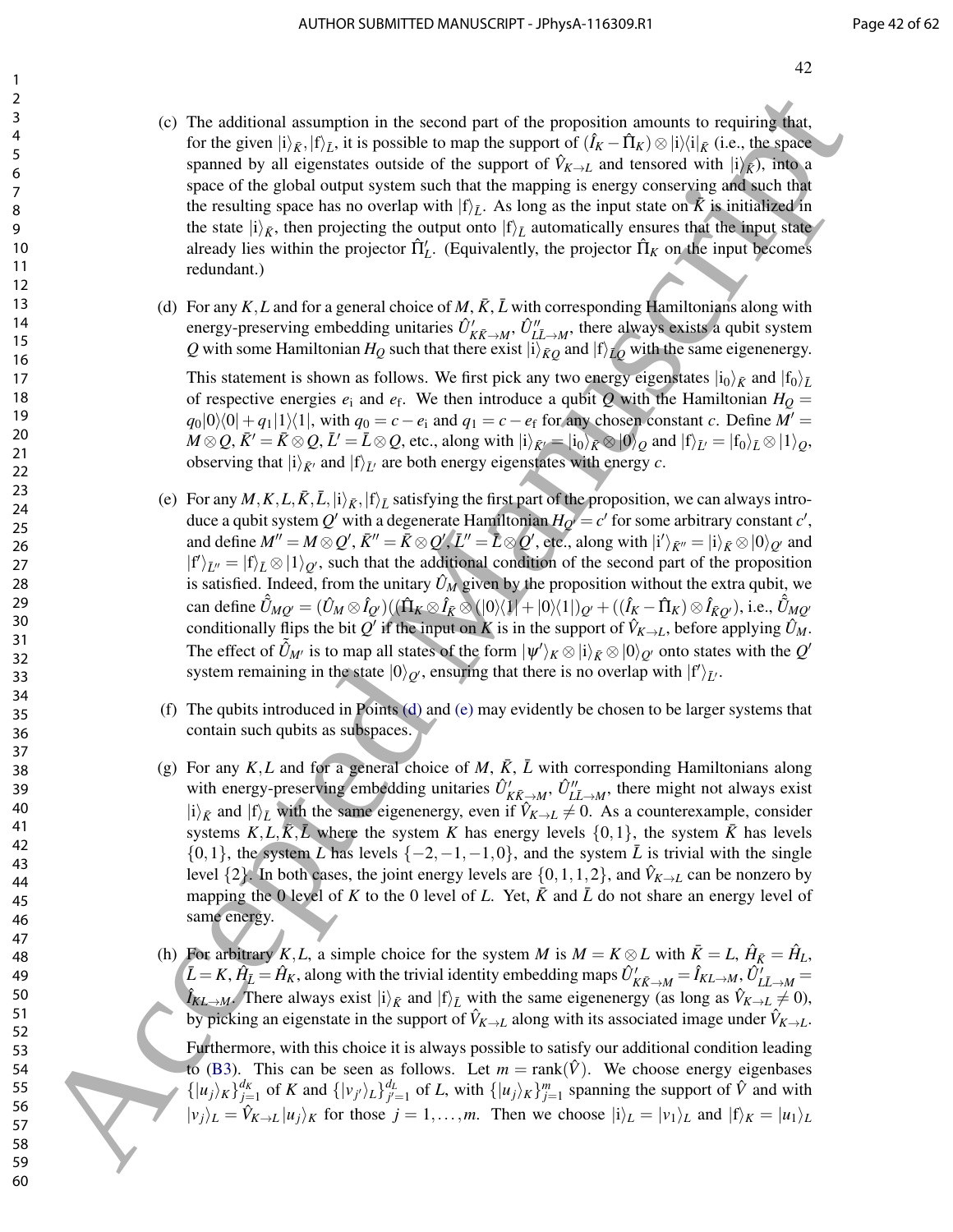(assuming  $\hat{V} \neq 0$ ), noting that they must have the same energy. We see that all states of the form  $|u_i\rangle_K \otimes |i\rangle_L$  for  $j > m$  can be mapped onto themselves, with clearly  $(\langle f|_K \otimes \hat{I}_L)(|u_j\rangle_K \otimes$  $|i\rangle_L$ ) = 0 because  $|f\rangle_K = |u_1\rangle_K \perp |u_j\rangle_K$ .

(i) In the case of the generalized thermal operation depicted in Fig. 1, we have  $K = SB$  and  $L = S'B$ , with a given energy-conserving partial isometry  $\hat{V}_{SB \rightarrow S'B}$ . In this case, we may choose  $M = SS'B$ , with  $\bar{K} = S'$  and  $\bar{L} = S$ . If necessary, we can enlarge  $\bar{K}$  and  $\bar{L}$  to include qubit systems  $Q$  and/or  $Q'$  as per Points (d) and (e) to ensure that all the conditions of Proposition 13 are satisfied. Then there exists  $|i\rangle_{\bar{K}}$ ,  $|f\rangle_{\bar{L}}$ , along with an energy-conserving unitary  $\hat{U}_{SB\bar{K}\rightarrow S'\bar{B}\bar{L}}$ , such that

$$
\hat{V}_{SB \to S'B} = (\hat{I}_{S'B} \otimes \langle f|_{\bar{L}}) \hat{U}_{SB\bar{K} \to S'B\bar{L}} (\hat{I}_{SB} \otimes |i\rangle_{\bar{K}}).
$$
 (B4)

We now turn to the proof of the proposition.

*Proof of Proposition 13.* First we compute as in Proposition 12 the commutators  $[\hat{V}^{\dagger}\hat{V}, \hat{H}_K] =$  $\hat{V}^{\dagger}\hat{V}\hat{H}_K - \hat{H}_K\hat{V}^{\dagger}\hat{V} = \hat{V}^{\dagger}(\hat{H}_L - \hat{H}_L)\hat{V} = 0$  and  $[\hat{V}\hat{V}^{\dagger}, \hat{H}_L] = \hat{V}\hat{V}^{\dagger}\hat{H}_L - \hat{H}_L\hat{V}\hat{V}^{\dagger} = \hat{V}(\hat{H}_K - \hat{H}_K)\hat{V}^{\dagger} = 0$ , as well as  $[\hat{V}^{\dagger} \hat{H}_L \hat{V}, \hat{H}_K] = \hat{V}^{\dagger} \hat{H}_L \hat{V} \hat{H}_K - \hat{H}_K \hat{V}^{\dagger} \hat{H}_L \hat{V} = \hat{V}^{\dagger} (\hat{H}_L^2 - \hat{H}_L^2) \hat{V} = 0$  and  $[\hat{V}^{\dagger} \hat{H}_L \hat{V}, \hat{V}^{\dagger} \hat{V}] =$  $\hat{V}^{\dagger} \hat{H}_{L} \hat{V} \hat{V}^{\dagger} \hat{V} - \hat{V}^{\dagger} \hat{V} \hat{V}^{\dagger} \hat{H}_{L} \hat{V} = \hat{V}^{\dagger} [\hat{H}_{L}, \hat{V} \hat{V}^{\dagger}] \hat{V} = 0.$ 

Because  $\hat{U}'_{K\bar{K}\to M}$  and  $\hat{U}''_{L\bar{L}\to M}$  are unitary we must have  $d_K d_{\bar{K}} = d_M = d_L d_{\bar{L}}$ . Also, the operator  $\hat{U}''^{\dagger}_{I\bar{I}}$  $\int_{L\bar{L}\leftarrow M}^{U^+} \hat{U}'_{K\bar{K}\to M}$  is an energy-conserving unitary operator from  $K\bar{K}$  to  $L\bar{L}$ ; therefore, the Hamiltonians  $H_K + H_{\bar{K}}$  and  $H_L + H_{\bar{L}}$  must have the same eigenvalues and with the same multiplicity.

 $\mathop{\rm Let}\nolimits \hat{W}_M = \hat{U}''_{L\bar{L}\to M}\,(\hat{V}_{K\to L}\otimes|{\rm f}\rangle_{\bar{L}}\langle{\rm i}|_{\bar{K}})\,\hat{U}^{\prime\dagger}_{K\bar{K}}$  $K_{K\bar{K} \leftarrow M}$ , noting that  $\hat{W}_M$  is a partial isometry. Furthermore,  $\hat{W}_M\hat{H}_M=\hat{U}''_{L\bar{L}\rightarrow M}(\hat{V}_{K\rightarrow L}\otimes\ket{\mathrm{f}}_{\bar{L}}\!\bra{\mathrm{i}}_{\bar{K}})(\hat{H}_K+\hat{H}_{\bar{K}})\hat{U}^{\prime\dagger}_{K\bar{K}}$  $K_{K\bar{K}}^{\dagger} \leftarrow M = \ldots = \hat{H}_M \hat{W}_M$ , recalling that  $|i\rangle_{\bar{K}}$  and  $|f\rangle_{\bar{L}}$ have the same eigenvalue with respect to  $\hat{H}_K$  and  $\hat{H}_{\bar{L}}$ , respectively; therefore  $[\hat{W}_M, H_M] = 0$ .

We can complete  $\hat{W}_M$  into a fully energy-conserving unitary  $\hat{U}_M$  by assigning to each input energy eigenstate an energy eigenstate of same energy at the output; this association is possible since the eigenvalues of the input and output systems coincide including with multiplicity. Then (B2) is satisfied by construction, as can be checked by verifying the action of both sides of the equation on an energy eigenbasis spanning the support of  $V_{K\to L}$ .

Now we assume that the additional condition stated in the claim holds, in order to prove (B3).

Let  $\{|\phi_j\rangle_M\}_{j=1}^{d_M}$  be a basis of *M* that is a simultaneous eigenbasis of  $\hat{H}_M$ ,  $\hat{U}'_{K\bar{K}\to M}(\hat{V}^\dagger\hat{V}\otimes \hat{V})$  $|i\rangle\langle i|_{\bar{K}}) \hat{U}^{\prime\dagger}_{\bar{K}i}$  $\hat{U}_{K\bar{K}\rightarrow M}^{\prime\dagger}$ , and  $\hat{U}_{K\bar{K}\rightarrow M}^{\prime}(\hat{V}^{\dagger}\hat{H}_{L}\hat{V}\otimes|i\rangle\langle i|_{\bar{K}})\hat{U}_{K\bar{K}}^{\prime\dagger}$  $K\bar{K}$  and furthermore chosen such that *(i)* the states  $\{|\phi_j\rangle_M\}_{j=1}^{\text{rank}(\hat{V})}$  $\hat{U}_{K\bar{K}\to M}^{\text{rank}(V)}$  span the support of  $\hat{U}_{K\bar{K}\to M}^{\prime}(\hat{V}_{K} \otimes |i\rangle\langle i|_{\bar{K}}) \hat{U}_{K\bar{K}}^{\prime\dagger}$  $K\bar{K} \leftarrow M$ , and *(ii)* the set  $\{|\phi_j\rangle_M\}_{j=1}^{d_K}$  $\frac{d_K}{d_{K_f}} = \frac{d_K}{d_K}$  spans the subspace supported by  $\hat{U}'_{K\bar{K}\to M} \left( (\hat{I}_K - \hat{\Pi}_K) \otimes |i\rangle\langle i|_{\bar{K}} \right) \hat{U}'^{\dagger}_{K\bar{K}}$ .<sub>/ҭ</sub><br>КЋ←М`

Let  $\{|\chi_j\rangle_M\}_{j'=1}^{\ell_M}$  be another basis of *M* that is a simultaneous eigenbasis of  $\hat{H}_M$  and  $\hat{U}''_{L\bar{L}\rightarrow M}\,(\hat{V}\hat{V}^\dagger\otimes\,|{\rm f}\rangle\langle{\rm f}|_{\bar{L}})\,\hat{U}''^{\dagger}_{L\bar{L}}$  $\frac{dV}{dL}$  and furthermore chosen such that *(i)* we have  $|\chi_{j'}\rangle_M =$  $\hat{U}''_{L\bar{L}\to M}(\hat{V}_{K\to L}|\phi_j\rangle_M \otimes |\mathbf{f}\rangle_{\bar{L}})$  for all  $j'=1,\ldots,\text{rank}(\hat{V}),$  *(ii)* we have that the set  $\{|\chi_{j'}\rangle_M\}^{d_K}_{j'=1}$  $j'$ =rank $(\hat{V})+1$ is orthogonal to  $\hat{U}''_{L\bar{L}\to M}(\hat{I}_L \otimes |f\rangle\langle f|_{\bar{L}}) \hat{U}''^{\dagger}_{L\bar{L}}$  $\sum_{L\bar{L}\rightarrow M}^{J/\dagger}$  and *(iii)* we also have that  $|\chi_j\rangle_M$  for  $j = \text{rank}(\hat{V}) + \hat{V}$  $1, \ldots, d_K$  is an energy eigenstate with the same energy as  $|\phi_j\rangle_M$ , which we can ensure thanks to our additional assumption stated in the claim. **Example 19**  $\mu$  20, coincide that they must have desired with some bottom. We see that also provide the signal continuous comparison in the signal continuous comparison in the signal continuous comparison in the signal

Then we define  $\hat{U}_M$  as

$$
\hat{U}_M = \sum_j |\chi_j\rangle\langle\phi_j|_M . \tag{B5}
$$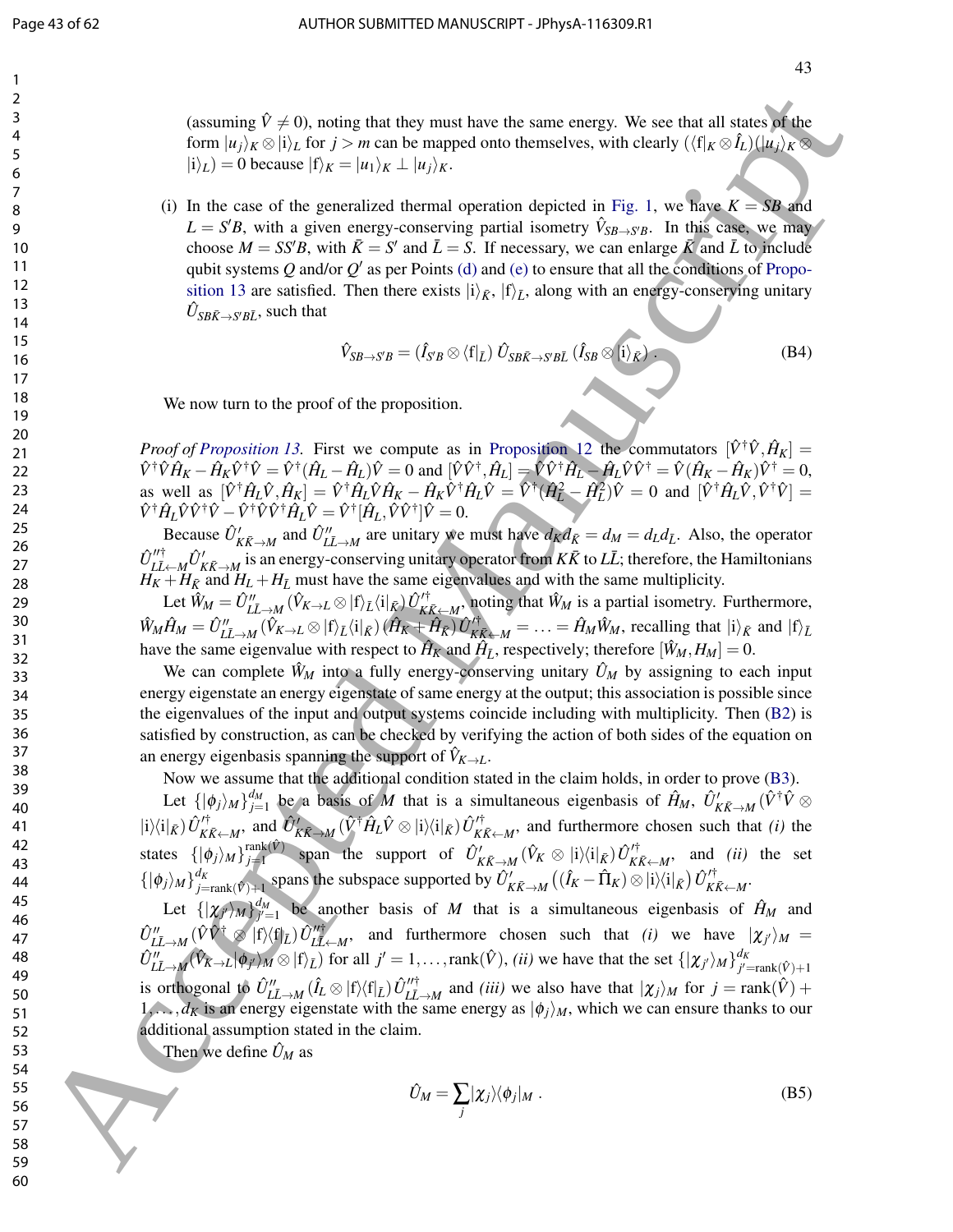The operator  $\hat{U}_M$  is unitary and commutes with  $\hat{H}_M$ , since it maps an energy eigenbasis onto an energy eigenbasis. If the state  $|\psi\rangle_K$  is in the support of  $\hat{V}$ , we have that  $\hat{U}'_{K\bar{K}\to M}(|\psi\rangle_K \otimes |i\rangle_{\bar{K}}) =$  $\sum_{j=1}^{\mathrm{rank}(\hat{V})}$  $c_j$   $| \phi_j \rangle_M$  for suitable complex coefficients  $c_j$ . Then

$$
(\hat{I}_L \otimes \langle f|_L) \hat{U}_{L\bar{L} \leftarrow M}^{\prime\prime \dagger} \hat{U}_M \hat{U}_{K\bar{K} \rightarrow M}^{\prime} (\vert \psi \rangle_K \otimes \vert i \rangle_{\bar{K}}) = \sum_{j=1}^{\text{rank}(\hat{V})} c_j (\hat{I}_L \otimes \langle f|_L) \hat{U}_{L\bar{L} \leftarrow M}^{\prime\prime \dagger} \vert \chi_j \rangle_M
$$
  
=  $\hat{V}_{K \rightarrow L} \vert \psi \rangle_M \otimes \vert f \rangle_{\bar{L}}.$  (B6)

If the state  $|\psi'\rangle_K$  lies outside the support of  $\hat{V}$ , we have that  $\hat{U}'_{K\bar{K}\to M}(|\psi'\rangle_K \otimes |i\rangle_{\bar{K}}) =$  $\sum_{j=\text{rank}(\hat{V})+1}^{V} c'_{j} |\phi_{j}\rangle_{M}$  for suitable complex coefficients  $c'_{j}$  $\frac{dK}{dt}$ <sub>*i*-rank( $\hat{v}$ )+1</sub>  $c'$ <sub>*j*</sub> $|\phi_j\rangle_M$  for suitable complex coefficients  $c'_j$ , and

$$
(\hat{I}_L \otimes \langle f|_L) \hat{U}_{L\bar{L} \leftarrow M}^{\prime\prime \dagger} \hat{U}_M \hat{U}_{K\bar{K} \rightarrow M}^{\prime} (\vert \psi^{\prime} \rangle_K \otimes \vert i \rangle_{\bar{K}}) = \sum_{j=\text{rank}(\hat{V})+1}^{d_K} c_j^{\prime} (\hat{I}_L \otimes \langle f|_L) \hat{U}_{L\bar{L} \leftarrow M}^{\prime\prime \dagger} \vert \chi_j \rangle_M = 0 \ . \tag{B7}
$$

We have therefore proven  $(B3)$ .

Now we present some general properties of the thermodynamic operations introduced in Section III A.

Proposition 14 (Elementary properties of thermodynamic operations). *Consider systems S,S' with*  $corresponding$  Hamiltonians  $\hat{H}_S, \hat{H}'_{S'}$ . Let  $*$  denote either TO or GPM. The following hold:

- (a) If  $S \simeq S'$  and  $H'_{S'} = H_S + c$  for some  $c \in \mathbb{R}$ , the identity process is a  $(c,0)$ *-work/coherenceassisted process in either model TO or GPM;*
- *(b)* For two energy eigenstates  $|E\rangle_S$ ,  $|E'\rangle_S$ , we have  $|E\rangle_S \xrightarrow{*} |E'\rangle_{S'}$  if and only if  $w \ge E'-E$ ;
- *(c)* For any  $w \in \mathbb{R}, \eta > 0, \varepsilon > 0$ , we have  $\hat{\rho}_S \otimes |E\rangle\langle E|_A \xrightarrow{\omega, \eta, \varepsilon} \hat{\rho}'_{S'} \otimes |E'\rangle\langle E'|_{A'}$  for energy eigenstates on ancillas  $A, A'$  if and only if  $\hat{\rho}_S \xrightarrow{\text{$E+w-E',\eta,\varepsilon$}} \hat{\rho}'_{S'}$ ;
- *(d)* We have  $\hat{\gamma} \xrightarrow{F'-F,0,0} \hat{\gamma}$ , where  $\hat{\gamma} = e^{\beta(F-\hat{H})}$ ,  $\hat{\gamma} = e^{\beta(F'-\hat{H}')}$  with  $F = -\beta^{-1} \ln \text{tr}(e^{-\beta \hat{H}})$ ,  $F' =$  $-β^{-1}$  ln tr( $e^{-β \hat{H}'}$ );

(e) 
$$
\hat{\rho} \xrightarrow{\text{w}, \eta, \varepsilon} \hat{\rho}'
$$
 implies  $\hat{\rho} \xrightarrow{\text{w}', \eta', \varepsilon'} \hat{\rho}'$  for any  $\text{w}' \geq \text{w}, \eta' \geq \eta$  and  $\varepsilon' \geq \varepsilon$ ;

(f) If 
$$
\hat{\rho}
$$
  $\xrightarrow{w,\eta,\varepsilon}$   $\hat{\rho}'$  and  $\hat{\rho}' \xrightarrow{w',\eta',\varepsilon'}$   $\hat{\rho}''$ , then  $\hat{\rho}$   $\xrightarrow{w+w',\eta+\eta',\varepsilon+\varepsilon'}$   $\hat{\rho}''$ .

*Proof.* Property (a) for  $H'' = H$  is obvious because the identity process is itself both a thermal operation and a Gibbs preserving map. For  $H'_{S'} = H_S + c\hat{I}$  with  $c \neq 0$  we use a two-level battery *W* with energy eigenstates  $|0\rangle_W,|c\rangle_W$  and  $H_W=c|c\rangle\langle c|_W$ ; then  $\hat{I}_{S\to S'}\otimes|0\rangle\langle c|$  is an energy-conserving partial isometry, and thus a thermal operation, on the system *S* and the battery *W* with *c* work expended. The statement in the GPM model follows from Lemma 1. Property (b) is clear; the only nontrivial aspect is that we may have strict inequality. That a thermal operation can perform this transformation can be seen using thermo-majorization [10]. The statement for GPM follows because a thermal operation is also Gibbs-preserving. Property (c) holds by definition of a  $(w, \eta)$ -work/coherenceassisted process; the systems  $A$ , $A'$  may be combined together with the battery system  $W$  in the The operator  $Q_F$  is validary and concurrence with  $R_{\ell K}$  since it maps in concret operator of  $\theta$ . So that the since  $\theta$  is the sequent of  $\theta$ , we have  $\sum_{i=1}^n C_i \phi_i Q_{\ell K}$  is the since  $\sum_{i=1}^n C_i \phi_i Q_{\ell K}$  is t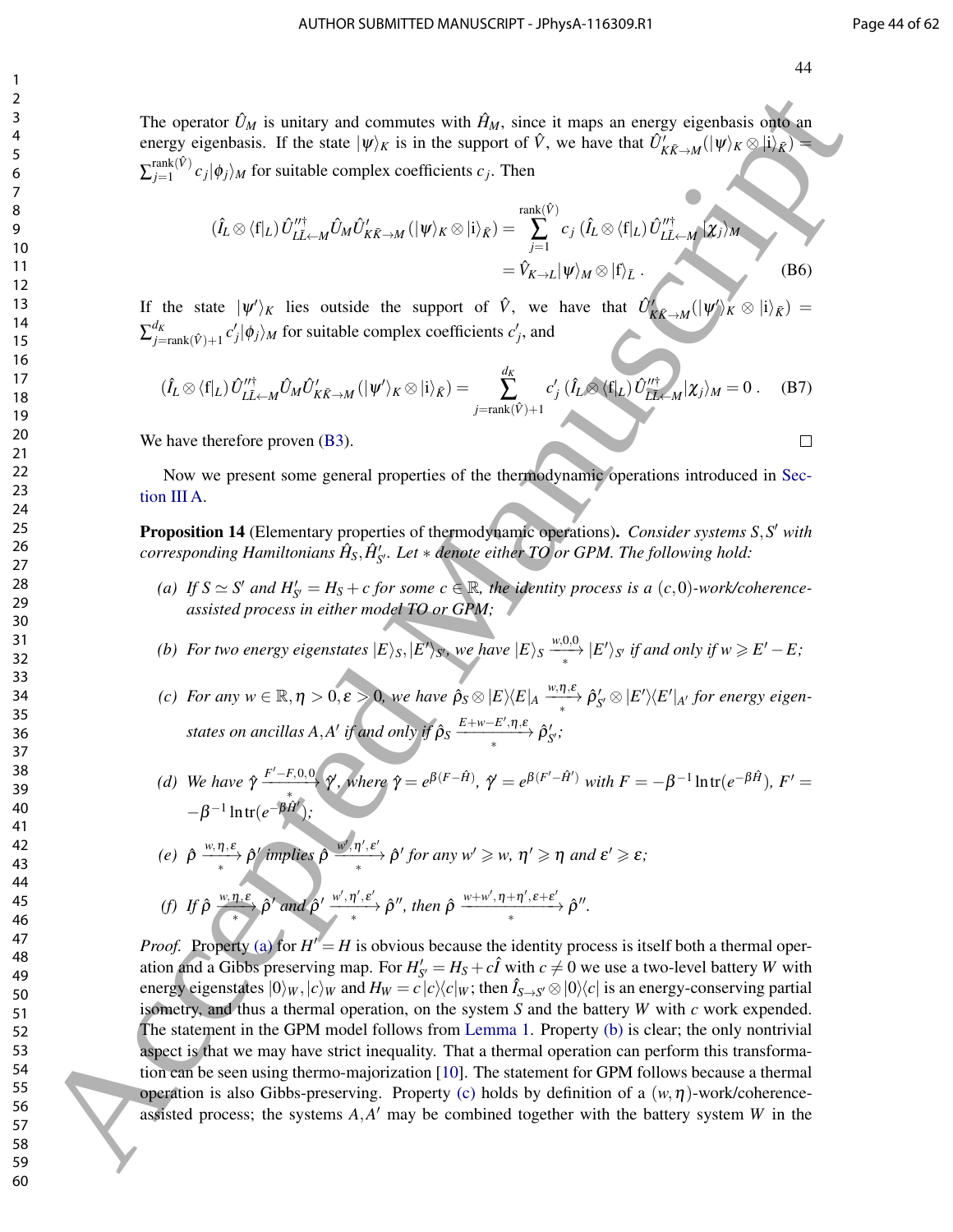45

transformation. Property (d) holds because the thermo-majorization curve of the thermal state is the line connecting  $(0,0)$  to  $(e^{\beta F},1)$  [10]. Property (e) follows from (b). To show Property (f), let  $\Phi$  (respectively  $\Phi'$ ) be a work/coherence-assisted-process with parameters  $(w, \eta)$  (respectively  $(w', \eta')$ ). Then  $\Phi' \circ \Phi$  is a  $(w+w', \eta + \eta')$ -work/coherence-assisted process, and we have  $D(\Phi'(\Phi(\hat{\rho})), \hat{\rho}'') \leq$  $D(\Phi'(\Phi(\hat{\rho})), \Phi'(\hat{\rho}')) + D(\Phi'(\hat{\rho}'), \hat{\rho}'') \leqslant D(\Phi(\hat{\rho}), \hat{\rho}') + D(\Phi'(\hat{\rho}'), \hat{\rho}'') \leqslant \varepsilon + \varepsilon'.$ **2**<br> **Solution** School (a) (a)  $\frac{1}{2}$  (b) (b)  $\frac{1}{2}$  (b)  $\frac{1}{2}$  (b)  $\frac{1}{2}$  (b)  $\frac{1}{2}$  (b)  $\frac{1}{2}$  (b)  $\frac{1}{2}$  (b)  $\frac{1}{2}$  (b)  $\frac{1}{2}$  (b)  $\frac{1}{2}$  (b)  $\frac{1}{2}$  (b)  $\frac{1}{2}$  (b)  $\frac{1}{2}$  (b)  $\frac{$ 

Now we present the proofs of Propositions 3 and 4 stated in Section III A regarding the monotonicity of the various divergences under thermodynamic operations.

*Proof of Proposition 3.* We have  $\hat{\rho}_S \longrightarrow \hat{\rho}'_S$  (invoking Lemma 1 if necessary); let  $\Phi^{[\text{GPM}]}$  be the corresponding Gibbs-sub-preserving map. The monotonicity of the hypothesis testing divergence follows directly from the properties (19) and (21).

The monotonicity of the Rényi divergences is trickier to prove because the corresponding data processing inequality only holds for trace-preserving mappings. Using [14, Proposition 2], there exists a qubit system  $Q$  with a basis  $\{|i\rangle_{Q},|f\rangle_{Q}\}$  and with a Hamiltonian  $H_Q=q_i|i\rangle\langle i|+q_f|f\rangle\langle f|_{Q}$ , as well as eigenstates  $|i\rangle_{S'}, |f\rangle_S$  of  $\hat{H}_S, \hat{H}'_{S'}$ , and a trace-preserving map  $\mathscr{K}_{SS'Q\to S}^{[GPM]}$  $\frac{S[S^{\prime}Q \rightarrow SS^{\prime}Q}_{S}$  such that

$$
\Phi_{S \to S'}^{[GPM]}(\cdot) = \left\langle f, f \right|_{SQ} \mathscr{K}^{[GPM]}((\cdot) \otimes |i, i \rangle \langle i, i |_{S'Q}) |f, f \rangle_{SQ} ;
$$
 (B8a)

$$
\mathcal{K}_{SS'Q \to SS'}^{[\text{GPM}]}(e^{-\beta(\hat{H}_S + \hat{H}'_{S'} + \hat{H}_Q)}) = e^{-\beta(\hat{H}_S + \hat{H}'_{S'} + \hat{H}_Q)}; \text{ and } (B8b)
$$

$$
q_{i} + \langle i | \hat{H}'_{S'} | i \rangle = q_{f} + \langle f | \hat{H}_{S} | f \rangle . \qquad (B8c)
$$

Since  $tr(\Phi^{[GPM]}(\hat{\rho}_S)) = tr(\hat{\rho}'_{S'}) = 1$ , we can invoke [14, Corollary 3(b)] to see that

$$
\mathscr{K}^{[\text{GPM}]}(\hat{\rho}_S \otimes |i,i\rangle \langle i,i|_{S'Q}) = \Phi_{S \to S'}^{[\text{GPM}]}(\hat{\rho}_S) \otimes |f,f\rangle \langle f,f|_{SQ}.
$$
 (B9)

Also, using [14, Proposition 17] and (B8c), we have that

$$
S_{\alpha}(|i,i\rangle\langle i,i|_{S'Q} \|e^{-\beta(\hat{H}'_{S'}+\hat{H}_{Q})}) = S_{\alpha}(|f,f\rangle\langle f,f|_{SQ} \|e^{-\beta(\hat{H}_{S}+\hat{H}_{Q})}) =: C.
$$
 (B10)

Then using the property (14) of the Rényi  $\alpha$ -entropies and the above identities, we have

$$
S_{\alpha}(\hat{\rho}_{S'} || e^{-\hat{\beta}\hat{H}'_{S'}}) = S_{\alpha}(\Phi^{[\text{CPM}]}(\hat{\rho}_{S}) \otimes |f, f\rangle\langle f, f|_{SQ} || e^{-\beta(\hat{H}_{S} + \hat{H}'_{S'} + \hat{H}_{Q})}) - C
$$
  
\n
$$
= S_{\alpha}(\mathscr{K}^{[\text{CPM}]}(\hat{\rho}_{S} \otimes |i, i\rangle\langle i, i|_{S'Q}) || \mathscr{K}^{[\text{CPM}]}(e^{-\beta(\hat{H}_{S} + \hat{H}'_{S'} + \hat{H}_{Q})}) - C
$$
  
\n
$$
\leq S_{\alpha}(\hat{\rho}_{S} \otimes |i, i\rangle\langle i, i|_{S'Q} || e^{-\beta(\hat{H}_{S} + \hat{H}'_{S'} + \hat{H}_{Q})}) - C
$$
  
\n
$$
= S_{\alpha}(\hat{\rho}_{S} || e^{-\beta\hat{H}_{S}}), \qquad (B11)
$$

where the inequality holds by the data processing inequality (10).

*Proof of Proposition 4.* We prove the statement for the GPM model, invoking Lemma 1 if necessary. Let *C*,*C*<sup>*'*</sup>,*W*,*W*<sup>*'*</sup> be systems with Hamiltonians  $\hat{H}_C, \hat{H}_{C'}$ , $\hat{H}_W, \hat{H}_{W'}$  from Definition 5 and let  $\tilde{\Phi}_{SCW-}^{[\text{GPM}]}$  $\frac{S_CPM}{SCW \rightarrow S'C'W'}$  be the GPM operation in (38). Let  $\hat{\beta}_{S'C'W'} = \tilde{\Phi}_{SCW}^{[GPM]}$  $\int_{\mathcal{S} \times \mathcal{W} \rightarrow \mathcal{S}' \mathcal{C}' \mathcal{W}'}(\hat{\rho}_S \otimes |E\rangle\langle E|_W \otimes |\zeta\rangle\langle \zeta|_C),$ with  $D(\langle E', \zeta' |_{W'C'} \hat{\beta}_{S'C'W'} | E', \zeta' \rangle_{W'C'} , \hat{\beta}'_{S'} ) \le \varepsilon$ . Using property (22) we have

$$
\int_{H}^{z} S_{H}^{\xi+\varepsilon}(\hat{\rho}_{S'}' || e^{-\beta \hat{H}_{S'}}) - \ln\left(\frac{\xi+\varepsilon}{\xi}\right) \leqslant S_{H}^{\xi}(\langle E', \zeta' |_{W'C'} \hat{\beta}_{S'C'W'} | E', \zeta' \rangle_{W'C'} || e^{-\beta \hat{H}_{S'}}).
$$
(B12)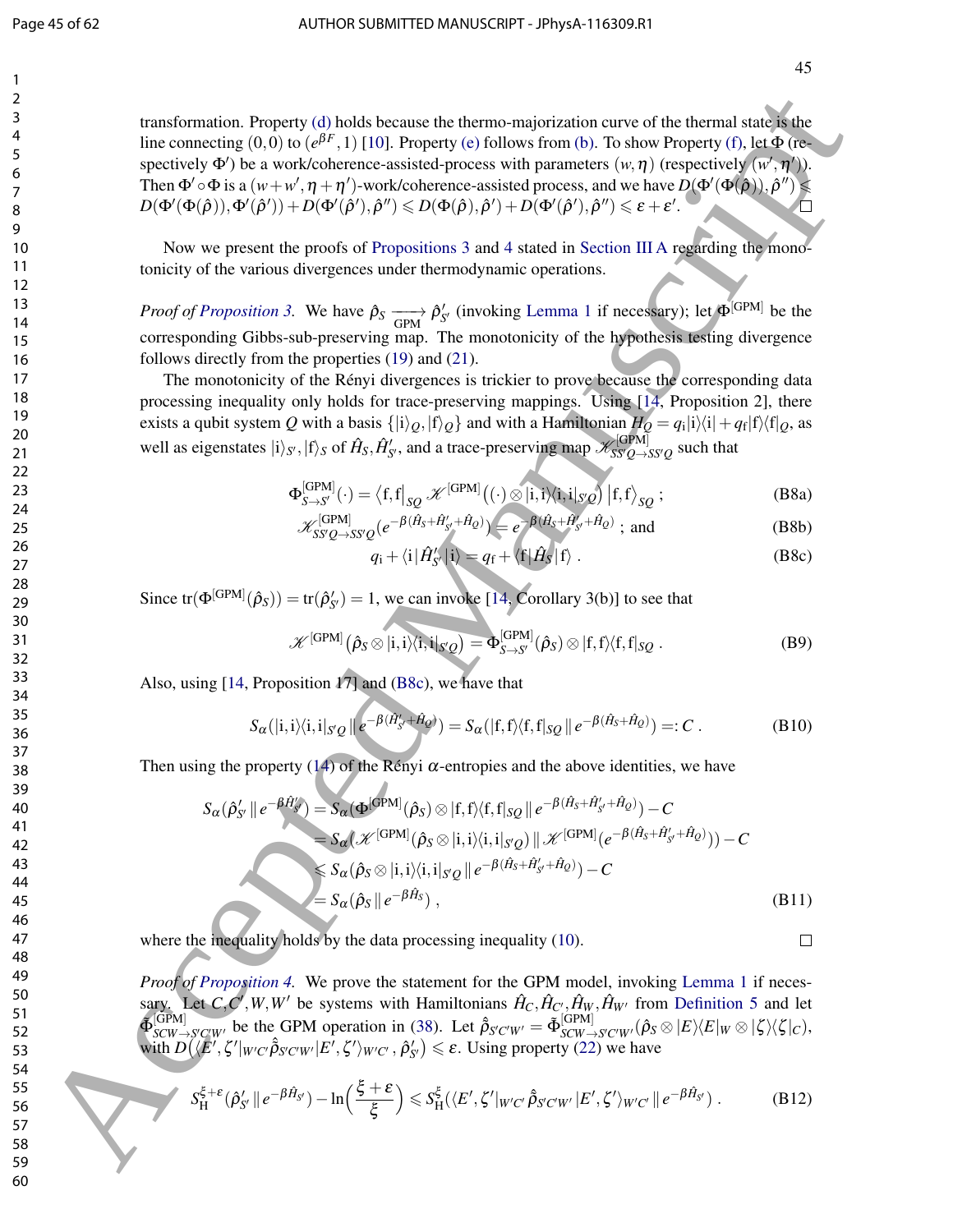Now compute

$$
\text{tr}_{C'W'}\big[|E,\zeta'\rangle\langle E,\zeta'|_{W'C'}e^{-\beta(\hat{H}_{S'}+\hat{H}_{C'}+\hat{H}_{W'})}\big] = e^{-\beta\hat{H}_{S'}}e^{-\beta E'}\langle\zeta'|e^{-\beta H_C}|\zeta'\rangle
$$
  
\n
$$
\geq e^{-\beta(E'+\eta)}e^{-\beta\hat{H}_{S'}}, \quad (B13)
$$

because  $\langle \zeta' | e^{-\beta H_C} | \zeta' \rangle \geq \lambda_{\min}(e^{-\beta H_C}) \geq e^{-\beta ||H_C||_{\infty}} \geq e^{-\beta \eta}$  where  $\lambda_{\min}(\cdot)$  denotes the smallest eigenvalue of its argument. Observe that the operation tr<sub>C'W'</sub>  $[E', \zeta'\rangle\langle E', \zeta'|_{W'C'}(\cdot)]$  is a completely positive, trace-nonincreasing map. Then thanks to (19) and (B13) along with the scaling property (20),

$$
(B12) \leq S_{H}^{\xi}(\hat{\beta}_{S'CW'} || e^{\beta(E'+\eta)} e^{-\beta(\hat{H}_{S'} + \hat{H}_{W'} + \hat{H}_{C'})})
$$
  
\n
$$
= S_{H}^{\xi}(\hat{\beta}_{S'CW'} || e^{-\beta(\hat{H}_{S'} + \hat{H}_{W'} + \hat{H}_{C'})}) - \beta(E' + \eta)
$$
  
\n
$$
\leq S_{H}^{\xi}(\tilde{\Phi}^{[\text{GPM}]}(\hat{\rho}_{S} \otimes | E, \zeta) \langle E, \zeta | w_{C}) || \tilde{\Phi}^{[\text{GPM}]}(e^{-\beta(\hat{H}_{S} + \hat{H}_{W} + \hat{H}_{C})})) - \beta(E' + \eta)
$$
  
\n
$$
\leq S_{H}^{\xi}(\hat{\rho}_{S} \otimes | E, \zeta) \langle E, \zeta | w_{C} || e^{-\beta(\hat{H}_{S} + \hat{H}_{W} + \hat{H}_{C})}) - \beta(E' + \eta),
$$
  
\n(B14)

where the two last inequalities hold using respectively (21) noting that  $\tilde{\Phi}_{SCW-}^{[GPM]}$  $SCW \rightarrow S'C'W'$  is Gibbs-subpreserving, and the data processing inequality (19).

Let  $\hat{Q}_{SCW}$  with  $0 \le \hat{Q}_{SCW} \le \hat{I}$  be an optimal choice for the last divergence term in (B14), such that *S* ξ  $\frac{\xi}{H}(\hat{\rho}_S \otimes |E,\zeta\rangle\langle E,\zeta|_{WC}\|e^{-\beta(\hat{H}_S+\hat{H}_W+\hat{H}_C)}) = -\ln \text{tr}(\hat{Q}_{SCW}e^{-\beta(\hat{H}_S+\hat{H}_W+\hat{H}_C)}).$  Let  $\hat{Q}'_S =$  $\langle E, \zeta | w_C \hat{Q}_{SCW} | E, \zeta \rangle_{WC}$ , noting that  $0 \le \hat{Q}'_S \le \hat{I}_S$ . Then we have  $tr(\hat{Q}'_S \hat{\rho}_S) = tr(\hat{Q}_{SCW} (\hat{\rho}_S \otimes \hat{I}_S))$  $|E,\zeta\rangle\langle E,\zeta|_{WC})\geq \xi$ , and thus

Now compute  
\n
$$
\begin{aligned}\n&\text{Now compute} \\
&\text{for } \langle f |_{\mathcal{C}}, f' \rangle \langle E, \zeta' |_{W'C'} e^{-\beta (H_{\mathcal{U}} + H_{\mathcal{U}})} \rangle = e^{-\beta H_{\mathcal{U}}} e^{-\beta E'} \langle \zeta' | e^{-\beta H_{\mathcal{U}}} | \zeta' \rangle \\
&\text{because } \langle \zeta' |_{\mathcal{C}} = \beta H_{\mathcal{U}} | \zeta' \rangle &\text{where } \langle \zeta' |_{\mathcal{C}} = \beta H_{\mathcal{U}} | \zeta' \rangle &\text{where } \langle \zeta' |_{\mathcal{C}} = \beta H_{\mathcal{U}} |_{\mathcal{C}} = \langle \zeta' |_{\mathcal{C}} = \beta H_{\mathcal{U}} |_{\mathcal{C}} = \langle \zeta' |_{\mathcal{C}} = \beta H_{\mathcal{U}} |_{\mathcal{C}} = \langle \zeta' |_{\mathcal{C}} = \beta H_{\mathcal{U}} |_{\mathcal{C}} = \langle \zeta' |_{\mathcal{C}} = \langle \zeta' |_{\mathcal{C}} = \langle \zeta' |_{\mathcal{C}} = \langle \zeta' |_{\mathcal{C}} = \langle \zeta' |_{\mathcal{C}} = \langle \zeta' |_{\mathcal{C}} = \langle \zeta' |_{\mathcal{C}} = \langle \zeta' |_{\mathcal{C}} = \langle \zeta' |_{\mathcal{C}} = \langle \zeta' |_{\mathcal{C}} = \langle \zeta' |_{\mathcal{C}} = \langle \zeta' |_{\mathcal{C}} = \langle \zeta' |_{\mathcal{C}} = \langle \zeta' |_{\mathcal{C}} = \langle \zeta' |_{\mathcal{C}} = \langle \zeta' |_{\mathcal{C}} = \langle \zeta' |_{\mathcal{C}} = \langle \zeta' |_{\mathcal{C}} = \langle \zeta' |_{\mathcal{C}} = \langle \zeta' |_{\mathcal{C}} = \langle \zeta' |_{\mathcal{C}} = \langle \zeta' |_{\mathcal{C}} = \langle \zeta' |_{\mathcal{C}} = \langle \zeta' |_{\mathcal{C}} = \langle \zeta' |_{\mathcal{C}} = \langle \zeta' |_{\mathcal{C}} = \langle \zeta' |_{\mathcal{C}} = \langle \zeta' |_{\mathcal{C
$$

where in the last inequality we used  $e^{-\beta \hat{H}_C} \ge \lambda_{\min}(e^{-\beta \hat{H}_C}) |\zeta\rangle\langle\zeta|_C \ge e^{-\beta ||\hat{H}_C||_{\infty}} |\zeta\rangle\langle\zeta|_C \ge e^{-\beta \eta} |\zeta\rangle\langle\zeta|_C$ and  $e^{-\beta \hat{H}_W} \geq e^{-\beta E} |E\rangle\langle E|_W$  which imply together that  $|E,\zeta\rangle\langle E,\zeta|_{WC} \leq e^{\beta(E+\eta)} e^{-\beta(\hat{H}_C+\hat{H}_W)}$ . Rewriting (B15), we have

$$
S_{\mathrm{H}}^{\xi}(\hat{\rho}_S \otimes |E,\zeta\rangle\langle E,\zeta|_{WC} \|e^{-\beta(\hat{H}_S+\hat{H}_W+\hat{H}_C)}) \leqslant S_{\mathrm{H}}^{\xi}(\hat{\rho}_S \|e^{-\beta\hat{H}_S}) + \beta(E+\eta) ,\qquad \qquad \textbf{(B16)}
$$

and finally,

$$
(B14) \leqslant S_{\mathrm{H}}^{\xi}(\hat{\rho} \parallel e^{-\beta \hat{H}_S}) + \beta(E + \eta) - \beta(E' + \eta) \leqslant S_{\mathrm{H}}^{\xi}(\hat{\rho} \parallel e^{-\beta \hat{H}_S}) + \beta(w + 2\eta) . \tag{B17}
$$

Following the chain of inequalities proves the claim.

We present a convenient lemma that can ensure asymptotic convertibility if good enough asymptotic convertibility can be achieved for any fixed  $\varepsilon > 0$ . We first note that, thanks to Property (e) of Proposition 14, we may equivalently replace all limits "lim<sub>n→∞</sub>" in Definition 7 by "lim sup<sub>n→∞</sub>".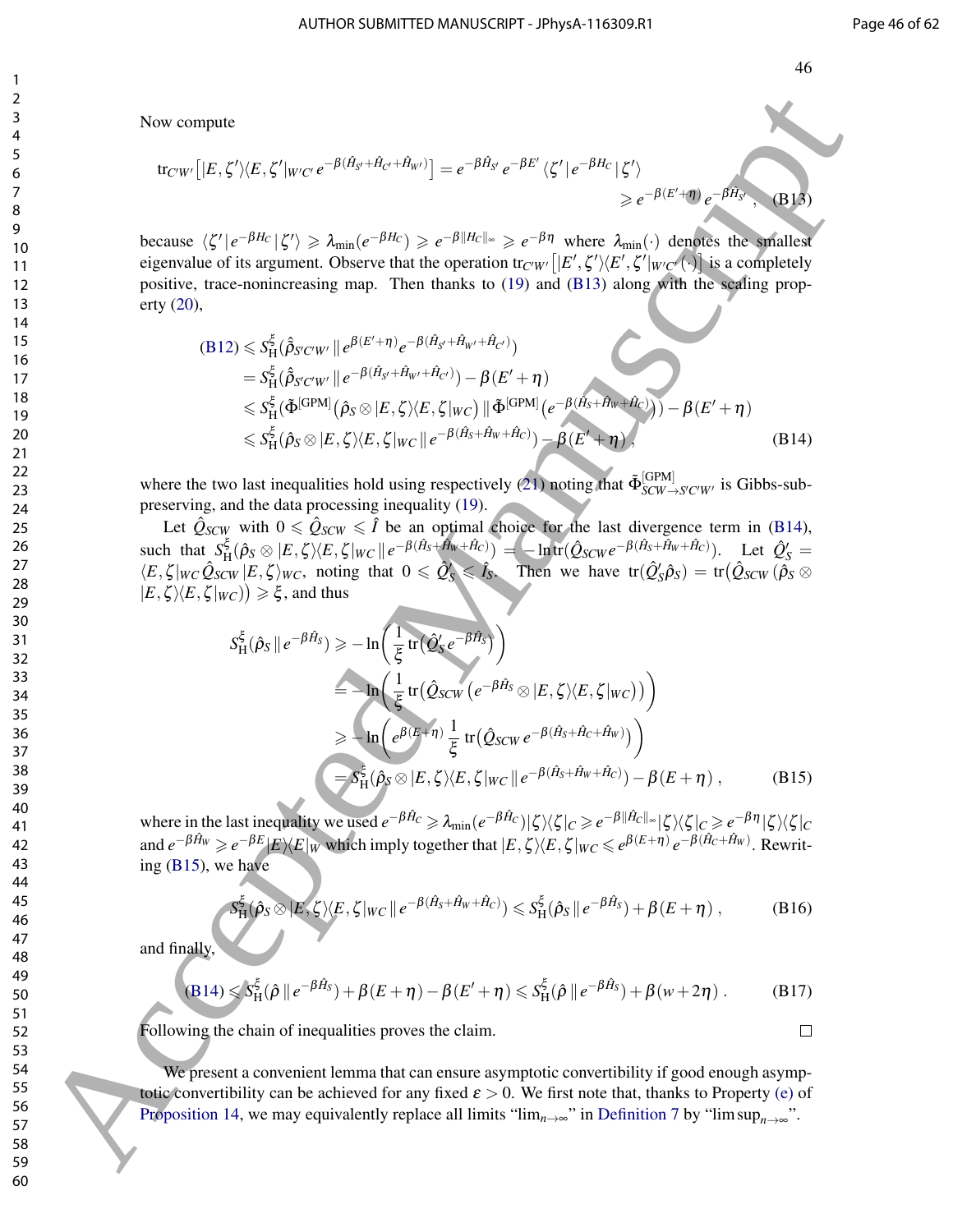**Lemma 13.** *For sequences of states*  $\widehat{P} = \{\widehat{\rho}_n\}$ ,  $\widehat{P}' = \{\widehat{\rho}'_n\}$  and sequences of Hamiltonians  $\widehat{\mathscr{H}} =$  $\{\hat{H}_n\},\,\hat{\mathscr{H}}^{\prime}=\{\hat{H}_n^{\prime}\},$  suppose that for all  $\varepsilon>0$  there exists  $w_{n,\varepsilon},\eta_{n,\varepsilon},\bar{\varepsilon}_{n,\varepsilon}$  such that  $\hat{\rho}_n\xrightarrow{w_{n,\varepsilon},\eta_{n,\varepsilon},\bar{\varepsilon}_{n,\varepsilon}}$  $\hat{\rho}$  $\overline{\phantom{a}}$ *n for all n, where*  $*$  *denotes TO or GPM. If*  $r \in \mathbb{R}$  *is such that* 

$$
\lim_{\varepsilon \to 0} \limsup_{n \to \infty} \frac{w_{n,\varepsilon}}{n} = r \; ; \qquad \lim_{\varepsilon \to 0} \limsup_{n \to \infty} \frac{\eta_{n,\varepsilon}}{n} = 0 \; ; \qquad \lim_{\varepsilon \to 0} \limsup_{n \to \infty} \bar{\varepsilon}_{n,\varepsilon} = 0 \; . \tag{B18}
$$

*then*  $\widehat{P} \overset{r}{\rightarrow} \widehat{P}'$ .

*Proof.* Let  $w_{\varepsilon} := \limsup_{n \to \infty} w_{n,\varepsilon}/n$ ,  $\eta_{\varepsilon} := \limsup_{n \to \infty} \eta_{n,\varepsilon}/n$ , and  $\bar{\varepsilon}_{\varepsilon} := \limsup_{n \to \infty} \bar{\varepsilon}_{n,\varepsilon}$ . Define

$$
N(\varepsilon) := \min\left\{N : \forall n \geqslant N, \ \frac{w_{n,\varepsilon}}{n} \leqslant w_{\varepsilon} + \varepsilon \text{ and } \frac{\eta_{n,\varepsilon}}{n} \leqslant \eta_{\varepsilon} + \varepsilon \text{ and } \bar{\varepsilon}_{n,\varepsilon} \leqslant \bar{\varepsilon}_{\varepsilon} + \varepsilon\right\}.
$$
 (B19)

Now let  $\varepsilon(n) := \inf\{\varepsilon : N(\varepsilon) \leq n\}$  and observe that  $\lim_{n\to\infty} \varepsilon(n) = 0$  because  $N(\varepsilon)$  is finite for any small  $\varepsilon > 0$  thanks to the existence of the limit superior defining  $w_{\varepsilon}$ ,  $\eta_{\varepsilon}$  and  $\bar{\varepsilon}_{\varepsilon}$ . Then let  $w_n := w_{n,\varepsilon(n)}, \eta_n := \eta_{n,\varepsilon(n)}$ , and  $\bar{\varepsilon}_n := \bar{\varepsilon}_{n,\varepsilon(n)}$ , such that  $\hat{\rho}_n \xrightarrow{w_n, \hat{\eta}_n, \bar{\varepsilon}_n} \hat{\rho}'_n$  for all *n*. We have  $w_n/n =$  $w_{n,\varepsilon(n)}/n \leq w_{\varepsilon(n)} + \varepsilon(n)$  by definition of  $\varepsilon(n)$  and hence  $\limsup_{n\to\infty} w_n/n \leq \limsup_{n\to\infty} [w_{\varepsilon(n)} +$  $\varepsilon(n)$ ] = *r*. Similarly,  $\eta_n/n = \eta_{n,\varepsilon(n)}/n \leq \eta_{\varepsilon} + \varepsilon$  and thus  $\lim_{n \to \infty} \eta_n/n = 0$ . Also,  $\bar{\varepsilon}_n = \bar{\varepsilon}_{n,\varepsilon(n)} \leq \bar{\varepsilon}_{\varepsilon} + \varepsilon$ and thus  $\lim_{n\to\infty} \bar{\varepsilon}_n = 0$ . **1. Earning 13.** For sequence of states  $\vec{P} = \{(\vec{a}_i), \vec{P} = (\vec{a}_i^*)\}$ . Of sequence  $\vec{M}$  for  $\vec{M}$ ,  $\vec{M} = \{(\vec{a}_i), \vec{P} = (\vec{a}_i^*)\}$ . (For sequence  $\vec{M}$ ),  $\vec{M} = \{(\vec{a}_i, \vec{P} = \vec{M})\}$ . (For  $\vec{M} = \{(\vec{a}_i, \$ 

An important known result is the fact that the min and max divergences quantify the amount of work that is necessary to convert a semiclassical state  $\hat{\rho}$  to and from the thermal state.

**Proposition 15** (Work distillation and state formation for semiclassical states [9, 10]). Let  $\hat{\rho}$  be a  $q$ uantum state on a system with Hamiltonian  $\hat{H}$ , and suppose that  $[\hat{\rho},\hat{H}_S]=0.$  Let  $\gamma''=1$  denote the *trivial thermal state on the trivial system*  $\mathbb C$  *with the trivial Hamiltonian*  $\hat{H}^{\prime\prime} = 0$ . Then

$$
\hat{\rho} \xrightarrow{-\beta^{-1}S_0^{\varepsilon}(\hat{\rho} \parallel e^{-\beta \hat{H}}), 0, \varepsilon} \gamma'' ; \qquad \text{and} \qquad \gamma'' \xrightarrow{\beta^{-1}S_{\infty}^{\varepsilon}(\hat{\rho} \parallel e^{-\beta \hat{H}}), 0, \varepsilon} \hat{\rho} .
$$
 (B20)

We now present a central proposition of this appendix, namely a simplified form of Theorem 1 that is specific to Gibbs-preserving maps. The error terms as well as the proof itself are significantly simpler than the full result for thermal operations.

Proposition 16 (Work distillation and state formation [10, 14]). *Let* ρˆ *be a quantum state on a system with a Hamiltonian*  $\hat{H}$ *. Let*  $\gamma'' = 1$  *denote the trivial thermal state on the trivial system*  $\mathbb C$ *with the trivial Hamiltonian*  $\hat{H}^{\prime\prime} = 0$ . Then for any  $\varepsilon \geq 0$  we have

$$
\hat{\rho} \xrightarrow{\quad -\beta^{-1}S_0^{\varepsilon}(\hat{\rho} \| e^{-\beta \hat{H}}), 0, \varepsilon} \hat{\rho}''; \qquad \text{and} \qquad \hat{\gamma}'' \xrightarrow{\beta^{-1}S_{\infty}^{\varepsilon}(\hat{\rho} \| e^{-\beta \hat{H}}), 0, \varepsilon} \hat{\rho}. \qquad (B21)
$$

*Consequently, for any*  $\hat{\rho}, \hat{\rho}'$ , and for any Hamiltonians  $\hat{H}, \hat{H}'$ ,

$$
\hat{\rho} \xrightarrow{\beta^{-1} [S_{\infty}^{\varepsilon}(\hat{\rho}' || e^{-\beta \hat{H}'}) - S_{0}^{\varepsilon}(\hat{\rho} || e^{-\beta \hat{H}})], 0, 2\varepsilon} \hat{\rho}'.
$$
 (B22)

*For asymptotic sequences of states*  $\widehat{P} = {\hat{\rho}_n}$ ,  $\widehat{P'} = {\hat{\rho}'_n}$  *and sequences of Hamiltonians*  $\widehat{\mathscr{H}} = {\hat{H}_n}$ ,  $\widehat{\mathscr{H}}^{\prime} = \{\hat{H}^{\prime}_{n}\}$ , we have

$$
\widehat{P} \xrightarrow{\beta^{-1} [\overline{S}(\widehat{P} \parallel \widehat{\Sigma}') - \underline{S}(\widehat{P} \parallel \widehat{\Sigma})]} \widehat{P}' ,
$$
\n(B23)

*where we denote by*  $\widehat{\Sigma}$  *(respectively*  $\widehat{\Sigma}'$ *) the sequence*  $\{e^{-\beta \hat{H}_n}\}$  *(respectively*  $\{e^{-\beta \hat{H}'_n}\}$ *).*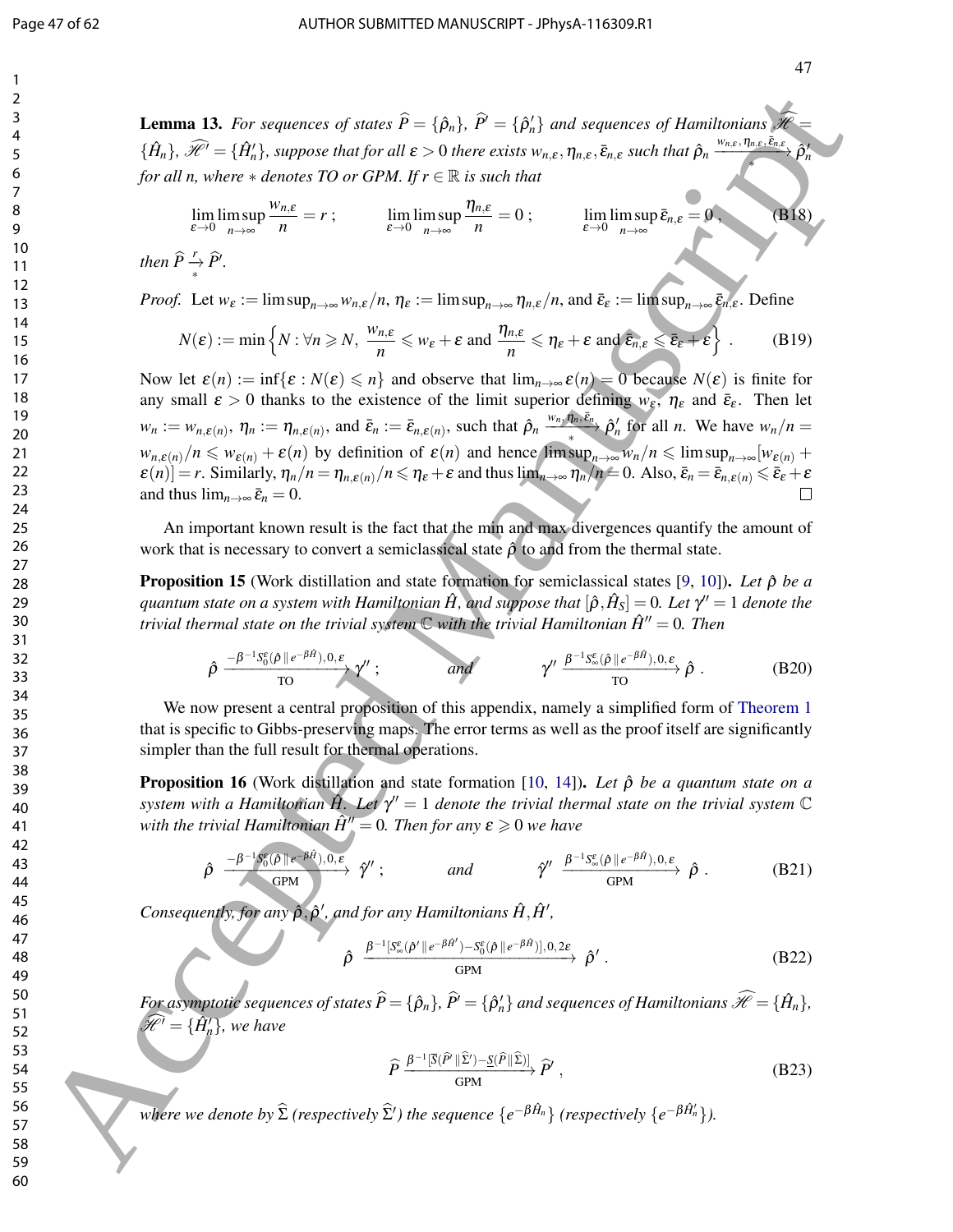*Proof.* The statements (B21) are proven in Ref. [14]. The result for semiclassical states and thermal operations was shown in the earlier Ref. [10]. The statement (B22) follows directly by combining the processes in (B21). To prove (B23), observe that for any  $\varepsilon > 0$ , we have for sufficiently large *n* that  $[S_{\infty}^{\varepsilon}(\hat{\rho}'_{n} || \hat{\sigma}'_{n}) - S_{0}^{\varepsilon}(\hat{\rho}_{n} || \hat{\sigma}_{n})]/n \leq \overline{S}(\hat{P}' || \hat{\Sigma}') - \underline{S}(\hat{P} || \hat{\Sigma}) + g(\varepsilon)$  where  $g(\varepsilon)$  is some function of  $\varepsilon$ with  $g(\varepsilon) \to 0$  as  $\varepsilon \to 0$ . Then (B23) follows from (B22) and Lemma 13.

For completeness, we prove (B22) directly with an explicit transformation (see also Theorem 6.3 of [7]).

*Alternative direct proof of* (B22)*.* We prove the following equivalent statement: Assuming that  $S_0^{\varepsilon}(\hat{\rho} \parallel e^{-\beta \hat{H}}) \geqslant S_{\infty}^{\varepsilon}(\hat{\rho}' \parallel e^{-\beta \hat{H}'})$ , we explicitly construct a Gibbs-preserving operation that performs the given transformation using a hypothesis test. The equivalence with (B22) follows from Proposition 14 (c), the scaling property (13) of the divergences, and their additivity under tensor products (14). Without loss of generality we may assume that  $tr(e^{-\beta \hat{H}}) = tr(e^{-\beta \hat{H}'} ) = 1$ ; otherwise, shift the Hamiltonians by suitable constants and apply Proposition 14 (a) whose cost cancels the shift (13). Let  $\hat{\sigma} = e^{-\beta \hat{H}}$  and  $\hat{\sigma}' = e^{-\beta \hat{H}'}$ , which are now quantum states. *Proof.* The smonton (32) are proved in Ref. [14]. The result for each distance such distance such as a specifically specified by contained by contained by contained by contained by contained by contained by contained by

First, consider the case of  $\varepsilon = 0$ . We explicitly construct a CPTP map *E* that maps  $(\hat{\rho}, \hat{\sigma})$  to  $(\hat{\rho}', \hat{\sigma}')$ , by using a "measure-and-prepare" method. Let  $c := e^{-S_0(\hat{\rho} \cdot \hat{\sigma}')}$ , and let  $\hat{P}_{\rho}$  be the projection onto the support of  $\hat{\rho}$ . If  $c = 1$ , the situation becomes trivial, because  $\hat{\rho} = \hat{\sigma}$  and  $\hat{\rho}' = \hat{\sigma}'$ . If  $c \neq 1$ , we can construct the desired CPTP map *E* as

$$
E(\bullet) := \text{tr}[\hat{P}_\rho \bullet] \hat{\rho}' + (1 - \text{tr}[\hat{P}_\rho \bullet]) \frac{\hat{\sigma}' - c\hat{\rho}'}{1 - c},
$$
(B24)

where the condition  $S_0(\hat{\rho} \parallel \hat{\sigma}) \ge S_\infty(\hat{\rho}' \parallel \hat{\sigma}')$  is used to guarantee that  $\hat{\sigma}' - c\hat{\rho}' \ge 0$ .

We next consider the case of  $\epsilon > 0$ . By definition of the smooth entropies, there exist  $\hat{\tau}$ ,  $\hat{\tau}'$  such that  $S_{\infty}^{\varepsilon}(\hat{\rho}^{\prime} \|\hat{\sigma}^{\prime}) = S_{\infty}(\hat{\tau}^{\prime} \|\hat{\sigma}^{\prime})$  and  $S_{\infty}^{\varepsilon}(\hat{\rho} \|\hat{\sigma}) = S_{\infty}(\hat{\tau} \|\hat{\sigma})$ , with  $D(\hat{\tau}, \hat{\rho}) \leqslant \varepsilon$ ,  $D(\hat{\tau}^{\prime}, \hat{\rho}^{\prime}) \leqslant \varepsilon$ . From the case  $\varepsilon = 0$  we have that  $\hat{\tau} \longrightarrow \hat{\tau}'$  with respect to the thermal states  $\hat{\sigma}, \hat{\sigma}'$ . By triangle inequality and because quantum operations can only decrease the trace distance, we have that  $D(E(\hat{\rho}), \hat{\rho}') \leq$  $D(E(\hat{\rho}), E(\hat{\tau})) + D(E(\hat{\tau}), \hat{\rho}') \leqslant D(\hat{\rho}, \hat{\tau}) + D(\hat{\tau}', \hat{\rho}') \leqslant 2\varepsilon$ . Hence  $\hat{\rho} \xrightarrow[{\rm GPM}]{0,0,2\varepsilon} \hat{\rho}'.$ 

As an immediate consequence, any state that satisfies  $S_0(\hat{\rho} \parallel e^{-\beta \hat{H}}) = S_{\infty}(\hat{\rho} \parallel e^{-\beta \hat{H}})$  can be reversibly converted to and from the thermal state  $e^{-\beta \hat{H}}/tr(e^{-\beta \hat{H}})$  with Gibbs-preserving operations. The same holds for thermal operations if the state is semiclassical. Consequently, the common value of the divergences, which we can denote as  $S(\hat{\rho})$ , is the thermodynamic potential: It characterizes exactly which state transformations are possible within this class of states.

#### Appendix C: *C* ∗ -algebra formulation

In this appendix, we provide an overview of the standard formulation of ergodicity with *C* ∗ algebras [29, 30, 32], and prove that it is equivalent to our formulation in Section IV. Furthermore, we prove Theorem 3 in the alternative setting where we consider a sequence of reduced states of the infinite Gibbs state, rather than a sequence of finite Gibbs states corresponding to Hamiltonians truncated to finite regions. In the following, we use the notation of Section IV.

The set of local operators is given by  $\mathscr{A}_{loc} := \cup_{\Lambda} \mathscr{A}_{\Lambda}$  for a bounded lattice region  $\Lambda \subset \mathbb{Z}^d$ . Then, the  $C^*$ -algebra  $\mathscr A$  is defined as the  $C^*$ -inductive limit of  $\mathscr A_{loc}$ , which is often written as A = N *<sup>i</sup>*∈Z*<sup>d</sup>* A*<sup>i</sup>* .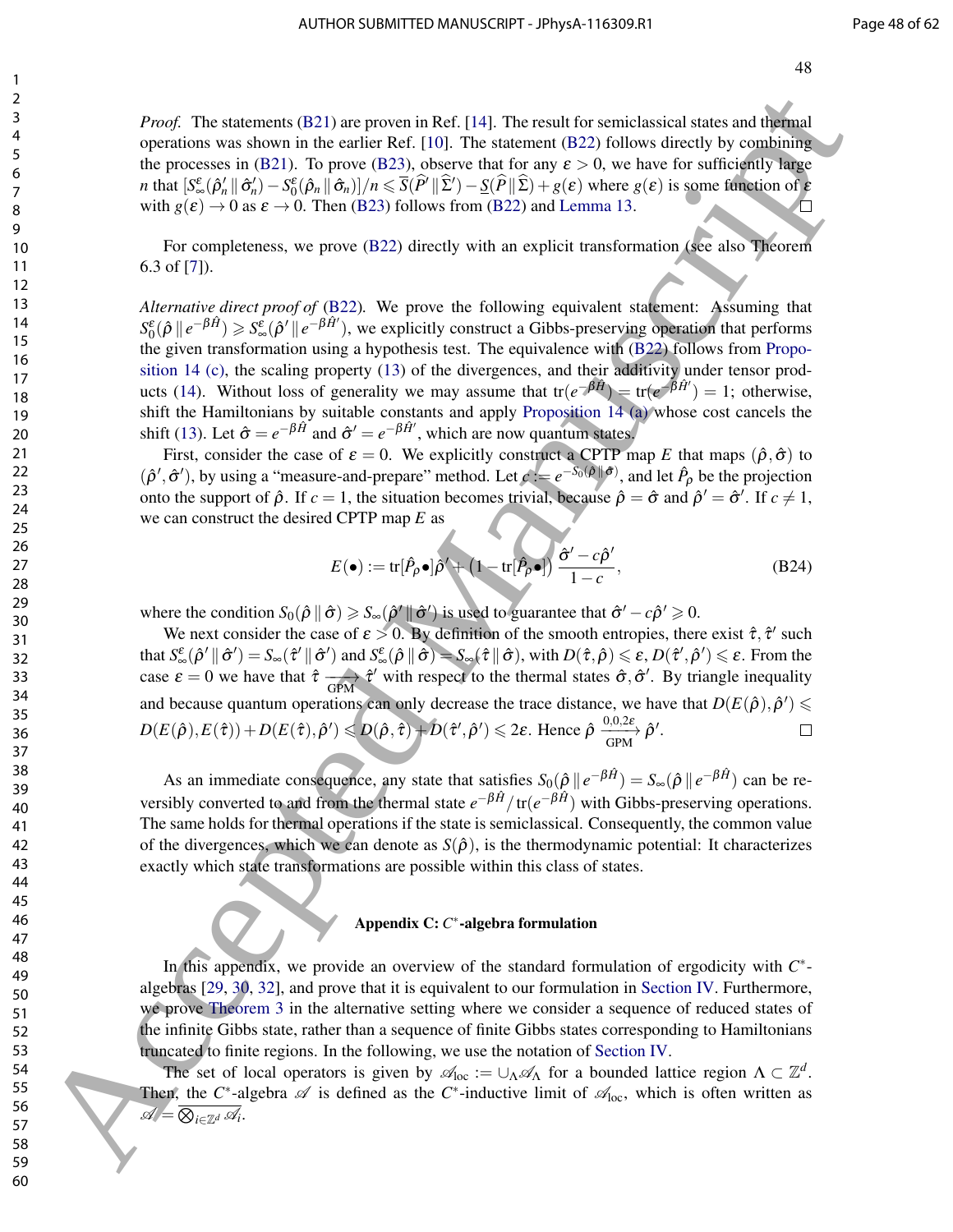We consider a (normal) state  $\Psi: \mathscr{A} \to \mathbb{C}$ , where  $\Psi(\hat{A}) \in \mathbb{C}$  is interpreted as the expectation value of observable  $\hat{A}$ . We consider a reduced state to a bounded region  $\Lambda \subset \mathbb{Z}^d$ . By definition, the reduced density operator on this region, written as  $\hat{\rho}_{\Lambda}$ , satisfies

$$
\Psi(\hat{A}) = \text{tr}[\hat{\rho}_\Lambda \hat{A}], \qquad (C1)
$$

for all  $\hat{A} \in \mathscr{A}_{\Lambda}$ . We note that the consistency condition (126) is automatically satisfied for this  $\{\hat{\rho}_{\Lambda}\}$ 

By using the shift superoparator  $T_i$  introduced in Section IV B, we first define translation invariance.

**Definition 11** (Translation invariance). A state  $\Psi$  is translation invariant, if for all  $\hat{A} \in \mathcal{A}$  and for  $all \ i \in \mathbb{Z}^d$ ,

$$
\Psi(T_i(\hat{A})) = \Psi(\hat{A}) . \tag{C2}
$$

The above definition of translation invariance is equivalent to the definition in Section IV B; this is guaranteed by the following lemma, which states that it is sufficient to take  $\hat{A}$  above to be local.

**Lemma 14.** If Eq. (C2) is satisfied for all  $\hat{A} \in \mathcal{A}_{loc}$  and all  $i \in \mathbb{Z}^d$ , then  $\Psi$  is translation invariant.

*Proof.* Suppose that Eq. (C2) is satisfied for all  $\hat{A} \in \mathcal{A}_{loc}$ . For any  $\hat{A} \in \mathcal{A}$ , there exists a sequence  ${\{\hat{A}_m\}}_{m \in \mathbb{N}} \subset \mathcal{A}_{loc}$  such that  $\hat{A}_m \in \mathcal{A}_{\Lambda_m}$  and  $\lim_{m \to \infty} ||\hat{A} - \hat{A}_m||_{\infty} \Rightarrow 0$ . Let  $\hat{\Delta}_m := \hat{A} - \hat{A}_m$ . Then we have

$$
\left|\Psi(T_i(\hat{A})) - \Psi(\hat{A})\right| \leq \left|\Psi(T_i(\hat{A}_m)) - \Psi(\hat{A}_m)\right| + \left|\Psi(T_i(\hat{\Delta}_m)) - \Psi(\hat{\Delta}_m)\right|.
$$
 (C3)

The first term on the right-hand side vanishes. The second term is bounded as

$$
\left|\Psi(T_i(\hat{\Delta}_m)) - \Psi(\hat{\Delta}_m)\right| \leq 2 \|\hat{\Delta}_m\|_{\infty},\tag{C4}
$$

which goes to zero as  $m \to \infty$ .

We now define ergodicity in a more standard and mathematically elegant way [29, 32] (see also Refs. [21, 22]).

Definition 12 (Ergodicity). *A state* Ψ *is translation-invariant and ergodic, if it is an extremal point of the set of translation-invariant states.*

Physically, an ergodic state corresponds to a "pure thermodynamic phase" without phase mixture, which is consistent with this mathematical definition.

The following theorem establishes the equivalence of the definition above with the definition presented in Section IV B. This is a reformulation of Theorem 6.3.3, Proposition 6.3.5, and Lemma 6.5.1 of Ref. [32]; see also Ref. [22]. We consider a constant) since  $\Psi : \mathcal{A} \rightarrow \mathbb{C}$ , where  $\Psi(A) = \mathbb{C}$  is interpreted as the expectation of the solution of the solution of the solution of the solution of the solution of the solution of the solution of t

Lemma 15. *Using the notation of Section IV, the following are equivalent for any translationinvariant state* Ψ*:*

*(a)* Ψ *is ergodic;*

*(b)* For all self-adjoint  $\hat{A} \in \mathcal{A}$ ,

$$
\lim_{\ell \to \infty} \Psi\left( \left( \frac{1}{(2\ell+1)^d} \sum_{i \in \Lambda_\ell} T_i(\hat{A}) \right)^2 \right) = \left( \Psi(\hat{A}) \right)^2 ; \tag{C5}
$$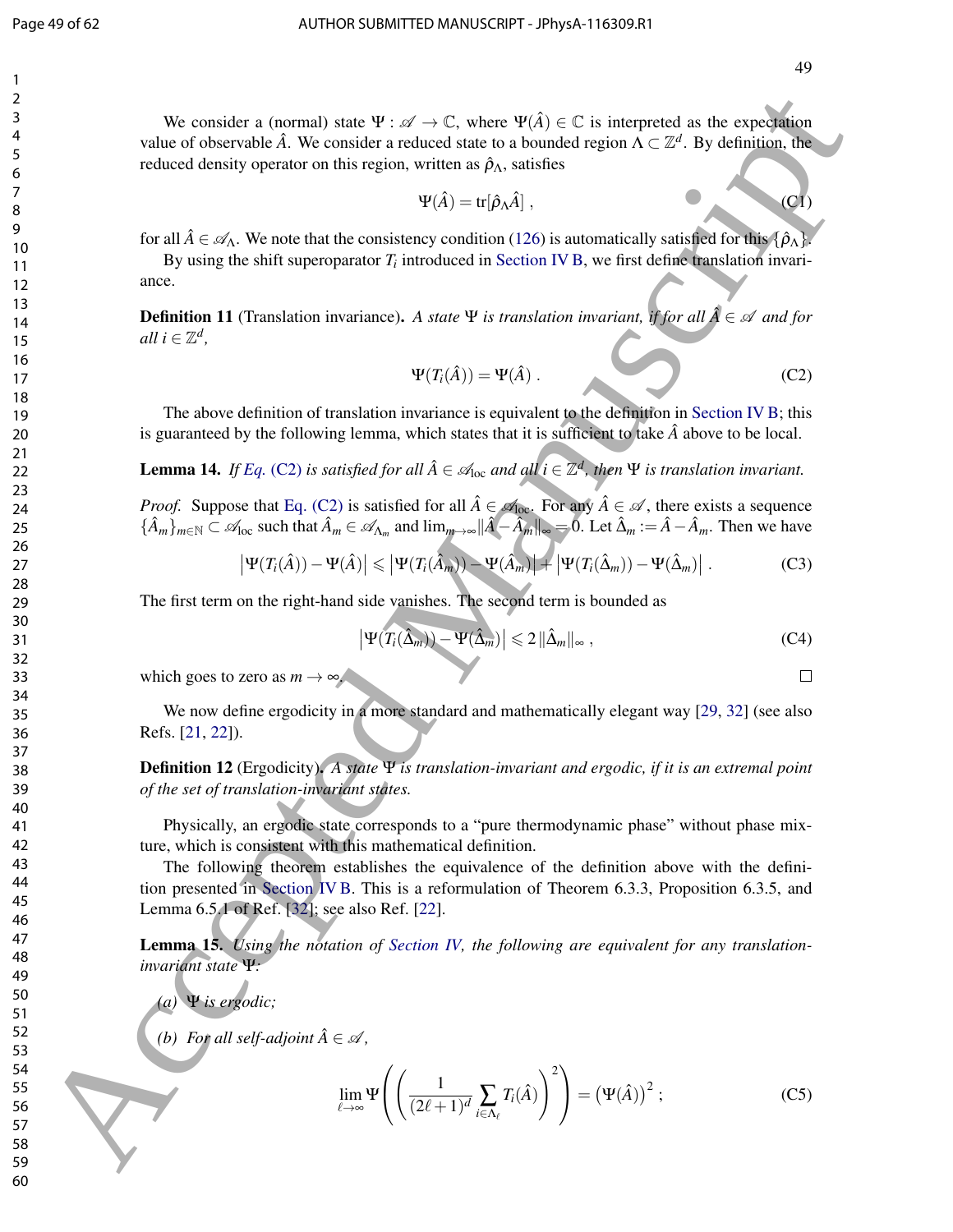*(c)* For all  $\hat{A}, \hat{B} \in \mathcal{A}$ ,

$$
\lim_{\ell \to \infty} \frac{1}{(2\ell+1)^d} \sum_{i \in \Lambda_{\ell}} \Psi(T_i(\hat{A})\hat{B}) = \Psi(\hat{A}) \Psi(\hat{B}) ;
$$
 (C6)

*(d) Equation* (C5) *is satisfied for all self-adjoint*  $\hat{A} \in \mathcal{A}_{loc}$ .

For completeness, we prove the equivalence of (d) with the other points.

*Proof.* It suffices to check that (d)  $\Rightarrow$  (b). The proof is similar to that of Lemma 14, and we use the same notation: For any  $\hat{A} \in \mathscr{A}$ , there exists a sequence  $\{\hat{A}_m\}_{m \in \mathbb{N}} \subset \mathscr{A}_{loc}$  such that  $\hat{A}_m \in \mathscr{A}_{\Lambda_m}$  and lim<sub>*m*→∞</sub> $\|\hat{A} - \hat{A}_m\|_{\infty} = 0$ ; let  $\hat{\Delta}_m := \hat{A} - \hat{A}_m$ . Now suppose that Eq. (C5) is satisfied for all self-adjoint  $\hat{A} \in \mathcal{A}_{loc}$ . We first note that

$$
\left(\sum_{i\in\Lambda_{\ell}}T_{i}(\hat{A})\right)^{2} = \left(\sum_{i\in\Lambda_{\ell}}T_{i}(\hat{A}_{m})\right)^{2} + \sum_{i,j\in\Lambda_{\ell}}\left(T_{i}(\hat{A}_{m})T_{j}(\hat{\Delta}_{m}) + T_{i}(\hat{\Delta}_{m})T_{j}(\hat{A}_{m})\right) + \left(\sum_{i\in\Lambda_{\ell}}T_{i}(\hat{\Delta}_{m})\right)^{2}.
$$
 (C7)

We then have

(c) For all 
$$
\hat{\lambda}, \hat{B} \in \mathcal{A}
$$
,  
\n
$$
\lim_{\lambda \to \infty} \frac{1}{(2\ell+1)^d} \sum_{\beta \in \Lambda} \Psi(T_i(\hat{A})\hat{B}) = \Psi(\hat{A}) \Psi(\hat{B})
$$
\n(d) *Equation* (CS) is satisfied for all self-adjoint  $\hat{A} \in \mathcal{A}_{loc}$ .  
\nFor completeness, we prove the equivalence of (d) with the other points.  
\n13  
\n14  
\n15  
\n16  
\n17  
\n18  
\n19  
\n10  
\n10  
\n11  
\n12  
\n13  
\n14  
\n15  
\n16  
\n17  
\n18  
\n19  
\n10  
\n10  
\n11  
\n12  
\n13  
\n14  
\n15  
\n16  
\n17  
\n18  
\n19  
\n10  
\n10  
\n11  
\n12  
\n13  
\n14  
\n15  
\n16  
\n17  
\n18  
\n19  
\n10  
\n10  
\n11  
\n12  
\n13  
\n14  
\n15  
\n16  
\n17  
\n18  
\n19  
\n10  
\n10  
\n11  
\n12  
\n13  
\n14  
\n15  
\n16  
\n17  
\n18  
\n19  
\n10  
\n10  
\n11  
\n12  
\n13  
\n14  
\n15  
\n16  
\n17  
\n18  
\n19  
\n10  
\n10  
\n11  
\n12  
\n13  
\n14  
\n15  
\n16  
\n17  
\n18  
\n19  
\n10  
\n10  
\n11  
\n12  
\n13  
\n14  
\n15  
\n16  
\n17  
\n18  
\n19  
\n10  
\n10  
\n11  
\n12  
\n13  
\n14  
\n15  
\n16  
\n17  
\n18  
\n19  
\n10  
\n10  
\n11  
\n12  
\n13  
\n14  
\n15  
\n16  
\n17  
\n18  
\n19  
\n10  
\n10  
\n11  
\

From Eq. (C5) for  $\hat{A}_m \in \mathcal{A}_{loc}$ , we have, for a fixed *m*,

$$
\lim_{\ell \to \infty} \left| \Psi \left( \left( \frac{1}{(2\ell+1)^d} \sum_{i \in \Lambda_{\ell}} T_i(\hat{A}) \right)^2 \right) - \Psi(\hat{A}) \right| \leq 4 \|\hat{A}_m\|_{\infty} \|\hat{\Delta}_m\|_{\infty} + 2 \|\hat{\Delta}_m\|_{\infty}^2. \tag{C9}
$$

Since *m* can be taken arbitrarily large, the right-hand side above can be arbitrarily small. Therefore, Eq. (C5) is satisfied for all  $\hat{A} \in \mathcal{A}$ .

We now provide a definition of mixing that is suited to the formalism in this section.

**Definition 13** (Mixing). Let  $T_{(k)}$  be the shift operator in Definition 10 in Section IV. A state  $\Psi$  has *the mixing property, if for all*  $\hat{A}, \hat{B} \in \mathcal{A}$  *and all*  $k$ ,

$$
\lim_{\ell \to \infty} \Psi \big( T_k^{\ell}(\hat{A}) \hat{B} \big) = \Psi(\hat{A}) \Psi(\hat{B}) .
$$
 (C10)

**Definition 14** (Weak mixing). A state  $\Psi$  has the weak mixing property, if for all  $\hat{A}$ ,  $\hat{B} \in \mathcal{A}$ ,

$$
\lim_{\ell \to \infty} \frac{1}{(2\ell+1)^d} \sum_{i \in \Lambda_\ell} \left| \Psi(T_i(\hat{A})\hat{B}) - \Psi(\hat{A})\Psi(\hat{B}) \right| = 0.
$$
 (C11)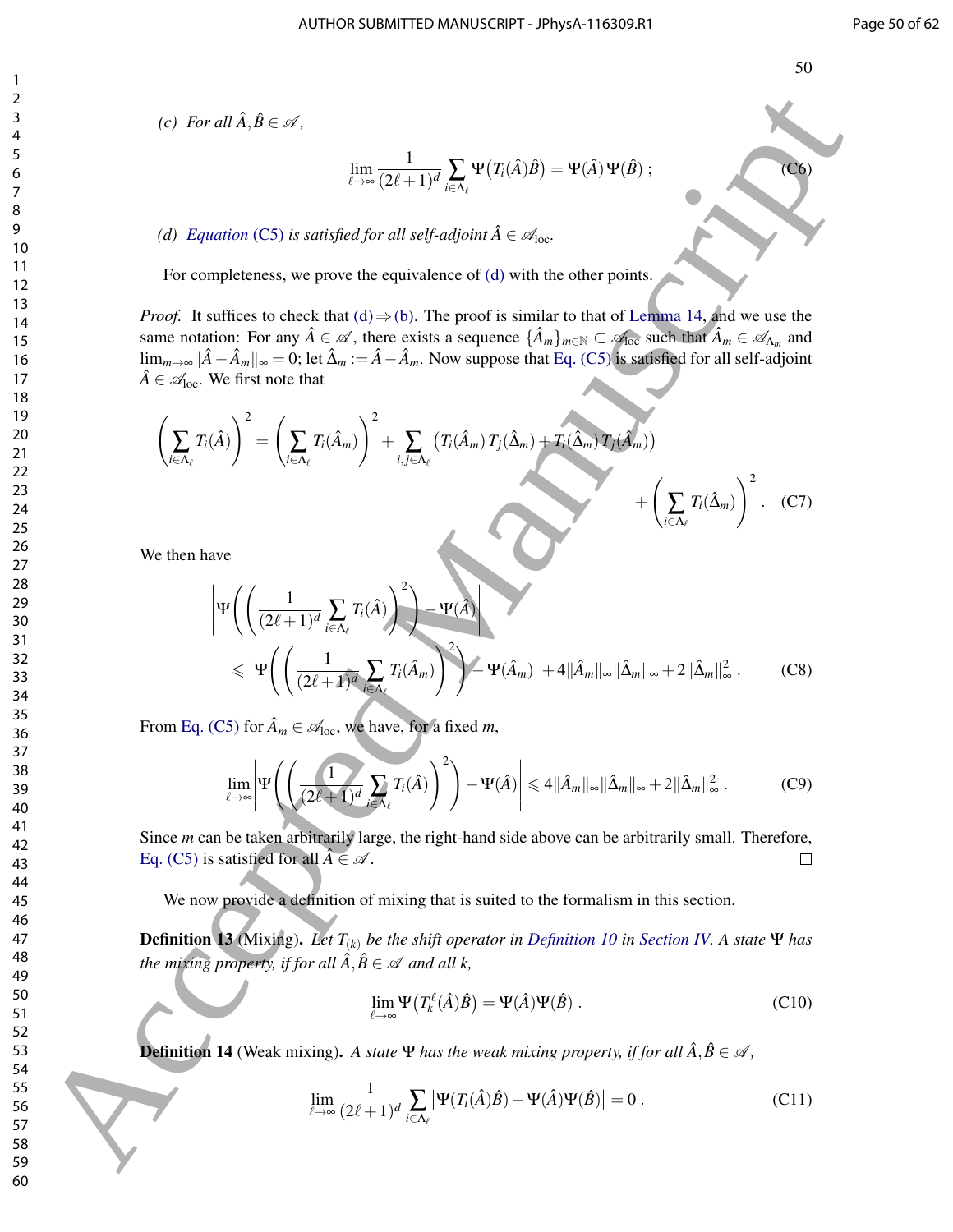Mixing implies weak mixing, and weak mixing implies ergodicity. However, the converses of them are not true. In particular, the weak mixing in the above sense should not be confused with Eq. (C6).

The following lemma guarantees that the above definition of mixing is equivalent to Definition 10 in Section IV.

**Lemma 16.** *In the definitions of mixing and weak mixing above, it is sufficient to take*  $\hat{A}$ ,  $\hat{B} \in \mathcal{A}_{loc}$ 

*Proof.* The proof of  $(d) \Rightarrow (b)$  in Lemma 15 provided above can be straightforwardly adapted to prove this lemma.

We next consider the concept of local Gibbs states for the infinite-dimensional setup [30]. We here assume that the Kubo-Martin-Schwinger (KMS) state is unique at  $\beta$ , which physically implies no phase coexistence. This is provable for any  $\beta > 0$  in one dimension [89], but is true at a sufficiently high temperature in higher dimensions [30].

Let  $\varphi_{\Lambda}^{\square}$  $\Lambda^{\square}$ :  $\mathscr{A} \to \mathbb{C}$  be the Gibbs state corresponding to the truncated Hamiltonian associated with the region Λ, and represented by the density operator  $\hat{\sigma}_{\Lambda}^{\square}$  $^{\square}_{\Lambda}$  in Eq. (131) of Section IV B. Then, it is known that a state

$$
\Phi := \lim_{\ell \to \infty} \varphi_{\Lambda_{\ell}}^{\square}
$$
 (C12)

exists, where the limit is given by the weak- $*(or$  ultraweak) topology of the dual of  $\mathscr A$  (cf. Proposition 6.2.15 of Ref. [30]). We can then define the global Gibbs state on the entire lattice by Φ. This global state satisfies the following condition for any  $\hat{A} \in \mathcal{A}_{loc}$ ,

$$
\Phi(\hat{A}) = \lim_{\ell \to \infty} \varphi_{\Lambda_{\ell}}^{\square}(\hat{A}) \ . \tag{C13}
$$

Then, we define the reduced state of  $\Phi$  on a bounded region Λ, which is written as  $\varphi_{\Lambda}$ . Let  $\hat{\sigma}_{\Lambda}$ be the corresponding reduced density operator. For any observable  $\hat{A} \in \mathscr{A}_{\Lambda}$ , we have

$$
\Phi(\hat{A}) = \varphi_{\Lambda}(\hat{A}) = \text{tr}[\hat{\sigma}_{\Lambda}\hat{A}].
$$
\n(C14)

In the following, let  $\Sigma := {\hat{\sigma}_n}$  be the sequence of the *reduced* Gibbs states, where  $\hat{\sigma}_n := \hat{\sigma}_{\Lambda_\ell}$  and  $n = (2\ell + 1)^d$ . We note that the reduced state  $\hat{\sigma}_{\Lambda}$  and the truncated state  $\hat{\sigma}_{\Lambda}$  $\Lambda$  are different in general, where only  $\hat{\sigma}_{\Lambda}$  satisfies the consistency condition (126).

We now prove another version of Theorem 3 in Section IV, where  $\hat{\Sigma}$  is the sequence of reduced states of the full Gibbs state on the infinite lattice, instead of the sequence  $\hat{\Sigma}$  of Gibbs states corresponding to truncated Hamiltonians associated with a sequence of finite regions.

Our proof strategy is to show that the asymptotic min divergence rate, the max divergence rate and the KL divergence rate remain unchanged if we substitute  $\hat{\Sigma}^{\Box}$  by  $\hat{\Sigma}$ . For this, we invoke the following result, given as Theorem 3.11 in Ref. [90] (see in particular the second proof provided in that reference, which holds for observables that are not necessarily positive and proves the uniformity of the convergence). Mixing implies weak mixing, and weak mixing inplies crosslation, However, the convertion of the sum sets of the sum sets of the subset of the sum sets of the sum sets of the sum sets of the sum sets of the sum sets of the

Proposition 17 (Lenci and Rey-Bellet [90, Theorem 3.11]). *Suppose that the KMS state is unique.* For any observable  $\hat{A}_{\Lambda} \in \mathscr{A}_{\Lambda}$  for a bounded region  $\Lambda \subset \mathbb{Z}^d$ , we have

$$
\lim_{\Lambda \to \mathbb{Z}^d} \frac{1}{|\Lambda|} \left| \ln \text{tr} \left[ \hat{A}_{\Lambda} \hat{\sigma}_{\Lambda} \right] - \ln \text{tr} \left[ \hat{A}_{\Lambda} \hat{\sigma}_{\Lambda}^{\Box} \right] \right| = 0 , \tag{C15}
$$

where the convergence is uniform in  $\hat{A}_{\Lambda}$ .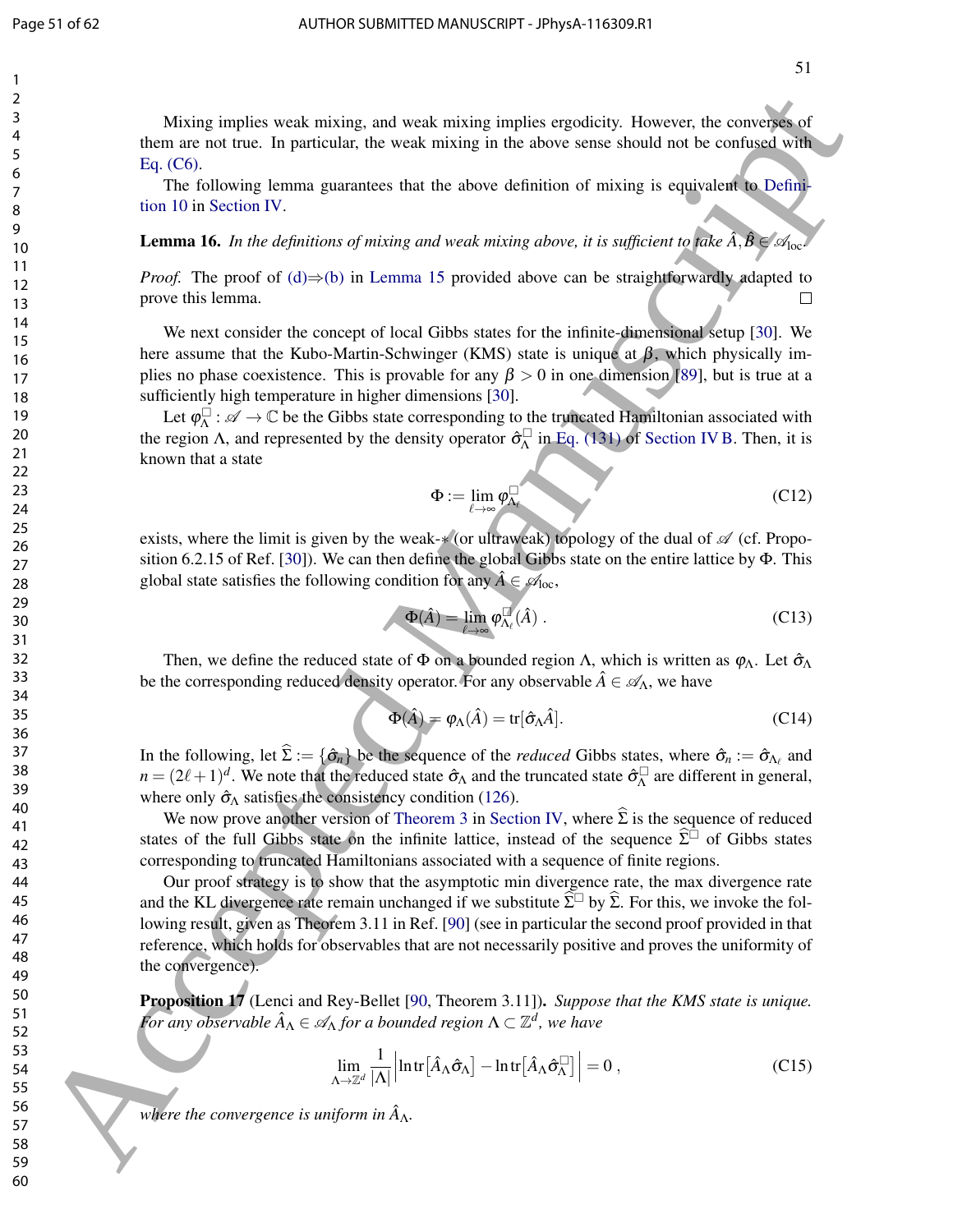The above result allows us to prove that the KL divergence rate does not change if we replace the Gibbs state of the truncated Hamiltonian by the reduced state of the infinite Gibbs state.

**Lemma 17.** *Suppose that the KMS state is unique and that*  $S_1(\widehat{P} \| \widehat{\Sigma}^{\square})$  *exists. Then*  $S_1(\widehat{P} \| \widehat{\Sigma})$  *exists and equals*  $S_1(\widehat{P} \|\widehat{\Sigma}^{\square})$ *.* 

*Proof.* Proposition 17 implies that

$$
\lim_{\Lambda \to \mathbb{Z}^d} \frac{1}{|\Lambda|} \left| \text{tr}[\hat{\rho}_{\Lambda} \ln \hat{\sigma}_{\Lambda}] - \text{tr}[\hat{\rho}_{\Lambda} \ln \hat{\sigma}_{\Lambda}^{\square}] \right| = 0 , \qquad (C16)
$$

which implies  $S_1(\hat{P} \| \hat{\Sigma}) = S_1(\hat{P} \| \hat{\Sigma}^{\square}).$ 

Similarly, we may use Proposition 17 to show that the min and max divergence rates (via the hypothesis testing divergence rate) remain unchanged if we replace  $\Sigma^{\Box}$  by  $\Sigma$ .

**Lemma 18.** Suppose that the KMS state is unique and that  $S_{\rm H}^{\eta}(\widehat{P} \| \widehat{\Sigma}^{\square})$  exists for any  $0 < \eta < 1$ . Then, for any  $0 < \eta < 1$ , the rate  $S_{\rm H}^{\eta}(\widehat{P} \| \widehat{\Sigma})$  exists and equals  $S_{\rm H}^{\eta}(\widehat{P} \| \widehat{\Sigma}^{\square})$ .

*Proof.* From Eq. (C15) in Proposition 17, there exists  $\delta_n > 0$  satisfying  $\lim_{n\to\infty} \frac{\delta_n}{n} = 0$  such that for any  $\hat{A}_n \in \mathscr{A}_{\Lambda_\ell},$ 

$$
e^{-\delta_n} \text{tr}[\hat{A}_n \hat{\sigma}_n^{\Box}] \leq \text{tr}[\hat{A}_n \hat{\sigma}_n] \leq e^{+\delta_n} \text{tr}[\hat{A}_n \hat{\sigma}_n^{\Box}]. \tag{C17}
$$

Combined with Eq. (18), this implies that

$$
S_{\mathrm{H}}^{\eta}(\hat{\rho}_n \|\hat{\sigma}_n^{\square}) - \delta_n \leqslant S_{\mathrm{H}}^{\eta}(\hat{\rho}_n \|\hat{\sigma}_n) \leqslant S_{\mathrm{H}}^{\eta}(\hat{\rho}_n \|\hat{\sigma}_n^{\square}) + \delta_n.
$$
 (C18)

The claim follows by dividing this equation by *n* and taking the limit  $n \to \infty$ .

It is now straightforward to combine Lemmas 17 and 18 to prove another version of Theorem 3 for the infinite Gibbs state, rather than the limit of Gibbs states of the truncated Hamiltonian of increasingly large finite regions. The above result allows us to prese that the U.S. divergence mue does not shape if we relate<br>
1. Given such via the simulation into the system and the system of the system of the system of the system of the system of the

**Theorem 4** (Collapse of the spectral rates for the reduced Gibbs state). *Suppose that*  $\hat{P}$  is trans*lation invariant and ergodic, and*  $\hat{\Sigma}$  *is the reduced Gibbs state of a local and translation invariant Hamiltonian in any dimensions, where the KMS state is unique. Then, for any*  $0 < \eta < 1$ ,

$$
S_{\rm H}^{\eta}(\widehat{P} \| \widehat{\Sigma}) = S_1(\widehat{P} \| \widehat{\Sigma}) \,, \tag{C19}
$$

*and as a consequence,*

$$
\overline{S}(\widehat{P} \| \widehat{\Sigma}) = \underline{S}(\widehat{P} \| \widehat{\Sigma}) = S_1(\widehat{P} \| \widehat{\Sigma}).
$$
 (C20)

#### Appendix D: An alternative proof of Theorem 4

Here we provide an alternative proof of Theorem 4 presented above, in the case of a onedimensional chain, by combining a known result by Hiai, Mosonyi, and Ogawa [91] with the ergodic theorem of Bjelaković [26]. We state these results here: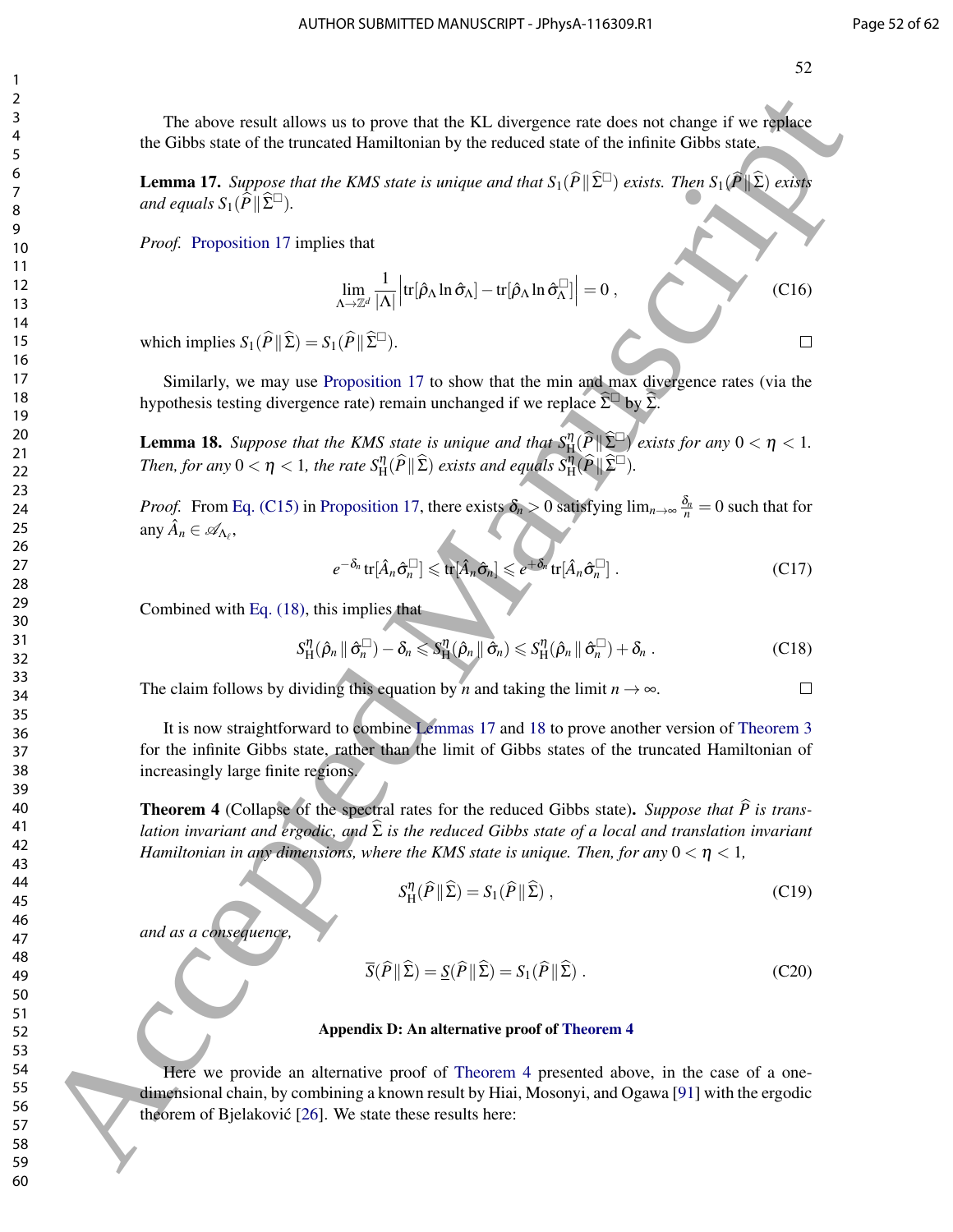Proposition 18 (Hiai, Mosonyi, and Ogawa [91, Lemma 4.2]). *Let* σˆ*<sup>n</sup> be the reduced local Gibbs state on n sites in one dimension. There exist*  $\alpha_1, \alpha_2 > 0$  *and*  $m_0 \in \mathbb{N}$  *such that for all*  $m \geq m_0$  *and*  $k \in \mathbb{N}$  *we have* 

$$
\alpha_1^{k-1} \hat{\sigma}_m^{\otimes k} \leq \hat{\sigma}_{km} \leq \alpha_2^{k-1} \hat{\sigma}_m^{\otimes k} .
$$
 (D1)

**Proposition 19** (Bjelaković and Siegmund-Schultze [26, Theorem 2.1]). *Suppose that P translation-invariant and ergodic, and*  $\widehat{\Sigma} = \{\sigma^{\otimes n}\}$  *is i.i.d. Then, for any*  $0 < \eta < 1$ ,

$$
S_H^{\eta}(\widehat{P} \| \widehat{\Sigma}) = S_1(\widehat{P} \| \widehat{\Sigma}).
$$
 (D2)

The proof strategy is thus to use Proposition 18 to reduce the problem for a local Gibbs state to a problem with a tensor product Gibbs state, by coarse-graining the *n*-site chain into *k* blocks of *m* sites. The problem then falls in the scope of Proposition 19 which gives the desired result.

*Alternative proof of Theorem 4 in one dimension.* We fix  $m \in \mathbb{N}$ , and let  $n = km + r$  with  $1 \leq r \leq$ *m*−1. First we argue that we can essentially ignore the *r* remaining sites and focus on the *km* sites. From the monotonicity of the hypothesis testing divergence under CPTP maps, and therefore under the partial trace, we have for any  $0 < \eta < 1$ , **Proposition 18 OHio)**<br> **For the control of the control of the control of the control of the control of the control of the control of the control of the control of the control of the control of the control of the control** 

$$
S_{\mathrm{H}}^{\eta}(\hat{\rho}_n \mid \hat{\sigma}_n) \geqslant S_{\mathrm{H}}^{\eta}(\hat{\rho}_{km} \mid \hat{\sigma}_{km}). \tag{D3}
$$

Fix  $0 < \eta < 1$  and let  $\hat{Q}_{km}$  denote an optimal operator in (18) such that  $\eta^{-1}$ tr $(\hat{Q}_{km}\hat{\sigma}_{km})$  =  $\exp(-S_{\rm H}^{\eta})$  $\lim_{\Omega}(\hat{\rho}_{km}\|\hat{\sigma}_{m}^{\otimes k}))$ . Then, from Proposition 18,

$$
S_{\mathrm{H}}^{\eta}(\hat{\rho}_{km} \| \hat{\sigma}_{km}) \ge -\ln(\eta^{-1} \mathrm{tr}[\hat{Q}_{km}\hat{\sigma}_{km}])
$$
  
\n
$$
\ge -\ln(\eta^{-1} \mathrm{tr}[\hat{Q}_{km}\hat{\sigma}_{m}^{\otimes k}]) - (k-1)\ln \alpha_{2}
$$
  
\n
$$
= S_{\mathrm{H}}^{\eta}(\hat{\rho}_{km} \| \hat{\sigma}_{m}^{\otimes k}) - (k-1)\ln \alpha_{2}.
$$
 (D4)

Therefore,

$$
S_{\mathrm{H}}^{\eta}(\hat{\rho}_n \|\hat{\sigma}_n) \geqslant S_{\mathrm{H}}^{\eta}(\hat{\rho}_{km} \|\hat{\sigma}_m^{\otimes k}) - (k-1)\ln \alpha_2 . \tag{D5}
$$

From Proposition 19, we have for large *k* and at fixed *m*,

$$
\frac{1}{k}S_H^{\eta}(\hat{\rho}_{km} \|\hat{\sigma}_m^{\otimes k}) = \frac{1}{k}S_1(\hat{\rho}_{km} \|\hat{\sigma}_m^{\otimes k}) + \delta_k , \qquad (D6)
$$

where  $\lim_{k\to\infty} \delta_k = 0$ . Using the fact that the logarithm is an operator monotone and with (D1),

$$
S_1(\hat{\rho}_{km} \|\hat{\sigma}_m^{\otimes k}) \geq S_1(\hat{\rho}_{km} \|\hat{\sigma}_{km}) + (k-1)\ln \alpha_1 .
$$
 (D7)

Hence, we obtain

$$
\frac{1}{n}S_{\mathrm{H}}^{\eta}(\hat{\rho}_n \|\hat{\sigma}_n) \geq \frac{1}{n}S_1(\hat{\rho}_{km} \|\hat{\sigma}_{km}) + \frac{k-1}{n}\ln\frac{\alpha_1}{\alpha_2} + \frac{k}{n}\delta_k.
$$
 (D8)

Taking liminf $_{n\to\infty}$  while fixing *m*, we obtain

$$
\liminf_{n\to\infty}\frac{1}{n}S_H^{\eta}(\hat{\rho}_n\,\|\,\hat{\sigma}_n)\geqslant S_1(\widehat{P}\,\|\,\widehat{\Sigma})+\frac{1}{m}\ln\frac{\alpha_1}{\alpha_2}\,,\tag{D9}
$$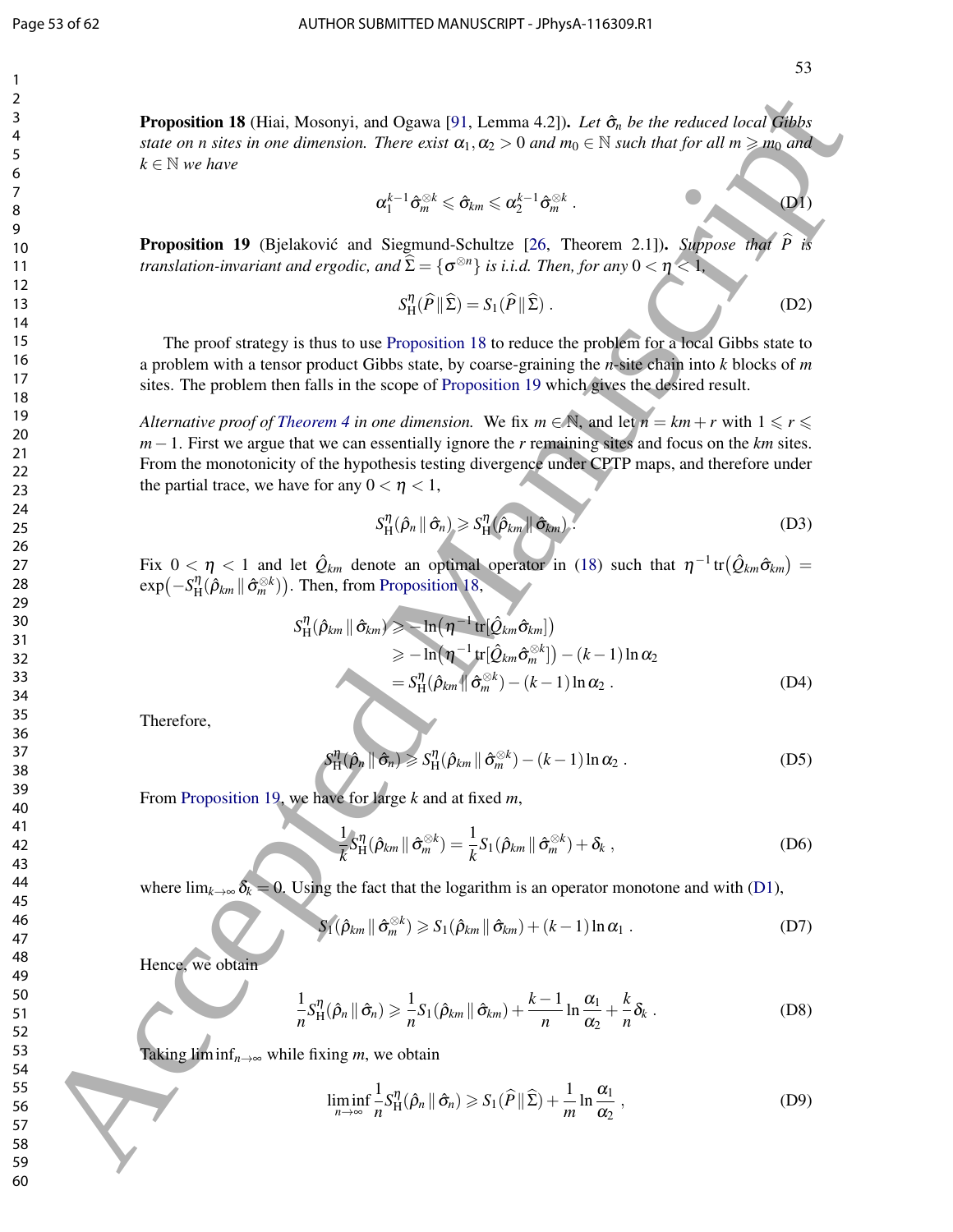where we used Lemma 17 to get the first term on the right-hand side. Since *m* can be taken arbitrarily large, we obtain

$$
\liminf_{n\to\infty}\frac{1}{n}S_H^{\eta}(\hat{\rho}_n\,\|\,\hat{\sigma}_n)\geqslant S_1(\widehat{P}\,\|\,\widehat{\Sigma})\;.
$$
 (D10)

We next show the opposite direction. Again from the monotonicity of the hypothesis testing divergence under partial trace,

$$
S_H^{\eta}(\hat{\rho}_n \mid \hat{\sigma}_n) \leqslant S_H^{\eta}(\hat{\rho}_{(k+1)m} \mid \hat{\sigma}_{(k+1)m}). \tag{D11}
$$

Fix  $0 < \eta < 1$  and let  $\hat{Q}_{(k+1)m}'$  denote an optimal operator in (18) such that  $\eta^{-1}\text{tr}(\hat{Q}_{(k+1)m}\hat{\sigma}_{(k+1)m}) =$  $\exp(-S_H^{\eta}(\hat{\rho}_{(k+1)m}||\hat{\sigma}_{(k+1)m}))$ . Then, using Proposition 18,  $\eta_{\mathbf{H}}(\hat{\rho}_{(k+1)m} \|\hat{\sigma}_{(k+1)m})$ 

*S* η H (ρˆ(*k*+1)*<sup>m</sup>* kσˆ(*k*+1)*m*) = −ln η −1 tr[*Q*ˆ 0 (*k*+1)*m*σˆ(*k*+1)*m*] 6 −ln η −1 tr[*Q*ˆ 0 (*k*+1)*m*σˆ ⊗(*k*+1) *<sup>m</sup>* ] −*k* lnα<sup>1</sup> 6 *S* η H (ρˆ(*k*+1)*<sup>m</sup>* kσˆ ⊗(*k*+1) *<sup>m</sup>* )−*k* lnα<sup>1</sup> . (D12) 60 Accepted Manuscript

Therefore,

$$
S_H^{\eta}(\hat{\rho}_n \parallel \hat{\sigma}_n) \leqslant S_H^{\eta}(\hat{\rho}_{(k+1)m} \parallel \hat{\sigma}_m^{\otimes (k+1)}) - k \ln \alpha_1 . \tag{D13}
$$

From Proposition 19, we have for large *k* and for fixed *m*,

$$
\frac{1}{k+1} S_H^{\eta}(\hat{\rho}_{(k+1)m} \| \hat{\sigma}_m^{\otimes (k+1)}) = \frac{1}{k+1} S_1(\hat{\rho}_{km} \| \hat{\sigma}_m^{\otimes (k+1)}) + \delta'_k , \qquad (D14)
$$

where  $\lim_{k\to\infty} \delta_k' = 0$ . Since the logarithm is an operator monotone, we have from inequality (D1),

$$
S_1(\hat{\rho}_{(k+1)m} \|\hat{\sigma}_m^{\otimes (k+1)}) \leq S_1(\hat{\rho}_{(k+1)m} \|\hat{\sigma}_{(k+1)m}) + k \ln \alpha_2.
$$
 (D15)

Therefore, we obtain

$$
\frac{1}{n}S_H^{\eta}(\hat{\rho}_n \parallel \hat{\sigma}_n) \leq \frac{1}{n}S_1(\hat{\rho}_{(k+1)m} \parallel \hat{\sigma}_{(k+1)m}) + \frac{k}{n}\ln\frac{\alpha_2}{\alpha_1} + \frac{k+1}{n}\delta'_k.
$$
 (D16)

By taking  $\limsup_{n\to\infty}$  while fixing *m*, we obtain

$$
\limsup_{n\to\infty}\frac{1}{n}S_H^{\eta}(\hat{\rho}_n\,\|\,\hat{\sigma}_n)\leqslant S_1(\hat{P}\,\|\,\hat{\Sigma})+\frac{1}{m}\ln\frac{\alpha_2}{\alpha_1}\,,\tag{D17}
$$

where we again used Lemma 17. Since *m* can be taken arbitrarily large, we obtain

$$
\limsup_{n\to\infty}\frac{1}{n}S_H^{\eta}(\hat{\rho}_n\,\|\,\hat{\sigma}_n)\leqslant S_1(\hat{P}\|\,\hat{\Sigma})\,.
$$
 (D18)

Equation (C19) then follows from inequalities (D10) and (D18).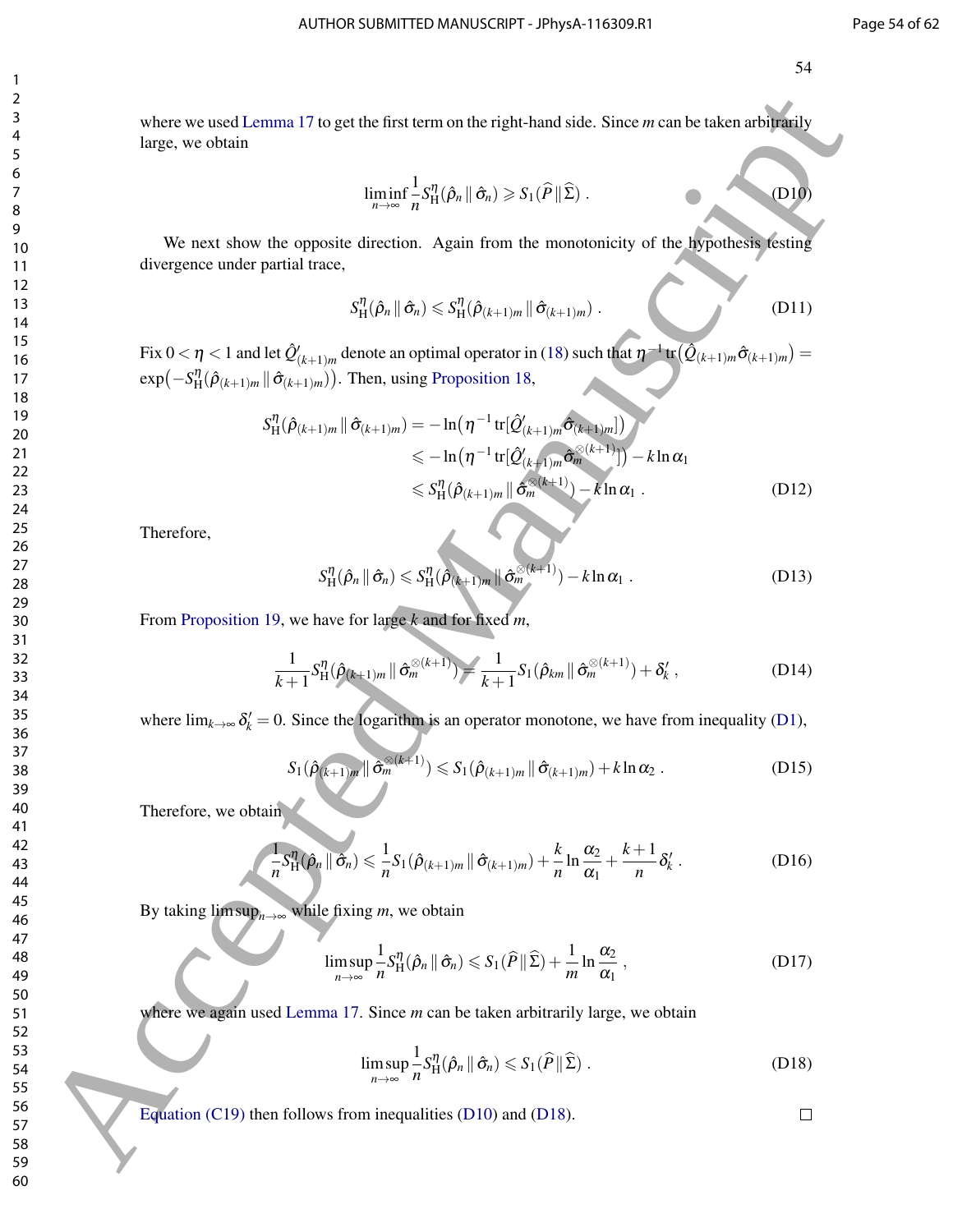#### Appendix E: The classical case

If we restrict the C<sup>\*</sup>-algebra  $\mathscr A$  in one dimension to a commutative subalgebra, we obtain a classical stochastic process. Here, we flesh out explicitly the classical ergodic theorem that our argument in Section IV and Appendix C reduces to in the classical case.

The classical counterpart of the setup in these sections is a two-sided stochastic process over  $\mathbb{Z}$ with finite alphabets. Let  $\{x_\ell\}_{\ell \in \mathbb{Z}}$  be the stochastic process, where  $x_\ell \in B$  with *B* being a finite set of alphabets, and let  $X_n := (x_{-\ell}, x_{-\ell+1}, \dots, x_{\ell})$  with  $n := 2\ell + 1$ . We consider sequences of probability distributions  $\widehat{P} := {\rho_n(X_n)}_{n \in \mathbb{N}}$  and  $\widehat{\Sigma} := {\sigma_n(X_n)}_{n \in \mathbb{N}}$ .

First of all, we briefly comment on mathematical details about the correspondence between the classical case and the quantum case (see also Refs. [21, 26]). Let  $\mathscr A$  be the  $C^*$ -algebra of an infinite spin chain. We consider a unital Abelian  $C^*$ -subalgebra  $\mathscr{B} \subset \mathscr{A}$ , which is interpreted as a set of classical observables. Let  $\Phi$  be a quantum state on  $\mathscr{A}$ , and  $\Phi|_{\mathscr{B}}$  be its restriction to  $\mathscr{B}$ . From the Gelfand-Naimark theorem,  $\mathscr B$  is identified with the Banach space  $C_0(K)$ , which is the space of C-valued continuous functions on a compact Hausdorff space *K*. In our setup,  $K = B^{\mathbb{Z}}$ , which is compact from the Tychonoff's theorem. From the Riesz-Markov-Kakutani representation theorem, the dual of  $C_0(K)$  is the space of regular Borel measures on *K*. Thus  $\Phi|_{\mathscr{B}}$  is identified with a probability measure on  $K$  (i.e., a stochastic process over  $\mathbb{Z}$ ). Associate the C algorithm is the classical content<br>of the C algorithm is commutative collegeing as some through the classical content of the content of the college of the college of the college of the college of the colle

Classical ergodicity can be defined in the same manner as in the quantum case (Definition 9), i.e., as a commutative case of quantum ergodicity. On the other hand, the standard definition of classical ergodicity is that any subset of trajectories in a stochastic process that is invariant under *T* has measure 0 or 1. These definitions are equivalent for the finite-alphabet case. In fact, a classical stochastic process is translation-invariant ergodic if and only if it is an extremal point of the set of translation-invariant processes. Also, as mentioned before, Definition 9 is equivalent to the definition by extremality for quantum spin systems [22, 32].

All the quantum divergences introduced in Section II can be computed using as arguments a probability distribution and a vector of positive entries of same length, by embedding both classical vectors into the diagonal entries of an operator in a Hilbert space whose dimension is the same as the number of entries in the vectors.

In the following, we argue that, explicitly for the classical case, if  $\hat{P}$  and  $\hat{\Sigma}$  satisfy a relative asymptotic equipartition property (relative AEP), then the lower and the upper divergence rates coincide, and they must equal the KL divergence. We first define the relative AEP in the form of a convergence in probability, a classical counterpart of our quantum formulation in Section IV.

**Definition 15** (Relative asymptotic equipartition property (relative AEP)). We say that  $\widehat{P}$  and  $\widehat{\Sigma}$ *satisfy the relative AEP if the KL divergence rate*  $S_1(\widehat{P} \|\widehat{\Sigma})$  *exists and if*  $\frac{1}{n} \ln \frac{\rho_n(X_n)}{\sigma_n(X_n)}$  *converges to*  $S_1(\widehat{P} \|\widehat{\Sigma})$  *in probability by sampling X<sub>n</sub> according to*  $\rho_n$ *.* 

This is equivalently formulated as follows (see, for example, Theorem 11.8.2 of Ref. [19]):

**Proposition 20.** *Suppose that*  $S_1(\widehat{P}||\widehat{\Sigma})$  *exists. The sequences*  $\widehat{P}$  *and*  $\widehat{\Sigma}$  *satisfy the relative AEP if and only if for any*  $\varepsilon > 0$ , there exists a set  $Q_n \subset \{X_n\}$  (the relative typical set) such that for sufficiently *large n:*

*(a)* For any  $X_n \in Q_n$ ,

$$
\exp(n(S_1(\widehat{P} \|\widehat{\Sigma}) - \varepsilon)) \leq \frac{\rho_n(X_n)}{\sigma_n(X_n)} \leq \exp(n(S_1(\widehat{P} \|\widehat{\Sigma}) + \varepsilon));
$$
\n(E1)

*(b)*  $\rho_n[Q_n] > 1 - \varepsilon$ *; and*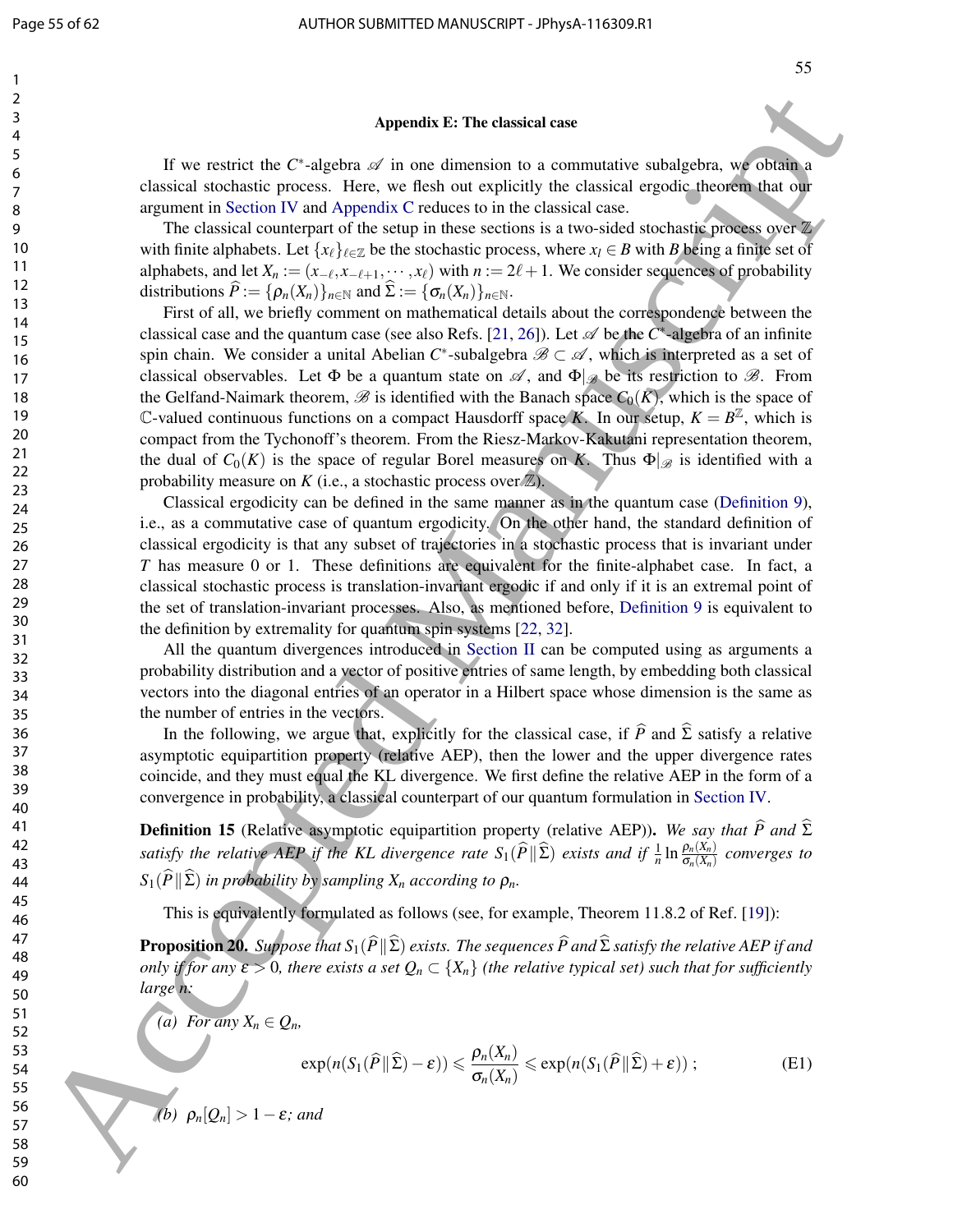$$
(c) \ \ (1-\varepsilon)\exp(-n(S_1(\widehat{P} \|\Sigma)+\varepsilon)) < \sigma_n[Q_n] < \exp(-n(S_1(\widehat{P} \|\Sigma)-\varepsilon)).
$$

*Here,*  $\rho_n[Q_n]$  *and*  $\sigma_n[Q_n]$  *represent the probability of*  $Q_n$  *according to distributions*  $\rho_n$  *and*  $\sigma_n$ *, respectively.*

The relative AEP ensures that the min and max divergence rates converge to the KL divergence rate:

**Proposition 21.** *If*  $\widehat{P}$  *and*  $\widehat{\Sigma}$  *satisfy the relative AEP, we have* 

$$
\underline{S}(\widehat{P} \| \widehat{\Sigma}) = \overline{S}(\widehat{P} \| \widehat{\Sigma}) = S_1(\widehat{P} \| \widehat{\Sigma}).
$$
\n(E2)

*Proof.* Although this proposition follows easily from Eqs. (29a) and (29b), we here note an alternative proof based on Definition 2 with a slightly different intuition. We consider a subnormalized probability distribution  $\tau_n(X_n)$  defined by  $\tau_n(X_n) := \rho_n(X_n)$  for  $X_n \in \mathcal{Q}_n$  and  $\tau_n(X_n) := 0$  for  $X_n \notin \mathcal{Q}_n$ . From tr[ $\tau_n$ ] > 1 –  $\varepsilon$  and with Proposition 10, we see that  $\tau_n$  is a candidate for the maximization in  $S_0^{2\sqrt{\varepsilon}}$  $\int_0^{2\sqrt{\varepsilon}} (\rho_n \| \sigma_n)$ . Therefore, 60  $\mu$  (1 = 8 (say)  $-\pi/5$  ( $\mu$ )  $\geq 6$  ( $\mu$ )  $\geq 6$  ( $\mu$ )  $\geq 6$  ( $\mu$ )  $\geq 6$  ( $\mu$ )  $\geq 6$  ( $\mu$ )  $\geq 6$  ( $\mu$ )  $\geq 6$  ( $\mu$ )  $\geq 6$  ( $\mu$ )  $\geq 6$  ( $\mu$ )  $\geq 6$  ( $\mu$ )  $\geq 6$  ( $\mu$ )  $\geq 6$  ( $\mu$ )  $\geq 6$ 

$$
S_0^{2\sqrt{\varepsilon}}(\rho_n \|\sigma_n) \geqslant S_0(\tau_n \|\sigma_n) \geqslant +\ln \sigma_n[Q_n], \tag{E3}
$$

where we used that  $Q_n$  cannot be smaller than the support of  $\tau_n$  to obtain the right inequality. From the right inequality of (c) in Proposition 20, we have

$$
S_0^{2\sqrt{\varepsilon}}(\rho_n \|\sigma_n) > n(S_1(\widehat{P} \|\widehat{\Sigma}) - \varepsilon) .
$$
 (E4)

By taking the limit  $n \rightarrow \infty$ , we obtain

$$
\underline{S}(\widehat{P} \| \widehat{\Sigma}) \ge S_1(\widehat{P} \| \widehat{\Sigma}) . \tag{E5}
$$

Similarly, we have

$$
S_{\infty}^{2\sqrt{\varepsilon}}(\rho_n \|\sigma_n) \leq S_{\infty}(\tau_n \|\sigma_n) = \ln \max_{X_n \in Q_n} \frac{\rho_n(X_n)}{\sigma_n(X_n)}.
$$
 (E6)

From the right hand side of Proposition 20 (a), we have

$$
S_{\infty}^{2\sqrt{\epsilon}}(\rho_n \|\sigma_n) < n(S_1(\rho_n \|\sigma_n) + \epsilon) . \tag{E7}
$$

By taking the limit, we obtain

$$
\overline{S}(\widehat{P} \| \widehat{\Sigma}) \leqslant S_1(\widehat{P} \| \widehat{\Sigma}) . \tag{E8}
$$

By combining Eqs. (E5) and (E8), we obtain (E2).

In the following, we assume that  $\hat{P} := \{ \rho_n \}$  is translation-invariant (i.e., stationary) and ergodic. In this case the non-relative AEP (i.e., the classical counterpart of Proposition 8) is satisfied, as a consequence of the Shannon-McMillan theorem.

As in the quantum case, we define the reduced state  $\Sigma := {\sigma_n}$  of the global Gibbs state  $\sigma$  of a local and translation-invariant Hamiltonian in one dimension, where  $\sigma_n(X_n) := \sigma(X_n)$  (i.e.,  $\sigma_n$  is a marginal distribution of  $\sigma$ ). We can also define the truncated Gibbs state  $\hat{\Sigma}^{\Box} := {\sigma_n^{\Box}}$ . The global Gibbs state  $\sigma$  is obtained as the limit of the truncated Gibbs states [92]:

$$
\sigma := \lim_{n \to \infty} \sigma_n^{\square} , \tag{E9}
$$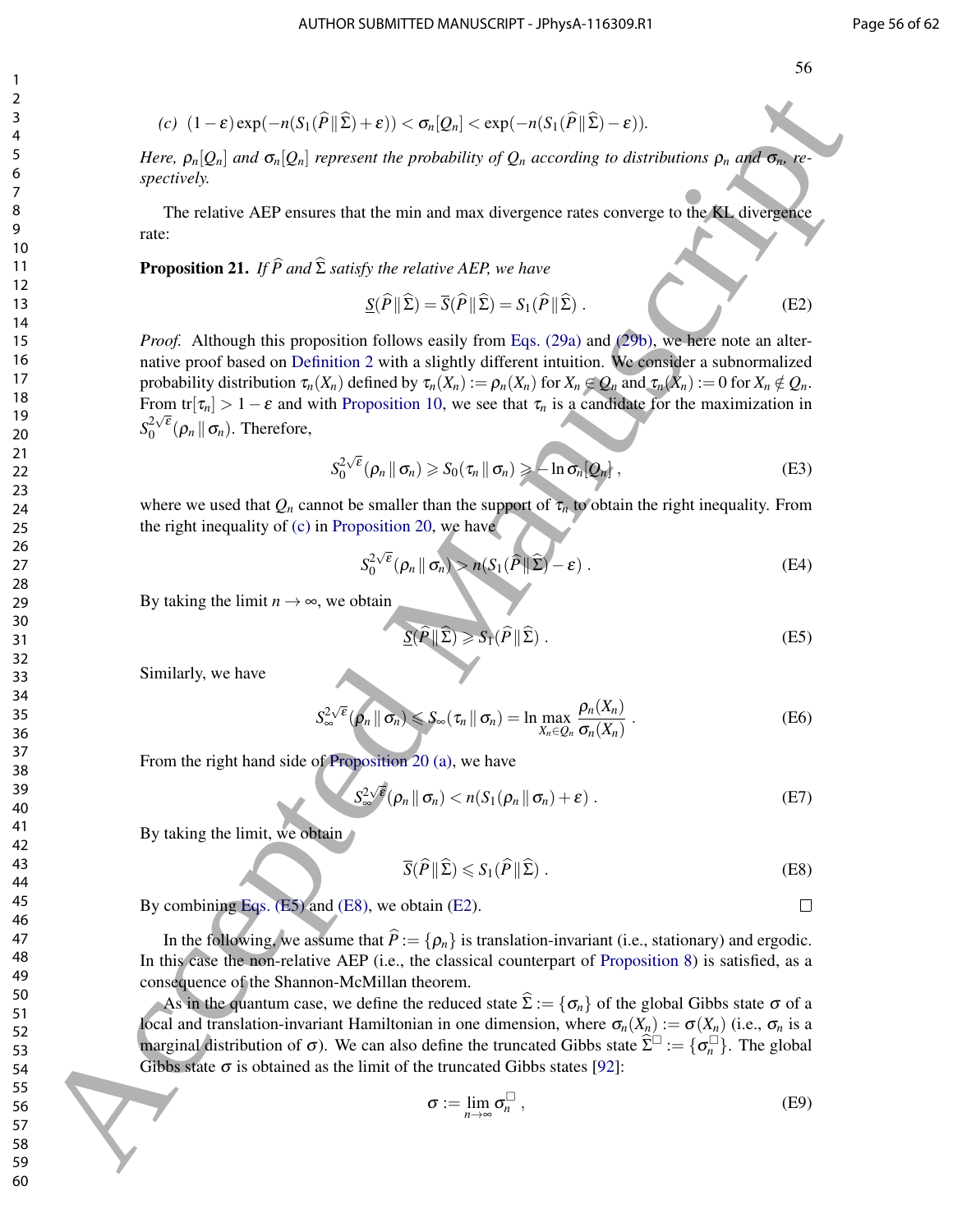where convergence is given by the weak-∗ topology (or the vague topology) of the dual of the Banach space  $C_0(K)$ .

We remark that the case of the reduced Gibbs state  $\hat{\Sigma}$  can also be obtained from a well-known fact that the relative AEP is satisfied for a translation-invariant ergodic process with respect to a translation-invariant Markov process. (The relative AEP has also been proved in a stronger sense (i.e., almost surely convergence). See Ref. [20] and references therein. For our purpose here, however, convergence in probability is enough.) In fact, we have the following lemma. where convergence is given by the weaker topology (or the value topology) of the dual with<br> **Example 200** Accepted Manuscription (18th consistent Gallery and the time and the simulation of the simulation of the simulation

Lemma 19. *The global Gibbs state* σ *of a local and translation-invariant Hamiltonian in one dimension is translation-invariant Markovian.*

*Proof.* From the Hammersley-Clifford theorem [93] (see also Ref. [94]), it is known that the Gibbs state of a local Hamiltonian on an arbitrary finite graph is Markovian. On the other hand, here we directly prove this lemma by explicitly calculating the global Gibbs distribution  $\sigma$ , without using the Hammersley-Clifford theorem.

For simplicity, we assume that the local interaction is given in the form of  $h_i = h(x_i, x_{i+1})$  and satisfies  $h(x, y) = h(y, x)$ . We introduce the transfer matrix *T*, whose  $(x_i, x_{i+1})$ -element is given by

$$
\langle x_i | T | x_{i+1} \rangle := \exp(-\beta h(x_i, x_{i+1})) \tag{E10}
$$

Here, we used the bra-ket notation to represent the classical probability vectors. We denote the spectral decomposition of *T* as

$$
T = \sum_{\lambda} e^{\lambda} |\lambda \rangle \langle \lambda | \tag{E11}
$$

We also assume that *T* has a non-degenerate maximum eigenvalue  $e^{\lambda_*}$ .

For the truncated Hamiltonian  $H_{[-\ell,\ell]} := \sum_{i=-\ell}^{\ell} h(x_i, x_{i+1})$ , the truncated Gibbs distribution is given by

$$
\sigma_{[-\ell,\ell]}^{\square}(x_{-\ell},\cdots,x_{\ell},x_{\ell+1})=\frac{\prod_{i=-\ell}^{\ell}\langle x_i | T | x_{i+1} \rangle}{\langle 1 | T^{2\ell+1} | 1 \rangle},
$$
\n(E12)

where  $|1\rangle := \sum_{x_i} |x_i\rangle$  is the column vector whose entries are all unity. Its marginal distribution for an interval  $[-\ell', n]$  with  $\ell' < \ell, n' < \ell$  is given by

$$
\sigma_{[-\ell,\ell]}^{\square}(x_{-\ell'},\cdots,x_n)=\frac{\langle 1|T^{\ell-\ell'}|x_{-\ell'}\rangle\prod_{i=-\ell'}^{n-1}\langle x_i|T|x_{i+1}\rangle\langle x_n|T^{\ell-n}|1\rangle}{\langle 1|T^{2\ell+1}|1\rangle}.
$$
 (E13)

The conditional probability is then given by

$$
\sigma_{\ell,\ell}^{[1]}(x_n|x_{n-1},\gamma,\mathbf{x}_{-\ell'}) = \frac{\langle 1 | T^{\ell-\ell'} | x_{-\ell'} \rangle \prod_{i=-\ell'}^{n-1} \langle x_i | T | x_{i+1} \rangle \langle x_n | T^{\ell-n} | 1 \rangle}{\langle 1 | T^{\ell-\ell'} | x_{-\ell'} \rangle \prod_{i=-\ell'}^{n-2} \langle x_i | T | x_{i+1} \rangle \langle x_{n-1} | T^{\ell-n+1} | 1 \rangle}
$$

$$
= \frac{\langle x_n | T^{\ell-n} | 1 \rangle}{\langle x_{n-1} | T^{\ell-n+1} | 1 \rangle} \langle x_{n-1} | T | x_n \rangle , \qquad (E14)
$$

which depends only on  $x_{n-1}$  and  $x_n$  — as expected from the Hammersley-Clifford theorem — with also an explicit dependency on *n*. From (E11),

$$
\sigma_{[-\ell,\ell]}^{\square}(x_n|x_{n-1},\cdots,x_{-\ell'})=\frac{\sum_{\lambda}e^{\lambda(\ell-n)}\langle x_n|\lambda\rangle\langle\lambda|1\rangle}{\sum_{\lambda}e^{\lambda(\ell-n+1)}\langle x_{n-1}|\lambda\rangle\langle\lambda|1\rangle}\langle x_{n-1}|T|x_n\rangle.
$$
 (E15)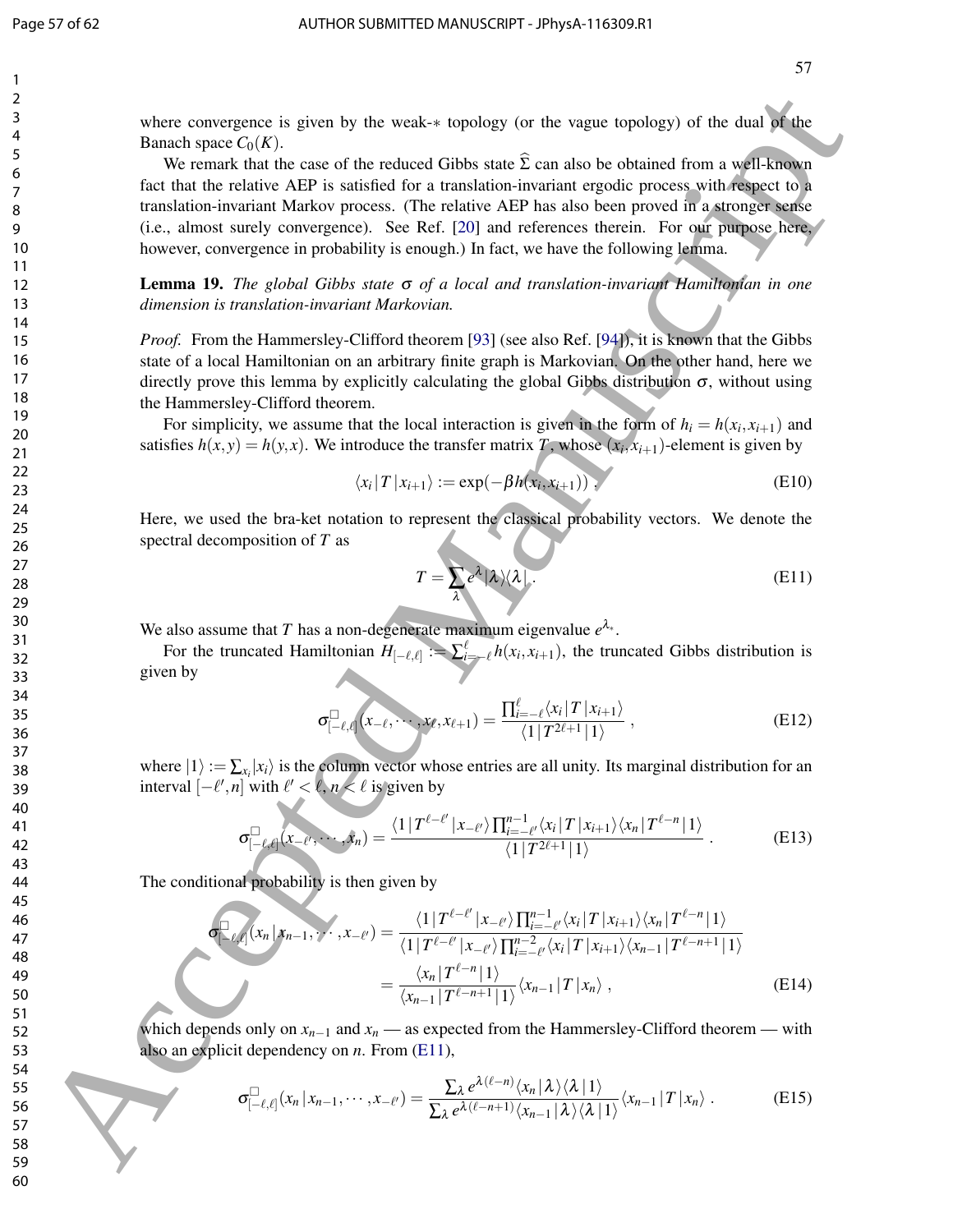h*xn*−<sup>1</sup> |*T* |*xn*i , (E16)

By taking the limit of  $\ell$  while fixing  $\ell'$  and *n*, we obtain

$$
\lim_{\ell\to\infty}\sigma_{[-\ell,\ell]}^{\square}(x_n\,|\,x_{n-1},\cdots,x_{-\ell'})=\frac{\langle x_n\,|\,\lambda_*\rangle}{e^{\lambda_*}\langle x_{n-1}\,|\,\lambda_*\rangle}\langle x_{n-1}\,|\,T\,|\,x_n\rangle\;,
$$

where the right-hand side depends only on  $x_n$  and  $x_{n+1}$  and no longer explicitly depends on *n*. Therefore, the global Gibbs distribution  $\sigma$  satisfies

$$
\sigma(x_n | x_{n-1}, \cdots, x_{-\ell'}) = \sigma(x_n | x_{n-1}). \tag{E17}
$$

We note that it is straightforward to remove the assumption that *T* has a non-degenerate maximum eigenvalue. In fact, we can just replace the right-hand side of (E16) by multiple eigenvectors with the maximum eigenvalue of *T*. By [t](https://arxiv.org/abs/1505.07835)aking th[e](https://doi.org/10.1088/1751-8113/49/14/143001)limit of  $\ell$  which there is a solution  $\ell_{\text{min}}$ . (54,  $\lambda_0$  $\lambda_0$  $\lambda_0$ )<br>
So  $\ell_{\text{min}}$  there are in Figure III and the d[ep](https://arxiv.org/abs/1111.3882)endent of  $\ell_{\text{min}}$  and  $\ell_{\text{min}}$  (11 and 11 and 11 and 11 and 11 and 11 and 11 and 11 and

In general, a stochastic process σ is defined as Markovian, if for any *n*

$$
\sigma(x_n | x_{n-1}, x_{n-2}, \cdots) = \sigma(x_n | x_{n-1})
$$
\n(E18)

holds almost surely (see, for example, Chapter 2 of Ref. [95]). Also, from the Levy's martingale convergence theorem,  $\lim_{\ell' \to \infty} \sigma(x_n | x_{n-1}, \dots, x_{-\ell'}) = \sigma(x_n | x_{n-1}, \dots)$  holds almost surely. The claim then follows from Eq. (E17).

- [1] H. B. Callen, *Thermodynamics and an Introduction to Thermostatistics* (Wiley, 1985).
- [2] E. H. Lieb and J. Yngvason, The physics and mathematics of the second law of thermodynamics, Physics Reports 310, 1 (1999), arXiv:cond-mat/9708200.
- [3] T. Sagawa, Second law-like inequalities with quantum relative entropy: An introduction, in *Lectures on Quantum Computing, Thermodynamics and Statistical Physics*, edited by M. Nakahara and S. Tanaka (World Scientific, 2012) pp. 125–190, arXiv:1202.0983.
- [4] J. M. R. Parrondo, J. M. Horowitz, and T. Sagawa, Thermodynamics of information, Nature Physics 11, 131 (2015), arXiv:0903.2792.
- [5] J. Goold, M. Huber, A. Riera, L. d. Rio, and P. Skrzypczyk, The role of quantum information in thermodynamics—a topical review, Journal of Physics A: Mathematical and Theoretical 49, 143001 (2016), arXiv:1505.07835.
- [6] E. Chitambar and G. Gour, Quantum resource theories, Reviews of Modern Physics 91, 025001 (2019), arXiv:1806.06107.
- [7] T. Sagawa, *Entropy, Divergence, and Majorization in Classical and Quantum Thermodynamics* (SpringerBriefs in Mathematical Physics, 2021) in press, arXiv:2007.09974.
- [8] F. G. S. L. Brandão, M. Horodecki, J. Oppenheim, J. M. Renes, and R. W. Spekkens, Resource theory of quantum states out of thermal equilibrium, Physical Review Letters 111, 250404 (2013), arXiv:1111.3882.
- [9] J. Åberg, Truly work-like work extraction via a single-shot analysis, Nature Communications 4, 1925 (2013), arXiv:1110.6121.
- [10] M. Horodecki and J. Oppenheim, Fundamental limitations for quantum and nanoscale thermodynamics, Nature Communications 4, 2059 (2013), arXiv:1111.3834.
- [11] F. Brandão, M. Horodecki, N. Ng, J. Oppenheim, and S. Wehner, The second laws of quantum thermodynamics, Proceedings of the National Academy of Sciences 112, 3275 (2015), arXiv:1305.5278.
- [12] G. Gour, D. Jennings, F. Buscemi, R. Duan, and I. Marvian, Quantum majorization and a complete set of entropic conditions for quantum thermodynamics, Nature Communications 9, 5352 (2018), arXiv:1708.04302.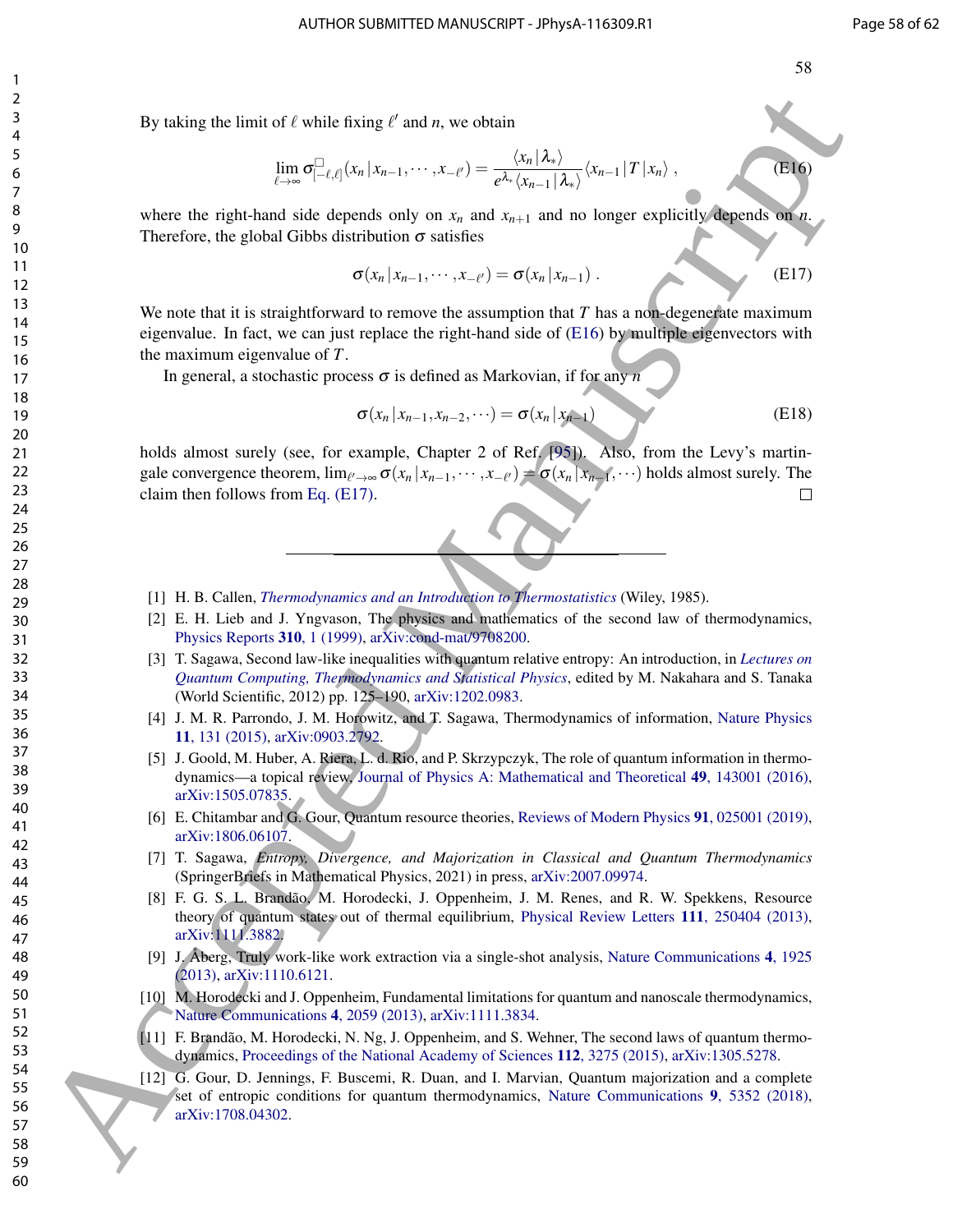| 1                    |                                                                                                                                                                                                                                                                                      |  |
|----------------------|--------------------------------------------------------------------------------------------------------------------------------------------------------------------------------------------------------------------------------------------------------------------------------------|--|
| 2                    |                                                                                                                                                                                                                                                                                      |  |
| 3<br>4               | [13] P. Faist, F. Dupuis, J. Oppenheim, and R. Renner, The minimal work cost of information processing,<br>Nature Communications 6, 7669 (2015), arXiv:1211.1037.                                                                                                                    |  |
| 5<br>6               | [14] P. Faist and R. Renner, Fundamental work cost of quantum processes, Physical Review X 8, 021011<br>(2018), arXiv:1709.00506.                                                                                                                                                    |  |
| 7<br>8<br>9          | [15] M. Weilenmann, L. Kraemer, P. Faist, and R. Renner, Axiomatic relation between thermodynamic and<br>information-theoretic entropies, Physical Review Letters 117, 260601 (2016), arXiv:1501.06920.                                                                              |  |
| 10                   | [16] M. Weilenmann, Quantum Causal Structure and Quantum Thermodynamics, Ph.D. thesis, University<br>of York (2017), arXiv:1807.06345.                                                                                                                                               |  |
| 11<br>12<br>13<br>14 | [17] M. Weilenmann, L. Krämer, and R. Renner, Smooth entropy in axiomatic thermodynamics, in Ther-<br>modynamics in the Quantum Regime, edited by F. Binder, L. A. Correa, C. Gogolin, J. Anders, and<br>G. Adesso (Springer, Cham, Heidelberg, 2018) pp. 773-798, arXiv:1807.07583. |  |
| 15<br>16             | [18] C. E. Shannon, A mathematical theory of communication, The Bell System Technical Journal 27, 379<br>(1948).                                                                                                                                                                     |  |
| 17                   | [19] T. M. Cover and J. A. Thomas, <i>Elements of Information Theory</i> , 2nd ed. (Wiley, 2006).                                                                                                                                                                                    |  |
| 18                   | [20] P. H. Algoet and T. M. Cover, A sandwich proof of the Shannon-McMillan-Breiman theorem, The                                                                                                                                                                                     |  |
| 19                   | Annals of Probability 16, 899 (1988).                                                                                                                                                                                                                                                |  |
| 20<br>21<br>22       | [21] I. Bjelaković, T. Krüger, R. Siegmund-Schultze, and A. Szkoła, The Shannon-McMillan theorem for<br>ergodic quantum lattice systems, Inventiones mathematicae 155, 203 (2004), arXiv:math/0207121.                                                                               |  |
| 23<br>24             | [22] I. Bjelaković and A. Szkola, The data compression theorem for ergodic quantum information sources,<br>Quantum Information Processing 4, 49 (2005), arXiv:quant-ph/0301043.                                                                                                      |  |
| 25<br>26             | [23] Y. Ogata, The Shannon-McMillan theorem for AF C*-systems, Letters in Mathematical Physics 103,<br>1367 (2013), arXiv:1303.2288.                                                                                                                                                 |  |
| 27<br>28             | [24] F. Hiai and D. Petz, The proper formula for relative entropy and its asymptotics in quantum probability,<br>Communications in Mathematical Physics 143, 99 (1991).                                                                                                              |  |
| 29<br>30             | [25] H. Nagaoka and T. Ogawa, Strong converse and Stein's lemma in quantum hypothesis testing, IEEE<br>Transactions on Information Theory 46, 2428 (2000), arXiv:quant-ph/9906090.                                                                                                   |  |
| 31<br>32             | [26] I. Bjelakovic and R. Siegmund-Schultze, An ergodic theorem for the quantum relative entropy, Com-<br>munications in Mathematical Physics 247, 697 (2004), arXiv:quant-ph/0306094.                                                                                               |  |
| 33<br>34             | [27] F. G. S. L. Brandão and M. B. Plenio, A generalization of quantum Stein's lemma, Communications in<br>Mathematical Physics 295, 791 (2010), arXiv:0904.0281.                                                                                                                    |  |
| 35<br>36<br>37       | [28] I. Bjelakovic and R. Siegmund-Schultze, Quantum Stein's lemma revisited, inequalities for quantum<br>entropies, and a concavity theorem of Lieb, ArXiv e-prints (2003), arXiv:quant-ph/0307170.                                                                                 |  |
| 38<br>39             | [29] O. Bratteli and D. W. Robinson, Operator Algebras and Quantum Statistical Mechanics I: C*- and<br>W*-Algebras. Symmetry Groups, Decomposition of States (Springer, Berlin, Heidelberg, 1987).                                                                                   |  |
| 40<br>41             | [30] O. Bratteli and D. W. Robinson, Operator Algebras and Quantum Statistical Mechanics II: Equilibrium<br>States. Models in Quantum Statistical Mechanics (Springer, Berlin, Heidelberg, 1981).                                                                                    |  |
| 42                   | [31] R. B. Israel, <i>Convexity in the theory of lattice gases</i> (Princeton University Press, 2015).                                                                                                                                                                               |  |
| 43                   | [32] D. Ruelle, Statistical Mechanics: Rigorous Results (World Scientific, 1999).                                                                                                                                                                                                    |  |
| 44<br>45<br>46       | [33] F. Binder, L. A. Correa, C. Gogolin, J. Anders, and G. Adesso, eds., Thermodynamics in the Quan-<br>tum Regime: Fundamental Aspects and New Directions, Fundamental Theories of Physics, Vol. 195<br>(Springer International Publishing, Cham, 2018).                           |  |
| 47<br>48<br>49       | [34] A. Rényi, On measures of entropy and information, in Proceedings of the Fourth Berkeley Symposium<br>on Mathematical Statistics and Probability, Vol. 1: Contributions to the Theory of Statistics (University<br>of California Press, Berkeley, Calif., 1960) pp. 547–561.     |  |
| 50<br>51<br>52       | [35] E. H. Lieb and J. Yngvason, The entropy concept for non-equilibrium states, Proceedings of the Royal<br>Society A 469, 20130408 (2013), arXiv:1305.3912.                                                                                                                        |  |
| 53<br>54             | [36] T. S. Han, Information-Spectrum Methods in Information Theory, Vol. 50 (Springer, Berlin, Heidelberg,<br>2003).                                                                                                                                                                 |  |
| 55<br>56             | [37] T. S. Han, Hypothesis testing with the general source, IEEE Transactions on Information Theory 46,<br>2415 (2000), arXiv:math/0004121.                                                                                                                                          |  |
| 57                   |                                                                                                                                                                                                                                                                                      |  |
| 58                   |                                                                                                                                                                                                                                                                                      |  |
| 59<br>60             |                                                                                                                                                                                                                                                                                      |  |

| [13] P. Faist, F. Dupuis, J. Oppenheim, and R. Renner, The minimal work cost of information processing, |  |
|---------------------------------------------------------------------------------------------------------|--|
| Nature Communications 6, 7669 (2015), arXiv:1211.1037.                                                  |  |

- [14] P. Faist and R. Renner, Fundamental work cost of quantum processes, Physical Review  $X_1$  8, 021011 (2018), arXiv:1709.00506.
- [15] M. Weilenmann, L. Kraemer, P. Faist, and R. Renner, Axiomatic relation between thermodynamic and information-theoretic entropies, Physical Review Letters 117, 260601 (2016), arXiv:1501.06920.
- [16] M. Weilenmann, *Quantum Causal Structure and Quantum Thermodynamics*, Ph.D. thesis, University of York (2017), arXiv:1807.06345.
- [17] M. Weilenmann, L. Krämer, and R. Renner, Smooth entropy in axiomatic thermodynamics, in *Thermodynamics in the Quantum Regime*, edited by F. Binder, L. A. Correa, C. Gogolin, J. Anders, and G. Adesso (Springer, Cham, Heidelberg, 2018) pp. 773–798, arXiv:1807.07583.
- [1] C. E. Shannon, A mathematical theory of communication, The Bell System Technical Journal 27, 379 (1948).
- [19] T. M. Cover and J. A. Thomas, *Elements of Information Theory*, 2nd ed. (Wiley, 2006).
- [20] P. H. Algoet and T. M. Cover, A sandwich proof of the Shannon-McMillan-Breiman theorem, The Annals of Probability 16, 899 (1988).
- [21] I. Bjelaković, T. Krüger, R. Siegmund-Schultze, and A. Szkoła, The Shannon-McMillan theorem for ergodic quantum lattice systems, Inventiones mathematicae 155, 203 (2004), arXiv:math/0207121.
- [22] I. Bjelakovic and A. Szkola, The data compression theorem for ergodic quantum information sources, ´ Quantum Information Processing 4, 49 (2005), arXiv:quant-ph/0301043.
- [23] Y. Ogata, The Shannon-McMillan theorem for AF C<sup>\*</sup>-systems, Letters in Mathematical Physics 103, 1367 (2013), arXiv:1303.2288.
- [24] F. Hiai and D. Petz, The proper formula for relative entropy and its asymptotics in quantum probability, Communications in Mathematical Physics 143, 99 (1991).
- [25] H. Nagaoka and T. Ogawa, Strong converse and Stein's lemma in quantum hypothesis testing, IEEE Transactions on Information Theory 46, 2428 (2000), arXiv:quant-ph/9906090.
- [26] I. Bjelakovic and R. Siegmund-Schultze, An ergodic theorem for the quantum relative entropy, Communications in Mathematical Physics 247, 697 (2004), arXiv:quant-ph/0306094.
- [27] F. G. S. L. Brandão and M. B. Plenio, A generalization of quantum Stein's lemma, Communications in Mathematical Physics 295, 791 (2010), arXiv:0904.0281.
- [28] I. Bjelakovic and R. Siegmund-Schultze, Quantum Stein's lemma revisited, inequalities for quantum entropies, and a concavity theorem of Lieb, ArXiv e-prints (2003), arXiv:quant-ph/0307170.
- [29] O. Bratteli and D. W. Robinson, *Operator Algebras and Quantum Statistical Mechanics I: C\*- and W\*-Algebras. Symmetry Groups. Decomposition of States* (Springer, Berlin, Heidelberg, 1987).
- [30] O. Bratteli and D. W. Robinson, *Operator Algebras and Quantum Statistical Mechanics II: Equilibrium States. Models in Quantum Statistical Mechanics* (Springer, Berlin, Heidelberg, 1981).
- [31] R. B. Israel, *Convexity in the theory of lattice gases* (Princeton University Press, 2015).
- [32] D. Ruelle, *Statistical Mechanics: Rigorous Results* (World Scientific, 1999).
- [33] F. Binder, L. A. Correa, C. Gogolin, J. Anders, and G. Adesso, eds., *Thermodynamics in the Quantum Regime: Fundamental Aspects and New Directions*, Fundamental Theories of Physics, Vol. 195 (Springer International Publishing, Cham, 2018).
- [34] A. Rényi, On measures of entropy and information, in *Proceedings of the Fourth Berkeley Symposium on Mathematical Statistics and Probability, Vol. 1: Contributions to the Theory of Statistics* (University of California Press, Berkeley, Calif., 1960) pp. 547–561.
- [35] E. H. Lieb and J. Yngvason, The entropy concept for non-equilibrium states, Proceedings of the Royal Society A 469, 20130408 (2013), arXiv:1305.3912.
- [36] T. S. Han, *Information-Spectrum Methods in Information Theory*, Vol. 50 (Springer, Berlin, Heidelberg, 2003).
- [47] T. S. Han, Hypothesis testing with the general source, IEEE Transactions on Information Theory 46, 2415 (2000), arXiv:math/0004121.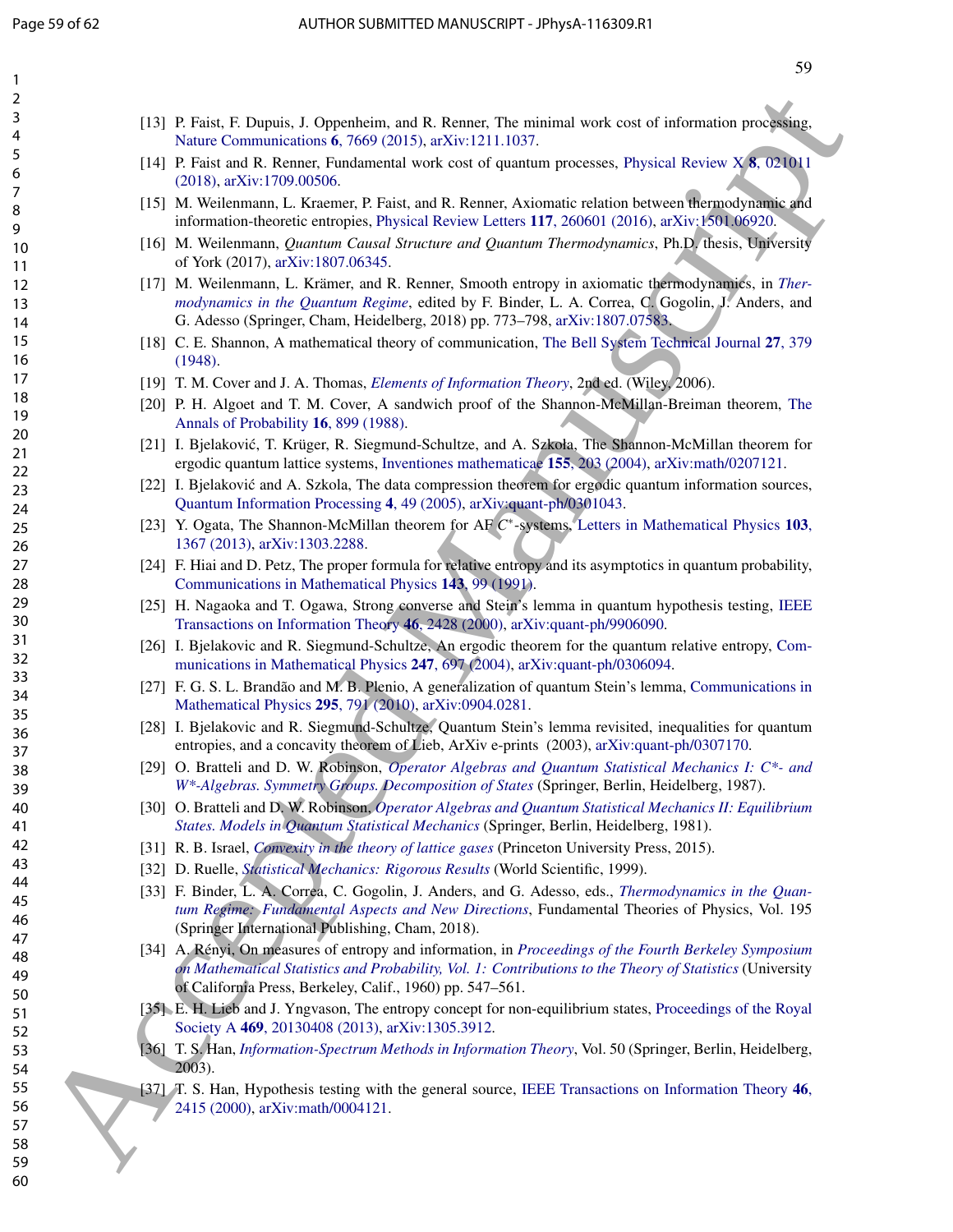- [38] H. Nagaoka and M. Hayashi, An information-spectrum approach to classical and quantum hypothesis testing for simple hypotheses, IEEE Transactions on Information Theory 53, 534 (2007), arXiv:quantph/0206185. 13 A Kemetek mit M. Hayashi, An internetis[c](https://arxiv.org/abs/quant-ph/0604013)[e](https://doi.org/10.1103/PhysRevLett.108.200501)-system inprovide to characterize (system layer)<br>
60 Acce[pt](https://doi.org/10.1142/9789814449243_0008)[ed](https://doi.org/10.1063/1.1666274)[M](https://doi.org/10.1109/TIT.2010.2054130)[a](https://doi.org/10.1103/PhysRevX.5.021001)[nu](https://doi.org/10.1007/978-3-319-21891-5)[s](https://doi.org/10.1109/ISIT.2007.4557235)c[r](https://doi.org/10.1109/ISIT.2006.261709)[i](https://doi.org/10.1109/TIT.2009.2018325)[p](https://doi.org/10.1109/TIT.2009.2018340)[t](https://arxiv.org/abs/quant-ph/0206185) (system and the control of the control of the control of the control of the control of the control of th
	- [39] N. Datta and R. Renner, Smooth entropies and the quantum information spectrum, IEEE Transactions on Information Theory 55, 2807 (2009), arXiv:0801.0282.
	- [40] N. Datta, Min- and max-relative entropies and a new entanglement monotone, IEEE Transactions on Information Theory 55, 2816 (2009), arXiv:0803.2770.
	- [41] G. Bowen and N. Datta, Beyond i.i.d. in quantum information theory, in *IEEE International Symposium on Information Theory (ISIT)* (IEEE, 2006) pp. 451–455, arXiv:quant-ph/0604013.
	- [42] G. Bowen and N. Datta, Quantum coding theorems for arbitrary sources, channels and entanglement resources, ArXiv e-prints (2006), arXiv:quant-ph/0610003.
	- [43] B. Schoenmakers, J. Tjoelker, P. Tuyls, and E. Verbitskiy, Smooth Rényi entropy of ergodic quantum information sources, in *IEEE International Symposium on Information Theory (ISIT)* (IEEE, 2007) pp. 256–260, arXiv:0704.3504.
	- [44] R. Renner, *Security of Quantum Key Distribution*, Ph.D. thesis, ETH Zürich (2005), arXiv:quantph/0512258.
	- [45] M. Tomamichel, *Quantum Information Processing with Finite Resources*, Vol. 5 (Springer International Publishing, Cham, 2016) arXiv:1504.00233.
	- [46] M. Lostaglio, K. Korzekwa, D. Jennings, and T. Rudolph, Quantum coherence, time-translation symmetry, and thermodynamics, Physical Review X 5, 021001 (2015), arXiv:1410.4572.
	- [47] M. A. Nielsen and I. L. Chuang, *Quantum Computation and Quantum Information* (Cambridge University Press, 2000).
	- [48] M. Tomamichel, R. Colbeck, and R. Renner, Duality between smooth min- and max-entropies, IEEE Transactions on Information Theory 56, 4674 (2010), arXiv:0907.5238.
	- [49] M. Tomamichel, *A Framework for Non-Asymptotic Quantum Information Theory*, Quantum physics; mathematical physics; mathematical physics, ETH Zurich (2012), arXiv:1203.2142.
	- [50] F. Hiai, M. Mosonyi, D. Petz, and C. Bény, Quantum f-divergences and error correction, Reviews in Mathematical Physics 23, 691 (2011), arXiv:1008.2529.
	- [51] M. M. Wilde, A. Winter, and D. Yang, Strong converse for the classical capacity of entanglementbreaking and hadamard channels via a sandwiched Rényi relative entropy, Communications in Mathematical Physics 331, 593 (2014), arXiv:1306.1586.
	- [52] E. H. Lieb and M. B. Ruskai, Proof of the strong subadditivity of quantum-mechanical entropy, Journal of Mathematical Physics 14, 1938 (1973).
	- [53] M. Tomamichel and M. Hayashi, A hierarchy of information quantities for finite block length analysis of quantum tasks, IEEE Transactions on Information Theory 59, 7693 (2013), arXiv:1208.1478.
	- [54] F. Dupuis, L. Kraemer, P. Faist, J. M. Renes, and R. Renner, Generalized entropies, in *XVIIth International Congress on Mathematical Physics* (World Scientific, Singapore, 2013) pp. 134–153, arXiv:1211.3141.
	- [55] L. Wang and R. Renner, One-shot classical-quantum capacity and hypothesis testing, Physical Review Letters 108, 200501 (2012), arXiv:1007.5456.
	- [56] M. Tomamichel, C. Schaffner, A. Smith, and R. Renner, Leftover hashing against quantum side information, IEEE Transactions on Information Theory 57, 5524 (2011), arXiv:1002.2436.
	- [57] P. Faist, M. Berta, and F. G. S. L. Brandao, Thermodynamic implementations of quantum processes, Communications in Mathematical Physics 384, 1709 (2021), arXiv:1911.05563.
	- [58] P. Faist, J. Oppenheim, and R. Renner, Gibbs-preserving maps outperform thermal operations in the quantum regime, New Journal of Physics 17, 043003 (2015), arXiv:1406.3618.
	- [59] J. Åberg, Catalytic coherence, Physical Review Letters 113, 150402 (2014), arXiv:1304.1060.
	- [60] K. Korzekwa, M. Lostaglio, J. Oppenheim, and D. Jennings, The extraction of work from quantum coherence, New Journal of Physics 18, 023045 (2016), arXiv:1506.07875.
	- [61] A. Winter and D. Yang, Operational resource theory of coherence, Physical Review Letters 116, 120404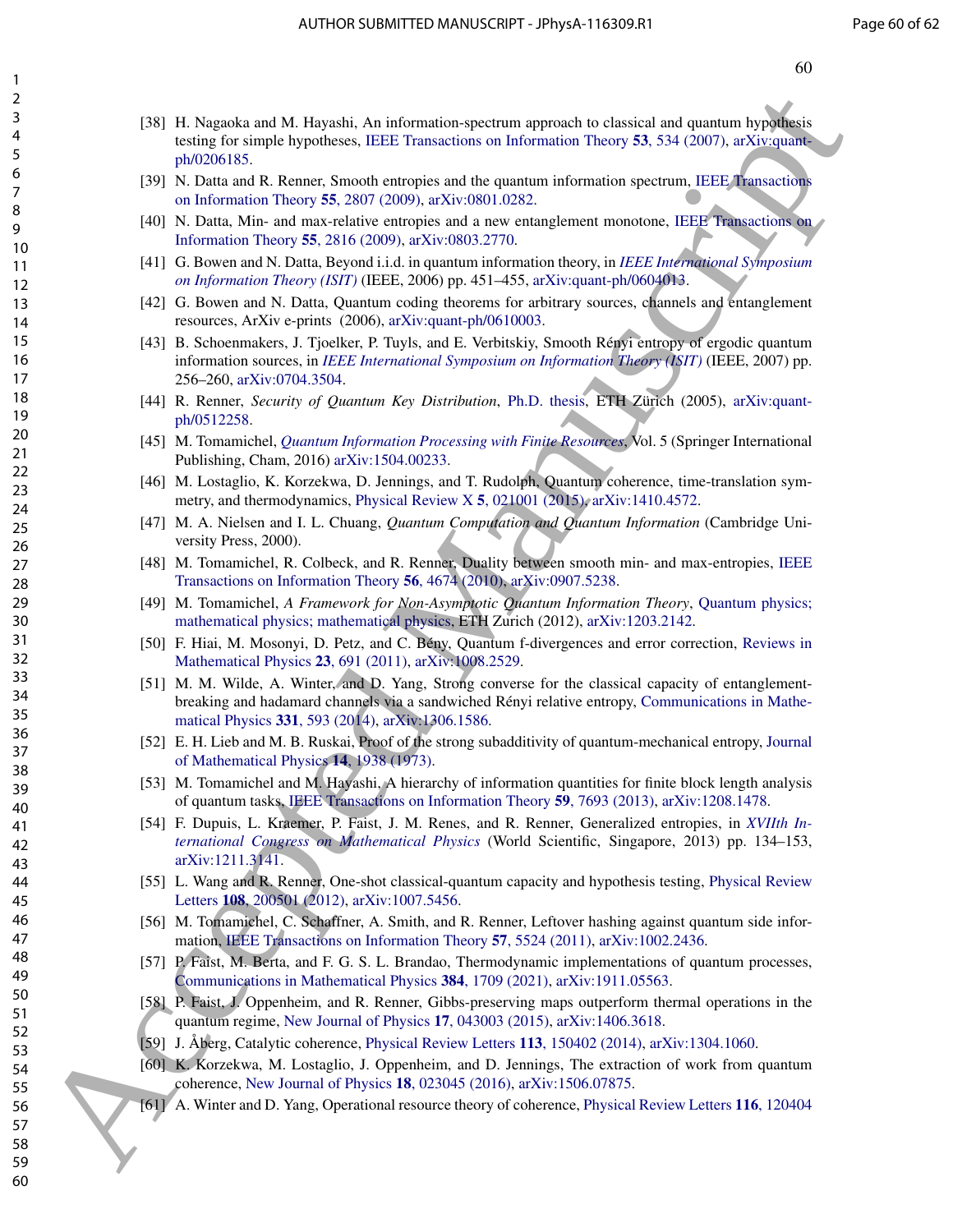| $\overline{c}$ |                                                                                                                                                                                                                                                                               |
|----------------|-------------------------------------------------------------------------------------------------------------------------------------------------------------------------------------------------------------------------------------------------------------------------------|
| 3              | $(2016)$ , arXiv:1506.07975.                                                                                                                                                                                                                                                  |
| 4              | [62] I. Marvian, Coherence distillation machines are impossible in quantum thermodynamics, Nature Com-                                                                                                                                                                        |
| 5              | munications 11, 25 (2020), arXiv:1805.01989.                                                                                                                                                                                                                                  |
| 6<br>7<br>8    | [63] N. H. Y. Ng, L. Mančinska, C. Cirstoiu, J. Eisert, and S. Wehner, Limits to catalysis in quantum ther-<br>modynamics, New Journal of Physics 17, 085004 (2015), arXiv:1405.3039.                                                                                         |
| 9<br>10        | [64] M. Lostaglio, M. P. Müller, and M. Pastena, Stochastic independence as a resource in small-scale ther-<br>modynamics, Physical Review Letters 115, 150402 (2015), arXiv:1409.3258.                                                                                       |
| 11<br>12       | [65] K. Matsumoto, Reverse test and characterization of quantum relative entropy, ArXiv e-prints (2010),<br>arXiv:1010.1030.                                                                                                                                                  |
| 13             | [66] Y. Jiao, E. Wakakuwa, and T. Ogawa, Asymptotic convertibility of entanglement: An'information-                                                                                                                                                                           |
| 14<br>15       | spectrum approach to entanglement concentration and dilution, Journal of Mathematical Physics 59,<br>022201 (2018), arXiv:1701.09050.                                                                                                                                         |
| 16<br>17       | [67] V. P. Belavkin, G. M. D'Ariano, and M. Raginsky, Operational distance and fidelity for quantum chan-<br>nels, Journal of Mathematical Physics 46, 062106 (2005), arXiv:quant-ph/0408159.                                                                                 |
| 18<br>19       | [68] F. Furrer, J. Åberg, and R. Renner, Min- and max-entropy in infinite dimensions, Communications in                                                                                                                                                                       |
| 20             | Mathematical Physics 306, 165 (2011), arXiv:1004.1386.                                                                                                                                                                                                                        |
| 21<br>22       | [69] K. M. R. Audenaert and M. Mosonyi, Upper bounds on the error probabilities and asymptotic error ex-<br>ponents in quantum multiple state discrimination, Journal of Mathematical Physics 55, 102201 (2014),                                                              |
| 23             | arXiv:1401.7658.                                                                                                                                                                                                                                                              |
| 24<br>25       | [70] S. Bartlett, T. Rudolph, and R. Spekkens, Reference frames, superselection rules, and quantum infor-<br>mation, Reviews of Modern Physics 79, 555 (2007), arXiv:quant-ph/0610030.                                                                                        |
| 26             | [71] R. A. Horn and C. R. Johnson, <i>Matrix Analysis</i> (Cambridge University Press, New York, 1985).                                                                                                                                                                       |
| 27<br>28       | [72] J. Watrous, Semidefinite programs for completely bounded norms, Theory of Computing 5, 217 (2009),<br>arXiv:0901.4709.                                                                                                                                                   |
| 29<br>30       | [73] H. Araki, Gibbs states of a one dimensional quantum lattice, Communications in Mathematical Physics<br>14, 120 (1969).                                                                                                                                                   |
| 31<br>32       | [74] H. Tasaki, On the local equivalence between the canonical and the microcanonical ensembles for quan-<br>tum spin systems, Journal of Statistical Physics 172, 905 (2018), arXiv:1609.06983.                                                                              |
| 33<br>34       | [75] M. Fannes, A continuity property of the entropy density for spin lattice systems, Communications in<br>Mathematical Physics 31, 291 (1973).                                                                                                                              |
| 35<br>36       | [76] K. M. R. Audenaert, A sharp continuity estimate for the von Neumann entropy, Journal of Physics A:                                                                                                                                                                       |
| 37<br>38       | Mathematical and Theoretical 40, 8127 (2007), arXiv:quant-ph/0610146.<br>[77] A. Anshu, Concentration bounds for quantum states with finite correlation length on quantum spin                                                                                                |
| 39<br>40       | lattice systems, New Journal of Physics 18, 083011 (2016), arXiv:1508.07873.<br>[78] H. Wilming, M. Goihl, I. Roth, and J. Eisert, Entanglement-ergodic quantum systems equilibrate expo-                                                                                     |
| 41<br>42       | nentially well, Physical Review Letters 123, 200604 (2019), arXiv:1802.02052.                                                                                                                                                                                                 |
| 43<br>44       | [79] S. Popescu, A. B. Sainz, A. J. Short, and A. Winter, Quantum reference frames and their applications<br>to thermodynamics, Philosophical Transactions of the Royal Society A: Mathematical, Physical and<br>Engineering Sciences 376, 20180111 (2018), arXiv:1804.03730. |
| 45             | [80] E. H. Mingo and D. Jennings, Decomposable coherence and quantum fluctuation relations, Quantum 3,                                                                                                                                                                        |
| 46             | 202 (2019), arXiv:1812.08159.                                                                                                                                                                                                                                                 |
| 47<br>48<br>49 | [81] F. G. S. L. Brandão, E. Crosson, M. B. Şahinoğlu, and J. Bowen, Quantum error correcting codes<br>in eigenstates of translation-invariant spin chains, Physical Review Letters 123, 110502 (2019),<br>arXiv:1710.04631.                                                  |
| 50             | [82] P. Faist, T. Sagawa, K. Kato, H. Nagaoka, and F. G. S. L. Brandão, Macroscopic thermody-                                                                                                                                                                                 |
| 51<br>52       | namic reversibility in quantum many-body systems, Physical Review Letters 123, 250601 (2019),<br>arXiv:1907.05651.                                                                                                                                                            |
| 53<br>54       | [83] F. Dupuis, O. Fawzi, and R. Renner, Entropy accumulation, Communications in Mathematical Physics<br>379, 867 (2020), arXiv:1607.01796.                                                                                                                                   |
| 55<br>56       | [84] F. Dupuis and O. Fawzi, Entropy accumulation with improved second-order term, IEEE Transactions                                                                                                                                                                          |
| 57             |                                                                                                                                                                                                                                                                               |
| 58             |                                                                                                                                                                                                                                                                               |
| 59             |                                                                                                                                                                                                                                                                               |
| 60             |                                                                                                                                                                                                                                                                               |

- [62] I. Marvian, Coherence distillation machines are impossible in quantum thermodynamics, Nature Communications 11, 25 (2020), arXiv:1805.01989.
- [63] N. H. Y. Ng, L. Mančinska, C. Cirstoiu, J. Eisert, and S. Wehner, Limits to catalysis in quantum thermodynamics, New Journal of Physics 17, 085004 (2015), arXiv:1405.3039.
- [64] M. Lostaglio, M. P. Müller, and M. Pastena, Stochastic independence as a resource in small-scale thermodynamics, Physical Review Letters 115, 150402 (2015), arXiv:1409.3258.
- [65] K. Matsumoto, Reverse test and characterization of quantum relative entropy, ArXiv e-prints (2010), arXiv:1010.1030.
- [66] Y. Jiao, E. Wakakuwa, and T. Ogawa, Asymptotic convertibility of entanglement: An informationspectrum approach to entanglement concentration and dilution, Journal of Mathematical Physics 59, 022201 (2018), arXiv:1701.09050.
- [67] V. P. Belavkin, G. M. D'Ariano, and M. Raginsky, Operational distance and fidelity for quantum channels, Journal of Mathematical Physics 46, 062106 (2005), arXiv:quant-ph/0408159.
- [68] F. Furrer, J. Åberg, and R. Renner, Min- and max-entropy in infinite dimensions, Communications in Mathematical Physics 306, 165 (2011), arXiv:1004.1386.
- [69] K. M. R. Audenaert and M. Mosonyi, Upper bounds on the error probabilities and asymptotic error exponents in quantum multiple state discrimination, Journal of Mathematical Physics 55, 102201 (2014), arXiv:1401.7658.
- [70] S. Bartlett, T. Rudolph, and R. Spekkens, Reference frames, superselection rules, and quantum information, Reviews of Modern Physics 79, 555 (2007), arXiv:quant-ph/0610030.
- [71] R. A. Horn and C. R. Johnson, *Matrix Analysis* (Cambridge University Press, New York, 1985).
- [72] J. Watrous, Semidefinite programs for completely bounded norms, Theory of Computing 5, 217 (2009), arXiv:0901.4709.
- [73] H. Araki, Gibbs states of a one dimensional quantum lattice, Communications in Mathematical Physics 14, 120 (1969).
- [74] H. Tasaki, On the local equivalence between the canonical and the microcanonical ensembles for quantum spin systems, Journal of Statistical Physics 172, 905 (2018), arXiv:1609.06983.
- [75] M. Fannes, A continuity property of the entropy density for spin lattice systems, Communications in Mathematical Physics 31, 291 (1973).
- [76] K. M. R. Audenaert, A sharp continuity estimate for the von Neumann entropy, Journal of Physics A: Mathematical and Theoretical 40, 8127 (2007), arXiv:quant-ph/0610146.
- [77] A. Anshu, Concentration bounds for quantum states with finite correlation length on quantum spin lattice systems, New Journal of Physics 18, 083011 (2016), arXiv:1508.07873.
- [78] H. Wilming, M. Goihl, I. Roth, and J. Eisert, Entanglement-ergodic quantum systems equilibrate exponentially well, Physical Review Letters 123, 200604 (2019), arXiv:1802.02052.
- [79] S. Popescu, A. B. Sainz, A. J. Short, and A. Winter, Quantum reference frames and their applications to thermodynamics, Philosophical Transactions of the Royal Society A: Mathematical, Physical and Engineering Sciences 376, 20180111 (2018), arXiv:1804.03730.
- [80] E. H. Mingo and D. Jennings, Decomposable coherence and quantum fluctuation relations, Quantum 3, 202 (2019), arXiv:1812.08159.
- [81] F. G. S. L. Brandão, E. Crosson, M. B. Şahinoğlu, and J. Bowen, Quantum error correcting codes in eigenstates of translation-invariant spin chains, Physical Review Letters 123, 110502 (2019), arXiv:1710.04631.
- [82] P. Faist, T. Sagawa, K. Kato, H. Nagaoka, and F. G. S. L. Brandão, Macroscopic thermodynamic reversibility in quantum many-body systems, Physical Review Letters 123, 250601 (2019), arXiv:1907.05651.
- [83] F. Dupuis, O. Fawzi, and R. Renner, Entropy accumulation, Communications in Mathematical Physics 379, 867 (2020), arXiv:1607.01796.
- [84] F. Dupuis and O. Fawzi, Entropy accumulation with improved second-order term, IEEE Transactions